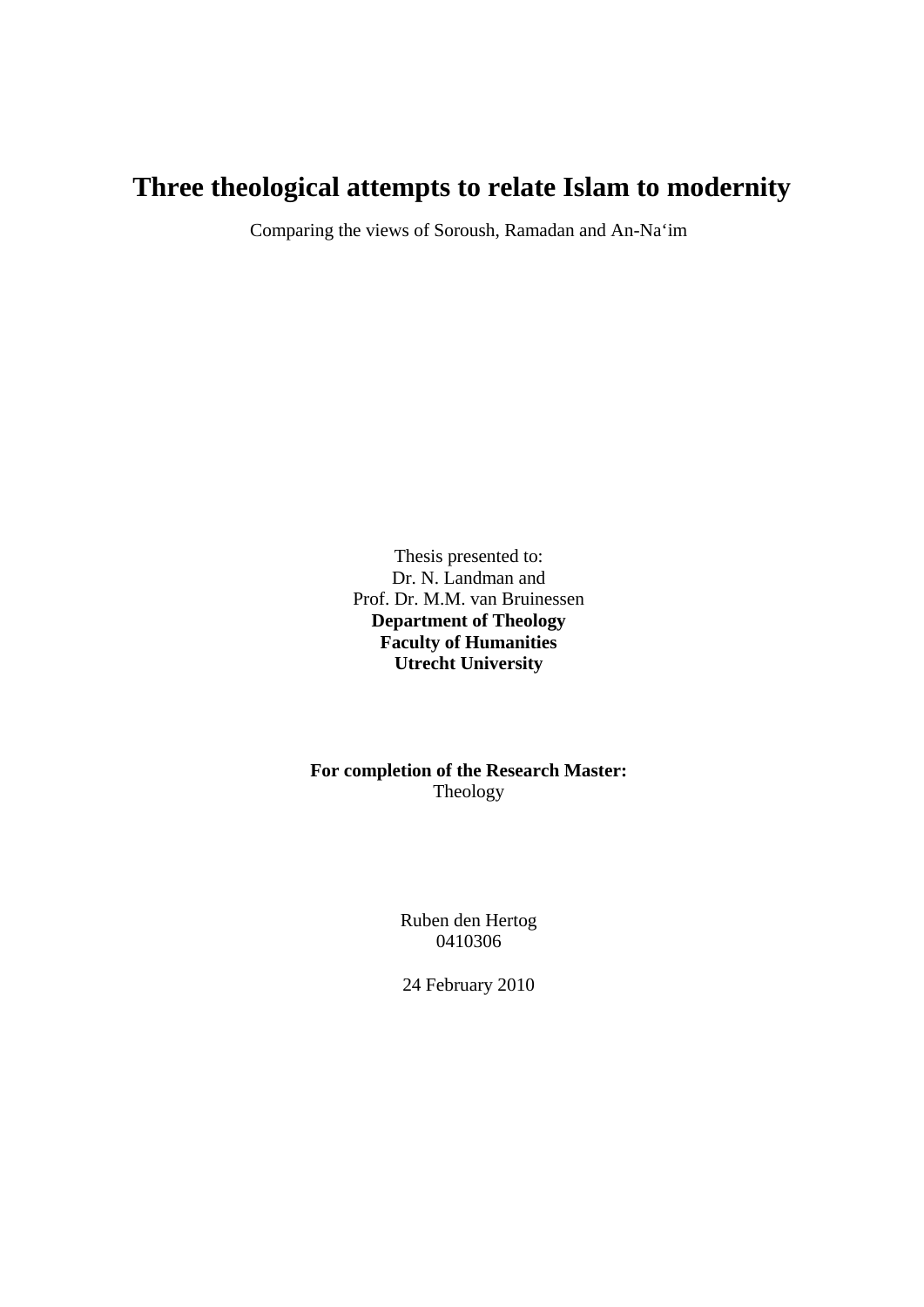#### **PREFACE**

<span id="page-1-0"></span>The relation between Islam and modernity has fascinated me ever since I attended a lecture by Abdullahi Ahmed An-Na'im in the first year of my bachelor Theology. I was intrigued by his understanding of the Qur'an and I have been captivated by the subject of Islam and modernity ever since.

When I applied for the Research Master programme at Utrecht University, I put this subject forward as the subject of my master's thesis. During the programme I lost sight of the subject for a while, as another issue had caught my attention: Elie Wiesel's questions about God and His justice after Auschwitz. In his very distinct way, Wiesel too was struggling with God in this modern age. I believe it has been this struggle that caught my attention. Meanwhile I attended a lecture series at the Centre for Humanities, organised by Rosi Braidotti, about the post-secular age. Quite often a scholar of Islam would give a lecture, e.g. the Egyptian Abu Zayd. Islam's struggle with modernity was one of the recurring themes.

When it was time to prepare for the thesis I realized I knew too little about Judaism and Elie Wiesel to adequately portray and analyse his struggle with God and modernity. The lecture series at the Centre for Humanities at Utrecht University, had given me the necessary material to return to the original focus of my master: Islam's struggle with modernity. I took some time to read up on the subject and worked out a basic plan for the thesis you now hold in your hands.

I would like to take this opportunity to thank my tutor Nico Landman; I could not have done it without his professional coaching. His knowledge about the field provided me with the necessary background information about the Shi'ites, the Muslim Brotherhood, and a realistic portrayal of Muslims living in Europe.

I'm also thankful for the patience and support I received from my family and friends.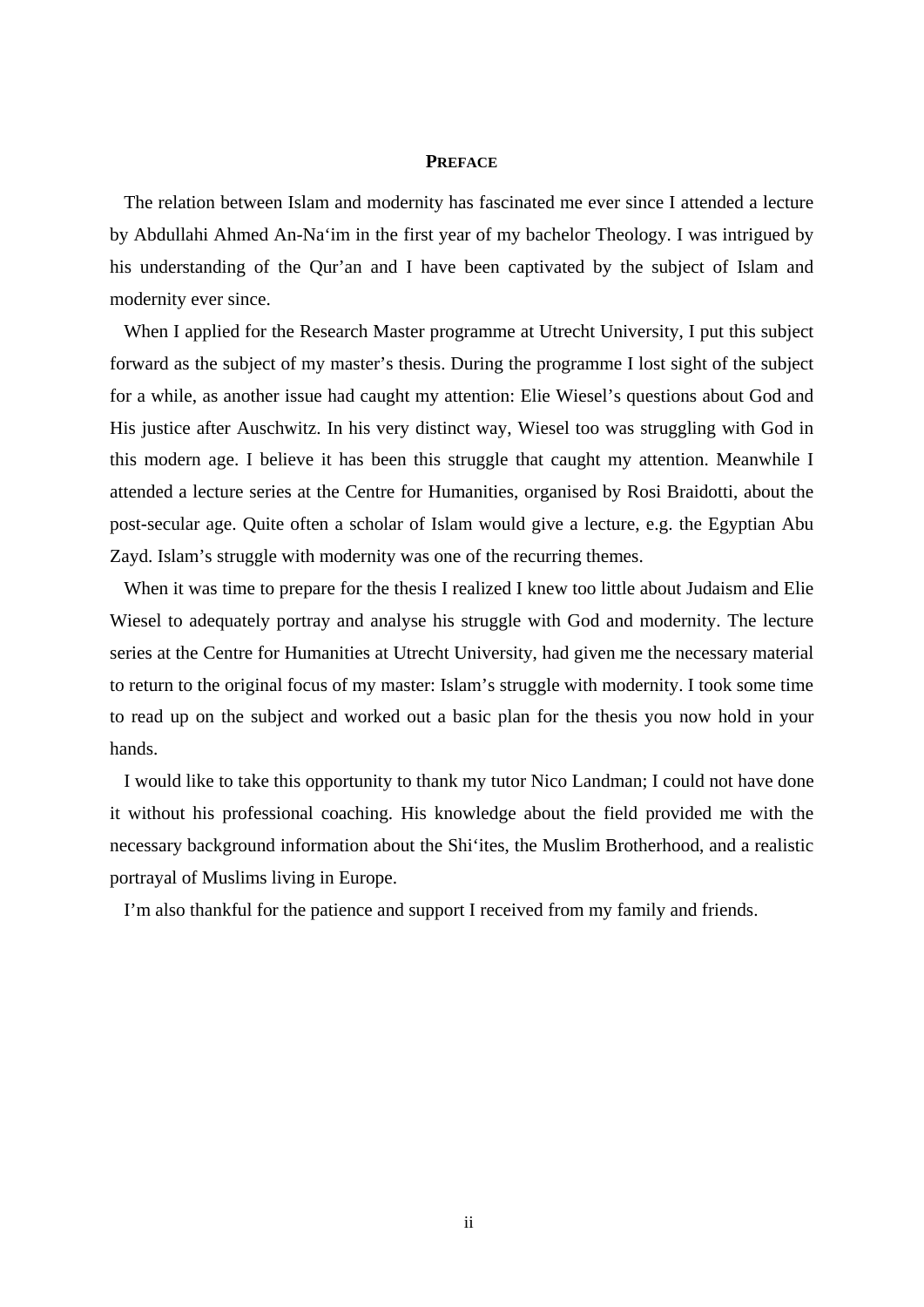## **CONTENTS**

| Preface                                                                   | ij       |
|---------------------------------------------------------------------------|----------|
| Introduction                                                              | 1        |
| THE SEVEN DIMENSIONS OF ISLAM<br>1.<br>The seven dimensions of religion   | 3<br>3   |
| <b>MODERNITY</b><br>2.                                                    | 6        |
| Introduction                                                              | 6        |
| The key elements of modernity                                             | 6        |
| Modernity and human rights                                                | 9        |
| Islam and modernity                                                       | 11       |
| Conclusion                                                                | 13       |
| <b>ABDOLKARIM SOROUSH</b><br>3.                                           | 14       |
| Introduction                                                              | 14       |
| Socio-political background                                                | 14       |
| Ali Shari'ati                                                             | 16       |
| The education of Soroush                                                  | 18       |
| The events of 1979                                                        | 20       |
| Soroush in post-revolutionary Iran                                        | 21<br>22 |
| Soroush' theory of contraction and expansion<br>Soroush' essential Islam  | 24       |
| Soroush' view on politics and the rights of women.                        | 25       |
| Conclusion                                                                | 31       |
| <b>TARIQ RAMADAN</b><br>4.                                                | 33       |
| Introduction                                                              | 33       |
| Muslim Brotherhood                                                        | 34       |
| Muslim Brothers in Europe                                                 | 36       |
| Ramadan's position                                                        | 38       |
| Tawhid                                                                    | 39       |
| Ramadan's essential Islam                                                 | 44       |
| The view of Ramadan on democracy and women's rights                       | 44       |
| Conclusion                                                                | 49       |
| <b>ABDULLAHI AHMED AN-NA'IM</b><br>5.                                     | 51       |
| Introduction                                                              | 51       |
| Mahmoud Taha, his life and ideas                                          | 51       |
| Abdullahi Ahmed An-Na'im                                                  | 57       |
| The Second Message of Islam and the Universal Declaration of Human Rights | 58       |
| An-Na'im's essential Islam<br>The secular state and shari'a               | 59       |
| An-Na'im's view on democracy and women's rights                           | 60<br>61 |
| Conclusion                                                                | 62       |
| <b>CONCLUDING REMARKS</b><br>6.                                           | 64       |
| General approach of the authors                                           | 64       |
| The essential and the accidental in Islam                                 | 65       |
|                                                                           |          |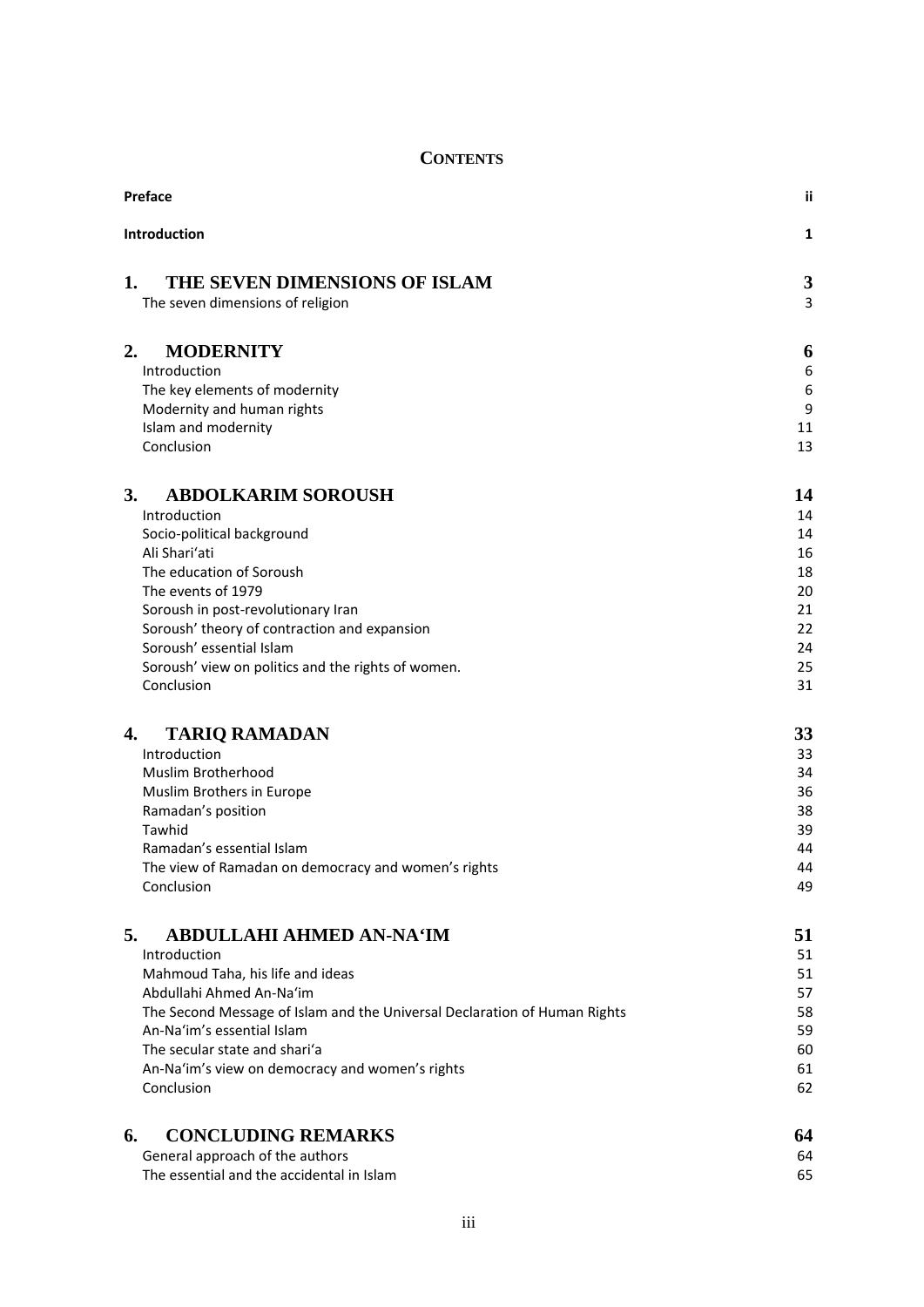| How Islam can relate to modernity | 67 |
|-----------------------------------|----|
| Final remarks                     | 71 |
| <b>Epilogue</b>                   | 72 |
| <b>Bibliography</b>               | 74 |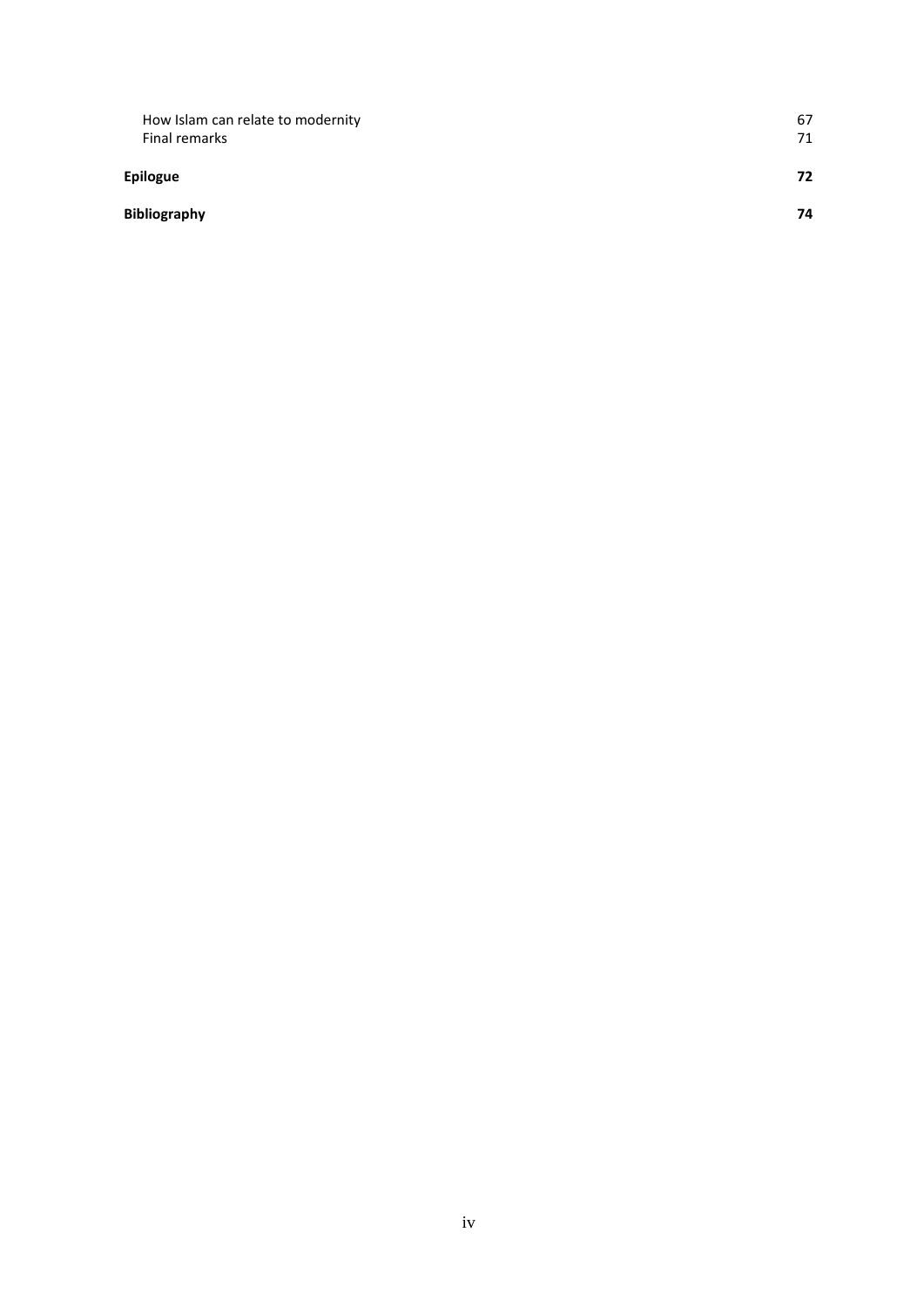#### **INTRODUCTION**

<span id="page-4-0"></span>It is a commonly held view that the values of modernity and those of Islam contradict each other. According to this opinion Islam's attitudes to, for example, women, would not be compatible with those of modernity. This incompatibility of values is used by politicians like the Iranian Mahmoud Ahmadinejad and the Dutch Geert Wilders. They emphasize the differences between Islam and modernity and exploit them for their political goals.

What contradicts the supposed incompatibility is the large number of Muslims living in Europe and participating in its society. They appear to hardly have any problems with combining their Muslim values and the values of modernity. This might of course just be a pragmatic attitude of those citizens, who abandon some Islamic principles in order to live according to the values of modernity. There are others however, who appeal to just such a conflict of values in their reactions to Western society. There is obviously a problem, and many Muslims are aware of this.

What I will research in this thesis are the theological and philosophical approaches to bridge any supposed conflict of values between Islam and modernity. How have Muslim thinkers harmonized Islam and modernity on the theological level?

For this thesis I shall compare three Muslim thinkers who have written extensively about Islam and modernity from a Muslim perspective. Abdolkarim Soroush, an Iranian philosopher of religion; Tariq Ramadan, a Swiss scholar working on the development of a European Islam; and Abdullahi Ahmed An-Na'im, a Sudanese jurist. All three believe that Islam as it is found in the cultures in Africa, Asia and the Middle-East needs to be brought back to its essence and needs to abandon certain cultural or accidental elements, in order to adapt to the cultures of modernity.

The main question can be broken down into three subsidiary questions: (1) What is characteristic in the authors thought? Which hermeneutical methods have the thinkers used to interpret Islam? The answer to this question will be a general overview of the thoughts and ideas of the authors. (2) How and to what extend do the authors distinguish the essential from the accidental, or temporal, in Islam? To answer this question I will use the ideas of Ninian Smart about the dimensions that constitute a religion. (3) How does this essential Islam relate to modernity? This will be answered within the framework of Peter Berger, a sociologist who identified five defining elements of modernity. The question will be further operationalized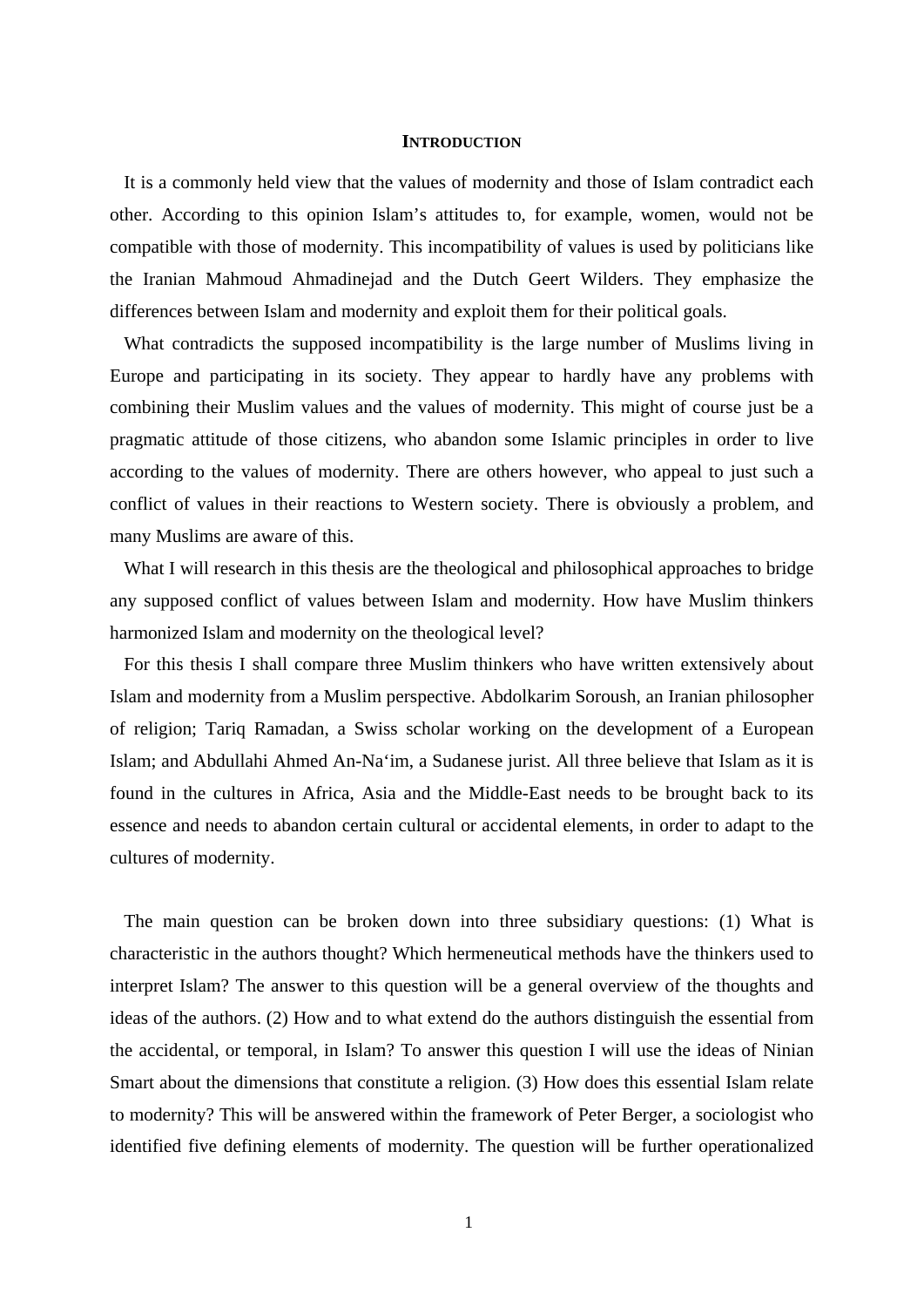with an analysis of the friction points of Islam and modernity that is visible when the views on human rights are analysed.

The thesis comprises five parts. The first part will be the theoretical framework I use to operationalize the questions 2 and 3. Next three chapters are about the three thinkers who are the subject of my research, Abdolkarim Soroush, Tariq Ramadan, and Abdullahi Ahmed An-Na'im. And as the fifth and final part the conclusion, where I will answer my research questions.

#### Note on the transliteration

In this thesis I use different transcriptions of Arabic and Farsi words. This is due to the many transcriptions that are available for the Romanization of the Arab alphabet. In the main texts I used a simplified transcription. In quotes I have followed the transcription of the authors, and in the footnotes I have used the ALA-LC transliteration of the Arab script as used by the American Library Association and the Library of Congress, but leaving out the diacritical dots and strokes.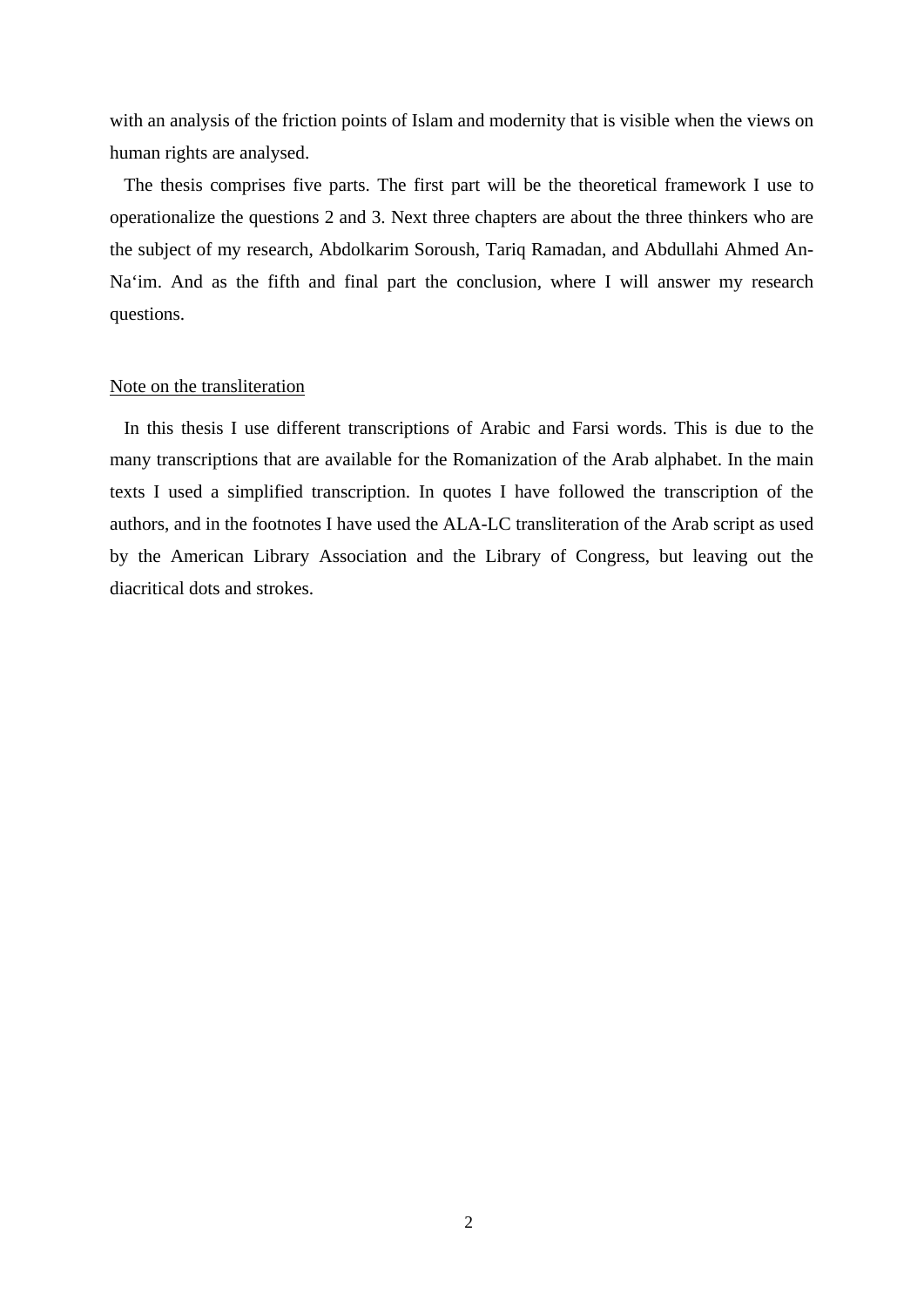#### **1. THE SEVEN DIMENSIONS OF ISLAM**

<span id="page-6-0"></span>The specific examples of friction between Islam and modernity, democracy and women's rights, are part of a larger framework: the understanding of the role of religion and what elements of that religion are most important. A tool in understanding the important elements of religion is the model offered by Ninian Smart to divide a religion into seven dimensions. He presented this model to compare the world's religions and demonstrated how the emphasis on the different elements of a religion varied among the world's religions. He first published this model in *The World's Religions*. [1](#page-6-1) These dimensions will also be a valuable tool to understand the different approaches taken by Soroush, Ramadan and An-Na'im to harmonize Islam with modernity.

## *The seven dimensions of religion*

Ninian Smart, a professor of Comparative Religions at the University of California and Professor Emeritus of Religious Studies at the [University of Lancaster](http://www.bbc.co.uk/dna/h2g2/A2149805), England, offers a phenomenological approach on the nature of religion, distinguishing seven dimensions. I will now introduce these dimensions and describe what shape they have within Islam: $2$ 

The Practical and Ritual Dimension as the first dimension consists of the acts of worship, both private and shared: prayer, preaching, sacrifice and meditation. In Islam, examples are the five daily prayers, keeping the fast during the holy month of Ramadan, participating in the Hajj, pilgrimage to Mecca, and also the congregational worship and preaching in the mosque on Fridays.

The second, Experiential and Emotional Dimension would cover a range of religious phenomena like conversion, shamanistic trances, but also less dramatic experiences such as a sense of stillness. For the individual such experiences can be a private affirmation of their faith. The experiences of important figures in a religion, as transmitted by tradition, are also part of this dimension. In Islam this dimension includes the visions of Muhammad, and the experience of the divine that is available through the practice of contemplation found in the Sufi movement.

 $\frac{1}{1}$  N <sup>1</sup> Ninian Smart, *The World's Religions* (Cambridge: University Press, 2003).

<span id="page-6-2"></span><span id="page-6-1"></span> $\frac{2}{1}$  Ibid., 13–22, 290–295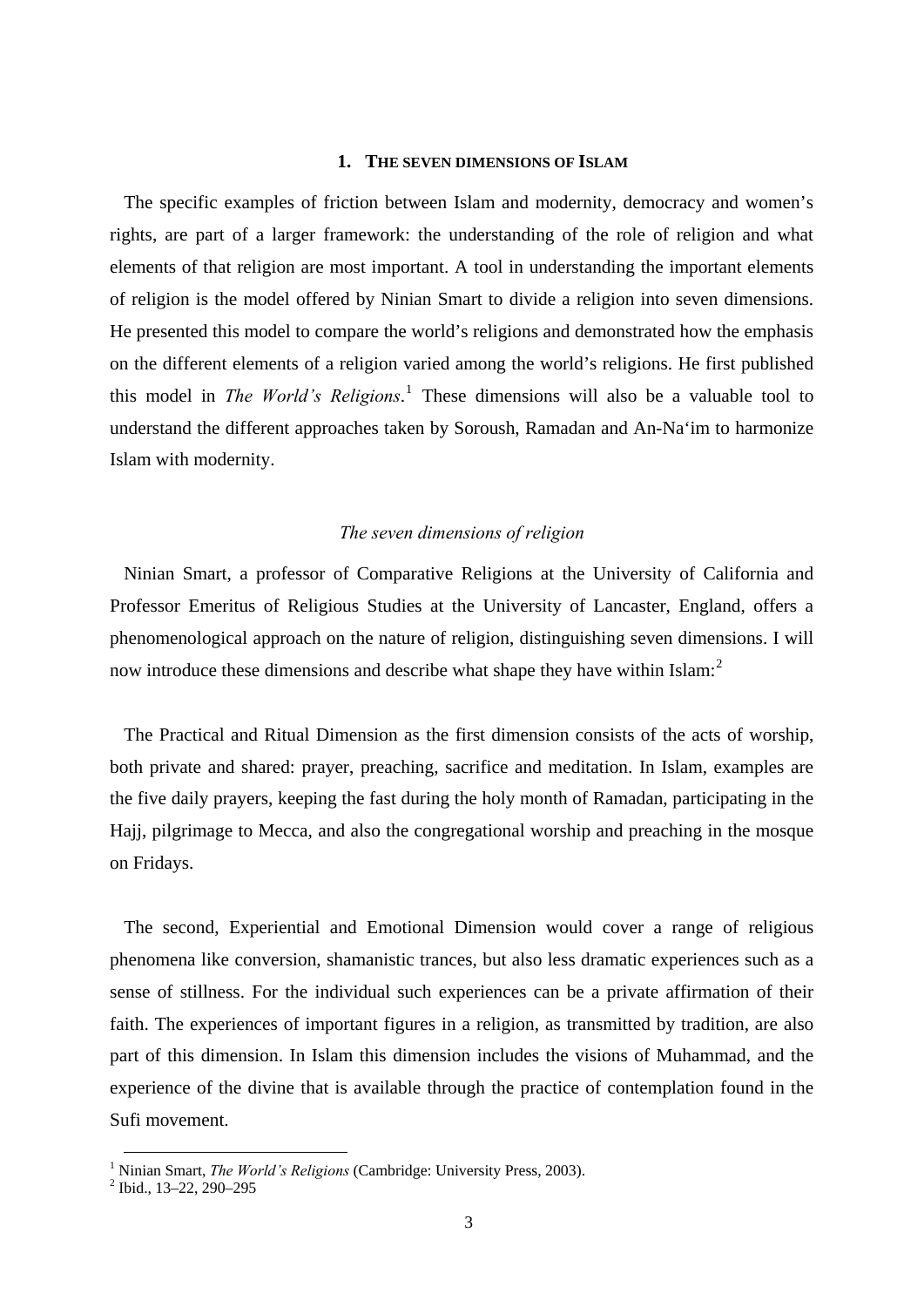The Narrative or Mythic Dimension, as the third dimension, consists of the major stories or scriptures of a religion on which much of the religious teaching is based. Examples are creation myths, and stories about primary figures of the religion. The Qur'an and the Sunnah are part of the mythic dimension of Islam.

The fourth dimension, the Doctrinal and Philosophical, is the dimension in which the official teachings of the world's religions are found, explaining their respective narratives and myths, and the cosmological truths of the religion. In Islam the central doctrine of *tawhid*, the oneness of God, is such an explanation.

The Ethical and Legal Dimension, being the fifth dimension, is the dimension of the rules and laws that are based on the narrative and doctrinal dimensions of each religion. In this dimension the Islamic divine law, that is shari'a, is included, as part of the political task of founding a good and just society under the guidance of God.

The sixth dimension is the Social and Institutional Dimension; this includes the living embodiment of a religion, its social institutions, and hierarchies. In the social dimension of Islam is included the concept of the Muslim community, the *umma*, in theory unified under a successor to Muhammad, known as the *khalifa* or caliph. The payment of *zakat*, alms tax, is the way the community looks after the welfare of the poor.

The final dimension in Smart's scheme is the Material Dimension, this is the physical dimension of a religion, including architecture, dramatic performances and art. In Islam this is represented by, for example, the dance of the dervishes, the mosques and calligraphy.

The dimensions of Islam that are under most pressure of modernity are the doctrinal and philosophical dimension, the ethical and legal dimension and the social and institutional dimension.

The problem with the ethical and legal dimension is that it conflicts with the modern values of equal rights for women and the people instead of God as the basis of the authority of a government. Another problematic aspect of this dimension in Islam is the use of corporal punishments based on shari'a.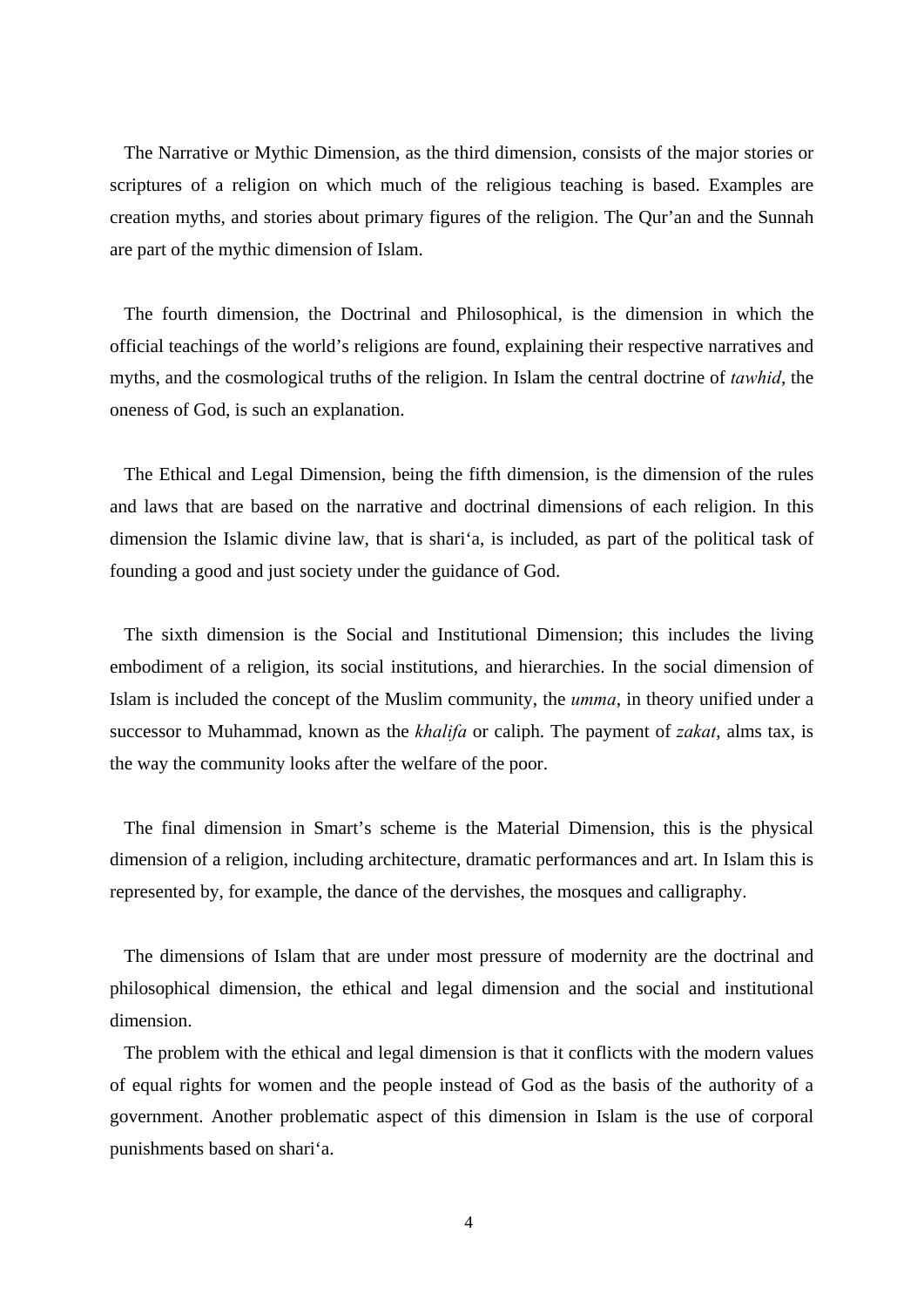Problematic in the doctrinal and philosophical dimensions is the absolute authority of God. This goes against the movement in modernity where God and religion lose their plausibility and their place in social and political life.

The emphasis of modernity on individuation and liberation conflicts with the social and institutional dimension of Islam. Islam attaches great value to collective identity and responsibility and this conflicts with choice and individual identities.

These dimensions offered by Smart can be used to specify the second research question "How and to what extend do the authors, who are the subject of my thesis, distinguish the essential from the accidental, or temporal, in Islam?". In looking for the distinction the authors make between the essential and the accidental, I will try to determine how their distinction between the essential and accidental in Islam relates to one or more dimensions of Smart. In other words, on which of these dimensions do they focus their thoughts? And what are the implications of their hermeneutic methods for the other dimensions?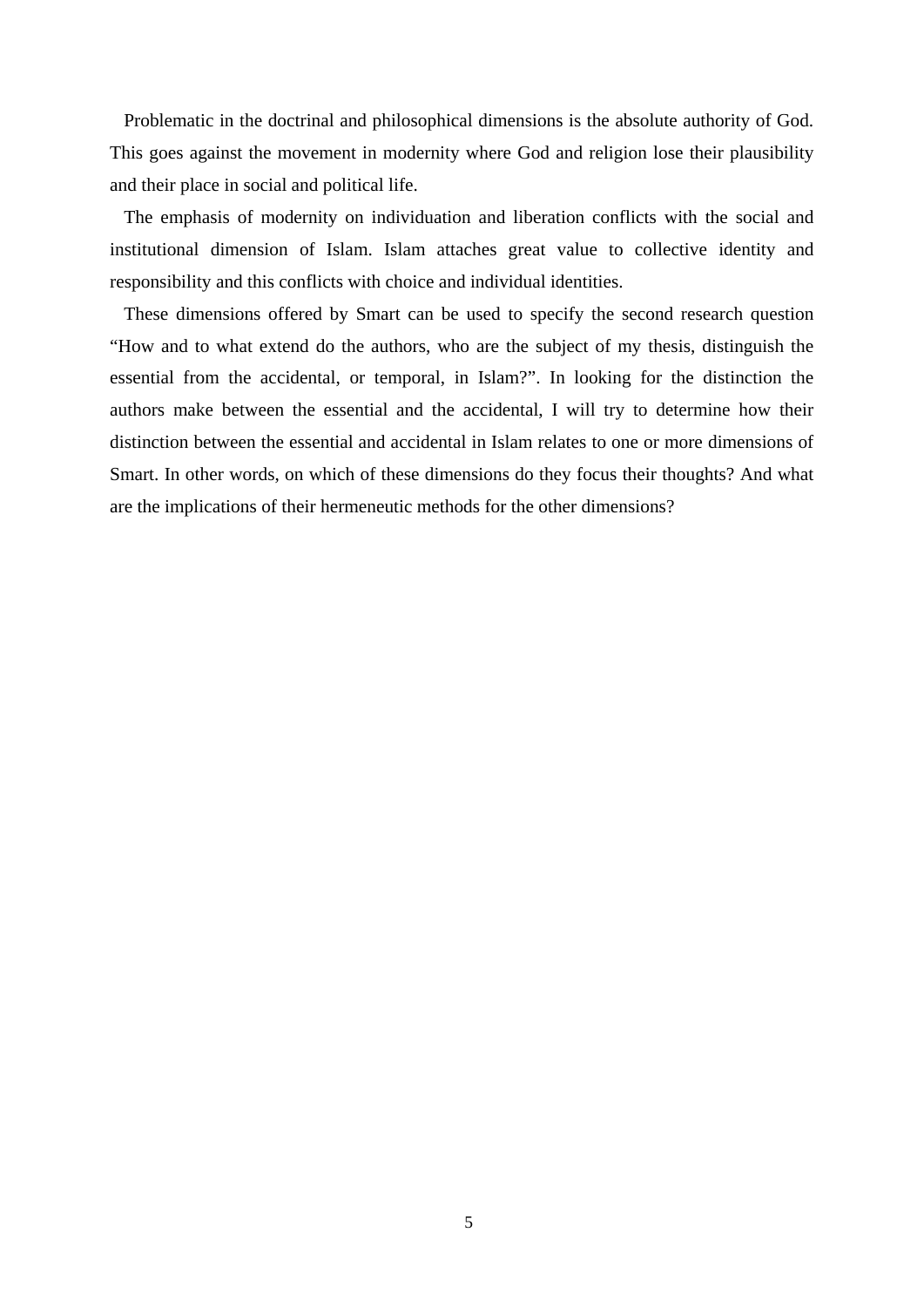## **2. MODERNITY**

#### *Introduction*

<span id="page-9-0"></span>In this thesis I will be comparing the approach of three authors towards modernity, but what is that modernity? Is it Western; secular; individual; technological? What is it that makes modernity conflict with Islam? That modernity is often seen to be in conflict with Islam can be derived from the ever growing number of books dealing with those difficulties.<sup>[3](#page-9-1)</sup> To be able to compare the ideas of the three authors, I will first discuss what modernity is exactly. I will also discuss what it is in modernity that gives friction with Islam.

## *The key elements of modernity*

What are the key elements of modernity? There have been several attempts to define modernity, defining the characteristics that set it apart from past eras. The sociologist Peter Berger has identified five defining elements of modernity, which have become classic, with his five "dilemmas of modernity":<sup>[4](#page-9-2)</sup>

Abstraction (especially in the way life confronts bureaucracy and technology). Instead of a local grocery shop around the corner where the clerk knows our name, we now have a nationwide supermarket chain, where we need a barcode for discounts.

Futurity (the future is a primary orientation for both imagination and activity). The Golden Age, for the Dutch, is no longer in the seventeenth century, or, for Islam, in the seventh century. The Golden Age lies in the future, when the world is at peace and all people live happily ever after with their human rights fully respected.

<span id="page-9-1"></span><sup>&</sup>lt;sup>3</sup> Kurt Almqvist, "The Secular State and Islam in Europe: Perspectives from the Engelsberg Seminar 2006" (Engelsberg, Axel and Margaret Ax:son Johnson Foundation, June 15–17, 2006, 2007).; Clinton Bennett, *Muslims and Modernity: An Introduction to the Issues and Debates* (New York: Continuum, 2005).; Muhammad Khalid Masud, Armando Salvatore and Martin van Bruinessen, eds., *Islam and Modernity: Key Issues and Debates* [Islam and modernity] (Edinburgh: Edinburgh University Press, 2009), 296.; Tariq Ramadan, *Islam, the West and the Challenges of Modernity* (Leicester: The Islamic Foundation, 2001).; Bassam Tibi, *Islam's Predicament with Modernity: Religious Reform and Cultural Change* (London: Routledge, 2009). 4

<span id="page-9-2"></span>Peter Ludwig Berger, *Facing Up to Modernity: Excursions in Society, Politics, and Religion* (Harmondsworth: Penguin Books, 1979), 101–112.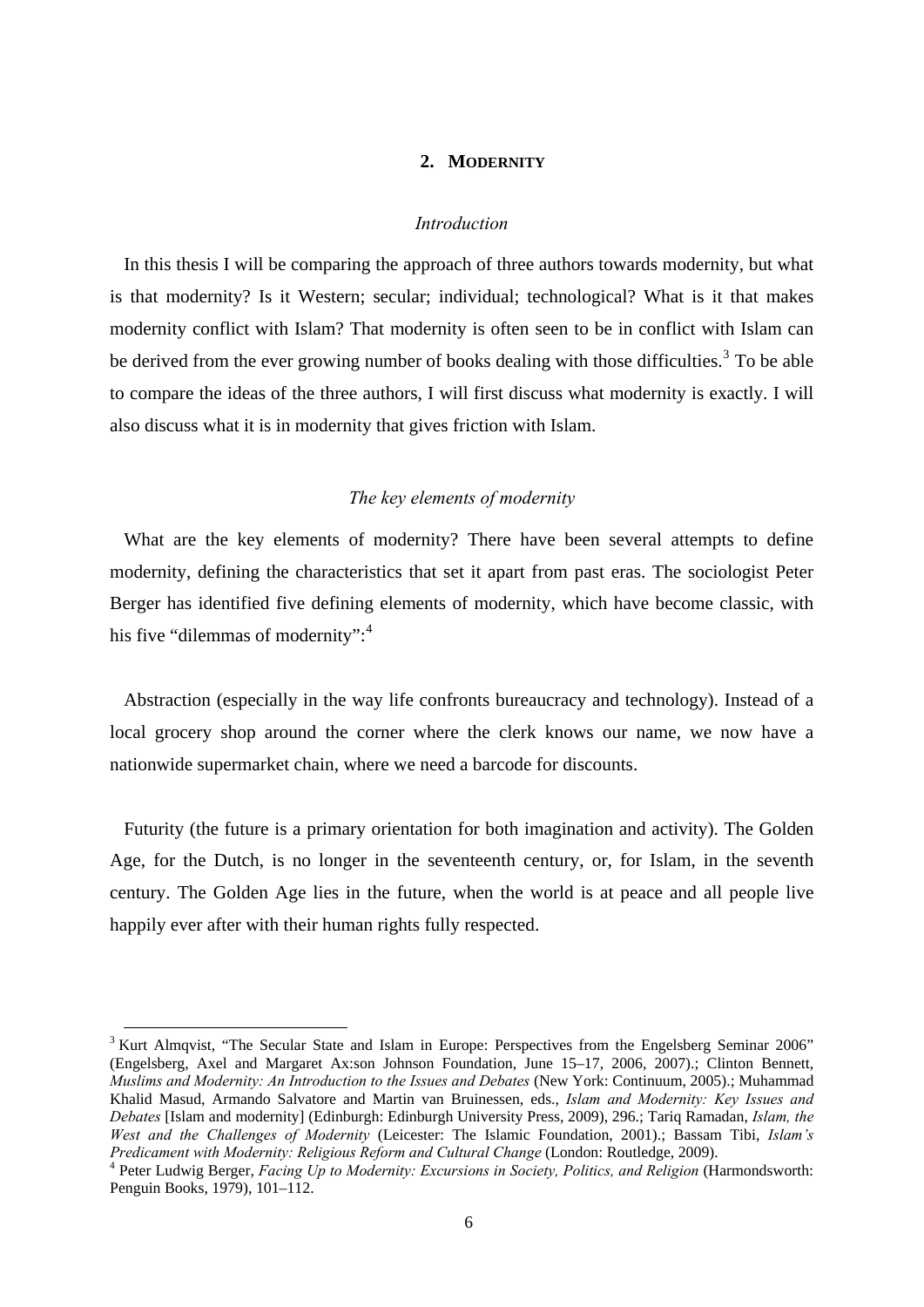Individuation (the separation of the individual from any sense of a collective entity, thus producing alienation). People are not primarily regarded as part of a group, based on religion or ethnicity. They are first of all individual citizens, and each citizen is free to make his/her own choices.

Liberation (life viewed as dominated by choice and not fate; "things could be other than what they have been"). People are free to make choices, varying from clothes, to profession and religion.

Secularisation (the massive threat to the plausibility of religious belief and of the place of religion in social and political life). Religions are no longer the sole source of authority, scientists have taken over their position regarding nature, and God is no longer the basis of the authority of government, but the people are.

Another attempt to characterize modernity, loosely based on Berger's "five dilemmas", are the five "pillars of modernity" as presented by Harvey  $\text{Cox:}^5$  $\text{Cox:}^5$ 

- The emergence of sovereign national states as legally defined entities in a global political system, most of which have emerged in their present form at most 200 years ago.
- Science-based technology as a principal source of images for life and its possibilities.
- Bureaucratic rationalism as a way of organizing and administering human thought and activity, where institutions take on their own intellectual life producing people who feel alienated, powerless and apathetic ("I am only an employee here").
- The quest for profit maximization as a means to motivate and distribute goods and services (both within capitalism and socialism) as manifested in, for example, the capitalist mode of production and marketing.
- Secularization and trivialization of religion and the use of the spiritual for profane purposes manifested in the removal of religion's concern with politics and economics.

These five pillars of modernity partly coincide with Berger's dilemmas. What is added is the modern notion of nation states, and profit maximization. The elements defined by Berger and Cox present a good starting point if we try to define what it is that constitutes modernity.

<span id="page-10-0"></span> <sup>5</sup> Harvey Gallagher Cox, *Religion in the Secular City: Toward a Postmodern Theology* (New York: Simon and Schuster, 1984), 183.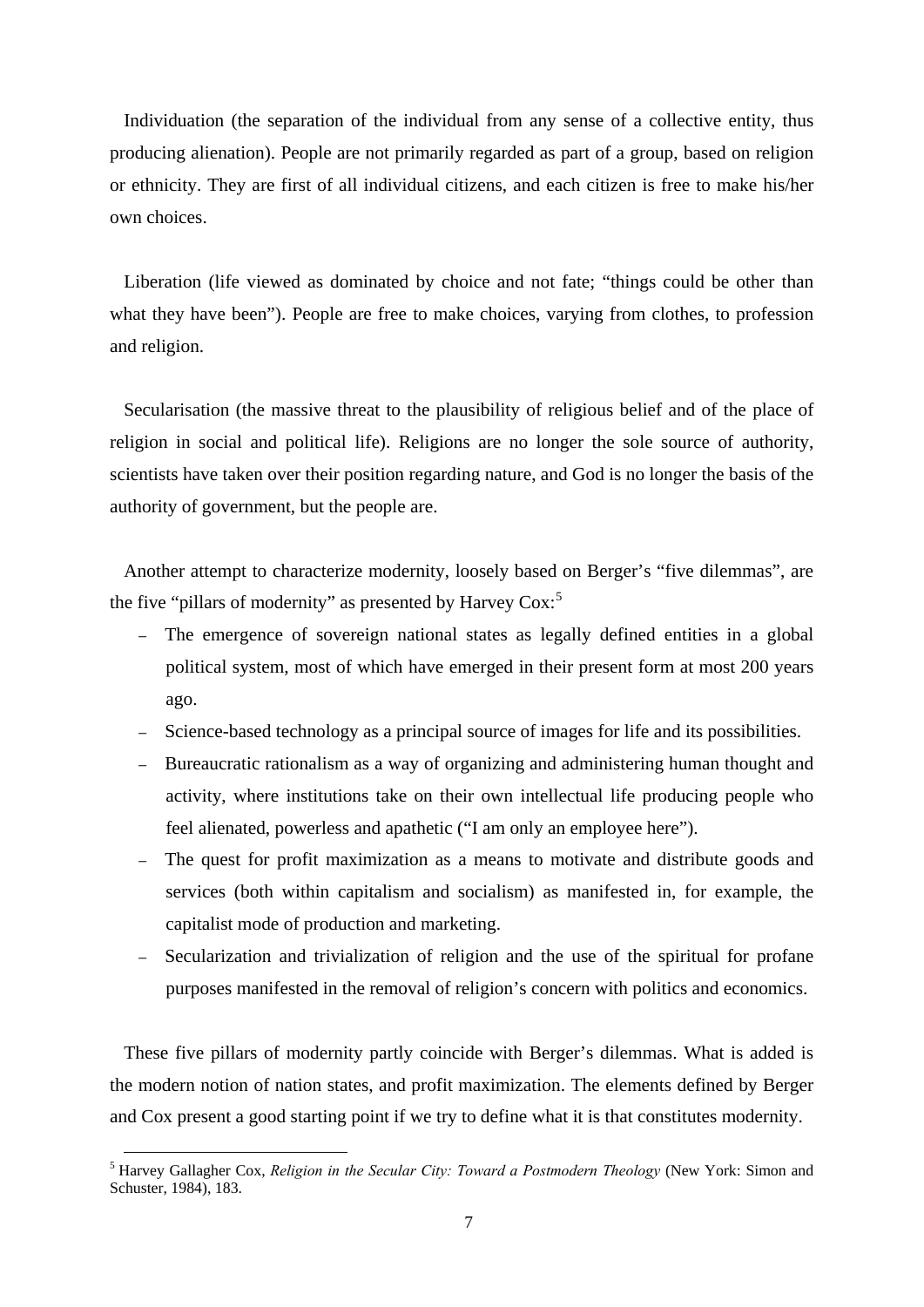The dilemmas of modernity that are especially relevant when comparing Islam to modernity are futurity, liberation, individuation, and secularization. The other elements may also be troublesome from an Islamic perspective, but these four are causing the most obvious friction. Futurity is almost implies a blasphemy, of the perfect Islamic society as it existed under the guidance of Muhammad and the four Rightly-Guided Caliphs. Liberation is a deviation of the Islamic principle that God is in control of everything and that He knows best. Individuation is contrary to the emphasis in Islamic cultures on the collective identity. Secularization is in total opposition with the Islamic notion of religion as the ultimate source of all authority: God is the Supreme Ruler and man is only His vicegerent, man's duties are defined accordingly.

As I will be comparing modernity with Islam especially on the level of values, I will use documents from both cultures which exemplify these values. It is nearly impossible to give a definitive evaluation of the differences that exist between Islam and modernity. Islam covers some very different cultures, with the religion being the only thing they have in common, and even this religion is understood differently throughout the Islamic world. I will therefore limit the comparison with modernity to the issue of human rights, using the Cairo Declaration on Human Rights.<sup>[6](#page-11-0)</sup>

The Universal Declaration of Human Rights is a document presenting the values of modernity, as I will demonstrate shortly. I will use the Cairo Declaration on Human Rights in Islam, generally regarded as the Islamic response to the Universal Declaration, as a document presenting the Islamic perspective on human rights.

In the following I will demonstrate how the Universal Declaration of Human Rights, which was proclaimed by the General Assembly of United Nations in 1948, is a product of modernity with its emphasis on individuality, the authority of the people and plurality in religious issues. In 1990 the Foreign Ministers of Muslim countries met in Cairo to discuss human rights and their relation to Islam. The result was the Cairo Declaration on Human Rights in Islam, adopted and issued by the Nineteenth Islamic Conference of Foreign Ministers on August 5. This declaration is generally seen as in Islamic response to the Universal Declaration of Human Rights of 1948. The Cairo Declaration on Human Rights in Islam was adopted by 45 countries, to serve as guidance in matters of human rights. Comparing these documents will reveal the differences between modern and Islamic values.

<span id="page-11-0"></span> <sup>6</sup> *Cairo Declaration on Human Rights in Islam,* 49, 19–P sess., (August 5, 1990), http://www.oicoci.org/english/conf/fm/19/19%20icfm-political-en.htm (accessed February 12, 2010).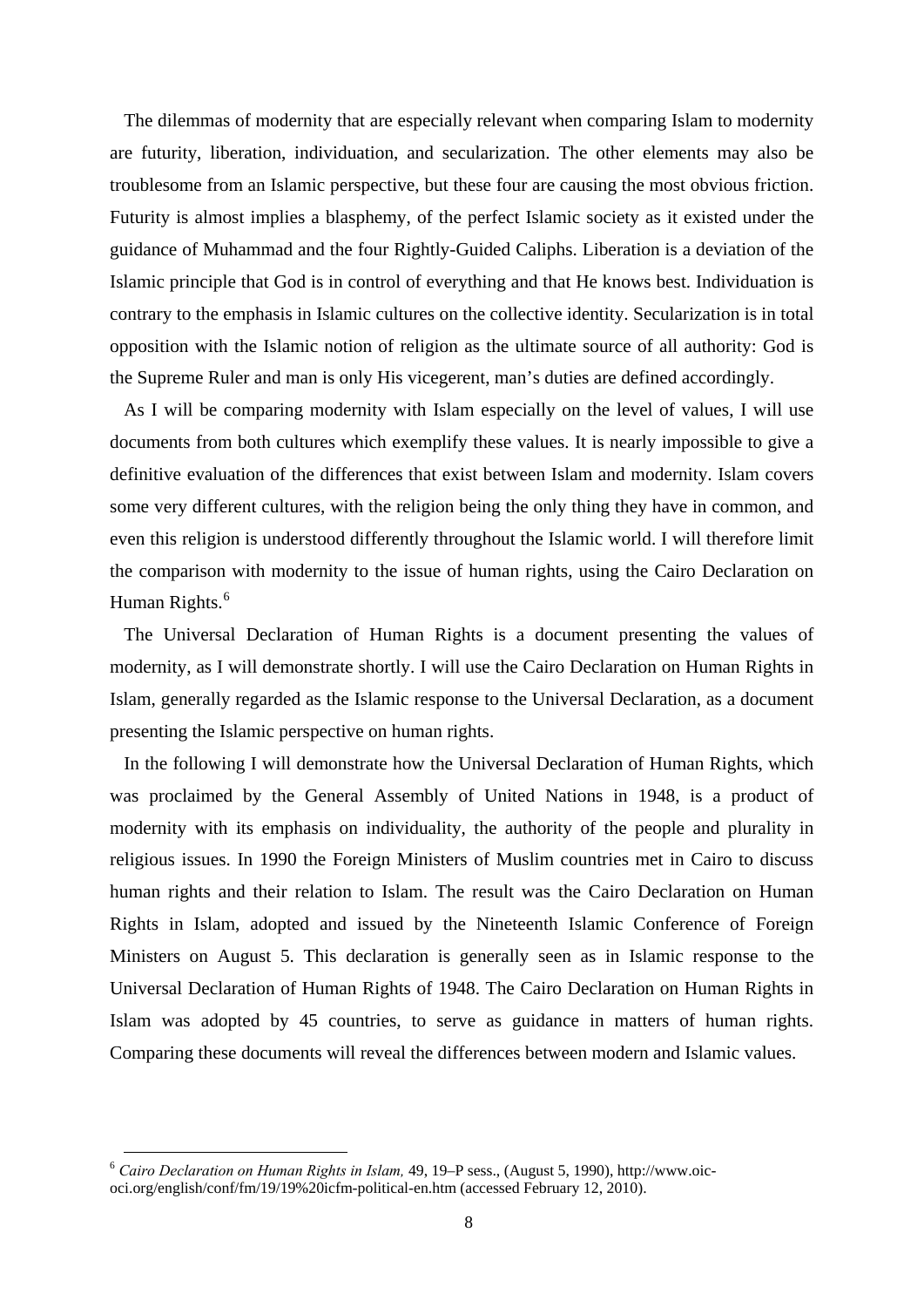#### *Modernity and human rights*

<span id="page-12-0"></span>Abstraction, futurity, individuation, liberation, and secularization, which characterize modernity, demand an answer to the question of how we are to live in a humanly tolerable way in the world created by modernization. The Universal Declaration of Human Rights offers guidelines for such a way of life.

As with many political projects, the project of human rights was triggered by a shared trauma, the traumatic experience of the Second World War. The rights of soldiers had been protected by the Geneva Convention, but the rights of civilians were violated on a mass scale. The Second World War, like the First World War, or Great War, was a reminder that enlightenment and reason were not enough to help society on the way to progress. It was in fact reason that had led to the industrial destruction of a significant part of European society, to the killing of the Jews in Nazi concentration camps. "This never again" was the motto, and the United Nations, established in 1945, included the protection of human rights as one of the reasons for their existence.

Previously the protection of human rights was considered a domestic matter, but the horrors of the prisoner-of-war camps in Asia, and of the concentration camps in Europe, had shown how an industrial, cultured and advanced states such as Germany and Japan failed in that task. The notions on human rights in the founding charter of the UN were to be elaborated in an international Bill of Rights.

In 1948 the Universal Declaration of Human Rights was adopted by the General Assembly of the United Nations with forty-eight countries in favour, eight countries abstaining (the Soviet bloc countries, South Africa and Saudi Arabia), and two countries absent.<sup>[7](#page-12-1)</sup>

## *The articles of the Universal Declaration and the dilemmas of modernity*

The Universal Declaration of Human Rights is a product of its time and place. It was born out of the horror of the Second World War, and in an age of modernity. The relation between modernity and the Universal Declaration of Human Rights can be demonstrated by a close examination of a few articles of the Universal Declaration of Human Rights.

The eighteenth article of the Universal Declaration of Human Rights would only seem to be possible in a modern society where religion is of less importance than it is in pre-modern societies:

<span id="page-12-1"></span> <sup>7</sup> UN, "Historic Overview," http://www.udhr.org/history/overview.htm (accessed February 3, 2010).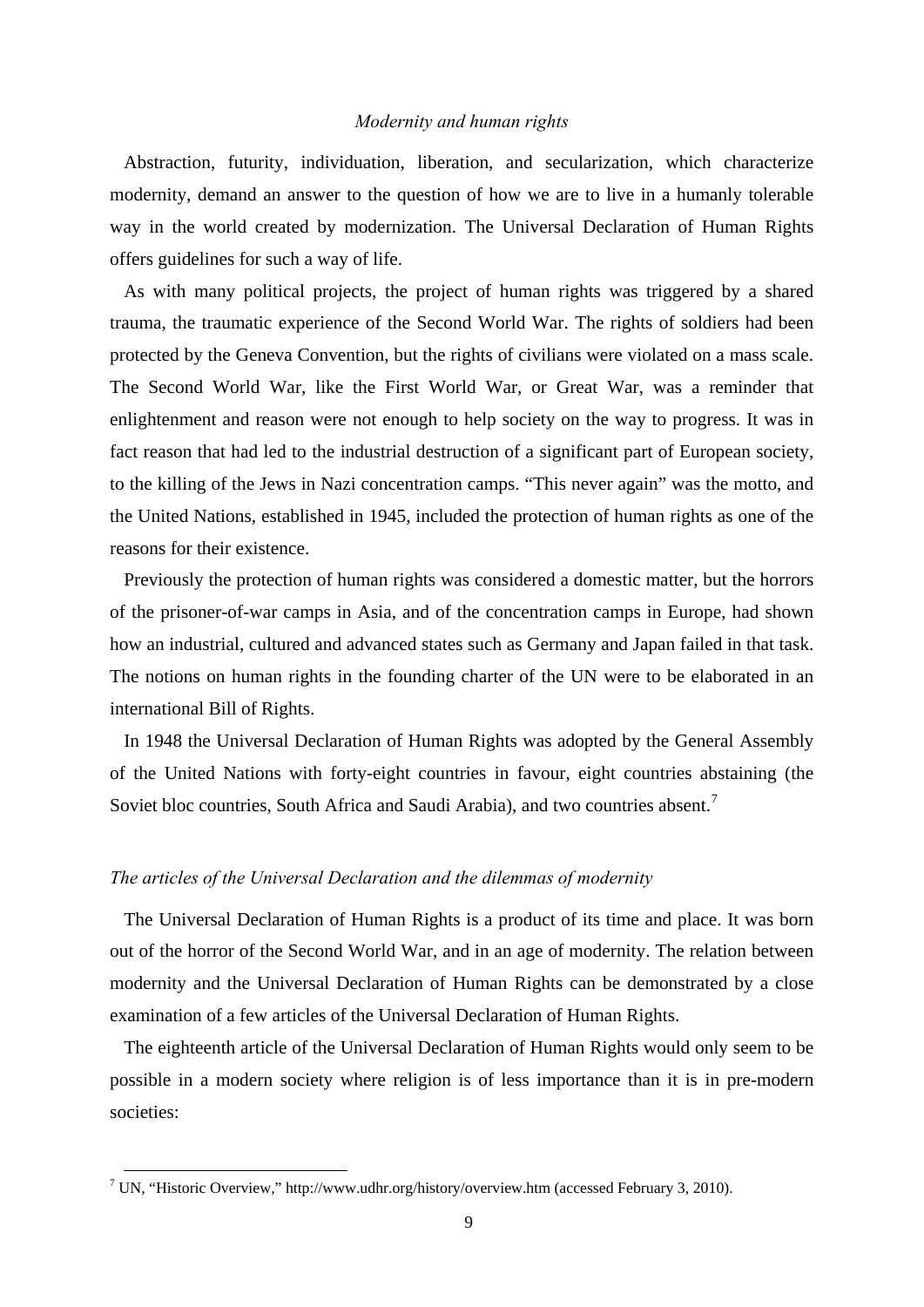Everyone has the right to freedom of thought, conscience and religion; this right includes freedom to change his religion or belief, and freedom, either alone or in community with others and in public or private, to manifest his religion or belief in teaching, practice, worship and observance.<sup>[8](#page-13-0)</sup>

This freedom of thought, conscience and religion is only necessary in a pluralistic, relativistic world, which is a result of modernity. The religious wars of sixteenth century Europe had already demonstrated the need for tolerance and religious freedom as a condition for peaceful coexistence. This, in combination with the acceptance of secularity as a world view, has led to a need for freedom of thought, conscience and religion.

Article 21 about the relation between citizens and their government demonstrates how the elements of abstraction, individuation, liberation and secularization of modernity have shaped the Declaration:

(1) Everyone has the right to take part in the government of his country, directly or through freely chosen representatives.

(2) Everyone has the right of equal access to public service in his country.

(3) The will of the people shall be the basis of the authority of government; this will shall be expressed in periodic and genuine elections which shall be by universal and equal suffrage and shall be held by secret vote or by equivalent free voting procedures.

The voting system, the right of everyone to take part in government and the right to vote are both examples of individuation, liberation and in a way, also of secularization. The notion that the will of the people shall be the basis of the authority of government replaces the earlier concept of the divine authority of the state, and is, in that sense, an example of the modern element of secularization.

Another good example of the modern notions of liberation and individuation in the Universal Declaration of Human Rights can be found in the equality of all human beings, which is apparent throughout the Declaration. All human beings regardless of their race, colour, sex, language, religion, political or other opinion, national or social origin, property, birth or other status, are entitled to the rights and freedoms set forth in the Declaration, rights and freedoms such as the rights to liberty, life, security, recognition as a person before the law without discrimination, freedom from cruelty, degrading treatment and slavery.

This examination of the articles of the Universal Declaration demonstrates the influence of modernity on the document. The Universal Declaration may be compared with its Islamic

<span id="page-13-0"></span> <sup>8</sup> *Universal Declaration of Human Rights,* 217A, 3rd sess., (December 10, 1948): Art. 18.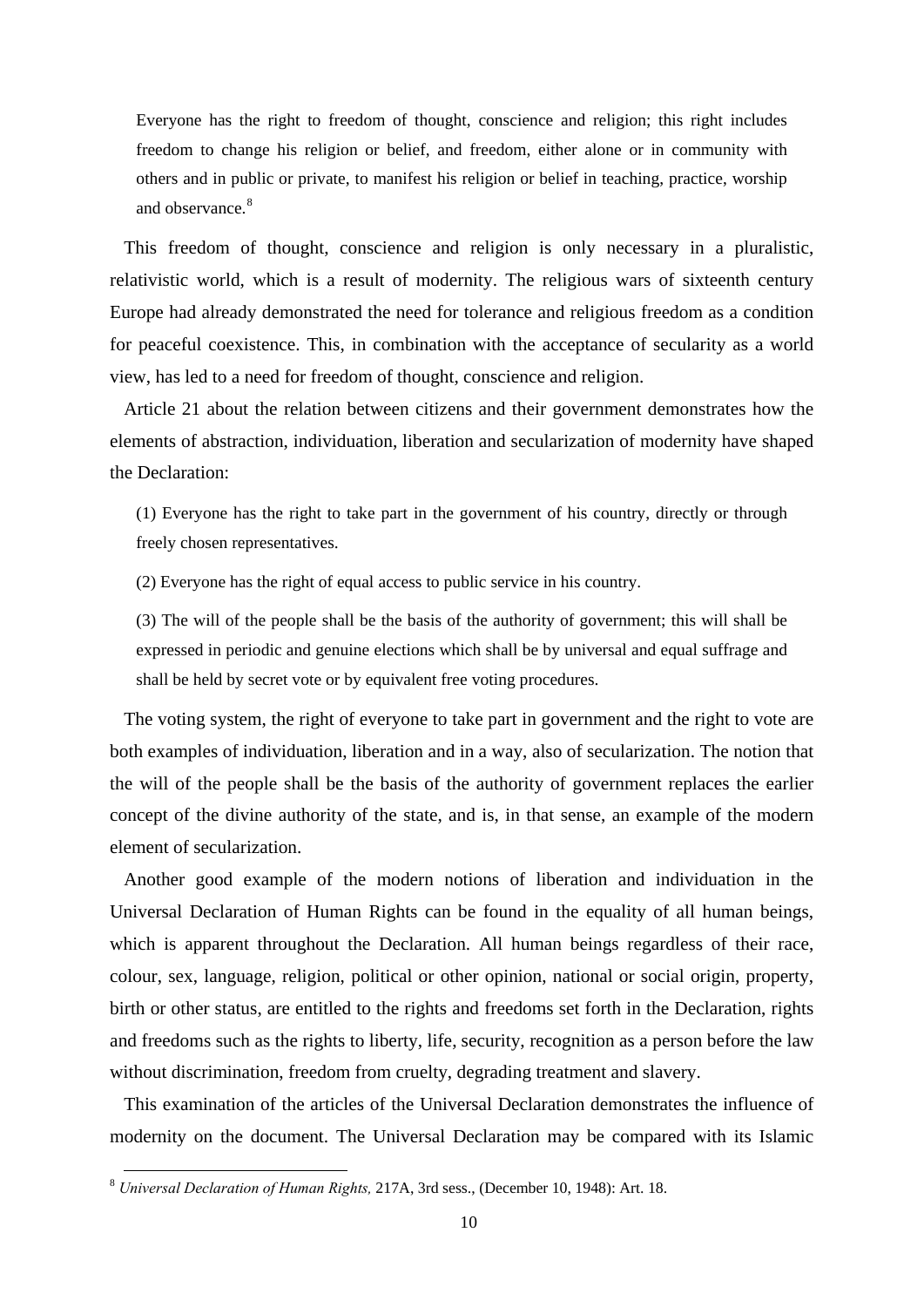<span id="page-14-0"></span>pendant, the Cairo Declaration, to see to what extent influential voices in the Islamic world accept or resist modernity.

#### *Islam and modernity*

Article 10 of the Cairo Declaration stands out as an illustration of the Islamic perspective that is the basis for this document:

Islam is the religion of true unspoiled nature. It is prohibited to exercise any form of pressure on man or to exploit his poverty or ignorance in order to force him to change his religion to another religion or to atheism.

The Islamic character of the declaration exemplified by this paragraph is also emphasised in its preamble. The preamble starts with "the place of mankind in Islam as vicegerent of Allah on Earth". The rights are not based on some intrinsic human value; they are implied by more primary "divine commandments." Thus, for example, the will of the people as ground for the authority of government, as it is declared in the Universal Declaration, is in jeopardy.

Where the Universal Declaration boldly declares that all human beings are born free and equal in dignity and rights, the Cairo Declaration limits article one to equal dignity and basic obligations and responsibilities. This demonstrates the difference between Islam and modernity, with Islam emphasising obligations and modernity emphasising rights. It also demonstrates the absence of equal rights of all human beings in Islam, an absence that is further underlined by article 6a:

Woman is equal to man in human dignity, and has her own rights to enjoy as well as duties to perform, and has her own civil entity and financial independence, and the right to retain her name and lineage.

According to this article women have their own rights, duties, and civil entity that separate them from men. The rights of men are not universal, the *basic* obligations and responsibilities are.

These deviations from the Universal Declaration are explained by the  $25<sup>th</sup>$  and final article of the Cairo Declaration: "The Islamic Shari'ah is the only source of reference for the explanation or clarification of any of the articles of this Declaration." The Islamic Conference basically adopted the Universal Declaration of Human Rights as far as it was consistent with shari'a, with shari'a being the ultimate norm, the divine law, "binding divine commands", "contained in the Revealed Books of Allah".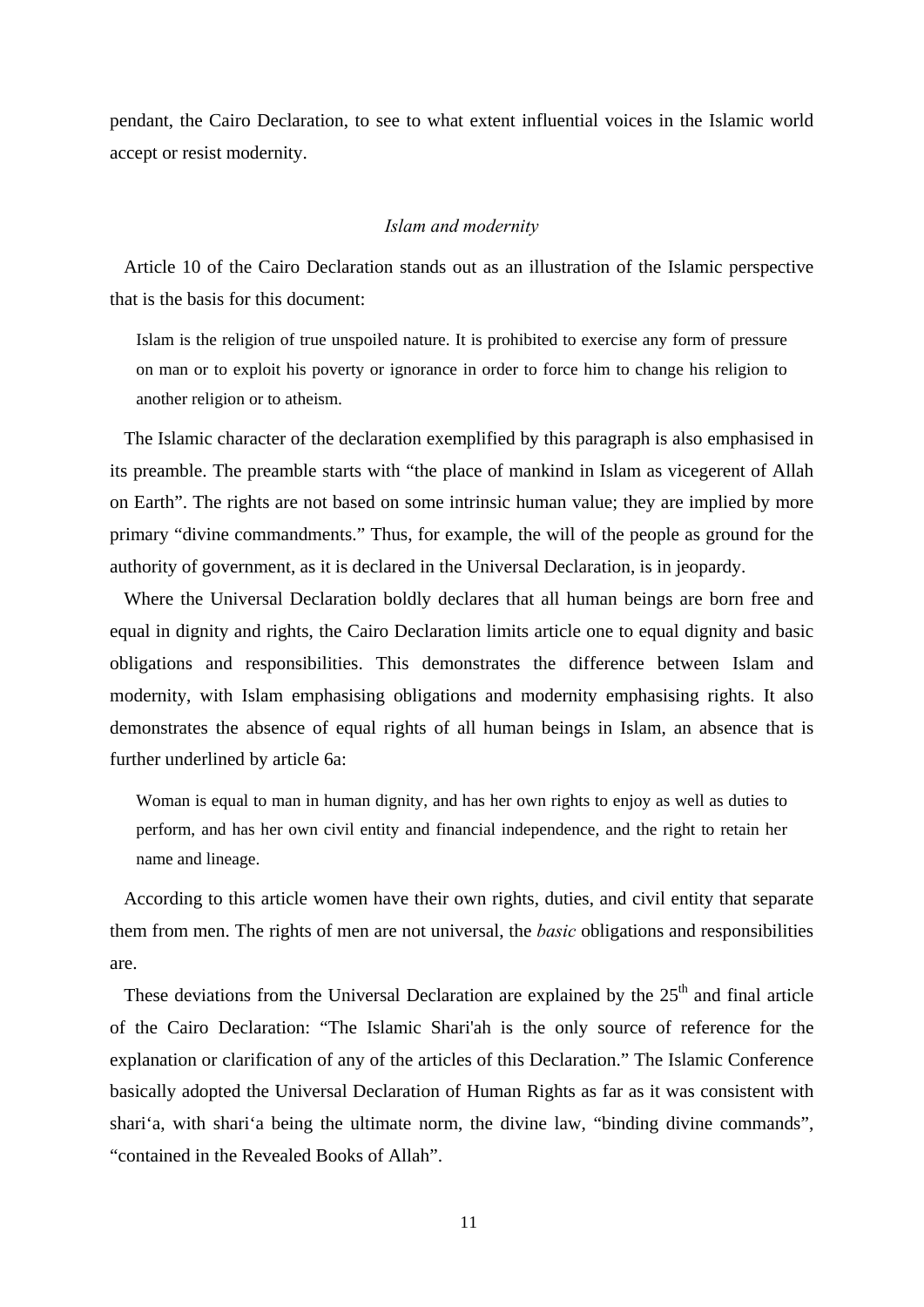#### *Islam and democracy*

On the matter of Islam and democracy the Cairo Declaration clearly highlighted the principle difficulty: God as the source of all authority as opposed to the people as the basis for the authority of government. The Cairo Declaration illustrates the Muslim concept that the authority of the state is based on its adherence to shari'a.

However, there are more causes for friction between Islam and modernity, as is illustrated, for example, by article 23b of the Cairo Declaration:

Everyone shall have the right to participate, directly or indirectly in the administration of his country's public affairs. He shall also have the right to assume public office in accordance with the provisions of Shari'ah.

The problem with this article is that it is not specific enough. Its meaning is dependent on the shari'a interpretation of the signatory nation. In some instances this would mean that it is prohibited for Muslims to submit to the rule of non-Muslims. Participation of non-Muslims in government would, for that reason, be problematic.

It does not have to be problematic in a Muslim majority country, but in Europe, where there are few Muslim participating in government, this means that Muslims are ruled by non-Muslims. Most Muslims living in Europe do not appear to be troubled by this fact. They seem to be pragmatic about it and don't take this notion of shari'a too serious. They accept their non-Muslim governments and don't appear to be troubled by the idea that the authority of the state is based on the will of the people rather than adherence to the shari'a. While the friction is virtually non-existent on the practical level, it still needs to be dealt with on the theoretical level.

#### *Islam and women's rights*

One of the hurdles that stand between Islam and modernity is the Islamic concept of *qawama*, which means male guardianship of women. The concept is often used to support the claim of male superiority. While this could be read into the emphasis of the Cairo Declaration on "her own rights" in article 6, it is contradicted in the same Declaration in article 1:

All human beings are God's subjects, and the most loved by him are those who are most useful to the rest of His subjects, and no one has superiority over another except on the basis of piety and good deeds.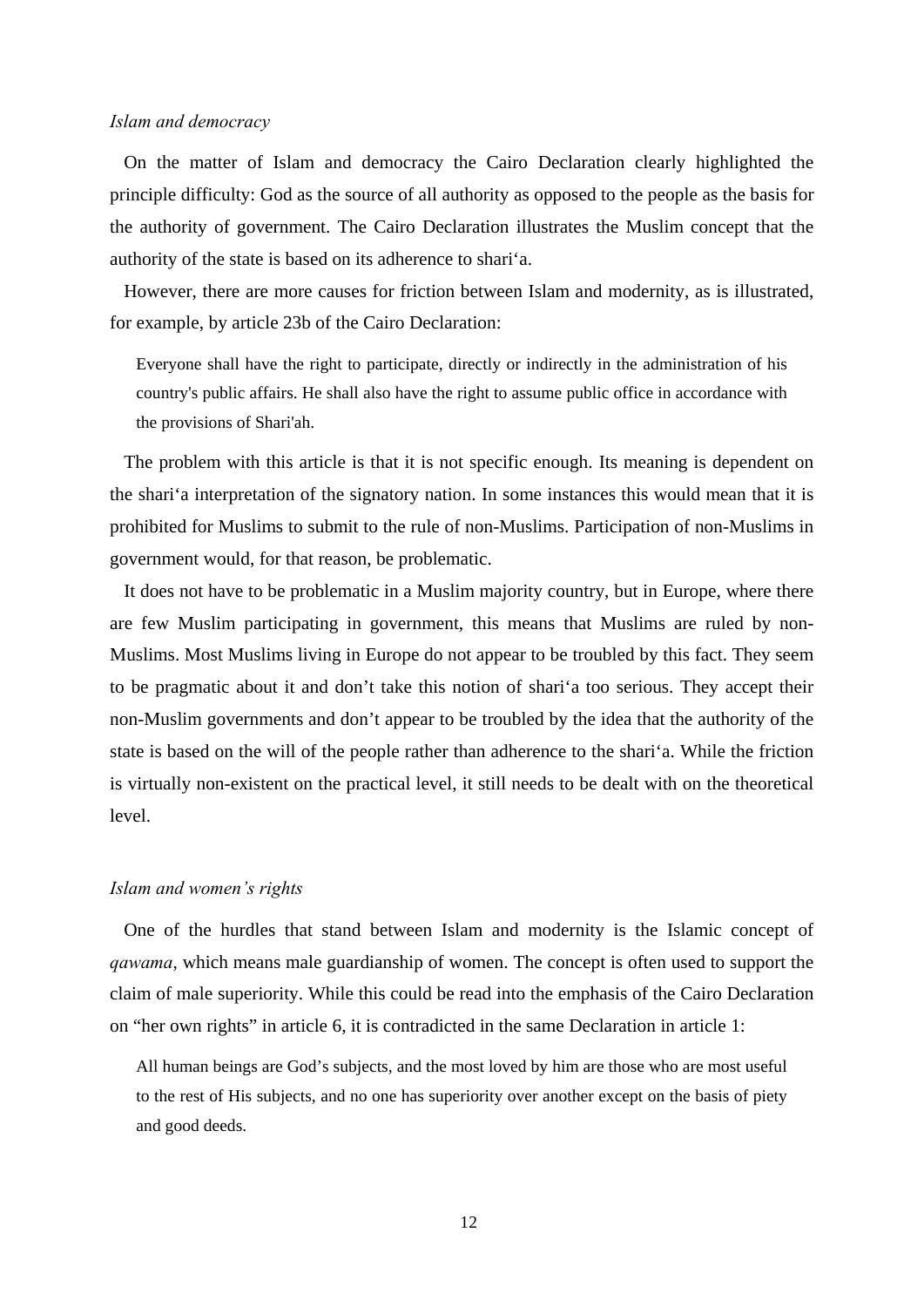<span id="page-16-0"></span>However, the inequality between men and women is again visible in: article 5, which states that Muslim women are not allowed to marry non-Muslim men; article 6b, where the husband is given the sole responsibility of maintaining the family; and article 12, where the man is given right of free movement, while the right for a woman to move freely is not mentioned. As implementation of this article depends on the interpretation given in any particular nation's shari'a, this declaration has a hollow ring. This declaration thus allows the signatory states to continue the treatment of women as before, using shari'a as their legal basis.

# *Conclusion*

A comparison of the Universal Declaration of Human Rights with the Cairo Declaration on Human Rights in Islam has revealed some values of Islam cause friction with modern values. The first cause that appeared was the Universal Declaration's emphasis on human rights, whereas the Cairo Declaration emphasised obligations and responsibilities. This different emphasis was again visible in the views on women's rights. While the Universal Declaration was adamant in its pronouncement of equal rights of all human beings regardless of their race, colour, sex, language, religion, political or other opinion, national or social origin, property, birth or other status, the Cairo Declaration gave women their own specific rights. Those rights are limited to the rights available to them in shari'a.

The view that people form the basis for the authority of government, part of article 21 of the Universal Declaration, is not shared by Islam as becomes clear in the Cairo Declaration, where God is the source of all authority, and His will can be found in shari'a.

It appears that women's rights, and the will of the people as basis of authority are not compatible with shari'a. If the values of Islam and modernity are to be compatible, then a way must be found around shari'a while still keeping true to Islam.

These two friction points, the basis of the authority of government and the rights that women enjoy in their understanding of Islam, will be the focus of my comparison of Soroush, Ramadan, and An-Na'im on their stance towards modernity.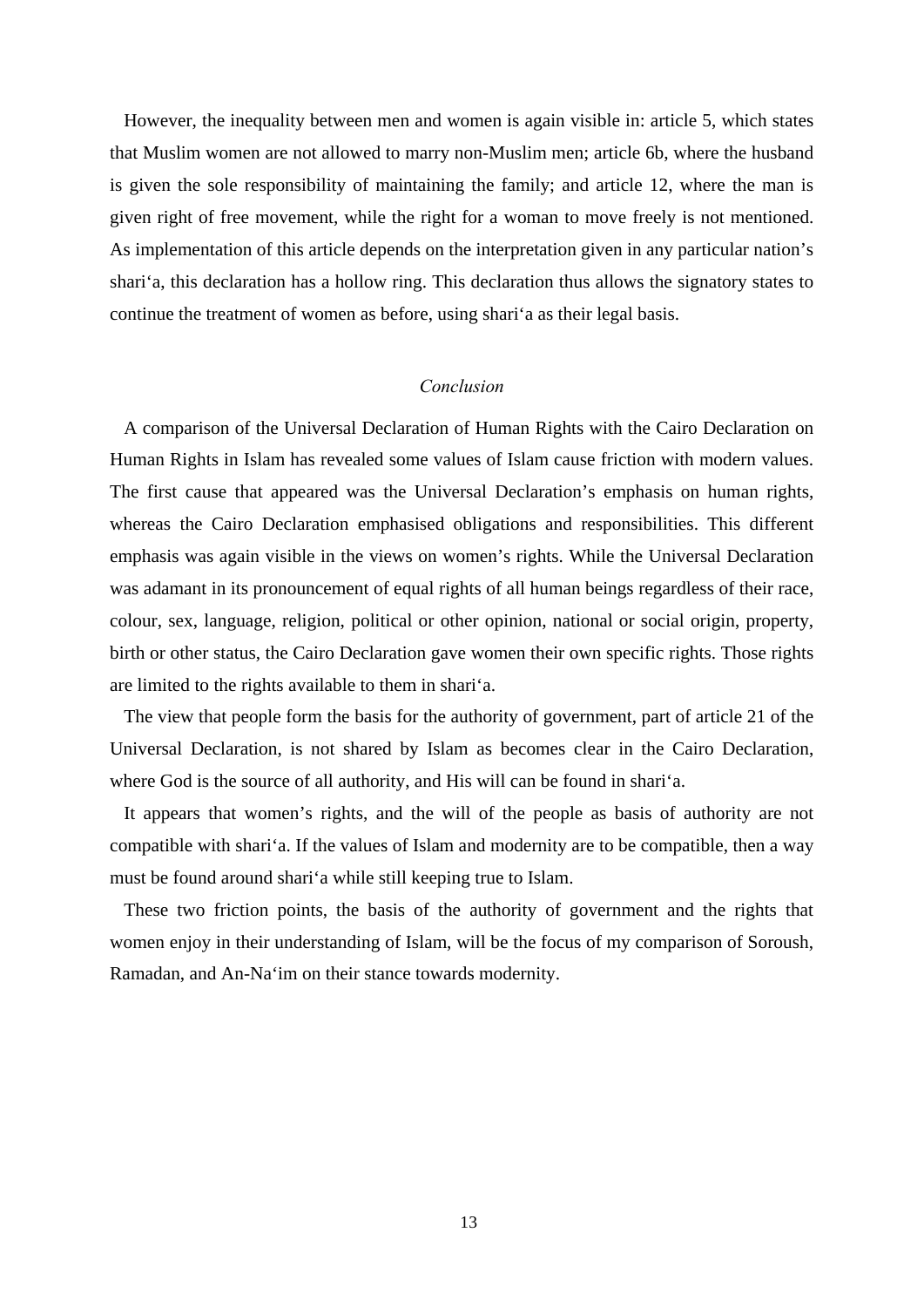## **3. ABDOLKARIM SOROUSH**

#### *Introduction*

<span id="page-17-0"></span>Abdolkarim Soroush is an Iranian philosopher of religion, science and history. In this chapter I will show how Soroush has changed from a scholar who believed that all philosophical questions could be answered with Islamic philosophy into a scholar who believed that religious understanding uses human culture to understand religion. How his new theory then resulted in a well founded theory to support a religious democracy with room for the dynamics of dissent yet allowing for a religious hue.

Before I turn to the development of Soroush, I will situate Soroush in his socio-political background. This will be followed by an exposé on one of his influential mentors Ali Shari'ati and a brief summary of Soroush' academic influences. Having situated Soroush, I will then discuss his theory of contraction and expansion and how this theory opened the door for the influence of the broader human culture on the seven dimensions of Islam. I will then discuss the effects of this theory on his proposal for a religious democracy. This will answer the question of the compatibility of his ideas with the principles of democracy. This will be followed by his views on women's rights and a I will then give a concluding summary.

# *Socio-political background*

Born in 1945, Abdolkarim Soroush grew up during the reign of Muhammad Reza Shah. While Iran was officially a constitutional monarchy, since the 1953 coup d'état all power was concentrated in the Shah. Muhammad Reza Shah controlled the military, the police, and the majority of parliament.<sup>[9](#page-17-1)</sup> The religious authority, vested in the *ulama*,<sup>[10](#page-17-2)</sup> tacitly collaborated with the Shah after the defeat of Mossadeq. Mossadeq was a nationalist politician in Iran. In his function as prime minister he had tried to nationalize the Anglo-Iranian Oil Company in 1951, but due to an international boycott the Iranian economy collapsed and the Muhammad Reza Shah was able to regain control.

Firmly in control in the fifties and sixties of the twentieth century, Muhammad Reza Shah was able to steer towards some major reformations and modernizations. He organised

<span id="page-17-1"></span> <sup>9</sup> Ira Marvin Lapidus, *A History of Islamic Societies* (Cambridge; New York; Melbourne: Cambridge University Press, 2002), 480.

<span id="page-17-2"></span><sup>&</sup>lt;sup>10</sup> The collective term for the scholars or learned men of Islam. (Ibid., 882)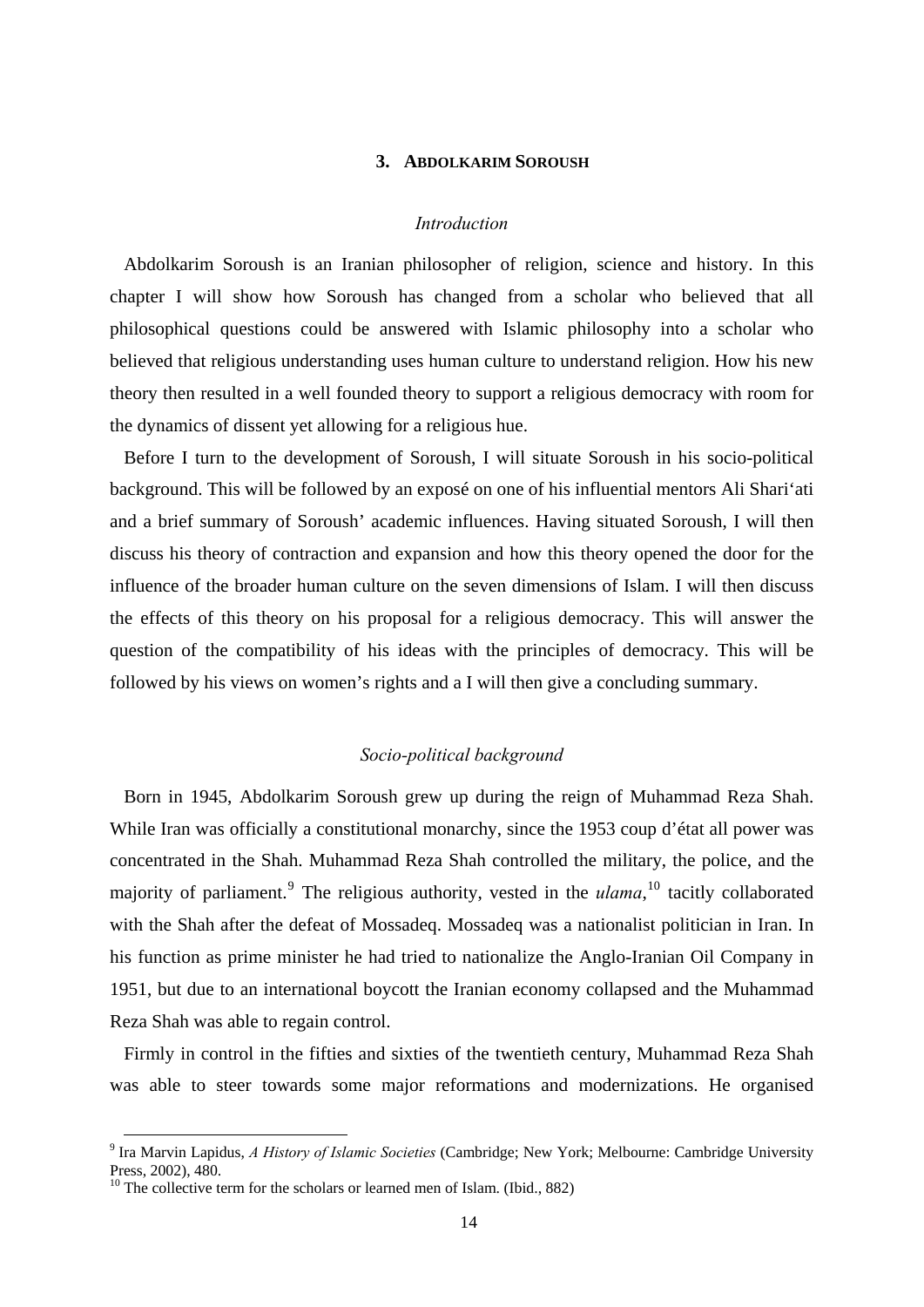education throughout the country, provided medical care and took steps towards the suffrage of women.<sup>[11](#page-18-0)</sup>

The reformations of Muhammad Reza Shah in this so-called White Revolution disrupted political structures and the suffrage of women caused some opposition among the *ulama*. The *ulama* at the time of the White Revolution could be divided into four groups; the "radical" *ulama*, of which Khomayni was a leading figure; the social reformers; the "conservative" wing; and finally a faction that was willing to cooperate with the government of Muhammad Reza Shah. While all factions pursued Islamic justice, the "radicals" were the only *ulama* vocally advocating a parliamentary system, limiting one-man rule and protesting against "urbanization, industrialization and over-reliance on foreign investment."<sup>[12](#page-18-1)</sup> While their protests were fuelled by "social exploitation of the poor and corruption in high places" they did not advocate workers councils, women's suffrage or nationalization of the economy.<sup>[13](#page-18-2)</sup> As the "radicals" were the main *ulama* voicing the objections of the *ulama* in public speeches and rallies, they were the ones arrested by the regime. The leader of the radicals, Khomayni, was arrested in June 1963 and exiled to Turkey.<sup>[14](#page-18-3)</sup>

The social reformers among the *ulama* were not politically active because they focussed on reforms within the clerical system, primarily dealing with social and educational problems within this system. Mehdi Bazargan, a main figure in this movement, used the Qur'an and the Shi'i religious traditions to justify a more active role of the *ulama*. No longer should they passively await the return of the twelfth imam, but rather actively prepare the way. As custodians of Islam they should assume a political role and guide the state with authoritative religious advice.<sup>[15](#page-18-4)</sup> This reform movement took a different direction when Dr. Ali Shari'ati took the wheel in 1967. During his popular lectures at universities in Mashhad and Tehran he tried to reconcile Islamic teachings with European social sciences. For this purpose Shari'ati also co-founded the Hosayniyyeh-e Ershad, a centre for the study of Islam, where he gave popular lectures about the sociology and culture of Islam.

<span id="page-18-0"></span> $11$  Ibid., 479-482

<span id="page-18-1"></span><sup>&</sup>lt;sup>12</sup> Shahrough Akhavi, *Religion and Politics in Contemporary Iran: Clergy-State Relations in the Pahlavī Period* (Albany: State University of New York Press, 1980), 101.

 $3$  Ibid.,  $101$ 

<span id="page-18-3"></span><span id="page-18-2"></span><sup>14</sup> Ibid., 103–104

<span id="page-18-4"></span><sup>15</sup> Lapidus, *A History of Islamic Societies*, 482–483; Akhavi, *Religion and Politics in Contemporary Iran*, 110– 116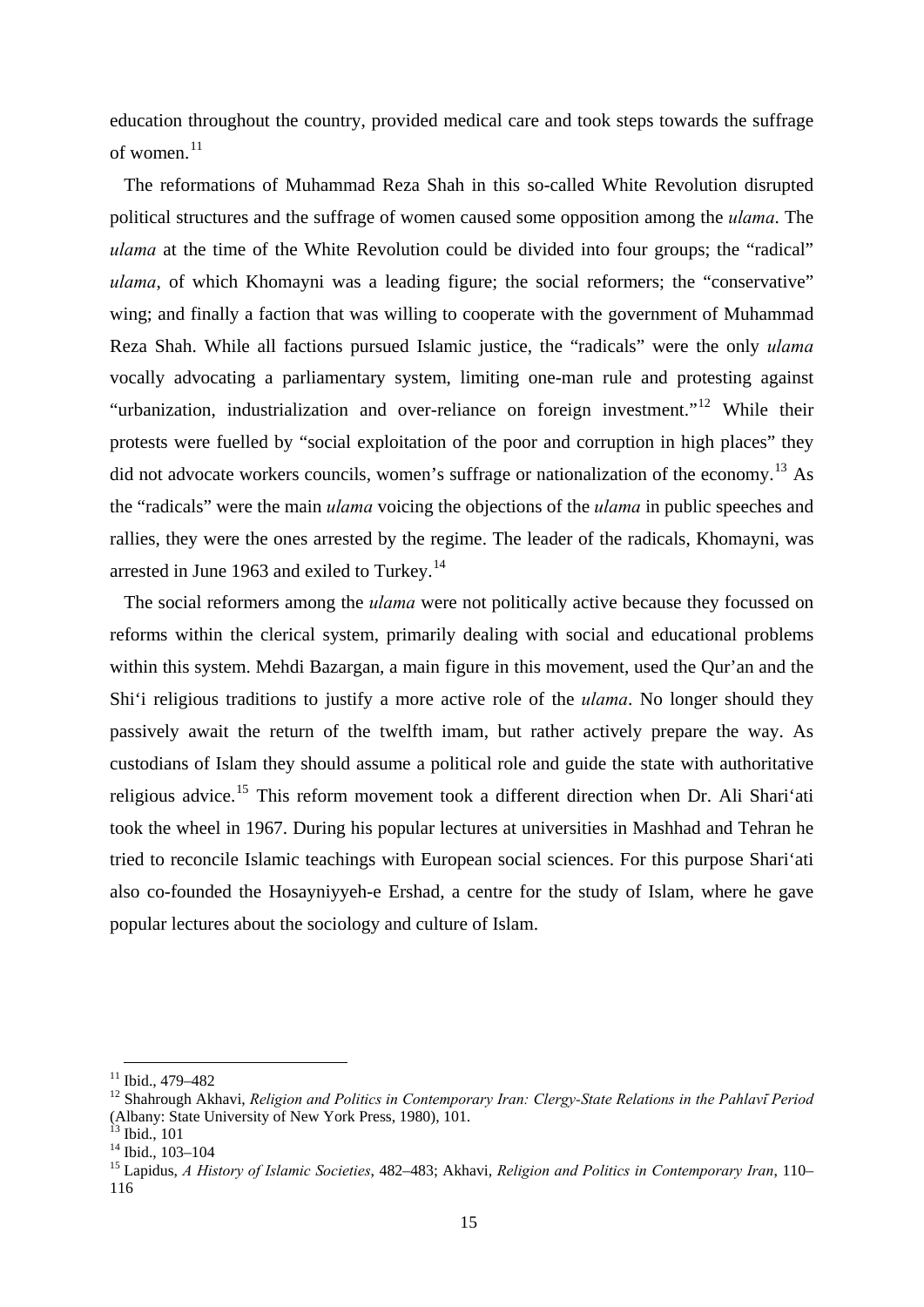## *Ali Shari'ati*

<span id="page-19-0"></span>Ali Shari'ati made a large impression on the student Soroush with his blockbuster lectures in which he combined Islam with Marxism. While Shari'ati is regarded as the most influential thinker of his time<sup>[16](#page-19-1)</sup> and an influential mentor of Soroush, I will give a short exposé on his life and ideas.

Shari'ati was born in 1933 in a town near Sabzivar, Iran. He and his father were members of prime minister Mossadeq's National Front. During a national purge of partisans of the National Front in 1957, Ali Shari'ati and his father were imprisoned. Upon their release in 1960 Ali went to France and studied sociology and religion at the Sorbonne. In the year that Khomayni was exiled, 1964, Shari'ati returned to Iran. After a short imprisonment for importing illegal books, Shari'ati went to the Firdawsi University in Mashhad. Here he taught a short while until he joined the Hosayniyyeh-e Ershad in Qulhak, north of Tehran. He was the centre's most productive contributor and probably also the most radical thinker. What made his thinking radical was how he bridged the gap between religion and left politics.<sup>[17](#page-19-2)</sup>

Religion had long been considered as a reactionary and conservative tool to support the powers that be. Vice versa the ideas of the left had long been regarded as anti-religious. It was this contradiction that Shari'ati solved with Shi'ism. True Islam according to Shari'ati not only applied the principle of unity (*tawhid*) to God and religion, but also to sociology and politics, resulting in a classless society.<sup>[18](#page-19-3)</sup> This classless society has a dialectic relationship with the class society that is prevailing through the ages. Using *tawhid* to justify a classless society, Shari'ati used the Shi'ite *ijtihad* to discover the theory of Marx in Shi'ite sacred texts.

First of all we should note the difference in the Sunni and the Shi'ite understanding of *ijtihad*. [19](#page-19-4) *Ijtihad* was used by Sunni scholars to cover the subjects of religious law and social customs that had not been covered by the Qur'an and the Sunnah.[20](#page-19-5) Once a consensus had been reached about a subject, it was no longer necessary to discuss it again. This was based on the idea that "our fathers stood closer to the Prophet Mohammed, and our grandfathers even closer." Once all subjects within society had been covered, it was no longer necessary to reach consensus. Therefore the gates of *ijtihad* in Sunni Islam could be closed. Yet it should be

1

<span id="page-19-1"></span><sup>16 &#</sup>x27;Abd al-Karim Surush, Mahmoud Sadri and Ahmad Sadri, *Reason, Freedom, & Democracy in Islam: Essential Writings of 'Abdolkarim Soroush* (New York, N.Y.: Oxford University Press, 2000), xii. 17 Ibid., xii

<span id="page-19-2"></span>

<span id="page-19-3"></span><sup>18</sup> E. van Donzel, H. A. R. Gibb and P. J. Bearman, *The Encyclopaedia of Islam*, Vol. 9 (Leiden: E. J. Brill. London: Luzac, 1960), (9) 328.

<span id="page-19-4"></span><sup>&</sup>lt;sup>19</sup> '*Ijtihad*: "exerting onseself" in Islamic Law; reasoning by analogy, free from received opinions, in order to reinterpret Islamic law' Lapidus, *A History of Islamic Societies*, 877<br><sup>20</sup> The Sunnah, "the trodden path," is the custom or practice of Muhammad and the early community, found in

<span id="page-19-5"></span>*hadith*, reports of sayings and deeds of Muhammad written down by his companions. Ibid., 876, 882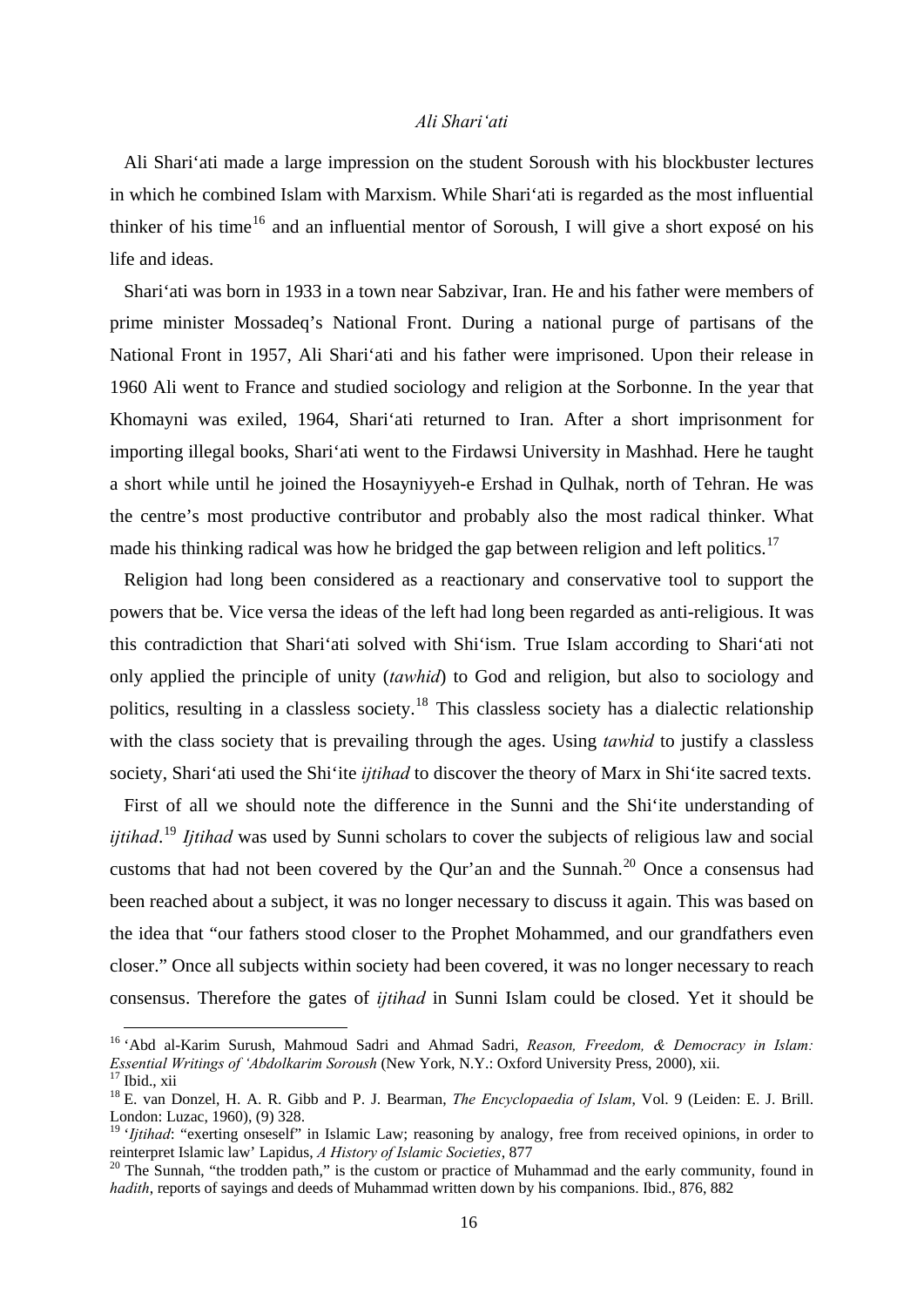noted that Wael Hallaq demonstrated how *ijtihad* was still used and always has been an essential part of Sunni Islam, although after the tenth century the emphasis has been on *taqlid*, imitation.<sup>[21](#page-20-0)</sup> In a response to Western domination of the Muslim world there has been a revival of *ijtihad* to adapt Islam to current situations.<sup>[22](#page-20-1)</sup>

The concept of *ijtihad* was different in Shi'ite Islam. The true source of believe of each generation was not found in tradition, consensus of jurist or piety of the other Muslims, but the loyalty to Caliph Ali and his descendants. This was based on the special role of the Imams in this brand of Islam, who had a direct link with God. Since the ninth century CE it was believed that the imam was vested with an indwelling spirit of God and that he was the Mahdi, the messiah that would restore the true Islam and establish justice and the kingdom of Heaven.<sup>[23](#page-20-2)</sup> The final Imam (whether this was the seventh or twelfth imam, depending on the specific Shi'i group), however went into hiding, starting the era of "occultation." From that day onwards it was the task of the *ulama* to emulate the first imam Ali and wait for the return of the final Imam. *Ijtihad* was used in the context of this emulation, and as the attention was focussed on the return of the Mahdi, this *ijtihad* was looking forward and as such never closed.

Shari'ati made a distinction between Red and Black Shi'ism, Red Shi'ism being the Religion of Martyrdom and Black Shi'ism the Religion of Mourning. It was Red Shi'ism that stood up for justice, acknowledged the true Imam and was willing to die for it. Black Shi'ism on the other hand acknowledged the true Imam, yet remained passive in the face of injustice and tyranny.

Abu Dharr, and Fatima, important figures in Islamic and especially Shi'ite traditions, were presented as role-models for the original Islamic classless society and its revolutionary ethos. Abu Dharr was described as a "God-worshipping socialist".<sup>[24](#page-20-3)</sup>

Black Shi'ism prevailed for the last seven centuries, yet in the face of the current tyranny [that of the Shah] it was time to become active once again and stand up for justice.<sup>[25](#page-20-4)</sup>

While at first glance the political Shi'ism of Shari'ati made him a likely ally of Khomayni, they never cooperated. Shari'ati regarded Khomayni as a great Shi'i leader that could lead the Red Shi'ism, Khomayni however mainly ignored Shari'ati. Khomayni's attitude may have

<span id="page-20-0"></span> <sup>21</sup> Wael B. Hallaq, "Was the Gate of Ijtihad Closed?" *International Journal of Middle East Studies* 16, no. 1 (Mar., 1984), 3–41, http://www.jstor.org.proxy.library.uu.nl/stable/162939.

<span id="page-20-2"></span><span id="page-20-1"></span>

<sup>&</sup>lt;sup>22</sup> Lapidus, *A History of Islamic Societies*, 517<br><sup>23</sup> Ibid., 94–98<br><sup>24</sup> Ibid., 483; Donzel, *The Encyclopaedia of Islam*, (9) 328

<span id="page-20-4"></span><span id="page-20-3"></span><sup>&</sup>lt;sup>25</sup> Ali Shari'ati, "Red Shi'ism (the Religion of Martyrdom) vs. Black Shi'ism (the Religion of Mourning)," http://www.iranchamber.com/personalities/ashariati/works/red\_black\_shiism.php (accessed January 11, 2010).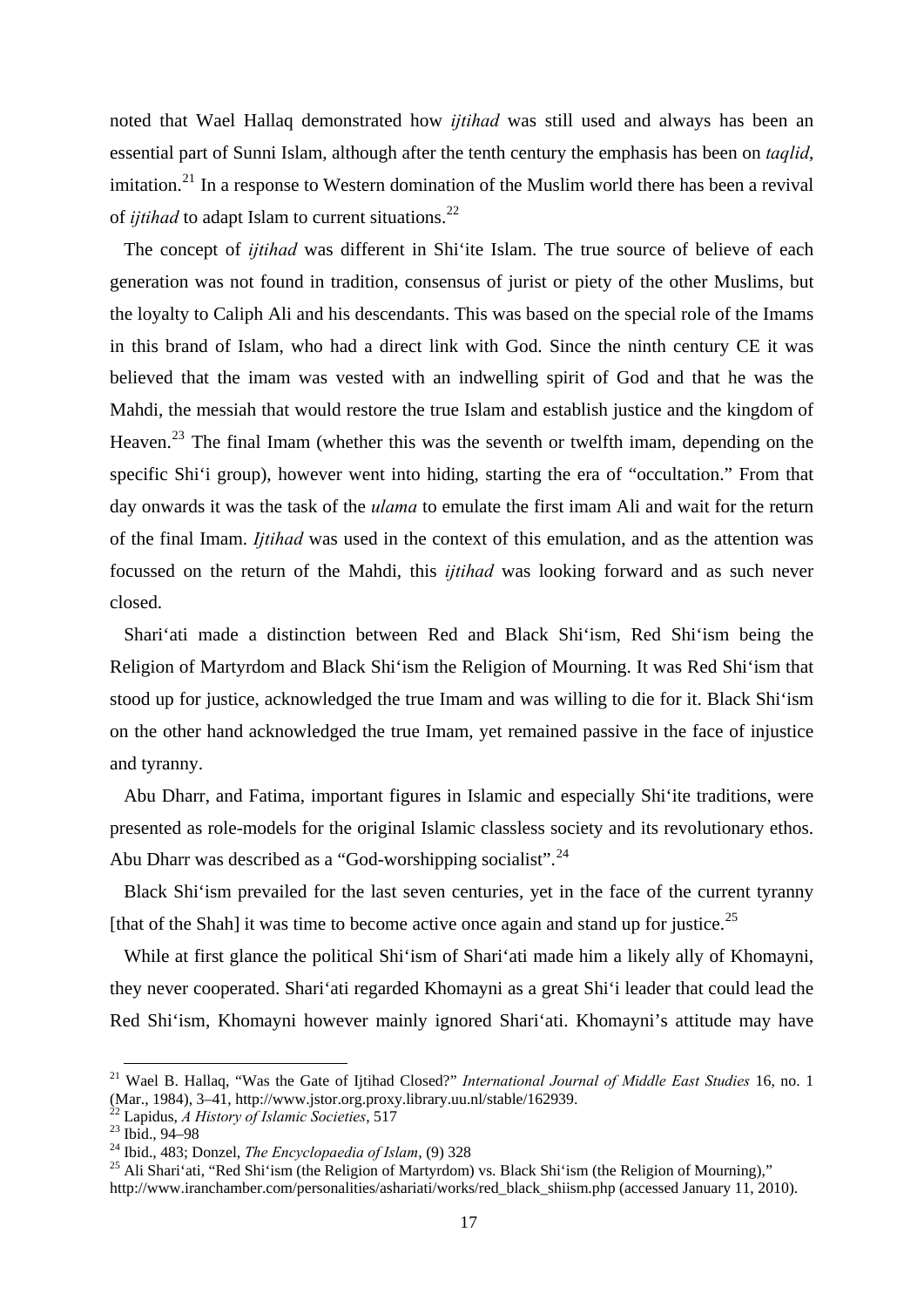<span id="page-21-0"></span>been based on Shari'ati's lower level of erudition and his many theological errors in his earlier speeches.<sup>[26](#page-21-1)</sup> What united these to scholars was their treatment of certain basic themes: the social exploitation of the poor, and the corruption in the higher circles of government. Another thing they had in common was their use of religion as a political force.

What divided them was their approach. Shari'ati was inspired by the revolutionary left he encountered in Paris and strived for an Islamic socialist or maybe even Marxist society based on his interpretation of *tawhid*, the doctrine of God' unity.

Khomayni on the other hand favoured an Islamic solution for the social injustice brought about by Muhammad Reza Shah. He believed that the social injustices could best be mended with the implementation of Islamic law, Shari'a. This could best be done in a state guided by the clergy through the principle of absolute *velayat-e faqih* or custodianship of Islamic jurists.

### *The education of Soroush*

Abdolkarim Soroush was born in Iran in 1945. During his high school years at an `Alavi private school, Soroush learned about an approach that reconciled Islam with modern physics. His teacher Reza Rouzbeh showed how scientific principles could be derived from Qur'anic texts. Rouzbeh, who was a scholar educated at university and at seminaries in Oum.<sup>[27](#page-21-2)</sup> belonged to the "traditionalists" who used *ijtihad* to prove that the theories of modern science could be found in the Qur'an. It was a way of incorporating science and avoiding the question of the implication of these modern discoveries on Islam. For instance the human conquest of space, the importance of vitamins, the hazards of microbial infections could all be read in the Qur'an, if only you knew how to read the text.<sup>[28](#page-21-3)</sup> Soroush however was not persuaded by Rouzbeh's arguments, as he found Rouzbeh's interpretations "contrived and forced." However, the discussions with Reza Rouzbeh focussed Soroush' attention on the relationship between religion and science, a relationship Soroush would study the rest of his career.<sup>[29](#page-21-4)</sup>

He successfully enrolled in the Tehran University in the early sixties, majoring in pharmacology. Soon after he took up tertiary education Soroush approached the Islamic philosopher Morteza Motahheri. This philosopher introduced Soroush to a clergyman and imam of one of the Tehran mosques, with whom he studied for several years. Soroush learned

<span id="page-21-1"></span><sup>&</sup>lt;sup>26</sup> Akhavi, *Religion and Politics in Contemporary Iran*, 150<br><sup>27</sup> Iran Chamber Society, "Iranian Personalities: Dr. Abdolkarim Soroush,"

<span id="page-21-2"></span>http://www.iranchamber.com/personalities/asoroush/abdolkarim\_soroush.php (accessed December 12, 2009).<br><sup>28</sup> Hossein Kamaly, "The Theory of Expansion and Contraction of Religion,"

<span id="page-21-3"></span>http://www.drsoroush.com/English/On\_DrSoroush/E-CMO-19950200-1.html (accessed January 11, 2010).

<span id="page-21-4"></span><sup>29</sup> Surush, *Reason, Freedom, & Democracy in Islam*, 4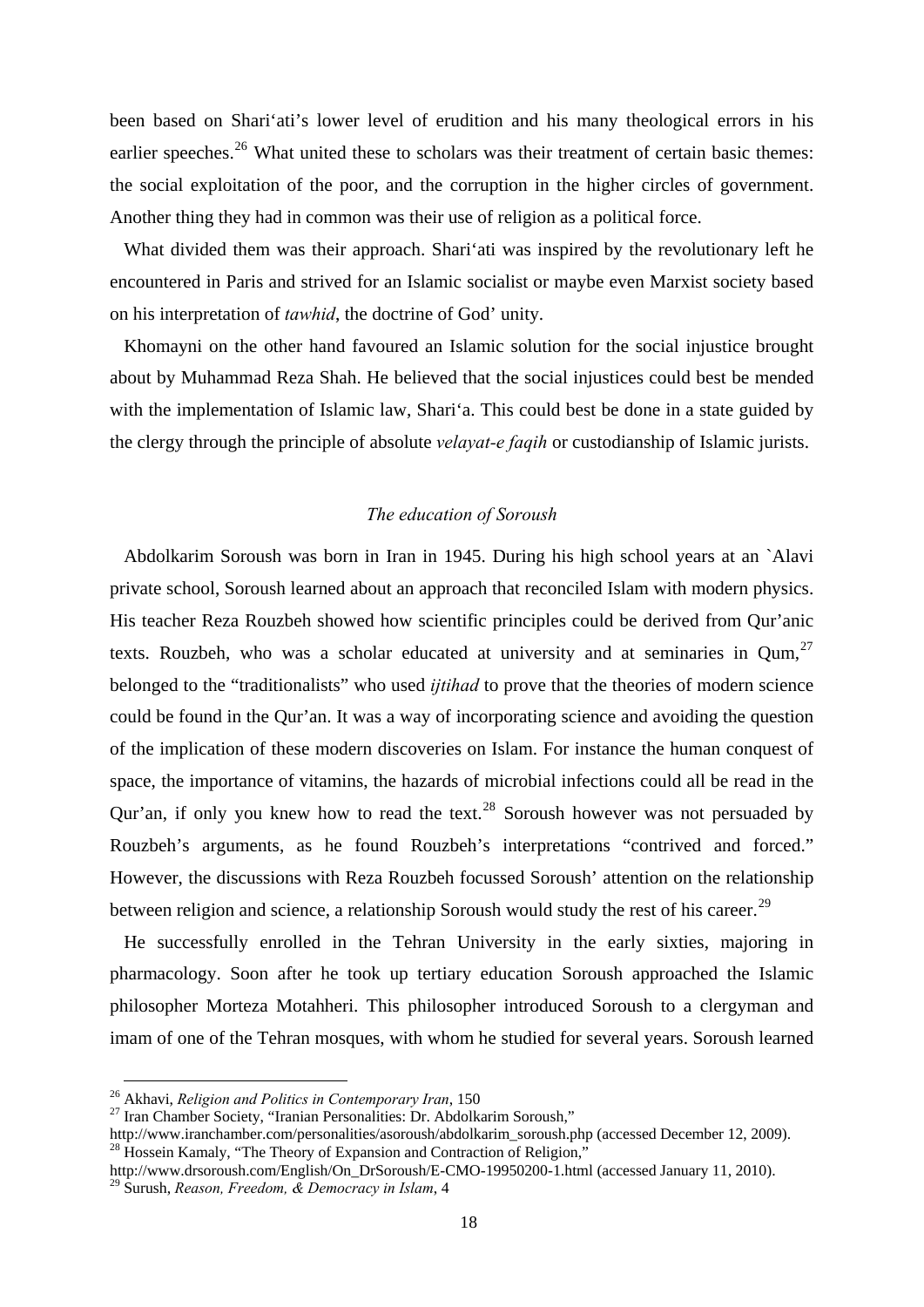about philosophical arguments and how they could be found within religious principles and traditions. This method convinced him that Islam is philosophically sound.<sup>[30](#page-22-0)</sup>

In his biographical interview with Mahmoud and Ahmad Sadri, Soroush tells how the events of 1964 made politics unavoidable for university students. These events were the White Revolution and the subsequent protest of members of the *ulama* and the exile of Khomayni. Due to the more despotic nature of the imperial regime, guerrilla groups were gaining popularity. Among these guerrilla groups the *Mojahedin-e Khalq*[31](#page-22-1) had a special allure to religious people because of the religious language they used in their rhetoric. What Soroush learned from the *Mojahedin-e Khalq* about the relationship between religion and politics contradicted what he had learned in school. He had been taught that religion should avoid politics, but during this decade Soroush learned otherwise and the bloody events awakened his political sensibilities. As a result he studied Marxism and leftist thought of Iran, i.e. the ideas of the Marxist Toudeh party.<sup>[32](#page-22-2)</sup>

Meanwhile he had started following courses provided by the religious organisation Anjoman-e Hojatiyyeh. In their courses the organisation "dealt with the historical origins and texts of the Shi'ite religion and the Baha'i faith." Their goal was to face the theological challenge posed to the orthodox Islam by the existence of the Baha'i faith.<sup>[33](#page-22-3)</sup>

Soroush continued with the study the book of Tabataba'i "Al-Mizan", a comprehensive exegesis of the Qur'an. Other exegetes followed, Sunni and Shi'ite, classic and modern. Learning about the broad spectrum of interpretations for the Qur'an laid the foundations of his later theory of contraction and expansion.

Apart from Motahheri, Soroush was also inspired by two other contemporary Iranian thinkers: Mehdi Bazargan and Ali Shari'ati. As Shari'ati's lectures at the Hosayniyyeh-e Ershad gained popularity, Soroush graduated from university and started his two years of military service. During these years Soroush attended "as many of Shari'ati's lectures as possible."<sup>[34](#page-22-4)</sup>

He had finished his military service and worked for more than a year as a supervisor in a laboratory for food in the southern city of Boushehr. When in 1973 the centre for the study of Islam, home for the popular lectures of Shari'ati, was shut down, Soroush had started working on his post-graduate degree in analytical chemistry in London, England. After obtaining his

<span id="page-22-0"></span> <sup>30</sup> Ibid., 4, 201

<span id="page-22-1"></span><sup>&</sup>lt;sup>31</sup> "The Mojahedin of the People," it combined Islam with Marxist ideology. In 1975 the majority of the group abandoned Islam, and the group then strived for a Marxist-Leninist society.

<span id="page-22-2"></span> $32$  Ibid., 5

<span id="page-22-3"></span> $33$  Ibid., 5

<span id="page-22-4"></span> $34$  Ibid., 6–7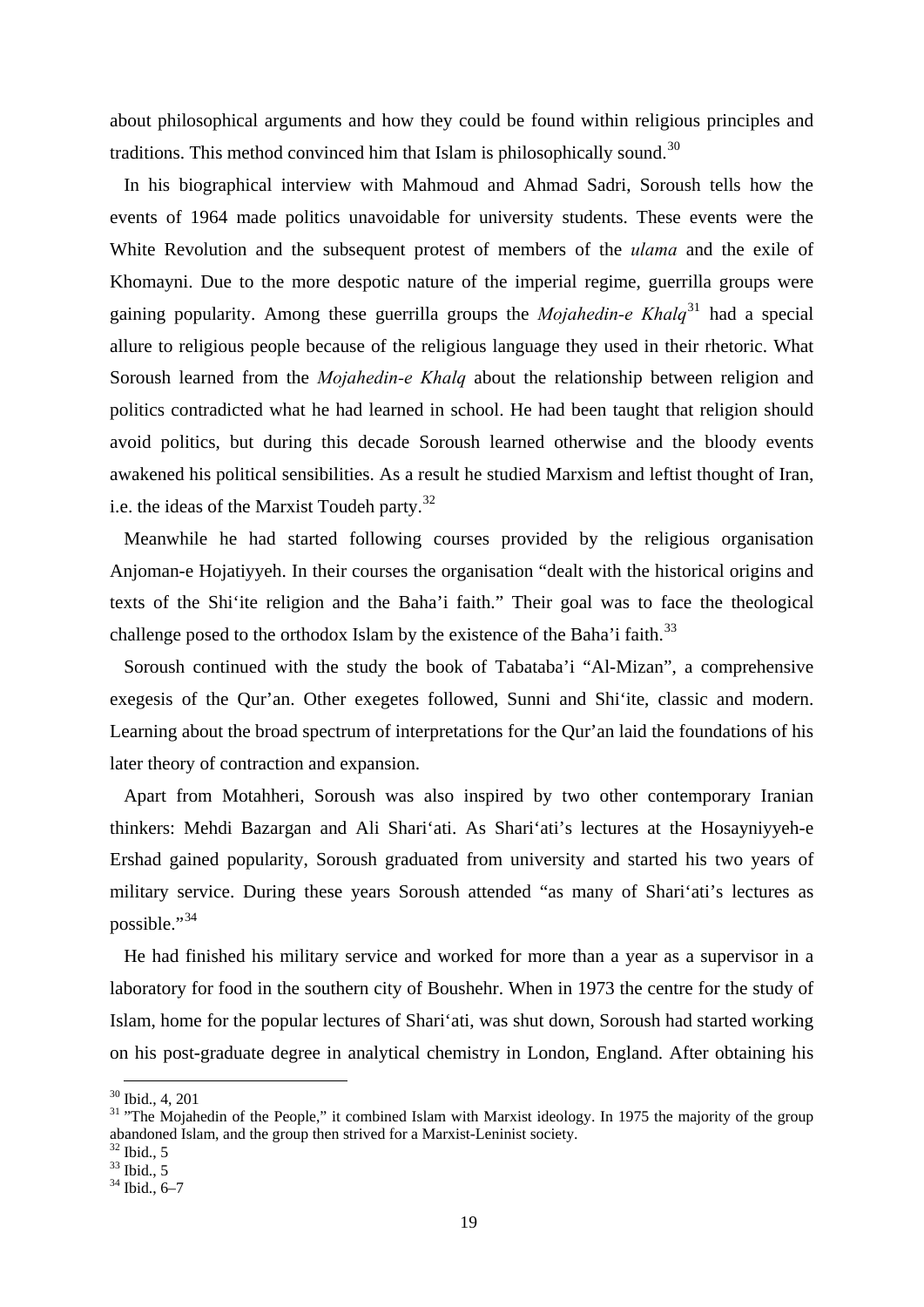<span id="page-23-0"></span>degree in analytical chemistry, Soroush turned to the philosophy of science. For this purpose he went to Chelsea College, where Heinz Post, a close friend of Karl Popper, taught Popper's philosophy.[35](#page-23-1) The philosophy of science argued for by Popper abandoned the theory of verifiability for Poppers theory of falsifiability. Theories are only scientific when they are falsifiable and should be abandoned when falsified. All the evidence supporting a scientific theory was merely corroborating its claim, yet could not prove it. This theory gave ground for Soroush idea of the relativity of knowledge, more particularly religious knowledge. While he studied at Chelsea College the theory of Thomas Kuhn, a critic of Popper, also gained popularity. Kuhn claimed that a theory was always situated in a paradigm and that no theory could ever solve every puzzle it was presented with. It was only when too many theories didn't fit that a paradigm was at crisis. A new paradigm had to be found that solved this crisis.[36](#page-23-2)

When in 1978 the revolution gained momentum Soroush reflected on the relation between revolution and religious thought.<sup>[37](#page-23-3)</sup> He also became active in the Iranian society in London, giving lectures at an Imam-barah, a Shi'ite building used for ceremonies. Some of his lectures were transcribed and later published. *Dialectical antagonism* was a collection of these lectures. It dealt with the leftist influence on the revolution in Iran and sought to counter the influence of *Mojahedin-e Khalq*. At the same time Soroush wrote *The Dynamic Nature of the Universe*. A book on traditional metaphysics as it presented Mulla Sadra's<sup>[38](#page-23-4)</sup> thoughts as a firm philosophical base for *tawhid* (unity of God) and *ta'ad* (resurrection) as objects of belief. The scholars Tabataba'i, Motahheri and even Khomayni read and praised the book.<sup>[39](#page-23-5)</sup>

#### *The events of 1979*

Though Ali Shari'ati had died in London in 1977, the call for reform did not die. In the final months of 1978 the protesters against the Shah united. What sparked their united protest was a demonstration by religious students in Qom against an alleged assassination by SAVAK, the secret police and intelligence agency. A number of demonstrators was shot by the police. This

<span id="page-23-1"></span> <sup>35</sup> Ibid., 7; 'Abd al-Karim Surush, "Biography," http://www.drsoroush.com/Biography-E.htm (accessed January 11, 2010).

<span id="page-23-2"></span><sup>36</sup> Thomas S. Kuhn, *The Structure of Scientific Revolutions* (Chicago: University of Chicago Press, 1996), 145– 146, 157.<br><sup>37</sup> Surush, Reason, Freedom, & Democracy in Islam, 11

<span id="page-23-3"></span>

<span id="page-23-4"></span><sup>&</sup>lt;sup>38</sup> Mulla Sadra (d. 1640CE) was a Persian Muslim thinker who "combined Shi'i scripture, theology, and mystical reflection to create a Shi'i version of Sufism and give a philosophic basis to individual religious consciousness and to Shi'i loyalty to the imams." Lapidus, *A History of Islamic Societies*, 243; Muhammad Kamal, *Mulla Sadra's Transcendent Philosophy* (Aldershot, Hants, England; Burlington, VT: Ashgate, 2006), 9,39.

<span id="page-23-5"></span><sup>39</sup> Iran Chamber Society, *Iranian Personalities: Dr. Abdolkarim Soroush*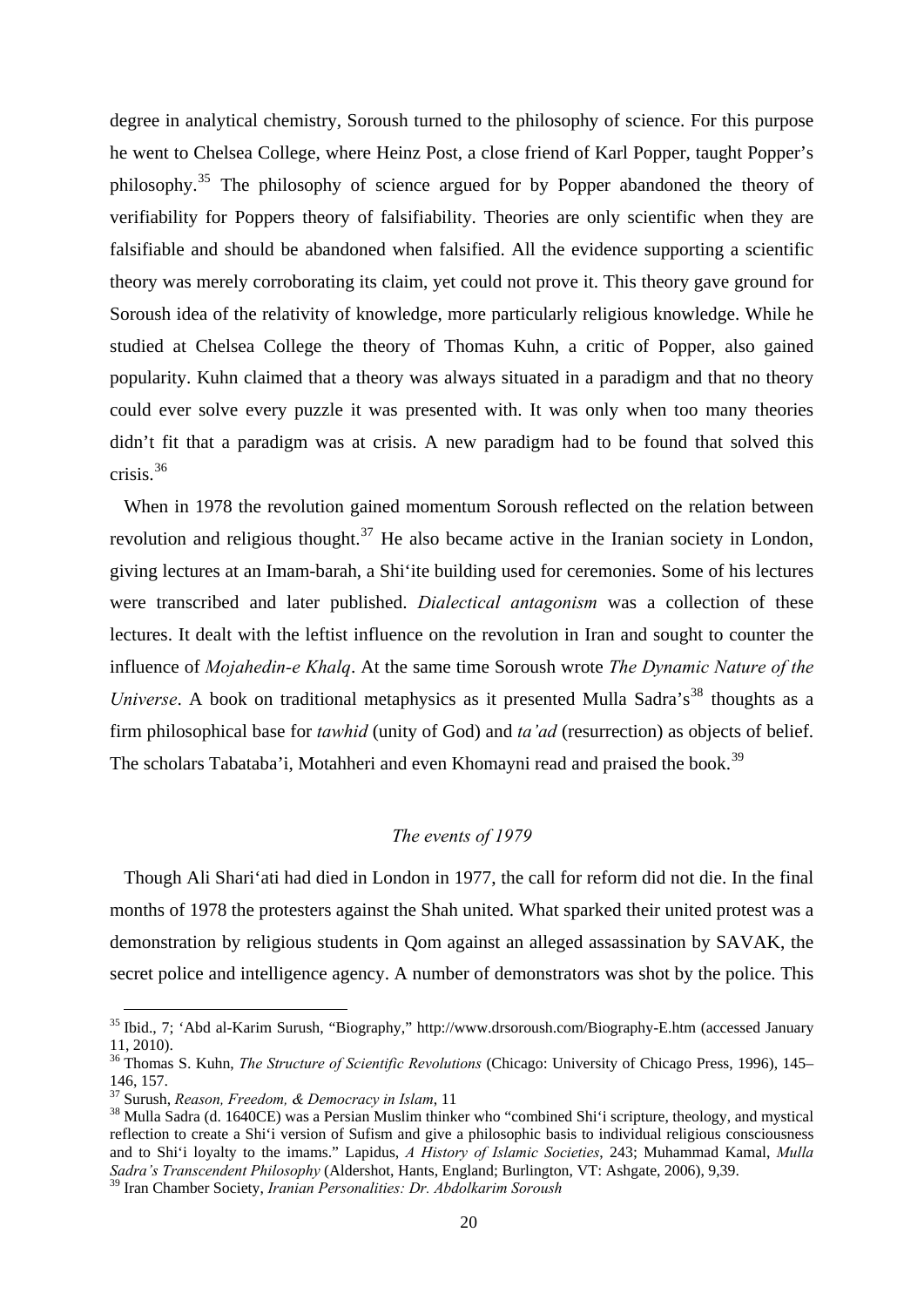<span id="page-24-0"></span>provoked a new demonstration the following day to mourn the fallen of the last demonstration. Every forty days this march was repeated and the demonstrators grew in number. Other opposition groups like the *Mojahedin-e Khalq* and the *Feda'iyan-e Khalq* joined the protests. As the demonstrators grew in number, oil workers refused to work, the bazaar merchants closed their shops and the army would or could not interfere. This led to the Shah fleeing the country in January 1979 and the return of exiled religious leader Ayatollah Khomayni in February.

A few months later Khomayni declared Iran to be an Islamic Republic. The constitution was accepted with a large majority in a referendum held in September, with general elections following a little later. $40$ 

#### *Soroush in post-revolutionary Iran*

Soroush returned to Iran a few months after the Islamic Revolution in September 1979. He was appointed chair of the department of Islamic culture in Tehran's Teacher' College. When the universities were closed in 1980, Soroush also became a member of the Advisory Council on the Cultural Revolution. Initially the task of this council was to establish a new curriculum for the Iranian schools and universities so they could be reopened.

In his biographical interview Soroush states that he joined the council because its aim was to reopen the universities that had been closed due to the revolution. However he resigned from the council as soon as he found out that the council was a tool for the purging of non-Islamic elements (sciences and people) from the universities. He then went back to teaching at the Academy of Philosophy and the Research Centre for Humanities and Social Sciences.<sup>[41](#page-24-2)</sup> After his position at the Advisory Council on the Cultural Revolution, Soroush has not held another official position in the ruling system of Iran. $^{42}$  $^{42}$  $^{42}$ 

In the initial chaos of the revolution there was immense political and ideological freedom. Soroush was frequently asked to enter ideological duels, and on numerous occasions Soroush used these duels to explain his relationship to religion and religiosity, and "the relationship of religion to social institutions."[43](#page-24-4) These themes returned in his later work, to which I now turn.

<span id="page-24-1"></span><sup>&</sup>lt;sup>40</sup> Lapidus, *A History of Islamic Societies*, 484; R. R. Palmer, Joel G. Colton and Lloyd S. Kramer, *A History of the Modern World* (Boston: McGraw-Hill. 2007). 980–989.

<span id="page-24-2"></span>*the Modern World* (Boston: McGraw-Hill, 2007), 980–989. 41 Surush, *Reason, Freedom, & Democracy in Islam*, 12 42 Surush, *Biography* 43 Surush, *Reason, Freedom, & Democracy in Islam*, 12

<span id="page-24-3"></span>

<span id="page-24-4"></span>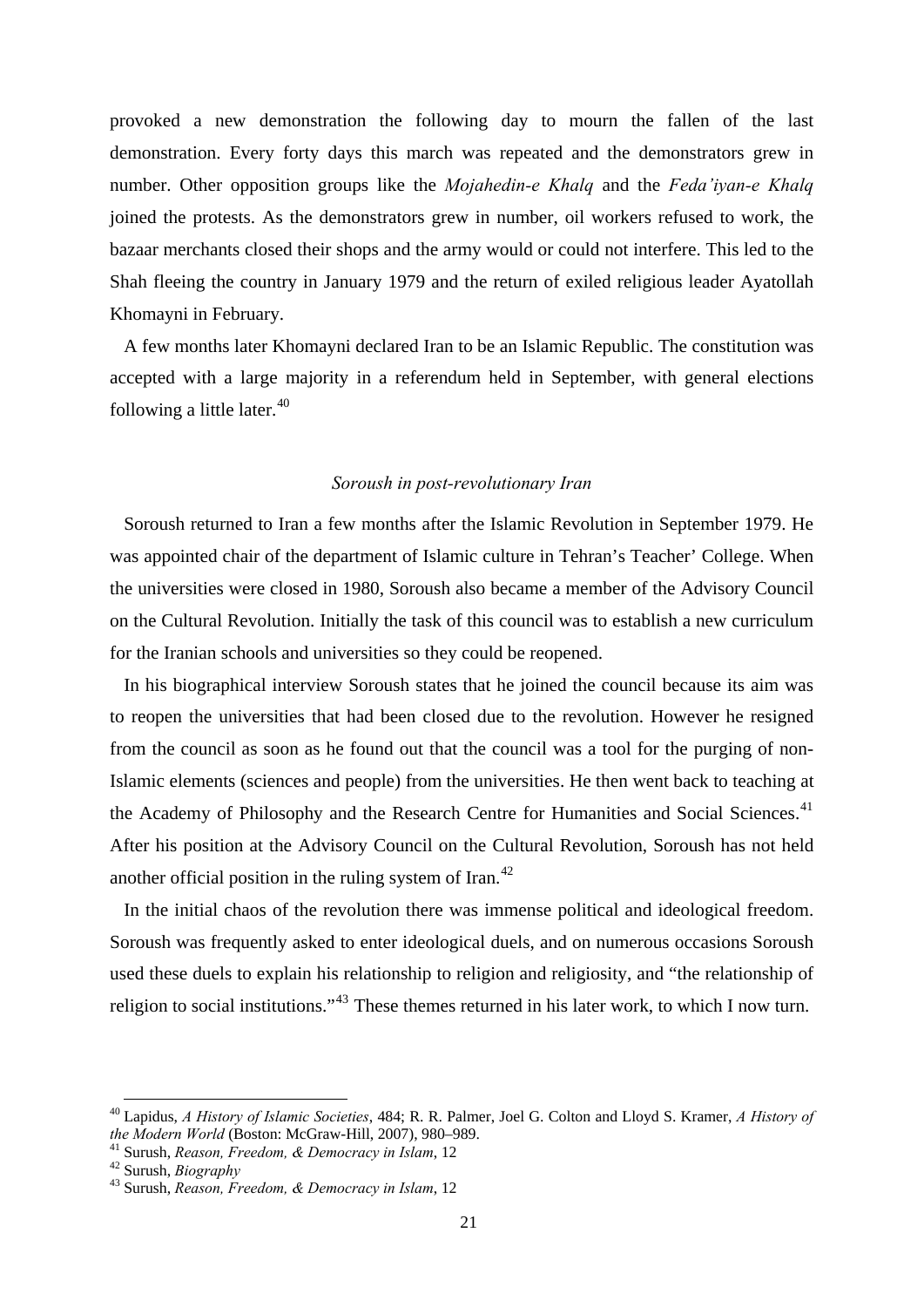#### *Soroush' theory of contraction and expansion*

<span id="page-25-0"></span>Fundamental to the ideas of Abdolkarim Soroush is his theory of contraction and expansion.<sup>[44](#page-25-1)</sup>

The terminology for this theory appears to be taken from Sufism, a form of Islamic mysticism. Within Sufism expansion is the state of being where the individual opens up to the divine being and experiences joy and happiness. Contraction on the other hand is a state of being where the individual has lost his link with the divine and is experiencing sadness and solitude.

Soroush states that science is a human endeavour to understand nature; metaphysics is a human endeavour to understand the system of being; and religious understanding is the human endeavour to understand religion.<sup>[45](#page-25-2)</sup> As our understanding of nature and the system of being is changing, it is conceivable that our understanding of religion is changing. The problem is that this observation contradicts the belief that religion is eternal. Soroush has come up with the theory of contraction and expansion to explain how religion can be eternal, while religious understanding is temporal. The theory of contraction and expansion is basically a hermeneutical theory. Holding on to an absolute element in religion, while allowing for change in its manifestations. The theory can also be used to take religion from one culture and implement it in another. In the phase of contraction the non-essential elements can be stripped from religion, leaving religion bare. In the next phase of expansion the receiving culture is used to read and explain religion, resulting in a new religious knowledge.

Religion is understood through religious knowledge. This religious knowledge should be recognised as a variation of human knowledge.<sup>[46](#page-25-3)</sup> The "sacred texts are (in the judgment of followers) flawless; however, it is just as true that human beings' understanding of religion is flawed." What brings about this difference between religion and the understanding of religion (religious knowledge) is the influence of culture. It is up to God to reveal religion, *din*, and up to human beings to understand religion through religious knowledge and insight, *ma'refat-e dini*. [47](#page-25-4)

Although religious knowledge has its limits, it is still a valuable perspective on religion. Using the theories from the extra-religious fields of sociology, cosmology, linguistics etc. one gets a more distinct picture of what religion is and what it brings about. Comparing it with

<span id="page-25-1"></span><sup>&</sup>lt;sup>44</sup> Ibid., 26–38.<br><sup>45</sup> Kamaly, *The Theory of Expansion and Contraction of Religion* 

<span id="page-25-4"></span><span id="page-25-3"></span><span id="page-25-2"></span><sup>&</sup>lt;sup>46</sup> Surush, *Reason, Freedom, & Democracy in Islam*, 30<sup>47</sup> Ibid., 31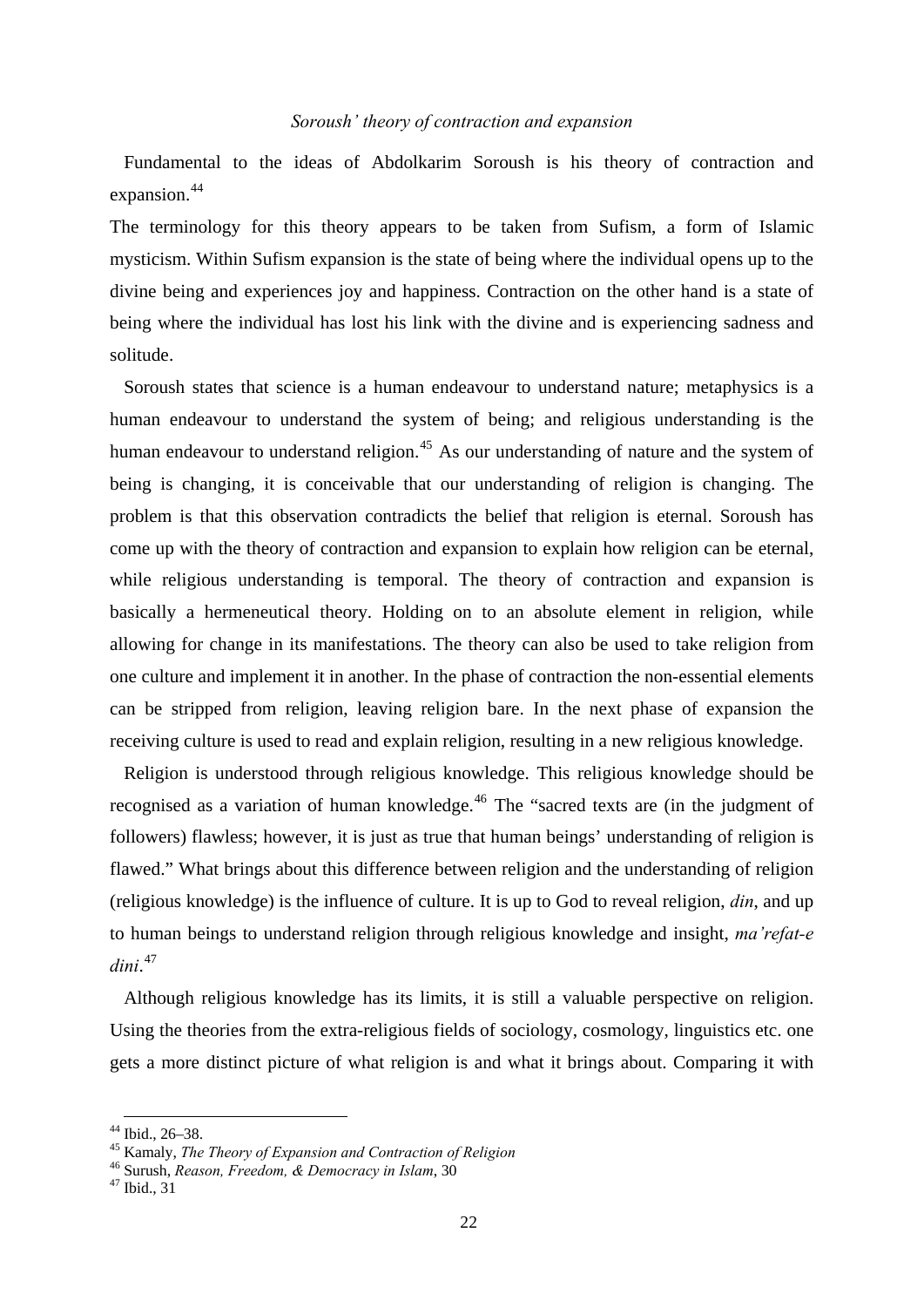other sciences one can learn how social or cosmological concepts influenced religious understanding through the centuries, but also how religion influenced those very concepts. Using the tools that are available in the social sciences one can learn what is a temporal and what is an eternal element of religious knowledge. In this respect the temporal culture is a tool for understanding the message of religion.<sup>[48](#page-26-0)</sup> Turning outward through the theories of sociology, cosmology, anthropology, and then as a whirling dervish turn inwards to the core of religious understanding, religion itself.

This theory of contraction and expansion involves the following principles: <sup>[49](#page-26-1)</sup>

- The principle of coherence and correspondence: Any understanding of religion (whether correct or incorrect) draws from the body of human knowledge and tries to be in coherence with the latter.
- The principle of interpenetration: A contraction or expansion in the system of human knowledge may penetrate the domain of our understanding of religion.
- The principle of evolution: The system of human knowledge (i.e., human science and philosophy) is subject to expansion and contraction.

The revolutionary idea that a theory doesn't need to be based within Islam or Islamic tradition could be considered a change in paradigm. Setting up a new structure for Islamic thinking in modernity.

## *The theory of contraction and expansion related to ijtihad*

This theory is typically Shi'ite yet also completely revolutionary. The theory of contraction and expansion could only be based on the Shi'ite concept of *ijtihad*. It draws on the idea that even now we can read new theories in the sacred texts. An example is the use of *ijtihad* to find the hazards of microbial infections in the Qur'anic text. It was this use of *ijtihad* that enabled Khomayni, Bazargan, and Shari'ati to discover that Shi'ite Islam called for a political participation of the *ulama* and maybe even a revolution. Shari'ati found Marx' sociological theory of a classless society in *Rivayat*, the Shi'ite traditions.[50](#page-26-2)

What is revolutionary is the idea that theories don't have to be found in the sacred text, or even in Islam itself, to be applicable to an Islamic society. This concept has far reaching

 <sup>48</sup> Ibid., 36

<span id="page-26-1"></span><span id="page-26-0"></span><sup>49 &#</sup>x27;Abd al-Karim Surush, *Qabz Va Bast-e Teoric Shari'at - Ya Nazariyeh-Ye Takāmol-e Ma'refat-e Dini*, 1991), 278. As translated in Kamaly, *The Theory of Expansion and Contraction of Religion*

<span id="page-26-2"></span><sup>50</sup> Akhavi, *Religion and Politics in Contemporary Iran: Clergy-State Relations in the Pahlavi*̄ *Period*, 115; Donzel, *The Encyclopaedia of Islam*, (9) 328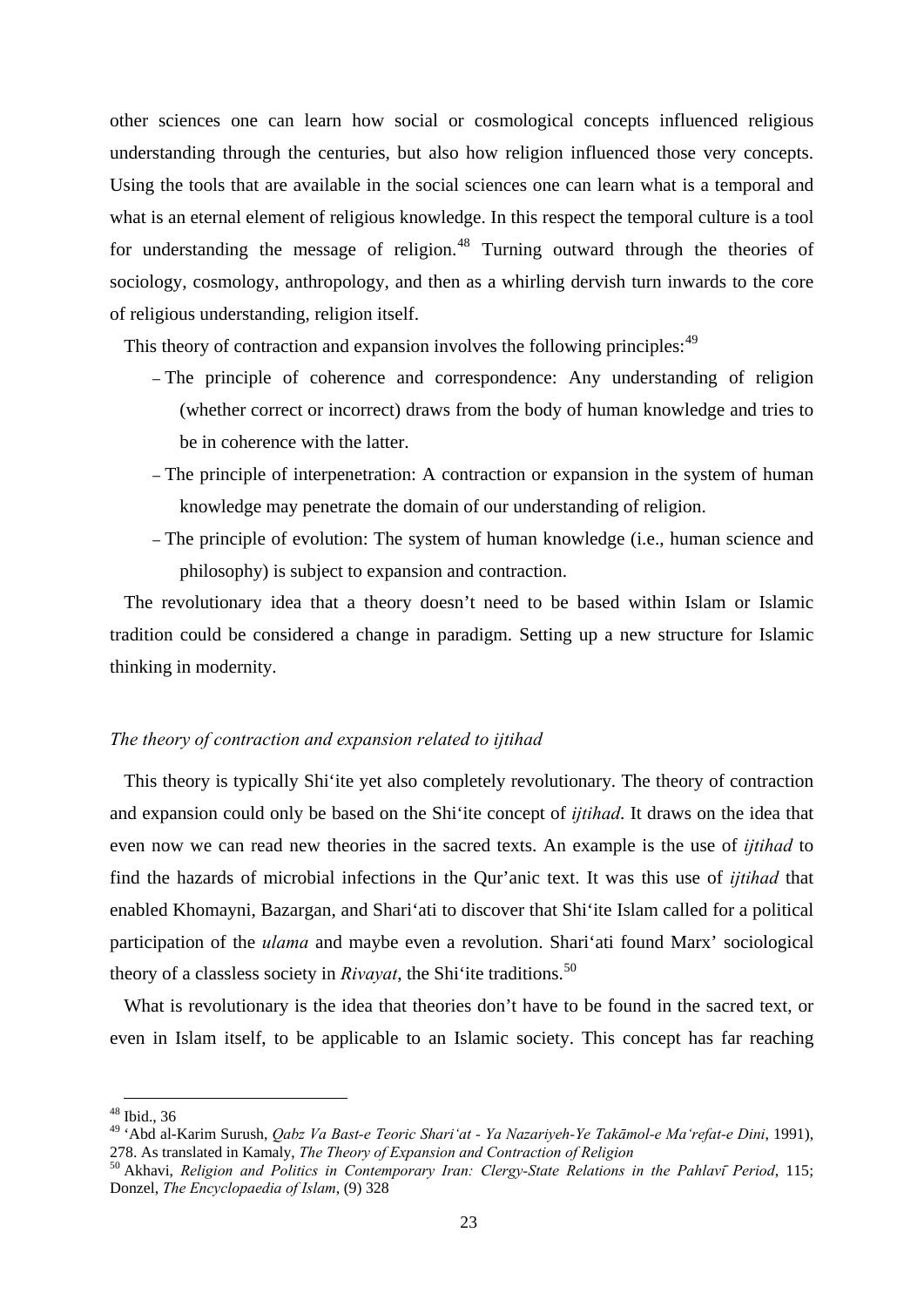<span id="page-27-0"></span>implications. Thus, for example, in Soroush' view, the political system of democracy doesn't have to be based on the principle of Shura.

#### *Soroush' essential Islam*

The theory of expansion and contraction has a major impact on all seven dimensions of Islam. The essential Islam is beyond those dimensions. If the approach of Soroush would have to be situated in the model of Ninian Smart, then the philosophical dimension would be the only candidate. Soroush' view on religion is based on the philosophical assumption that reason can be used to understand religion and guides the believer to know God. This presumption could be understand as a result of the Shi'ite background of Soroush. Part of the Shi'ite doctrine about the nature of God is based on the views of a philosophical school of Islam that flourished during the  $8<sup>th</sup> - 10<sup>th</sup>$  centuries in Basra and Baghdad. The members of this school were called Mu'tazilites, "separatists", a nick name given to them by their opponents. The name they used themselves was *ahl al-tawhidwa'l –'adl*, "people of unity and justice".

The Mu'tazilites believed that human reason guides a human to know God, His attributes and the basics of morality. While they were critical towards tradition, they still accepted revelation as the ultimate source to reach conclusions on matters of right and wrong.

Abdolkarim Soroush calls himself a neo-Mu'tazilite in one of his articles:<sup>[51](#page-27-1)</sup>

Let me also add here that I consider myself a "neo-Mu'tazilite". I believe that the Our'an is God's creation. The Mu'tazilites said this. But we can take one step further and say that the fact that the Qur'an is God's creation means that the Qur'an is the Prophet's creation. The Mu'tazilites didn't explicitly take this step but I believe it is a necessary corollary of their creed and school of thought.

This philosophical approach of Soroush led to a complete re-evaluation of all the dimensions of Islam. All the current shapes of those dimensions are shaped by human culture. The dimensions that are least troubled by this constant change in response to human culture are the ritual dimension and the narrative and mythic dimension of Islam. The Qur'an, with the rituals of Islam are the only elements of Islam that approach the essential Islam, the religion. This is why the practical and ritual, and the narrative and mythic dimension of Islam will hardly be affected by the influences of human culture.

<span id="page-27-1"></span> <sup>51 &#</sup>x27;Abd al-Karim Surush, "I'm a Neo-Mutazilite," http://www.drsoroush.com/English/Interviews/E-INT-Neo-Mutazilite\_July2008.html (accessed December 14, 2009).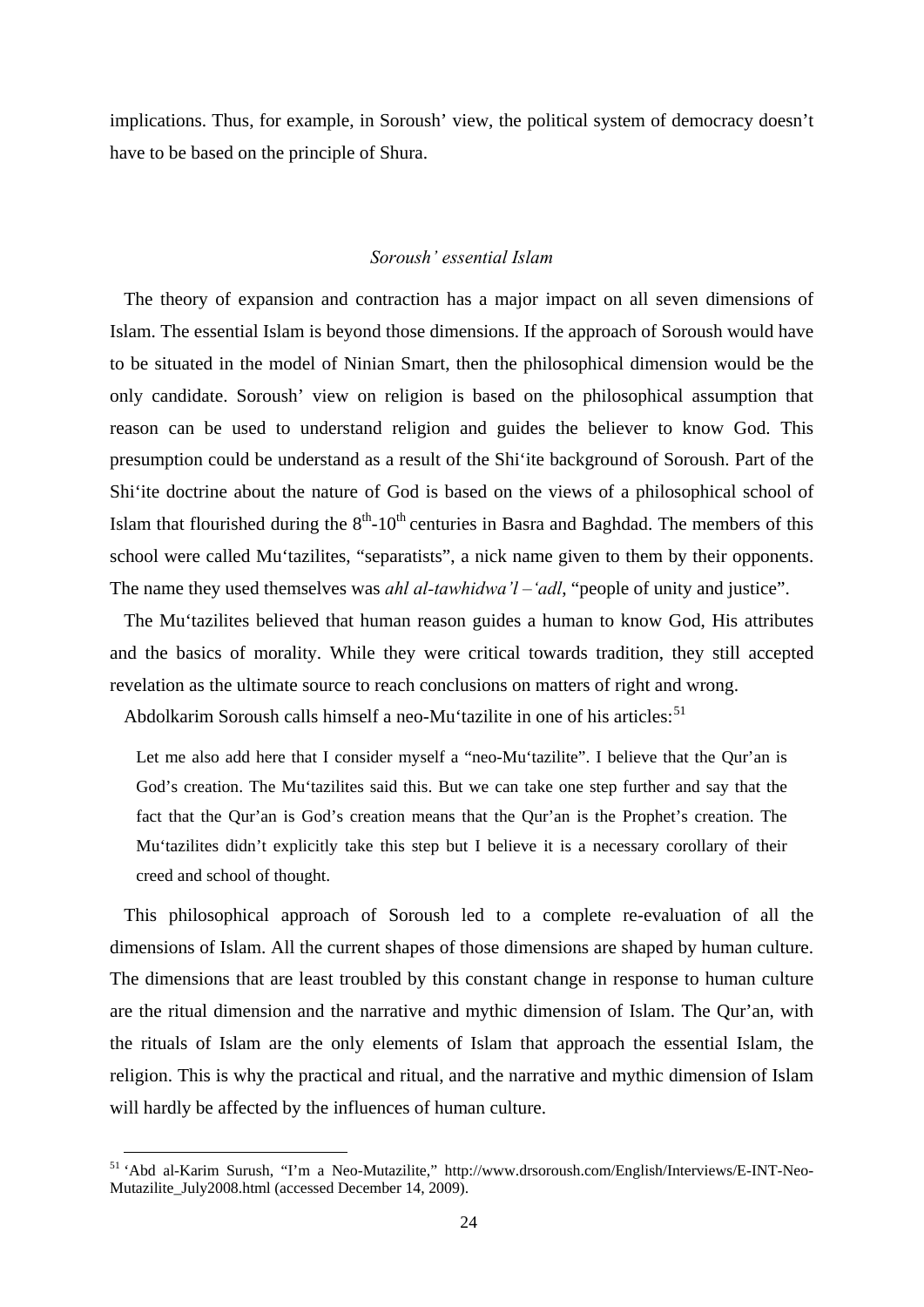<span id="page-28-0"></span>The Qur'an is sacred because it is so close to the essential Islam. For Soroush this does not mean that people should have to read the Qur'an in Arabic. Translations should be made to allow people to form their own beliefs, theology, and religiosity:

I believe that if, when the Qur'an first came to Iran, it had been translated into good, readable Persian, and if Iranians had also always read and studied the Qur'an in Persian, alongside reading it in Arabic, we would undoubtedly be different Muslims than we are today. The fact that the Qur'an is out of reach for Iranian Muslims and the fact that it is locked in the Arabic language has had an impact on our Muslim-ness.<sup>[52](#page-28-1)</sup>

The other dimensions of Islam, the doctrinal philosophical, the ethical and legal, the social and institutional and of course the material dimension, are a largely shaped by the cultural influence. As they are shaped by human culture, these dimensions will change when the surrounding culture changes.

#### *Soroush' view on politics and the rights of women.*

In this thesis I am comparing the authors on their view towards modern concepts like democracy and women's rights. On the subject of democracy Soroush has written quite extensively, unfortunately he has not written so much about women's rights.

## *Soroush' political theory*

It is important to understand the change from duties to rights of citizens and from rights to duties for rulers that took place in the modern world. While in history God and in His stead the king was sovereign and had all the rights, and the subjects had the duties, this balance shifted with modernity. During the transformation the citizens had the liberty to learn without interference of the government.<sup>[53](#page-28-2)</sup> Later this liberty evolved into a demand and now, in modern times, the governments should actively provide education. This transformation could explain the failure of the modern world to comprehend the Iranian principle of *velayat-e fa qih*. [54](#page-29-0)

[Soroush gives in to the shifted balance, not because the same shift has taken place in Iran,](#page-29-0)  [but because not a single person is infallible. Therefore no one should have the power to](#page-29-0)  [appoint the supreme judge, select the candidates for parliament and be the supreme](#page-29-0) 

<sup>1</sup>  $52$  Ibid.

<span id="page-28-2"></span><span id="page-28-1"></span><sup>&</sup>lt;sup>53</sup> The right of education is just an example, any other modern human right can be substituted here.

<sup>54</sup> Surush, *Reason, Freedom, & Democracy in Islam*, 61–64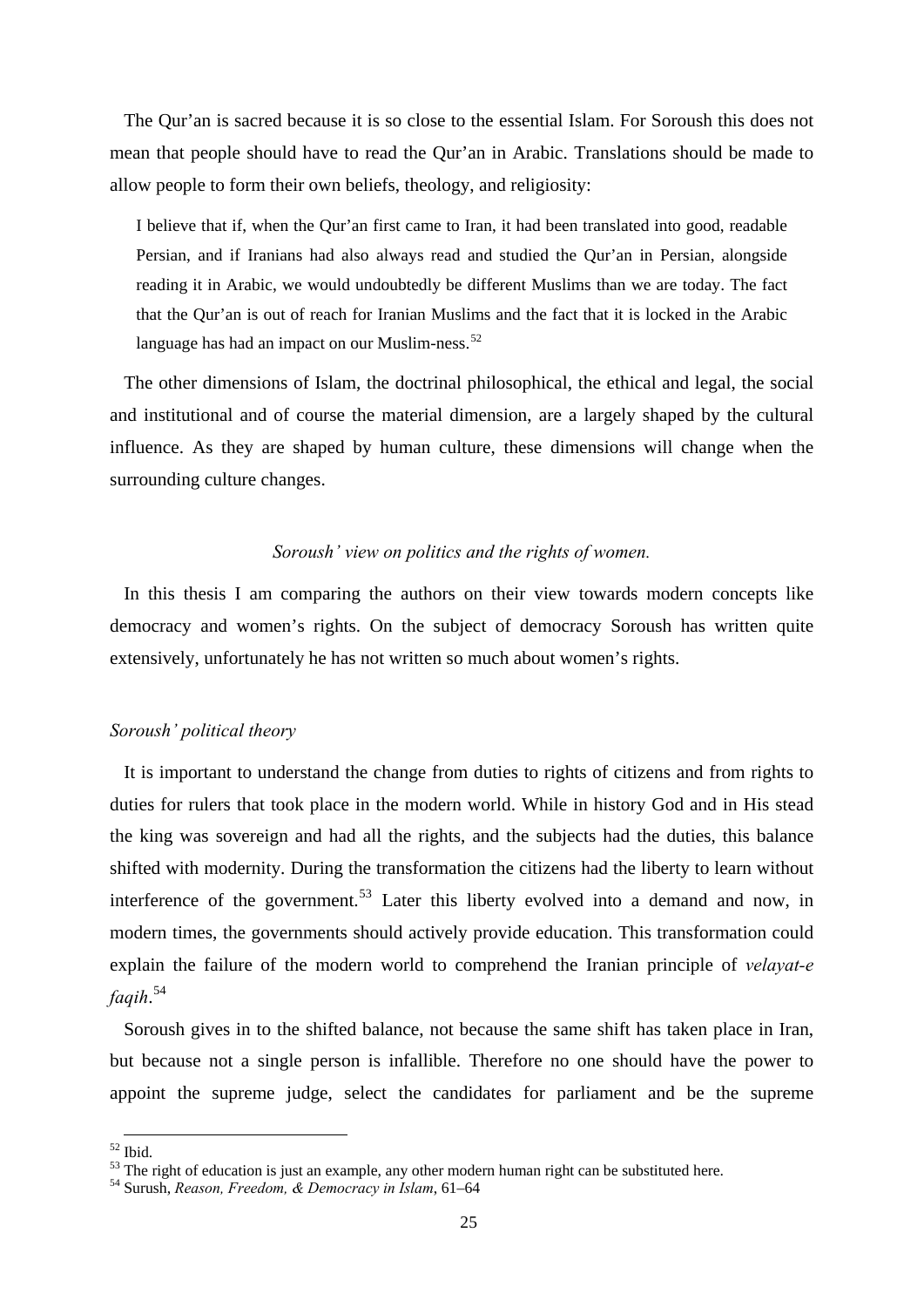[commander of the army. For a person to have such powers, he should be infallible and](#page-29-0)  [incorruptible. As no person matching these prerequisites can be found, as history has taught](#page-29-0)  [us, no one should have all these powers combined and the power of one person should be](#page-29-0)  [limited. The Islamic revolution and the following Islamic Republic is part of that history that](#page-29-0)  [taught us the fallibili](#page-29-0)ty of humankind. In this context Soroush witnessed the corruptibility of humans firsthand.<sup>[55](#page-29-1)</sup>

[errors of individual men. Its system of checks and balances is the](#page-29-1) only system that is not based on the assumption that one person or institution knows best.<sup>[56](#page-29-2)</sup> [According to Soroush the political system found in democracy is best suitable to curb the](#page-29-1) 

[religious democracy if it seeks "to combine the satisfaction of the Creat](#page-29-2)or and that of the created;" when it is both true to the religious and extrareligious concerns.<sup>[57](#page-29-3)</sup> [Some Muslims might object and say that democracy is the autocracy of the people and as](#page-29-2)  [such opposed to sovereignty of God. Soroush counters this argument with the thesis that](#page-29-2)  [democracy and religion share the notions of justice, human rights and limited power. These](#page-29-2)  [issues have a rational and not a religious origin. Religion and religious understanding rely on](#page-29-2)  [these rational precepts. With the status of reason acknowledged, and the theoretical, practical,](#page-29-2)  [and historical advances of humanity applied to the understanding of religion, religious](#page-29-2)  [understanding itself can be rationalized. This rationality paves the way for a epistemological](#page-29-2)  [pluralism, to freedom of thought, conscience and religion. In a society with such an](#page-29-2)  [understanding of religion, a religious government can be born. It guarantees the religious and](#page-29-2)  [the democratic character of the government. This type of government can only be called a](#page-29-2) 

[democracy could have a religious hue. If these](#page-29-3) criteria cannot be met then a secular democracy is preferable to a religious dictatorship.<sup>58</sup> [If a religion wishes to participate in the political domain then it should match a few](#page-29-3)  [demands. It should first of all accept the language of reason in the political debate. Secondly it](#page-29-3)  [should have an anthropology, and corresponding human rights, that is compatible with](#page-29-3)  [democracy. And thirdly it should allow for non-religious people to participate in government.](#page-29-3)  [If these criteria can be met, then the religion can participate in the political debate and the](#page-29-3) 

During a debate with Tariq Ramadan, held in Amsterdam in May 2007, Soroush gives a cle ar explanation of his argument for a democratic state:

1

<span id="page-29-0"></span><sup>55</sup> Ibid., 192

<span id="page-29-1"></span><sup>56</sup> Ibid., 148, 153, 180

<span id="page-29-2"></span><sup>57</sup> Ibid., 130, 133, 151

<span id="page-29-3"></span><sup>58</sup> Ibid., 126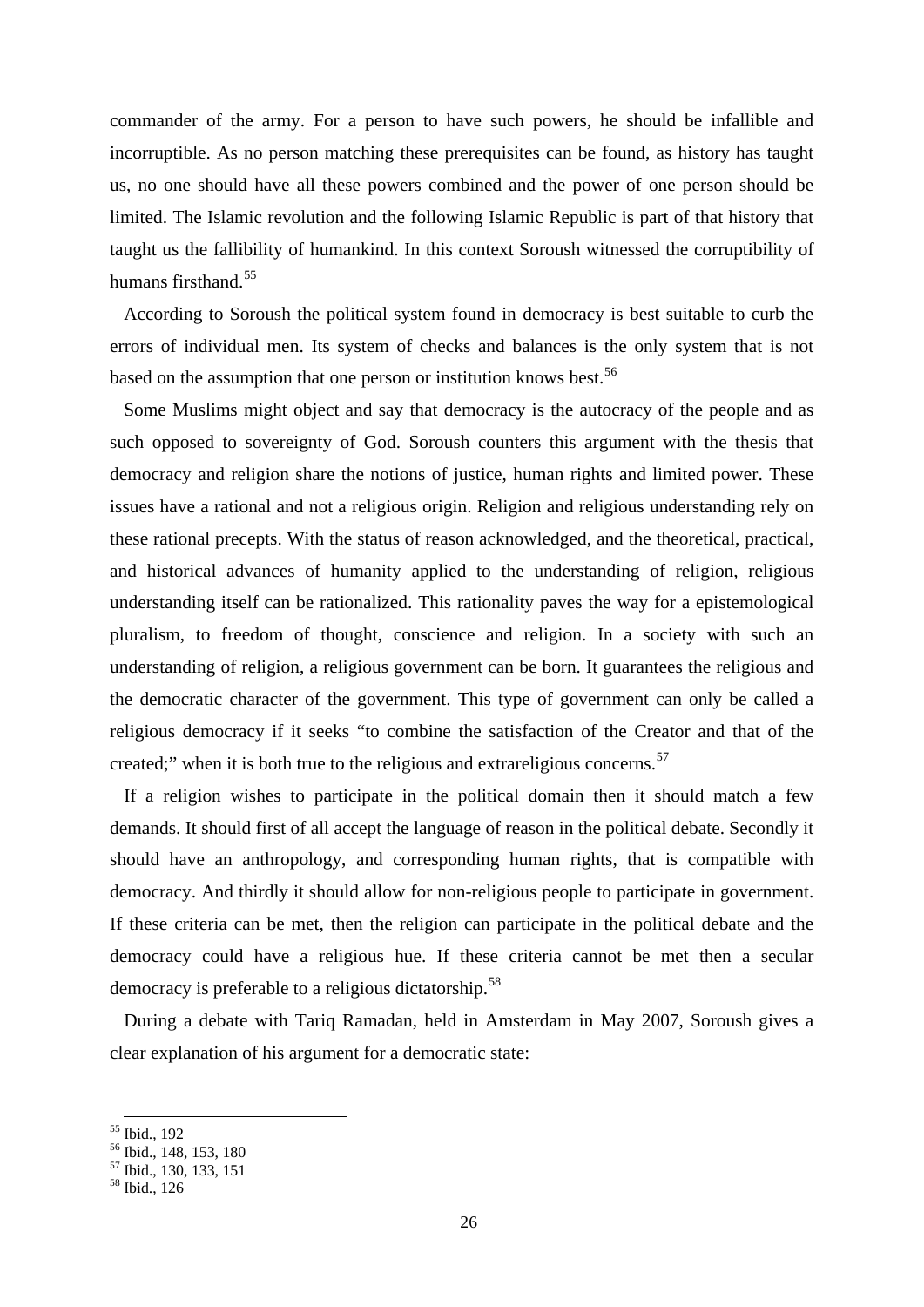I said that I never use the term 'Islamic democracy'; instead, I always approach this issue in terms of whether or not Muslims can live in a democratic society or under a democratic State. My answer is in the affirmative. I believe that, without wanting to extract the distinguishing and essential elements of democracy from Islamic teachings – which is an inappropriate thing to do – we can look at the issue in terms of the fact that many of the elements of a democratic State do not contravene Islamic thinking. For example, although the separation of powers doesn't appear in Islam's primary teachings, no Muslim theologian has ever issued an edict against it either and it can easily be accepted in an Islamic society, as can issues such as the accountability of office holders or having a strong and independent judiciary.<sup>59</sup>

faith is contingent upon individuality and liberty." In a religious society this freely obtained faith is preferable to forced "faith". The state does not have the task to guide the faith of its citi zens. To further support his argument for a democratic state with freedom of religion, Soroush compares faith with love. He uses this metaphor to demonstrate how neither love nor faith can be forced, and why religiosity should not be enforced by the state. He also uses this metaphor to demonstrate how everyone has an individual stance towards their object of affection. Similarly everyone has an individual stance towards religion in their individual faith. "True

nominal unity, and as it favours voluntary submission to involuntary subservience. This is the Surely, the faiths of the emulators, not unlike their minds and their actions, are uniform, tame, and suggestible. But how about the faith of the sages and lovers? And which is nobler? A religious society becomes more religious as it grows more free and freedom loving, as it trades diehard dogma with examined faith, as it favours inner plurality over outer mechanical and spirit that breaks the tyrannical arm of religious despotism and breathes the soul of free faith in the body of power.<sup>60</sup>

mean letting go of the rights and obligations I mentioned above. To allow this to happen there in a society must be freedom of religion. This freedom is again best achieved in a democracy. The communities founded by prophets were not legal-corporeal; they started from faith and hearts. Only when solidly based in faith they turned to rights and obligations. These rights and obligations are part of the expansion of religion, the *Bast*. As such it should be possible to return to the core of religious rites, faith, through contraction, *Qabz*. This contraction would

 <sup>59 &#</sup>x27;Abd al-Karim Surush, "Amsterdam Debate," http://www.drsoroush.com/English/Interviews/E-INT-

<sup>).</sup>  Amsterdam%20Debate.html (accessed December 14, 2009

*ason, Freedom, & Democracy in Islam*, 145 60 Surush, *Re*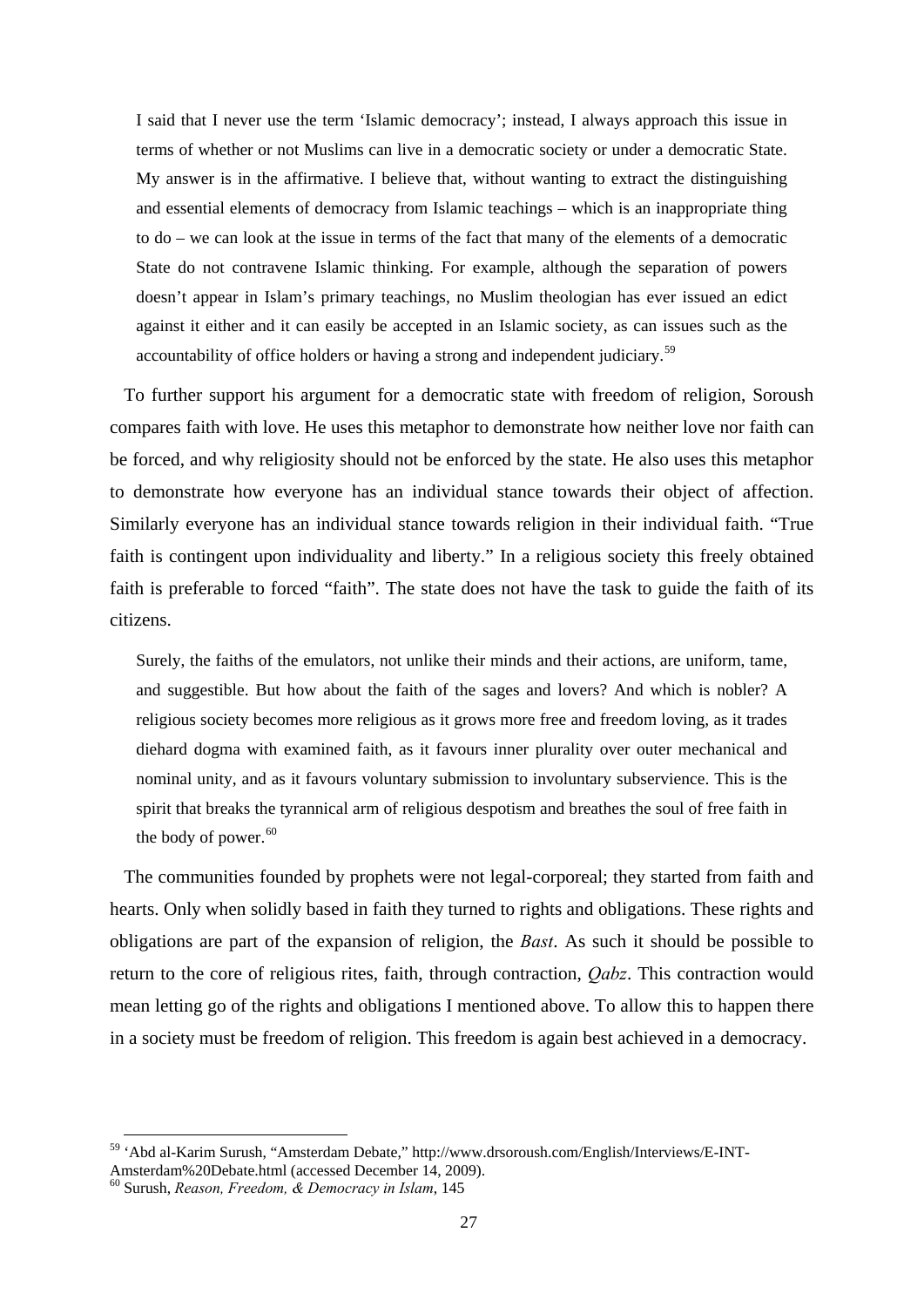A religious government over a faithful and alert society that respects liberty and dynamism of religious understanding cannot help but be a democratic society.<sup>61</sup>

The freedom for a dynamic of contraction and expansion is needed in the individual as m uch as it is needed in society at large. Only with the dynamics as described in the theory of contraction and expansion can society keep religion alive and meaningful for this present day.

contextual views would be strengthened with every debate won. Religious truths would not so lidify into accepted truths, but through the constant questions for every generation they This argument that Soroush presents for tolerance, as necessary to finding the truth and keeping the understanding of truth alive by constant questioning through dissenting views, resembles that of John Locke. John Locke was an English philosopher who believed as Soroush that the government should not involve itself in care of souls – this is a religious matter – and true faith is not taught at the tip of a sword but through persuasion. Tolerating different religious views would constantly question the religious claims of the people. Through argumentation incoherent views would fall away and the support for coherent and would be experienced truths. $62$ 

[basic founda](#page-31-1)tions of the political system of the country."<sup>64</sup> It is this contribution to democracy th at in a religious society gives democracy its religious hue, hence the "religious democracy" [Even though democracy is not based on religion or religious principles, Soroush says that it](#page-31-0)  [does rely on religion. Religion offers a comprehensive doctrine that is a foundation of respect](#page-31-0)  [for "the will of the majority, the rights of others, justice, sympathy and trust."](#page-31-0)<sup>63</sup> As a bulwark [of morality religion can be a major contributor to the checks and balances that constitute](#page-31-1)  [democracy. Here Soroush quotes Alexis de Tocqueville who said: "Although religion has no](#page-31-1)  [direct role in the government of the American society, it should be considered among the](#page-31-1)  of Soroush.

are best guaranteed in a democracy. When the anthropology of a religion allows people to be the basis of the authority of government, and regards humans as autonomous, then this religion could play a vital role in the public debate of a society and offer a moral compass. Soroush believes that for a society to enjoy all the fruits of the dynamics of contraction and expansion, it should allow for freedom of thought, conscience and religion. These freedoms

1

 $61$  Ibid., 145

<sup>&</sup>lt;sup>62</sup> John Locke, *A Letter Concerning Toleration [Epistola de Tolerantia]*, trans. William Popple (London, 1689).<br><sup>63</sup> Surush, *Reason, Freedom, & Democracy in Islam*, 152<br><sup>64</sup> Alexis de Tocqueville and J. P. Mayer, *Demo* 

<span id="page-31-0"></span>

<span id="page-31-1"></span>quoted in Surush, *Reason, Freedom, & Democracy in Islam*, 153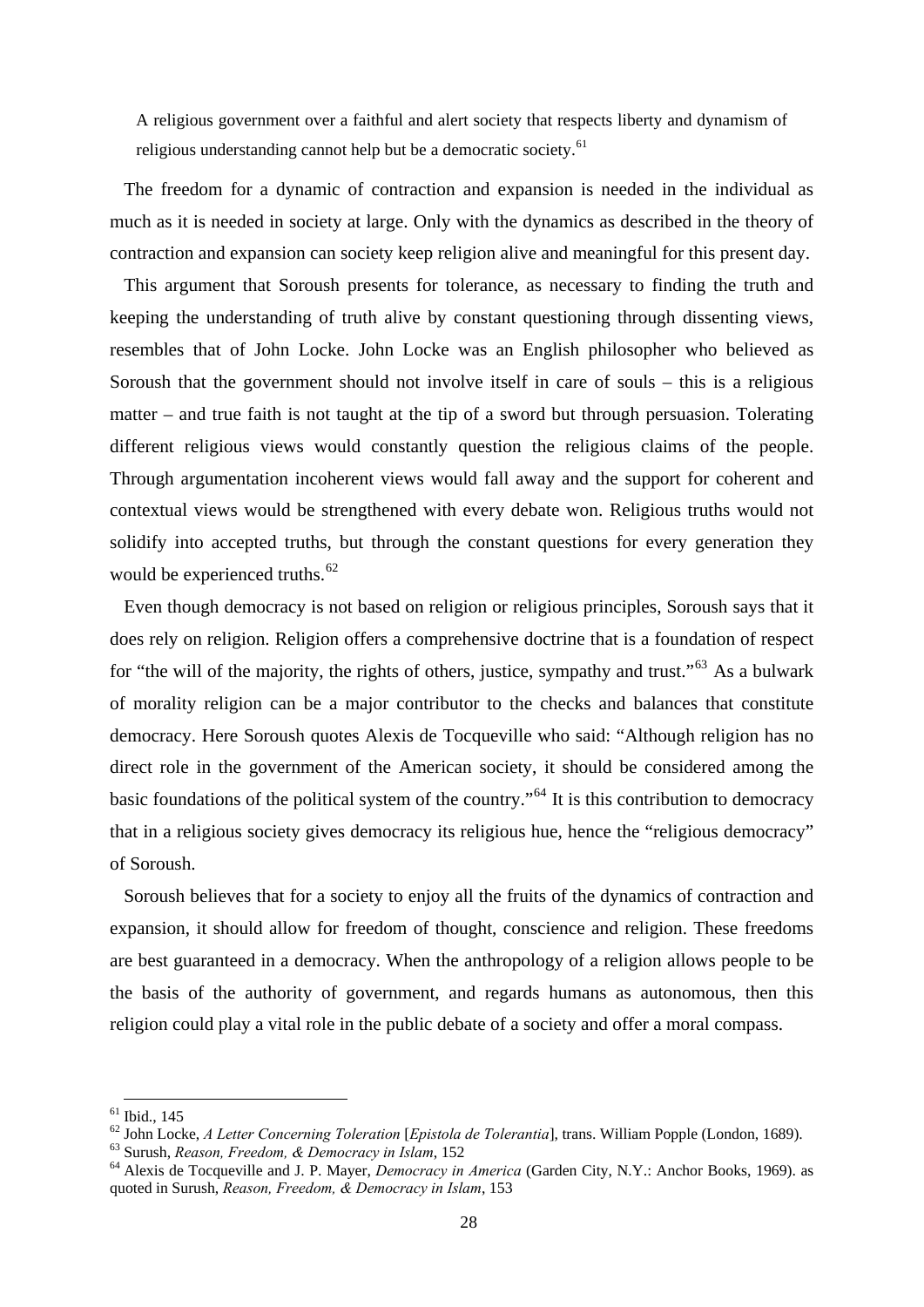## *Women's rights according to Soroush' principles*

The rights of women are not a major concern for Soroush. This much becomes clear when reading his few statements regarding these rights. As part of the human rights debate, the rights of women are one of the issues that Soroush believes should be addressed universally rather than locally. Muslims should deal with these issues globally and then reap locally what they have sown universally.[65](#page-32-0) Unfortunately Soroush does not specifically deal with the women's rights. The only things mentioned in his book regarding women is how he is abhorred about the way women are described as beasts disguised as humans by Mulla Sadra and how this is taught at the seminaries in Iran, the *hawzahs*. [66](#page-32-1) Soroush also believes that the divorce laws should be re-evaluated when women in south-east Asia have to turn to apostasy laws to obtain a divorce from their husbands.<sup>[67](#page-32-2)</sup>

Although in his published work Soroush hardly mentions the position of women, he has discussed the issue in a series of unpublished lectures held in Iran. The content of those lectures have been made available through the work of Ziba Mir-Hosseini. She studied the religious debate on the position of women in contemporary Iran.<sup>[68](#page-32-3)</sup>

The view of Soroush on women's rights is also visible in a manifesto he published on behalf of the Green Movement in Iran. Since the elections of June 2009 a broad protest movement against the current regime has developed, dubbed the Green Movement. Early January Soroush and four other exiled Iranian intellectuals published a manifesto on behalf of this movement. As one of the major contributors to this manifesto the content of the manifesto can also be used to see what Soroush deems important. On that regard it is interesting to see that out of the ten demands of the manifesto the fourth goes as follows:

Recognizing the rights of all the lawful political groups, university student and women movements, the NGOs and civil organizations, and labor unions for lawful activities and the right to peaceful protest according to Article 27 of the constitution.<sup>[69](#page-32-4)</sup>

All this shows how Soroush does think it important for women movements to have room to fight for their rights; this alone implies that they have equal right to fight for their rights.

<span id="page-32-0"></span><sup>&</sup>lt;sup>65</sup> Ibid., 25

<span id="page-32-1"></span> $66$  Ibid., 181

<span id="page-32-2"></span> $67$  Ibid., 29

<span id="page-32-3"></span><sup>68</sup> Ziba Mir-Hosseini, *Islam and Gender: The Religious Debate in Contemporary Iran* (London: I.B. Tauris, 2000).

<span id="page-32-4"></span><sup>69</sup> Robin Wright and 'Abd al-Karim Surush, "The Goals of Iran's Green Movement,"

http://www.csmonitor.com/Commentary/Opinion/2010/0106/Abdolkarim-Soroush-The-goals-of-Iran-s-Green-Movement (accessed January 9, 2010).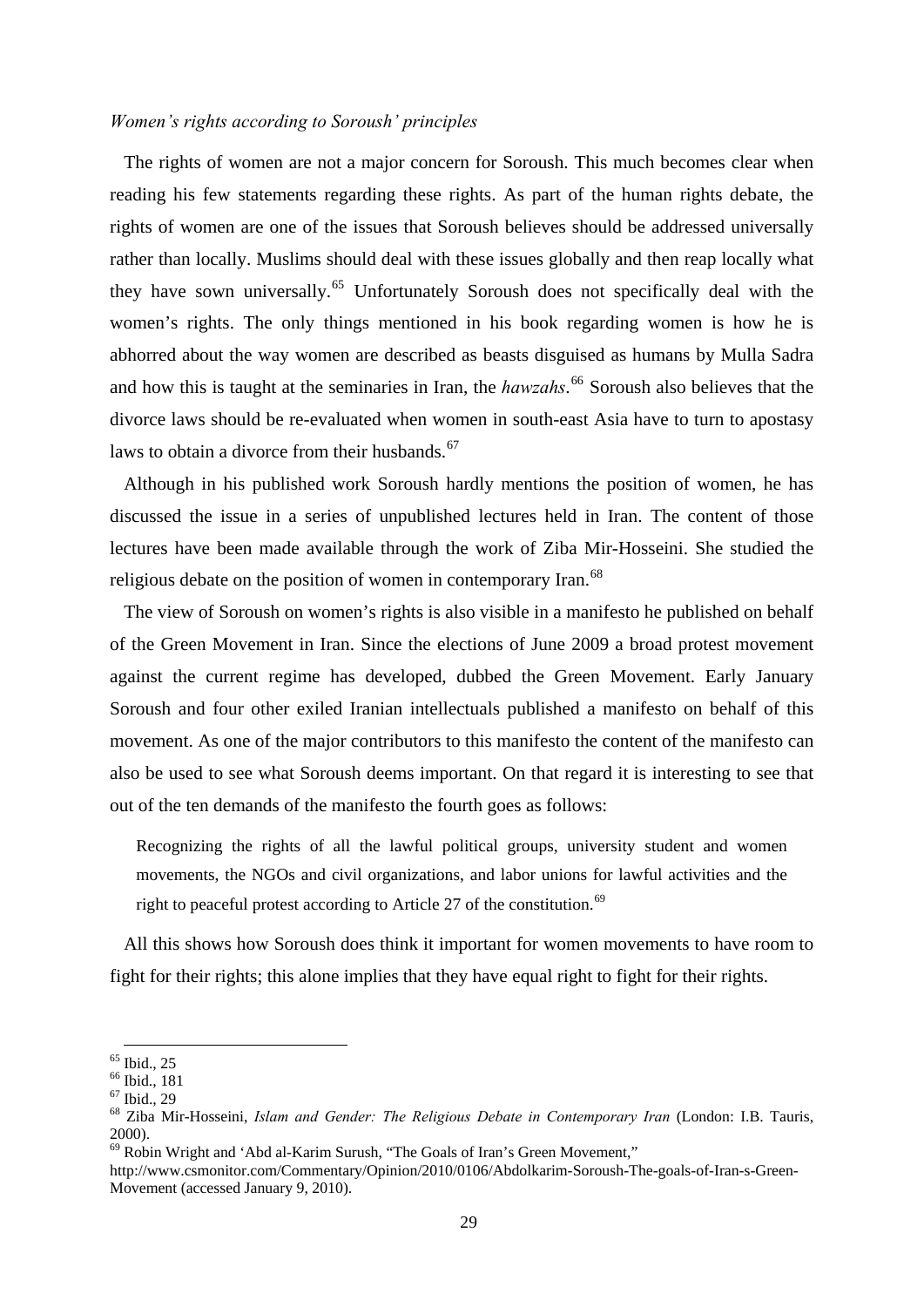That he does not elaborate on the issue and states how he envisions the role of women in society could mean one of the following: (1) He does not wish to discuss this issue as it is too politically charged as being one of the corrupting influences of the West; (2) his mind is currently focused on the more fundamental issues of an Islamic society, and details like the rights of women can be discussed at a later point; (3) he is a man and simply has no interest in this issue; (4) The debate on women's rights has not yet reached a point of urgency in Iranian society.

Option one is highly unlikely as Soroush is not afraid of defending concepts like democracy, a secular state, freedom of religion and the authority of reason in the intellectual debate against traditionalist attacks.<sup>[70](#page-33-0)</sup>

The second option is a likely option. In his work Soroush is focusing on fundamental issues as the principles on which a state should be founded, how much room there should be for dissent and why reason can be used in these debates. These issues do appear to precede the issues of women's rights.

It is not unlikely that the third option also plays a role. This would mean that even if the fundamental issues are covered, he would still not pay much attention to this cause.

Option four is also a likely motive for Soroush' lack of attention for women's rights. Further developments may enable us to give a more definite answer to this question.

The analysis of Soroush' lectures by Mir-Hosseini do give some insight in Soroush view on the position of women. The analysis shows how he bases his view on women not on the legal level of Islam, but rather on the spiritual level. In basing his view on the spiritual level, he can only speak on the matter in an abstract manner. Although his theory of contraction and expansion has opened the doors for women to enter the debate on this issue, his theory is too abstract to be useful in the debate on women's rights.<sup>[71](#page-33-1)</sup>

All in all I will not be able to definitively demonstrate Soroush' view on women's rights. Although I expect Soroush to follow the road that is implied by his views on other human rights, I will need more research to conclusively say that he believes that women have rights equal to men.

<span id="page-33-0"></span> <sup>70</sup> Surush, *Reason, Freedom, & Democracy in Islam*, 54–68, 88–104, 122–155 71 Mir-Hosseini, *Islam and Gender*, 217-246

<span id="page-33-1"></span>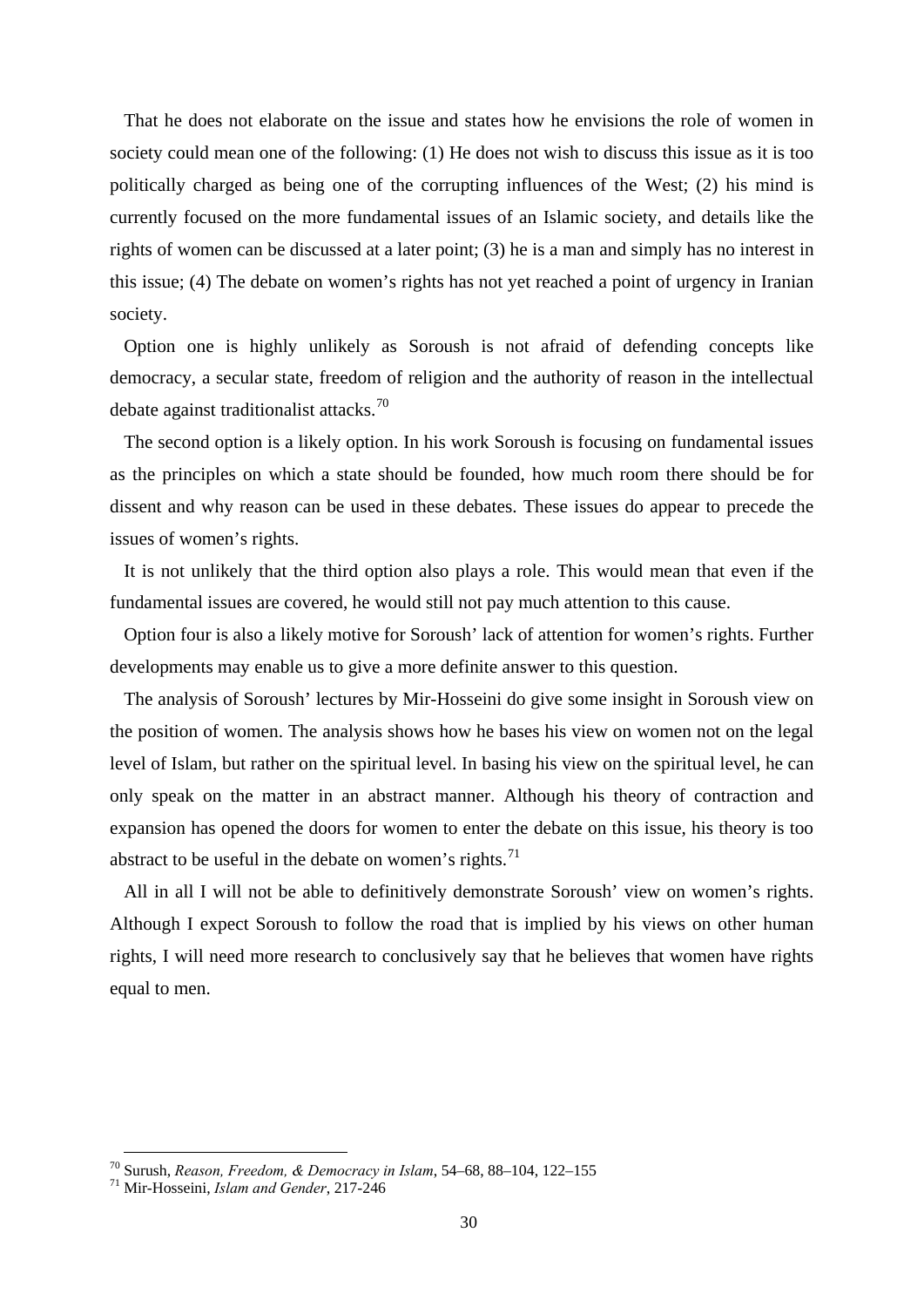## *Conclusion*

<span id="page-34-0"></span>Abdolkarim Soroush' thinking has been influenced by his time and his tradition. As an Iranian Twelver Shi'ite Muslim, Soroush carries with him the tradition of *ijtihad* and the expectation of the just kingdom of heaven introduced with the return of the Twelfth Imam, who was still in occultation.

From the guerrilla group *Mojahedin-e Khalq* he had learned that Islam was not necessarily passive regarding politics, contrary to what he had learned in high school. The lectures of Shari'ati taught him that contained within the sacred texts of Islam and Shi'ite tradition were the concepts of a classless and just society, approximating the just kingdom of heaven that would be introduced with the return of the Twelfth Imam. Studying in England Soroush became familiar with the Philosophy of Science of Karl Popper. He learned that even the theories of natural sciences were subject to corroboration and falsification. How even the theories of the natural sciences were a product of changing paradigms he learned from Thomas Kuhn. Combined with his experience of competing interpretations of Islam's sacred text by the Sunnis, Shi'ites and even the Baha'i, this led to his theory of contraction and expansion. This theory separated religion from the religious understanding that is under constant influence of human culture. The theory allowed for different interpretations of Islam's sacred texts, the Qur'an and the Sunnah. It also explained why they were different and what the influence of human culture was on this difference. The discovery of theories of natural sciences and sociology as they were discovered in the Qur'an by Rouzbeh and Shari'ati were examples of these interpretations as they were influenced by human culture. The theory of contraction and expansion also allowed for non-Islamic theories to be acceptable in the discourse on Islam and modernity. This aspect of the theory is revolutionary in Islamic scholarly debate, where scholars use precedents in Islamic sources and history to present modern theories as essentially Islamic.

The next step Soroush took was using his theory in politics. The dynamic of contraction and expansion needs room in the political system. A religious or autocratic government does not allow for this space. For this reason Soroush proposes a religious democratic government. With a religious understanding that supports a view of humanity and human rights in which religion is seen non-essential, religious reasoning could be allowed in the public sphere. This religious understanding could contribute to the political system of democracy as a moral compass.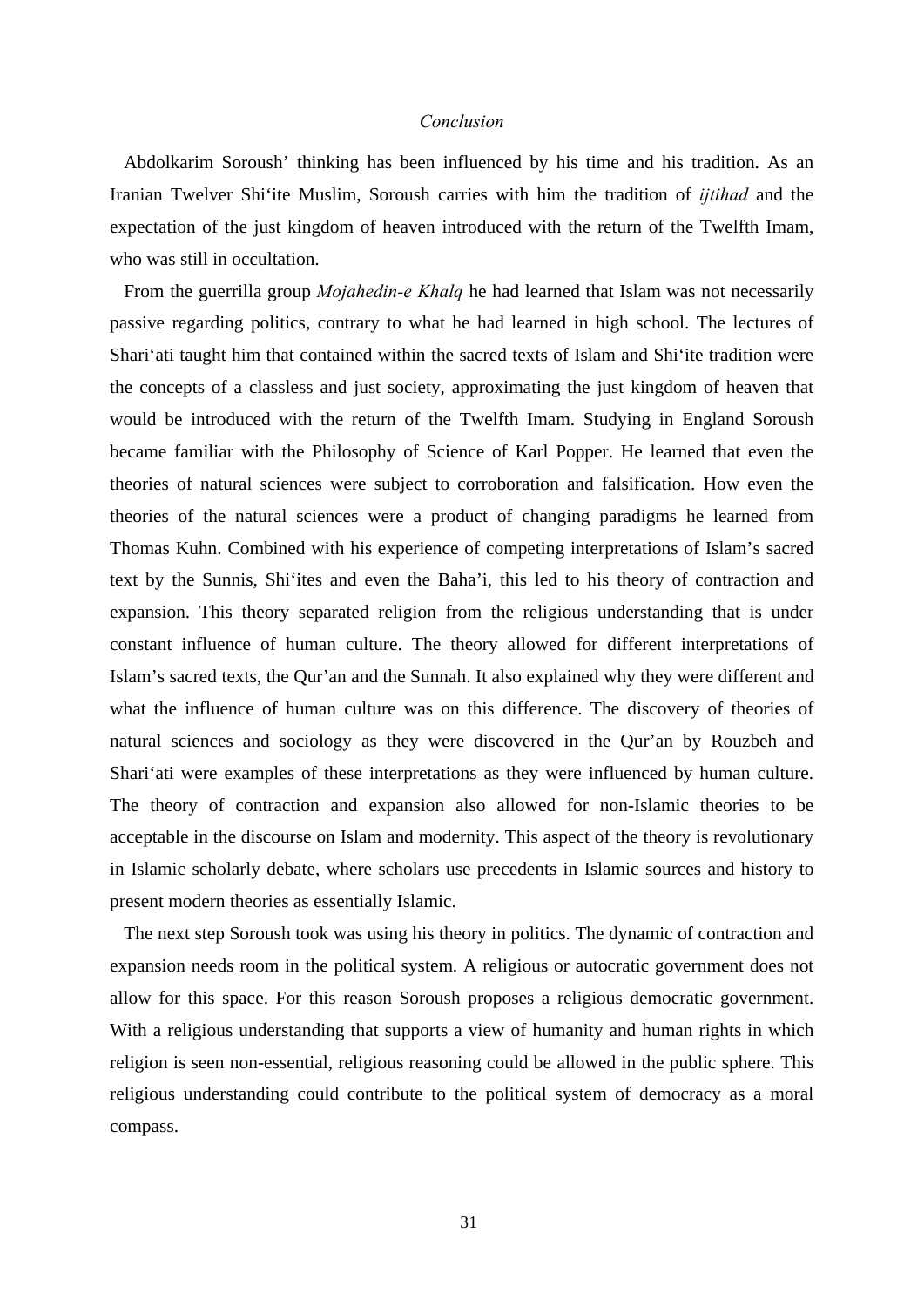It is not clear how from this political philosophy a vision is or should be developed on the rights of women in the religious, social or political sphere. It is clear, however, that there should be room to debate this issue in this political system.

Soroush has changed from a scholar who believed that all philosophical questions could be answered with Islamic philosophy into a scholar who believed that religious understanding uses human culture to understand religion.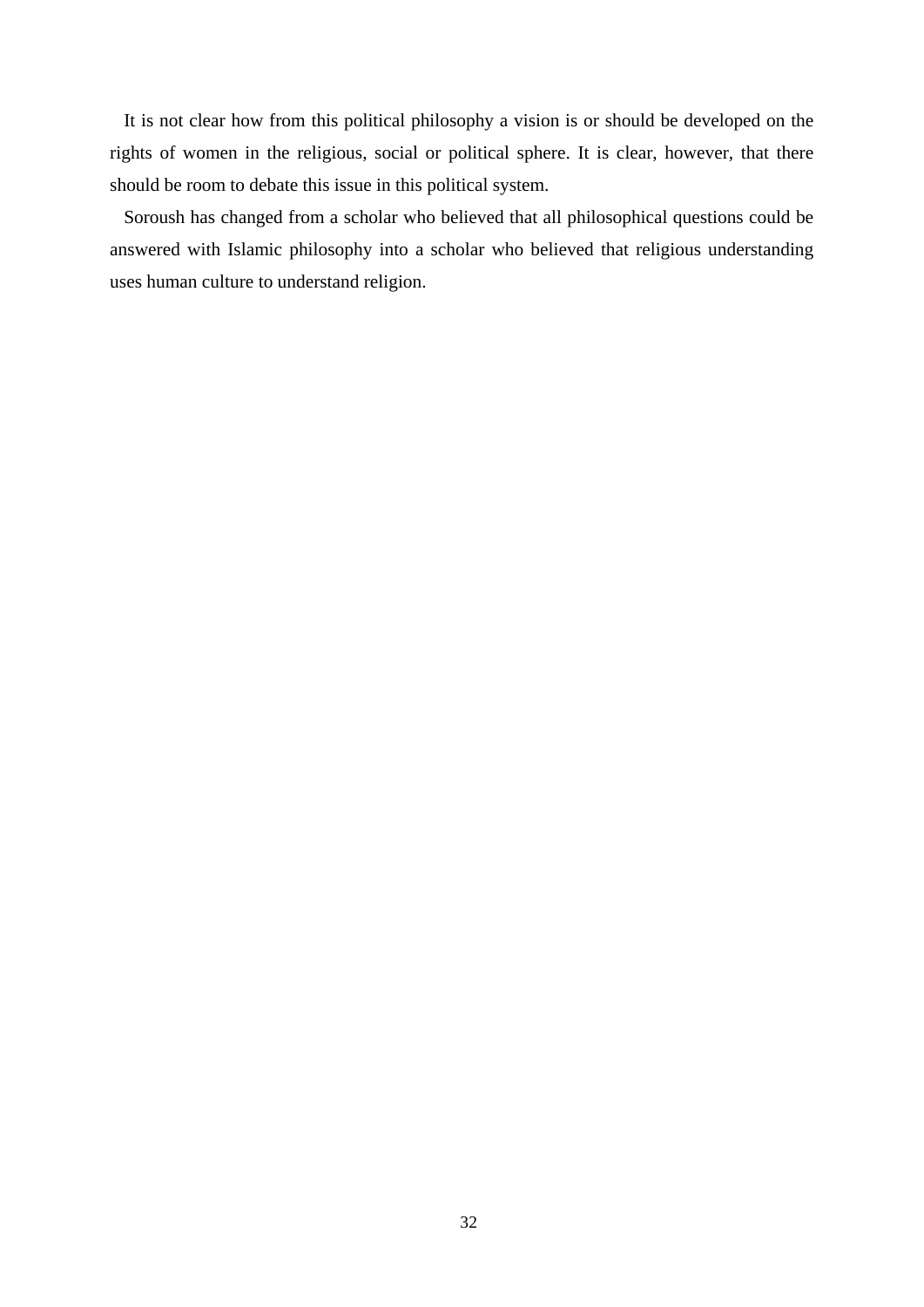# **4. TARIQ RAMADAN**

#### *Introduction*

Tariq Ramadan, born in 1962, is a Muslim scholar living in Europe. Having grown up in Geneva as the youngest child of his exiled Egyptian parents, Ramadan is a child of Egyptian and Swiss culture. He speaks Arabic and French fluently, watches Louis de Funès and reads the Qur'an. Although he was initially prevented from travelling to Egypt, he heard the stories of his parents and knew about his family living there. Living in Geneva he was very much aware of his Egyptian heritage. At school he was asked to give presentations about the Pharaohs. This experience gave Ramadan a positive affirmation of his heritage.

Currently Ramadan is attempting to fashion a "European Islam". Where this Islam has its roots and what it entails is what I will show in this chapter. The shape of the European Islam that is presented by Ramadan appears to be influenced by the ideas of Ramadan's grandfather on the maternal side, Hassan Al-Banna. Hassan Al-Banna was the founder of the Muslim Brotherhood in 1928. The Muslim Brotherhood presented Islam as a valid alternative to Western concepts such as socialism and capitalism. This Islamic alternative for these Western economic and social systems also figures in Ramadan's thinking about non-Western countries with a Muslim majority. Ramadan adopts the piety preached by his grandfather for the Muslim spirituality in Western countries, where Muslims are looking for harmony between Islam and modernity in their daily lives.

Western countries are non-Muslim by origin, but due to large scale migration in the last century a Muslim minority has been established. Before that, Muslims used to live in predominantly Muslim countries. The reality of being a minority in a non-Muslim country confronted them with new questions, as they could no longer follow the Islam of their fathers, who lived their lives in Muslim countries.

Ramadan has adapted the ideas of his grandfather to the European context. Those ideas were implemented in the Muslim Brotherhood founded by Al-Banna. I shall therefore first review the history of the Muslim Brotherhood and then turn to a major offshoot of this Muslim Brotherhood in Europe, the European Council for Fatwa and Research. This will help to position Tariq Ramadan in the debate about Islam in Europe. Having addressed the backdrop of Ramadan's European Islam, I will give an overview of a concept that is fundamental to his European Islam, Ramadan's understanding of *tawhid*. His understanding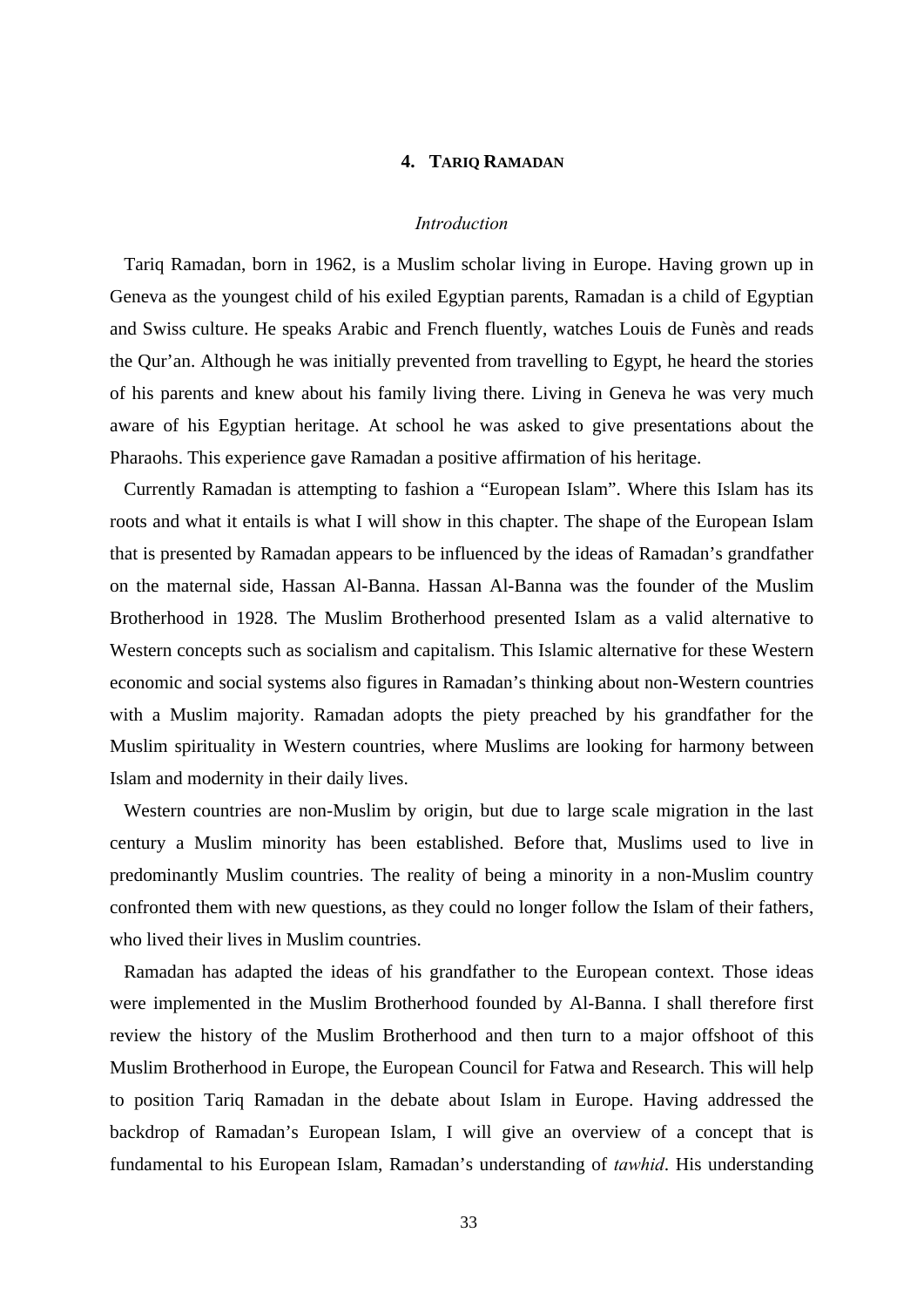of *tawhid* demonstrates what Ramadan believes to be essential in Islam, which I also will discuss before I show how *tawhid* influences Ramadan's idea's about democracy and women's rights.

### *Muslim Brotherhood*

The Muslim Brotherhood was founded in a period marked by the abolition of the caliphate in 1924 and by the suffering related to British colonialism in Egypt. A few decades earlier Muhammad Abduh had called for a modernization of Islam, ignoring what were considered the non-essential or "accidental" aspects of religion. This modernization was needed because Islam had to come to terms with the new political reality, as non-Muslims dominated worldpolitics, and even dominated Muslims. Before, Muslims had believed that God was on their side, winning their wars for them. This belief was shaken with after the arrival of Napoleon in Egypt, when European powers started to dominate the Middle East.

This European domination led to questions like: Is the God of the West stronger? Are the Muslims no longer "good Muslims"? Were the leaders of the Muslim world, for example the Sultan in Istanbul, led astray by their foreign advisors? etc.<sup>[72](#page-37-0)</sup>

Muhammad Abduh believed that Islam itself had to return to its principle sources to find a new direction for the present times. He believed that this modernized Islam could counter European domination. Abduh accepted the Qur'an and the Sunnah as guidance from God, but in matters not covered by the Qur'an or the Sunnah individual judgement and reason were essential. This applied to matters concerning worship, s*hariat al-'ibadat*, as well as matters concerning social relations, *shariat al-mu'amalat*. Where the Qur'an and the Sunnah were silent, individual judgement or *ijtihad* was essential.

In Egypt, where the Sunni branch of Islam prevailed, the understanding of *ijtihad* was different from the *ijtihad* of the reformers in Iran.<sup>[73](#page-37-1)</sup> The Islamic jurists in Egypt mainly based their rulings in jurisprudential matters on *taqlid*, and *ijtihad* was hardly applied. *Ijtihad*, individual judgement of the jurist, had more or less been abandoned in Sunni jurisprudential schools, as most issues had been covered at the end of the tenth century. *Taqlid* was the imitation of previous rulings of the jurisprudential school to which the Islamic jurist adhered to. Muhammad Abduh's new emphasis on *ijtihad* was truly a revolution in Sunni thinking.<sup>[74](#page-37-2)</sup>

<span id="page-37-0"></span><sup>&</sup>lt;sup>72</sup> Andrew Rippin, *Muslims: Their Religious Beliefs and Practices* (London: Routledge, 2005), 175–199.<br><sup>73</sup> See for the different Muslim understandings of *ijtihad*, the paragraph on this term on page 18.<br><sup>74</sup> Lapidus,

<span id="page-37-2"></span><span id="page-37-1"></span>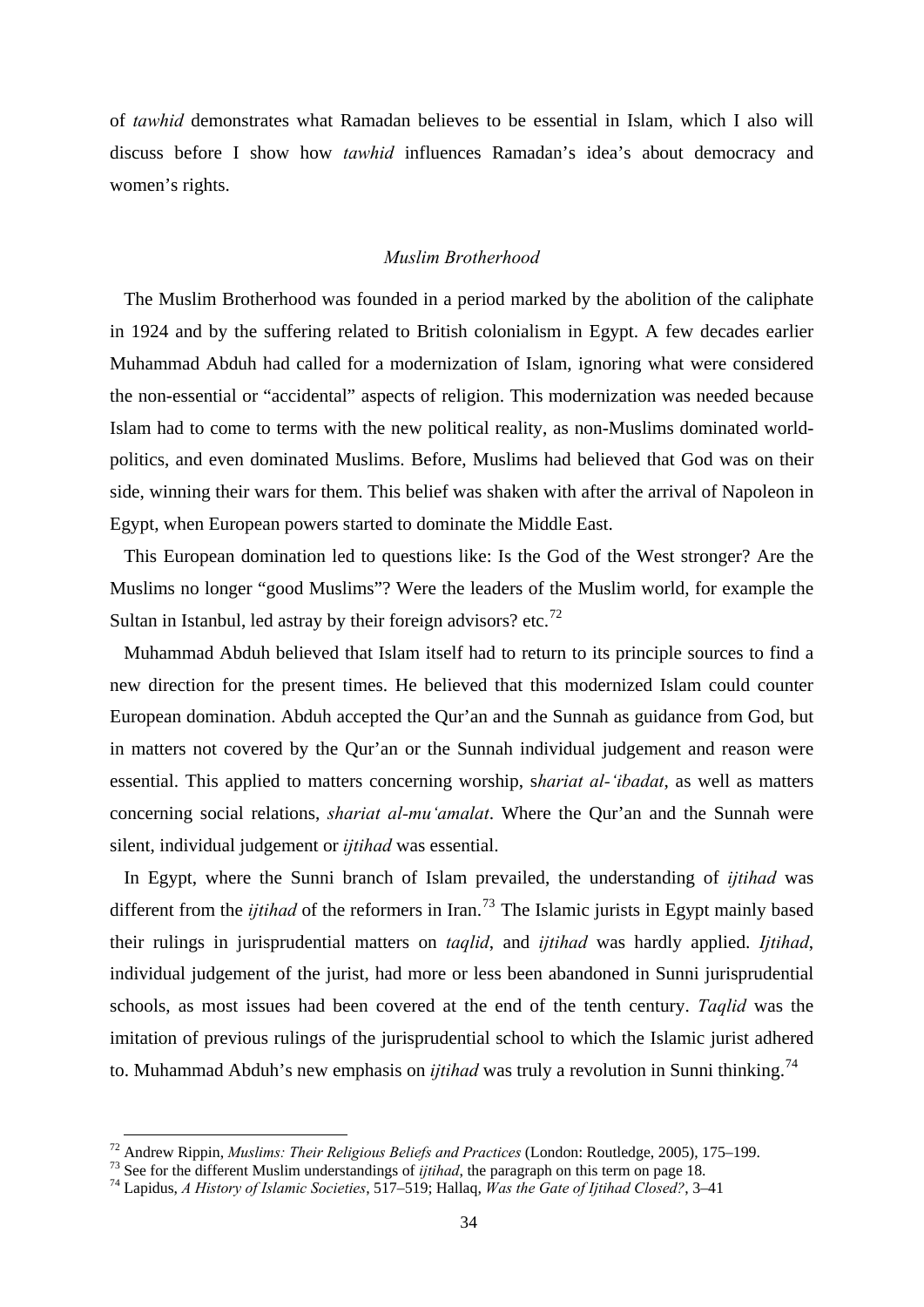Along with a nationalist movement, this Islamic reform movement was the prevailing political movement of the time. At the end of the First World War, the nationalist movement got the upper hand in the political power struggle between the nationalists and the Islamic reformists. The leader of the Nationalist Party, Sa'd Zaghlul, managed to convince the victors of the First World War to grant Egypt almost complete independence, with mass rallies in the streets of Cairo.

His personality combined with this historic achievement gave the Nationalist party a leading position in Egyptian politics. Only when Zaghlul passed away in 1928 did the strong nationalist movement fall apart and give way to smaller movements. The Muslim Brotherhood of Hassan Al-Banna was one of the movements that filled the gap, bringing Muhammad Abduh's views to the fore once again.<sup>[75](#page-38-0)</sup>

While his ideas were mainly aimed at a religious reformation, Hassan Al-Banna's Society of Muslim Brothers, founded (by Al-Banna) in 1928, politicized this reformed Islam as a valid alternative to the Western models of capitalism and socialism. To start with, it was only a youth group, but soon it acquired a following under Al-Banna's leadership. He preached the return to the Qur'an and Islamic piety aiming at the restoration of Islamic principles. To achieve this goal Hassan Al-Banna also set up an extensive network of followers who organised schools, mosques and clinics. The Society was committed to the Qur'an and the Sunnah, an affirmation of an Islamic social and political identity, and the adaptation of Islamic principles to the needs of a modern society.[76](#page-38-1)

*Ijtihad* was used to demonstrate how the principles found in the Qur'an and the Sunnah can be adapted to modern times, and how Islam is not only a religion, but offers a complete way of life. This idea that Islam offers a complete way of life is also of fundamental importance in thinking of Ramadan.

Hassan Al-Banna defused the tensions between the competing schools of Islamic jurisprudence: Hanafi; Hanbal; Shafi'i and Maliki. He promoted a tolerant attitude by stripping Islam from its "accidental aspects" and focussing on the Qur'an and the Sunnah rather than siding with one of the competing schools of jurisprudence.

Al-Banna used the schools and mosques, founded by his followers, to promote his ideas throughout Egypt, and beyond in other Arab countries in the Mashriq and the Maghreb (resp. the sunrise and the sunset, i.e. the East and the West). The strength of Al-Banna was

<span id="page-38-1"></span>

<span id="page-38-0"></span><sup>&</sup>lt;sup>75</sup> Lapidus, *A History of Islamic Societies*, 519–522<br><sup>76</sup> Ibid., 522; Brigitte Maréchal, *The Muslim Brothers in Europe: Roots and Discourse*, trans. Jeff Lewis, Vol. 8 (Leiden; Boston: Brill, 2008), 19–21.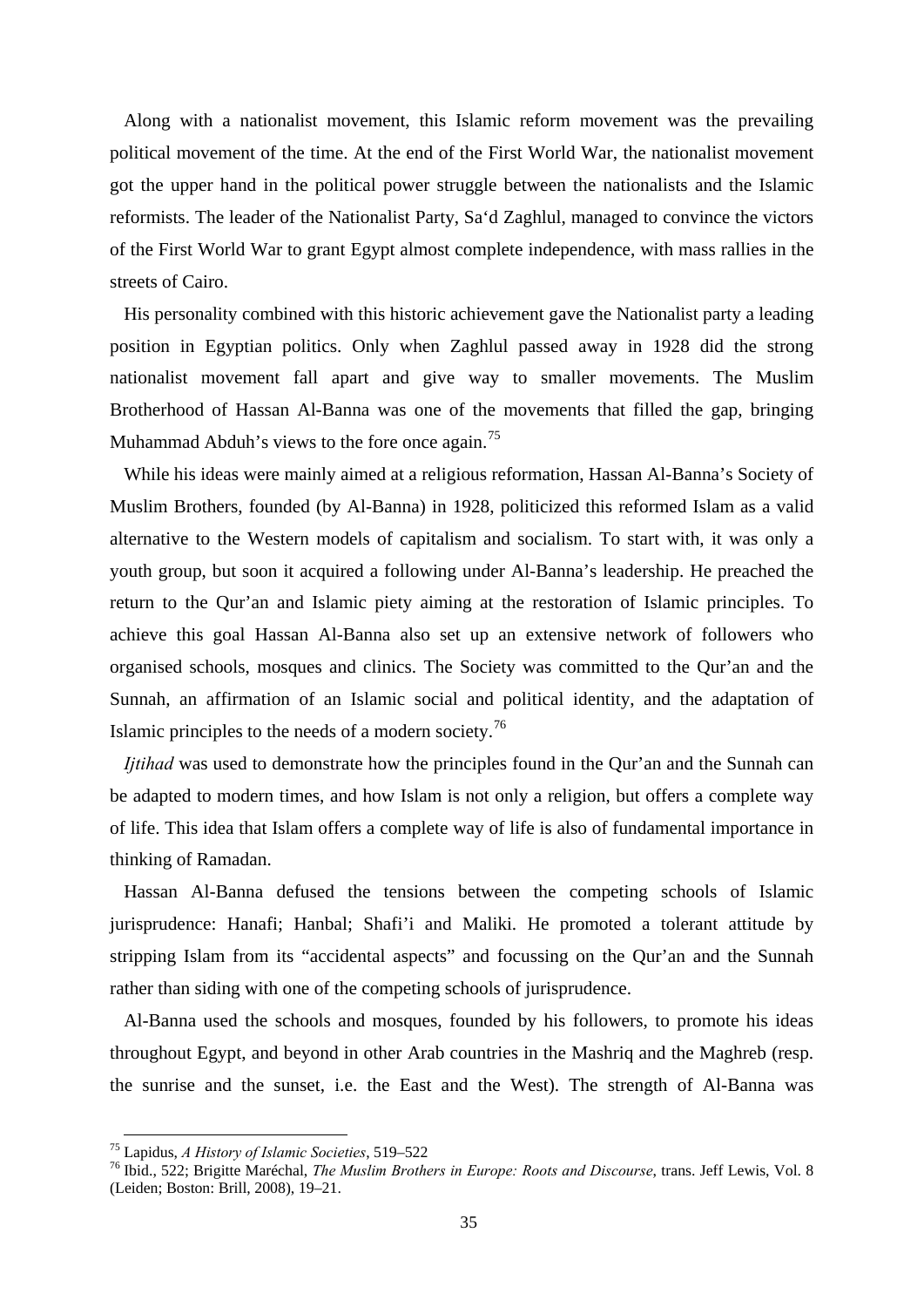especially visible in his activities. He did not just develop theories, he was an organiser. He organised the before mentioned mosques and schools, its funding and staff. He also ventured into the social area, setting up cooperative work opportunities for members of the Society, seeking to meet the needs of the population. Around 1948 the organisation counted over one million members. With such a large support it became a substantial political entity.<sup>[77](#page-39-0)</sup>

# *Muslim Brothers in Europe*

The potential political force of the Muslim Brotherhood became a threat to the ruling class. In 1948 prime Minister Mahmud Fahmi Al-Nuqrashi decreed the disbanding of the Brotherhood after a series of assassinations by a violent fringe group of the Muslim Brotherhood. Al-Banna distanced himself from the assassinations but refused to dissolve the Brotherhood. Two months after the decree Al-Banna was assassinated, and there was disagreement on the question who was to be his successor.<sup>[78](#page-39-1)</sup>

In the 1940s the Free Officers, a clandestine revolutionary movement of army officers led by Gamal Abd Al-Nasser, initiated a relationship with the Muslim Brothers. The Free Officers led a successful coup against the Egyptian monarchy and established the Egyptian Republic in 1953. Once he came to power Nasser, who had gained large popular support thanks to his allegiance to the Muslim Brothers, considered the Brotherhood an unacceptable potential competitor to his power. The state repression of the Brotherhood was intensified as a result.<sup>[79](#page-39-2)</sup>

The leadership of the Muslim Brotherhood was exiled and found refuge in neighbouring Arab countries and also in the West. These exiles were the first to establish a foothold in Europe. They set up community houses and funded student homes of Muslim students studying in Europe. The father of Tariq Ramadan, Said Ramadan, was one of them. He took up refuge first in Cologne and later in Geneva.<sup>[80](#page-39-3)</sup>

The work of the Muslim Brotherhood in Europe continued. Magazines and publishing houses were established, and regional, national and European Muslim societies were founded. Their organisational skills gave them a leading position in bringing together the forces of the Muslim minorities throughout Europe.

<span id="page-39-0"></span> $77$  Ibid., 20

<span id="page-39-1"></span><sup>78</sup> Ibid., 26

<span id="page-39-2"></span><sup>79</sup> Ibid., 27

<span id="page-39-3"></span> $80$  Ibid., 59–60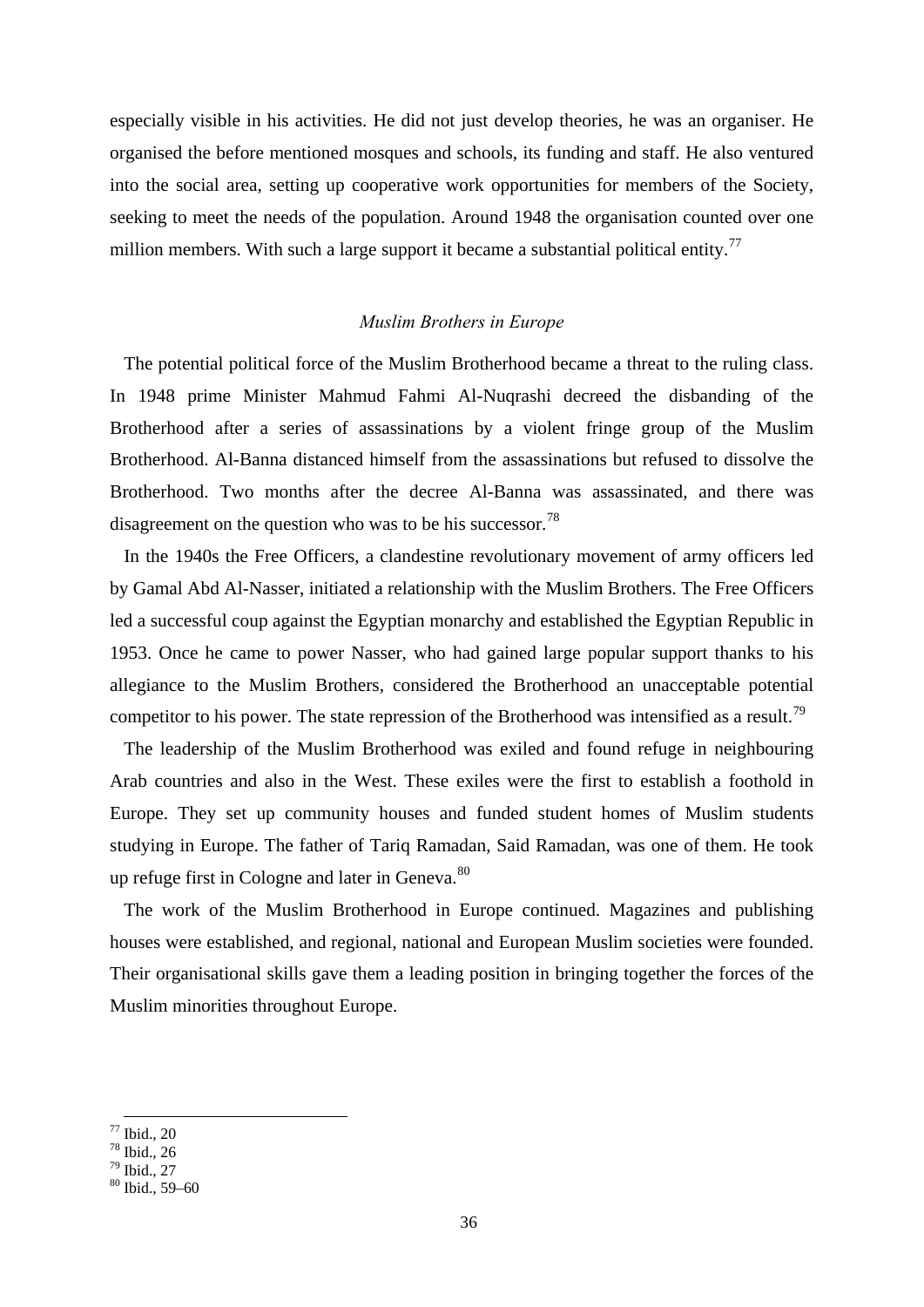## *European Council for Fatwa and Research*

One of the organizations recently founded by members of the Muslim Brotherhood in Europe was the European Council for Fatwa and Research (ECFR), established in 1997. Al-Qaradawi, who was the Council's first president, was a disciple of Hassan Al-Banna and he still is one of the most important religious references of the Muslim Brotherhood.<sup>[81](#page-40-0)</sup>

The purpose of the council was to offer answers for juridical and ethical challenges that Muslims in Europe encountered. These questions varied from the question of interest on a mortgage for a house, where Islam prohibited the charging of interest, to the question whether or not it is allowed to work in a grocery store where pork is sold.

The Council's sensibility for European challenges was to be guaranteed by limiting the number of non-European members of the council to twenty-five percent. The members of the council should further meet the following requirements: $82$ 

- To be of appropriate legal (*shari'a*) qualification at university level, or to have been committed to the meetings and circles of scholars and subsequently licensed by them, and to have a sound knowledge of the Arabic language.
- To be of good conduct and show commitment to the regulations and manners of Islamic Shari'a.
- To be a resident of a European country.
- To have knowledge of legal jurisprudence (*fiqh*) as well as an awareness of the current contemporary culture.
- To be approved by the absolute majority of members.

The Council's religious advice, in its fatwa's, is based on the Qur'an, the Sunnah, consensus (*ijma'a*) and analogy (*qiyas*). Its use of *ijma'a* and *qiyas* is consistent with the idea of the Muslim Brotherhood. These principles of jurisprudence (*usul al-fiqh*) are used to overcome the differences that exist between the developed jurisprudence (*fiqh*) of the four major Sunni schools of jurisprudence.

Fundamental to the Council's rulings is the principle of *fiqh al-aqalliyyat*, the religious law for minorities. As the Muslims live in a non-Muslim country, they are absolved from some of the laws of Shari'a. They should follow the laws of the host country on matters concerning the

<span id="page-40-0"></span> $81$  Ibid., 149. Al-Qaradawi is mostly known in the West for his approval of suicide operations in Palestine and his restricted support for the principle according to which a husband has the right to beat his wife (mildly

<span id="page-40-1"></span> $82$  European Council for Fatwa and Research, "Statutes of the European Council for Fatwa and Research," ECFR, http://www.e-cfr.org//en/ECFR.pdf (accessed January 11, 2010). The most recent membership list of the council (July 31, 2008) shows that fourteen of the thirty-eight members do not live in Europe, thirty-seven percent.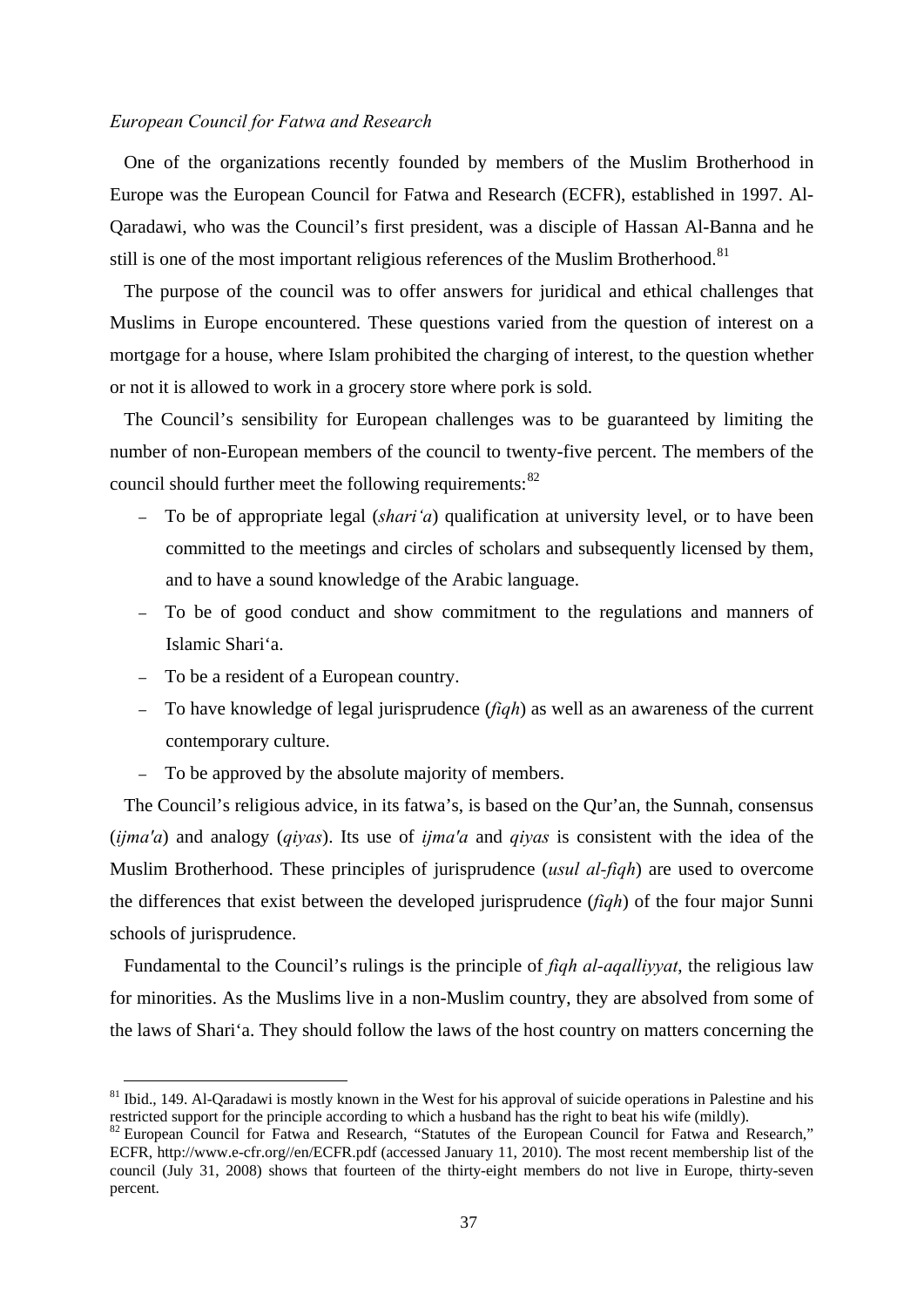public interest. On private matters they should follow the principles of Shari'a. The adage they follow in their deliberations is: "Everything is permitted unless a text from the Qur'an or from the prophetic tradition clearly and explicitly stipulates the contrary," a principle of Muslim law that has become famous in Muslim Brotherhood circles since it was introduced by Al-Qaradawi. Ramadan also uses this guideline in his search for a European Islam.<sup>[83](#page-41-0)</sup>

Another principle of Al-Qaradawi that has been a guiding principle of the ECFR's fatwa's is the principle of *wasatiyya*, "middle way" or "happy medium". It comes down to a gradual application of Islamic law, based on the understanding of Islam that exists in a certain community. The European society does not (yet) allow for a complete Islamic life, and in that context parts of Islamic law are suspended. The ECFR uses these principles to implement an Islamic jurisprudence that recognizes the rights of Muslim minorities in non-Muslim societies.

These principles show how the Council tries to imitate the Islamic law of the home countries of Islam in the host countries of the European Muslims, as far as the context of the host country permits. In the European context it also means that the Council believes that it is impossible to be a good Muslim in Europe. The European context simply does not allow Muslims to follow shari'a as a whole.

## *Ramadan's position*

Tariq Ramadan is an offshoot of the Muslim Brotherhood in Europe. His position as Muslim in Europe and European in Islam makes it difficult to define him. He is easily misunderstood, and because of that some have described him as a wolf in sheep's clothing.

The reason he is often misunderstood is that he addresses different audiences. In his writings and speeches he addresses three audiences: non-Muslims, Muslims living in Europe, and Muslims living in Muslim countries. To the non-Muslims he demonstrates how Islam can be a valid partner in questions about identity and ethics, and he uses the language of reason to convey his message. When he talks with Muslims he does not just speak as a scholar using reason, but as a fellow believer, using religious language to convey his message. A message that is different as it has a different goal.

With Muslims living in Europe he talks about establishing an inner harmony between Islam and modernity that they can apply in their daily lives as Muslims living in the West. With Muslims living in Muslim countries Ramadan discusses the possibility of a state based on

<span id="page-41-0"></span> <sup>83</sup> Maréchal, *The Muslim Brothers in Europe: Roots and Discourse*, 148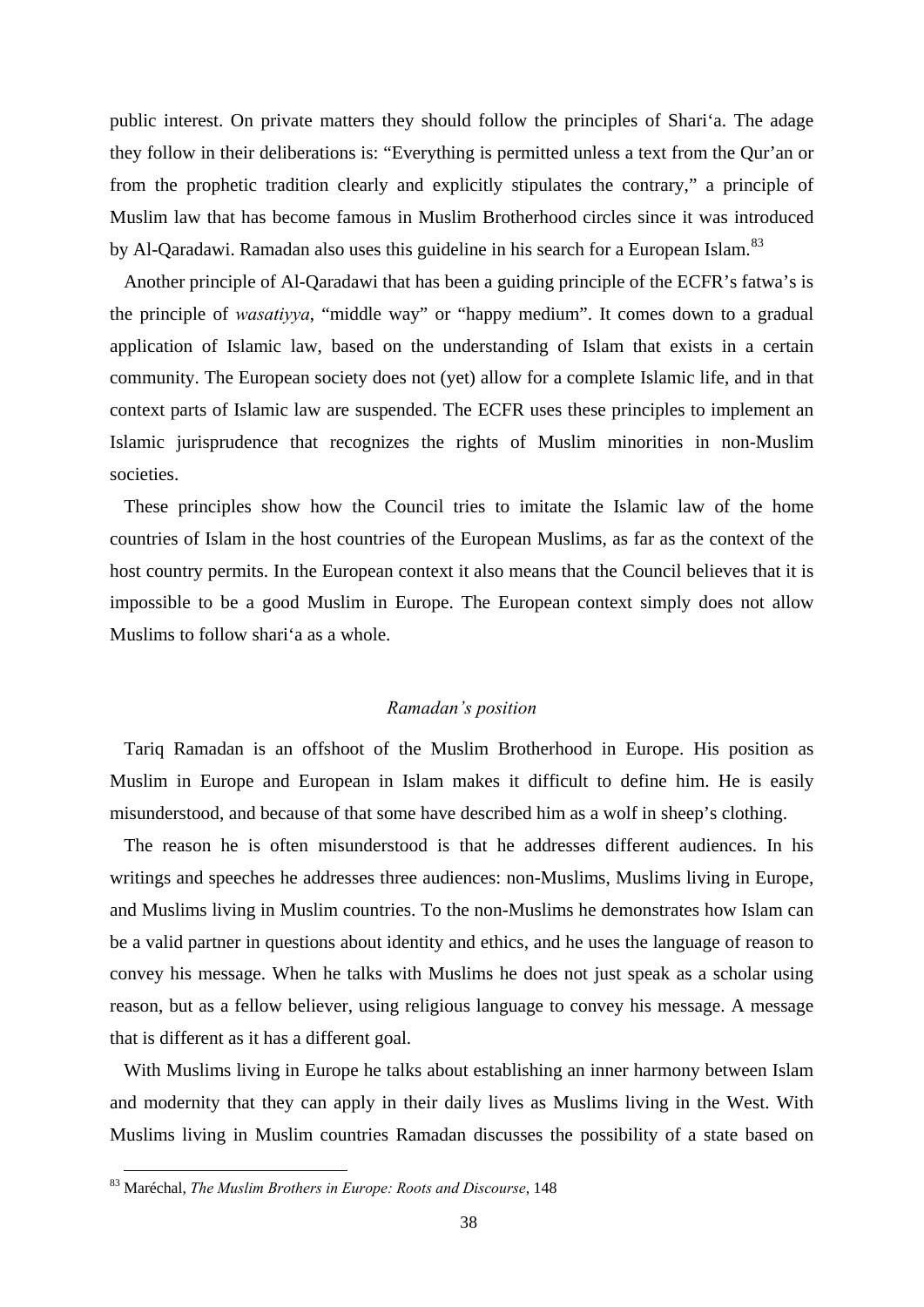Islam, with fair representation, independent judges and the protection of human rights. The principle sources of Islam, the Qur'an and the Sunnah, provide legitimacy for all these matters. With his proposal for a state based on Islam and safeguarding human rights he seeks a harmony between Islam and modernity on the state level. In this thesis I will focus on what he has to say to his Muslim audiences.

The principle guiding his ideas about harmony between Islam and modernity is the principle of *tawhid*, the doctrine of Gods unity. The doctrine of God's unity is applied by Ramadan to God's creation and to His creatures. In the European context this points to the harmony to be realized through a European Islam, where a Muslim is not split between his life as a pious Muslim and his life in a secular society.

In countries with a Muslim majority the harmony between Islam and modernity is to be actualized in the state, meaning that not man but God has the highest authority, and there is no other authority beside Him. How this works out I will demonstrate after I have explained the concept of *tawhid* itself.

# *Tawhid*

The concept of *tawhid* is vital to Ramadan's European Islam. The concept is introduced on the twelfth page of his book about Muslims in the West. The first meaning of this word is the oneness of God. He is the first Principle, Creator of all and eternally present. "He is the One (*al-Wahid)*, the Only One (*la ilaha illa Hu*), the Absolute (*al-Samad*), Justice (*al-Adl*), Truth  $(al-Haqq)$ , and Light  $(al-Nur)$ .<sup>[84](#page-42-0)</sup> However, on the level of human beings, this oneness is not immediately given. Whereas everything in nature, the whole of creation, follows the laws of nature and rule of instinct, and is thereby submissive to and at peace with God, only humans do not naturally submit to God. They have been given consciousness and freedom, opening up another dimension of faith, nature, submission and peace. In this dimension they have to listen, hear, understand, search, begin, resist, reform. They have to learn how to celebrate and pray with nature in submission before God.

God has given humans consciousness so that they may learn to recognize Him. To help them He has revealed signs (*Ayat*) in creation, and He revealed His message in the Qur'an. The names of God as they have been made known in these revelations show the need humans have of Him: Infinitely Near; All-Hearing; All-Seeing; All-Merciful. Revelation also teaches

<span id="page-42-0"></span> <sup>84</sup> Tariq Ramadan, *Western Muslims and the Future of Islam* (Oxford; New York: Oxford University Press, 2004), 12. In this book he continues on his idea of a European Muslim started in Tariq Ramadan, *To be a European Muslim: A Study of Islamic Sources in the European Context* (Leicester: Islamic Foundation, 1999).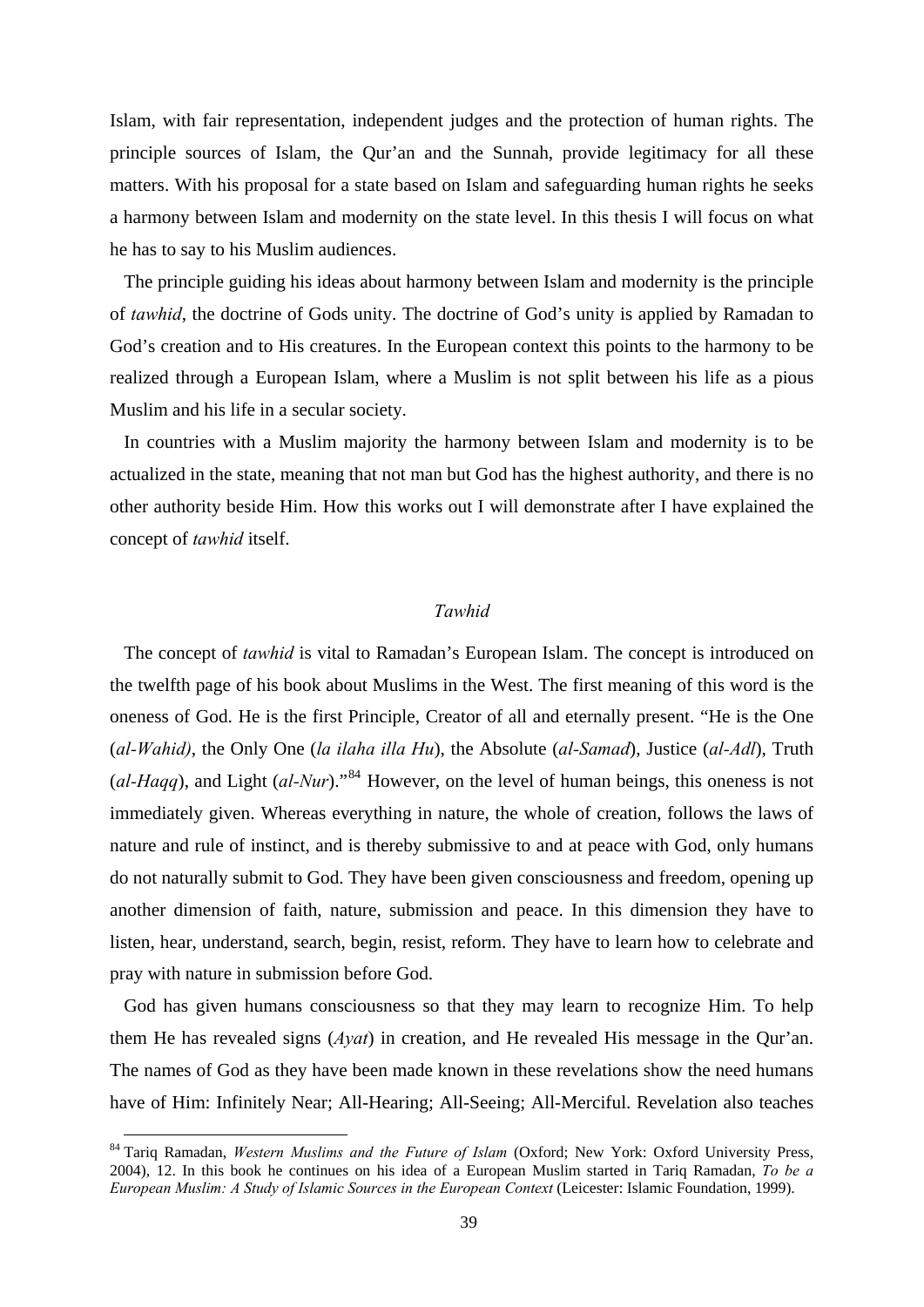humans to study their own inner lives. Looking inward could lead to a search for God and a sense of "the need of Him." The knowledge of the self leads to the knowledge of God and vice versa  $85$ 

The two Revelations, the written Book and the Book that is spread out, that is the universe, uncovers a harmonious concept of the human being. They teach humans the meaning of the effort towards bringing about harmony and justice, and how this effort is a requirement for humanity.

The encounter with the Only One, the "full and natural faith" of the created universe, the "need of Him" as the essence of being human, are, I suggest, the three fundamentals of the universal at the heart of Islamic civilization. Flowing from our observations about the Transcendent and His names, we find a special concept of humankind.<sup>[86](#page-43-1)</sup>

Man is created in the mirror image of God. "If God is one, everything in creation is in pairs, double, seeking union." The oneness that is found in the transcendent is only available for created beings through marriage, fusion or movement. As creation of the One, humans must find the unity of their own being, unity in their heart, soul, mind and body. $87$ 

The apparent duality in creation should not be confused with the duality that is found in Greek philosophy, where each concept of a pair of concepts opposes the other and each is characterized with a positive or negative quality. In Islamic tradition two constituent elements of humankind, for example body and soul, are not opposed to each other but rather complimentary. The human being is responsible for finding a balance, establishing harmony and making peace. Awareness of *tawhid* invites the human being to the divine path towards control of the contradictions within its being. This union brings humans to a oneness of the Being.

This Islamic teaching gives human beings responsibility and optimism. It demands that the conscious human being assumes responsibility to take control of his own life. It also is optimistic because it acknowledges every part of being human. Within this understanding a relationship of obligation and trust is established with the divine that is only fully achieved when the humans cross the threshold into the realm of inner peace.<sup>[88](#page-43-3)</sup>

Awareness of the divine surpasses the opposition between faith and reason, setting in motion a quest for the original breath that needs reason to confirm the tenets of faith.<sup>[89](#page-43-4)</sup>

<span id="page-43-0"></span> <sup>85</sup> Ramadan, *Western Muslims and the Future of Islam*, 13 86 Ibid., 14

<span id="page-43-1"></span>

<span id="page-43-2"></span><sup>87</sup> Ibid., 14–15

<span id="page-43-3"></span><sup>88</sup> Ibid., 15

<span id="page-43-4"></span> $89$  Ibid., 16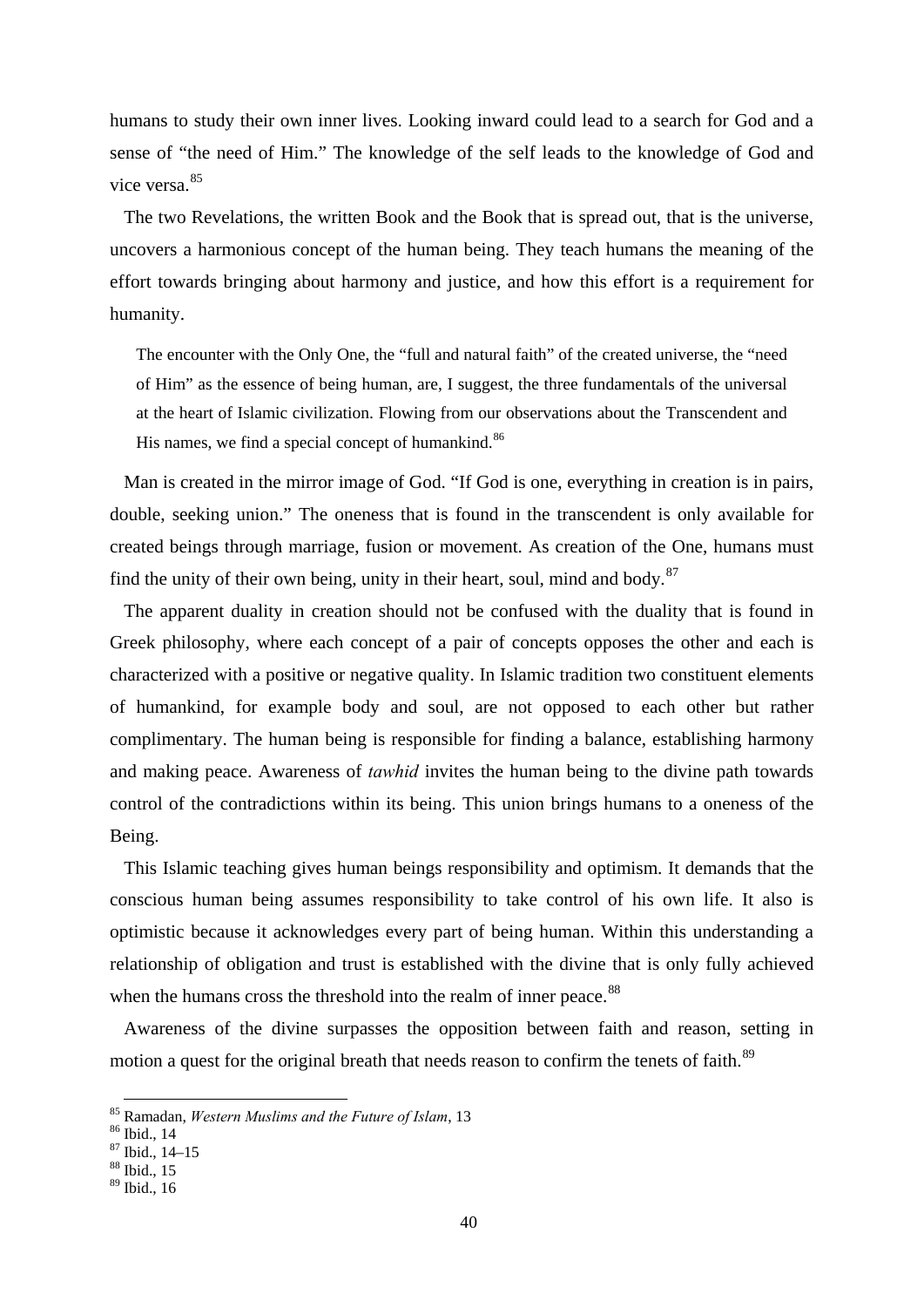Each heart is born with a longing for a dimension that is "beyond", a quest for the transcendent. This is a direct result of the original covenant: In the Creation story in the Qur'an, the offspring of Adam is asked by God if He is their Lord, they affirm that He is, thereby confirming the original covenant between God and Adam. This original covenant is opposed to the Christian concept of original sin. According to Islam, humans are born innocent. They have a longing for a dimension that is "beyond", and then humans become responsible for their own actions, on the basis of the original covenant between God and man. Those humans who do not believe when they become responsible are the *kafir*. They are those who have abandoned the original covenant.

All human beings are required to turn to themselves to rediscover the original breath, so that they can revive and confirm it. For this purpose the two Revelations are given to humankind. Again faith and reason must be coupled. Faith is needed for the intellect to accept the signs, and reason is needed for faith to understand and acquire more self-understanding.<sup>[90](#page-44-0)</sup>

With awareness of the divine, facing the universe, individuals think of themselves above all as beings with responsibility. The faith and humility that surround this last idea carry persons to an understanding of the meaning of their obligations before any affirmation of their rights.<sup>[91](#page-44-1)</sup>

This understanding offers people the awareness of their limitations so they have a better understanding of their freedom and rights. The primacy of obligations above rights is what sets the Islamic understanding of human rights apart from the formulation found in 1948 declaration.[92](#page-44-2)

# *Tawhid applied to spirituality and ethics of a Muslim in a European society.*

I will now show how the principle of *tawhid* is used in Ramadan's search for harmony between Islam and modernity in Europe, for Muslims living in Europe.

Tariq Ramadan was confronted with his European identity when he visited family in Egypt and he experienced a culture shock. Eating with his family he learned how different the Arab way of speaking was from the European way. Rather than bluntly saying what was meant, his family members were not explicitly saying what was meant and he had to listen between the lines. The culture shock was not just on the level of talking. Tariq Ramadan also experienced

 <sup>90</sup> Ibid., 17

<span id="page-44-1"></span><span id="page-44-0"></span><sup>&</sup>lt;sup>91</sup> Ibid., 18

<span id="page-44-2"></span><sup>&</sup>lt;sup>92</sup> The whole UDHR is focussed on rights and freedoms, see UN, *Universal Declaration of Human Rights*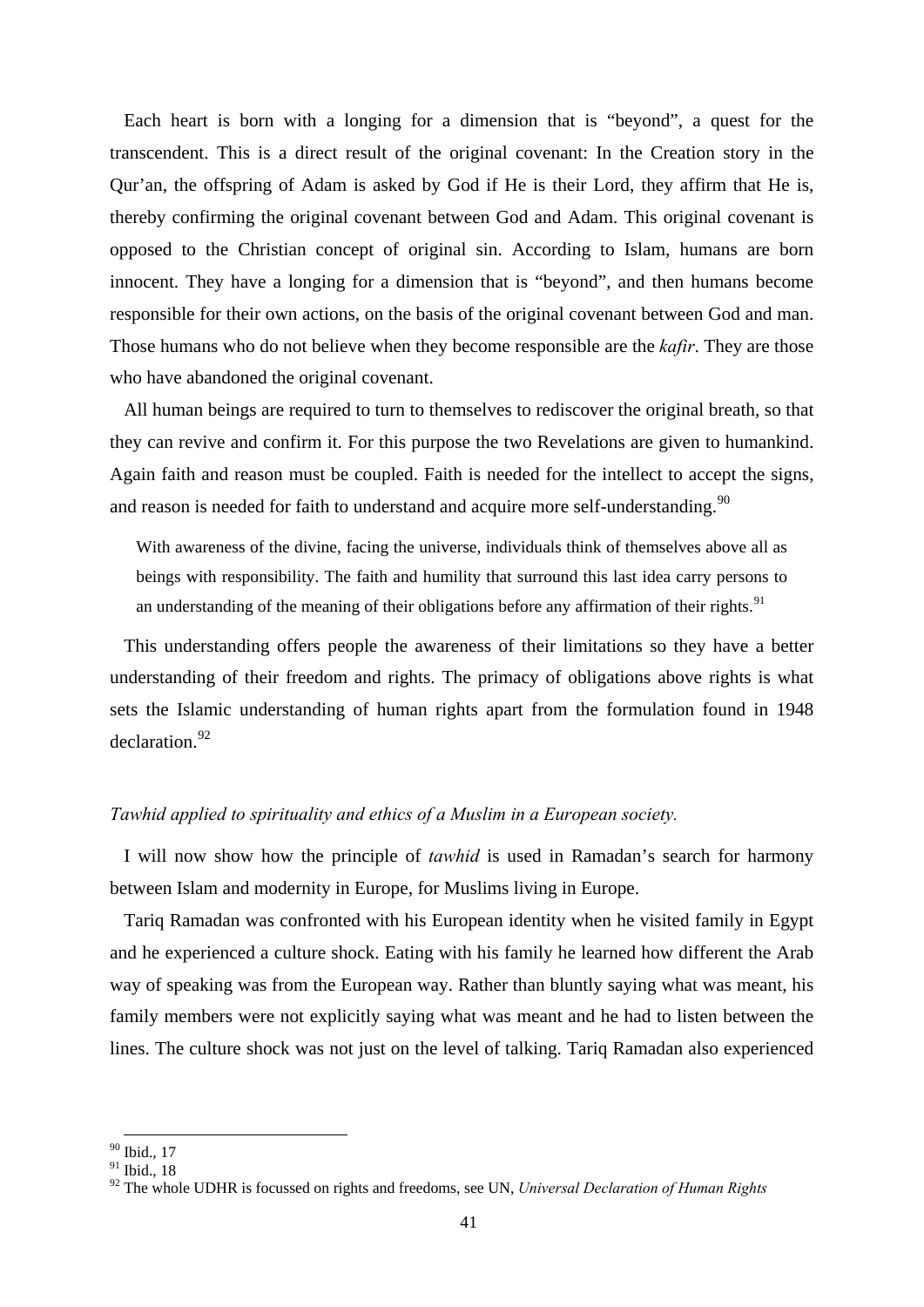that he in fact had grown up in a European culture and realized how different for instance the sense of humour was.

His search for a European Muslim identity, confirming both his European and his Egyptian heritage, stemmed in part from this culture shock.  $93$ 

Having been educated in French Literature, Philosophy, and Islamic Studies, Tariq Ramadan was well equipped for his quest. Also, his family heritage was of influence. He used the principles for reform that his grandfather had applied to update Islam to the context of the British colonization of Egypt. The sacred scriptures, the Qur'an and the Sunnah, retained their importance, but were subject to a new interpretation. This new interpretation was guided by judgement and reason. Ramadan states that Islam should evolve and respond to contemporary challenges. The interpretation of the Qur'an and the Sunnah should be refined to provide solutions for actual social, economic and political problems.<sup>[94](#page-45-1)</sup>

He is quick to add that Islam should not simply follow in the footsteps of Christianity and go through a period of reformation or enlightenment. Islam on its own has enough to offer to be able to cope with the challenges presented by modern culture.<sup>[95](#page-45-2)</sup> The European Muslim should therefore step out of his marginalized position and participate in European society on an equal footing. Islam can provide the ethical theories necessary to question the goals of contemporary liberal societies, which apparently have abandoned all ideals and are driven by the economy and advanced technology.<sup>[96](#page-45-3)</sup>

In opposing the marginalization of the Muslim minority in Europe, Ramadan does two things. He challenges Europeans to accept Muslims as full citizens with their own Muslim identity, and he challenges Muslims to abandon their role as a marginalized minority, and instead to fully participate in European society. Taking their role in European society the Muslims should bring their rich heritage with them. In doing so Ramadan opposes the idea that Muslims should follow the principle of *fiqh al-aqalliyyat*, religious law for minorities. This principle, used by the ECFR, claims that it is impossible to be a good Muslim in the European context. Ramadan believes that it is possible to be a good Muslim in the European context, but the practice of imitation, *taqlid*, should be abandoned for individual *ijtihad*.

<span id="page-45-0"></span> <sup>93</sup> Joris Luyendijk, Tariq Ramadan and Karen de Bok, *Joris Luyendijk Ontmoet Tariq Ramadan* (Hilversum: VPRO, 2009), http://www.vpro.nl/programma/wintergasten/afleveringen/40824144/ (accessed January 25, 2010).

<sup>94</sup> Ramadan, *Islam, the West and the Challenges of Modernity*, 228

<span id="page-45-2"></span><span id="page-45-1"></span> $95$  Ibid., 228

<span id="page-45-3"></span><sup>96</sup> Ibid., 257–259 Ramadan is here drawing from the observations of Serge Latouche, an emeritus professor of Economics at Paris-Sud, who promotes de-growth of the economy.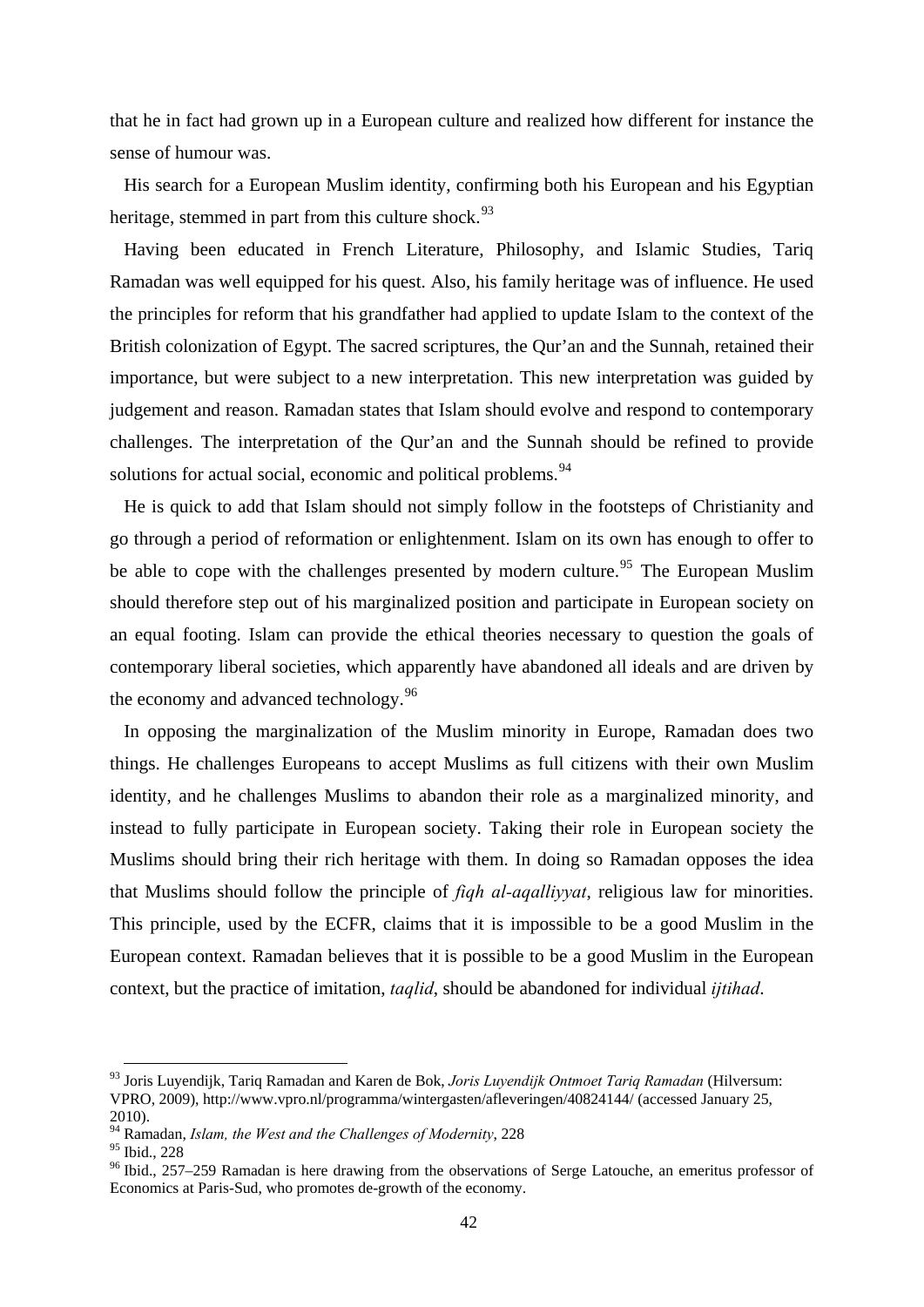The individual *ijtihad* that Muslims living in Europe can use to find harmony between Islam and modernity is an example of *tawhid* applied to the position of Muslims living in Europe. Ramadan is seeking a way for Muslims to live in harmony with their faith within the European context, claiming that being a good Muslim is possible in Europe. The imitation of Islamic law as found in the respective home countries should be disregarded, as adherence to that form of Islamic law in fact goes against the core values of Islam, as found in the Qur'an and the Sunnah. "[T]he formalistic imitation of models in an age other than one's own is in fact betrayal of principles."[97](#page-46-0)

Rather than learning how to imitate the Islamic law of their respective home countries, European Muslims should be handed the tools to bring the ethics of Islam along when they take part in European society. While this could be offered in Islamic education, this is as of yet not offered in Islamic schools. In Islamic schools Muslims only learn to imitate and copy old models (*taqlid*). Instead, Ramadan says, students should learn the principles of *ijtihad* to be able to exercise it on their own. Having these tools Muslims can then participate fully in society, using judgement and reason, founded on the religious points of reference of Islam, to find solutions for challenges they find on their individual paths. As a result they are not only Muslims when inside the mosque, and not only citizens when participating in society. They are Muslim citizens who participate in society and go to the mosque. They have found harmony, *tawhid*, in their life.<sup>[98](#page-46-1)</sup>

On the basis of this new-found harmony European Muslims will be able to contribute to European society with their Muslim heritage, and they will be ready to participate in this society on an equal footing. Especially on the level of human rights the Islamic emphasis on obligation may balance the Western emphasis on individual rights. Ramadan himself challenges the European claim of the universality of human rights as proclaimed in the Universal Declaration of Human Rights. The 1948 human rights are a Western claim, according to Ramadan, and only in discussion with other claims on human rights can true universal rights be found. Islam as a comprehensive doctrine offers such a claim and should be allowed to challenge the Western view of human rights. The balance that could develop out of this discussion resembles the unity that humanity seeks in every aspect of creation, again being an example of *tawhid*. This example, moreover, shows how harmony between Islam and modernity could lead to harmony on the global level of human rights.

<span id="page-46-0"></span> <sup>97</sup> Ramadan, *Western Muslims and the Future of Islam*, 133

<span id="page-46-1"></span><sup>98</sup> Ibid., 214–223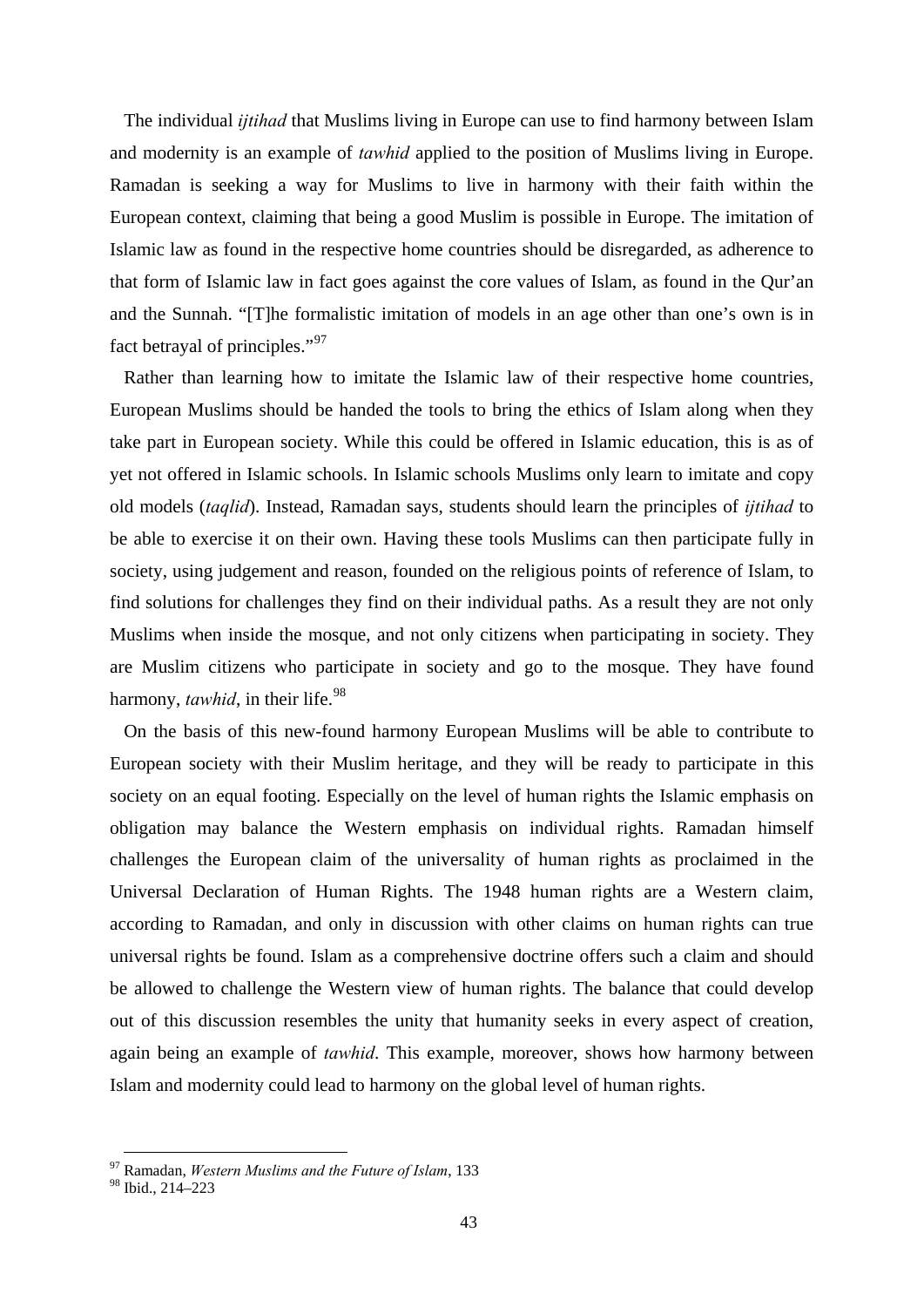# *Ramadan's essential Islam*

The European Islam that Ramadan is aiming at is based on his essential Islam. This essential Islam is primarily based in the ethical and legal dimension of Islam. The shape of Islam is based on the unambiguous in Islamic law. This covers most of the *shariat al-ibadat*, the laws concerning the personal religious life, i.e. the rituals of Islam. The Islamic laws concerning the social relations, *shariat al-mu'amalat*, are more ambiguous and thus open to a reevaluation, based on *ijtihad*.

The need for Ramadan to develop a European Islam that is based on a harmony between Islam and modernity leads him to a development in the use of *tawhid*. *Tawhid* is developed from the doctrine of God's unity to a philosophical anthropology. Man is created by God in a constant tension between extremes, and it is man's responsibility to establish a harmony between those extremes. Ramadan calls this harmony *tawhid*.

Apart from being based on Islamic doctrine *tawhid*, as the inner harmony of the believer, is also part of the experiential and emotional dimension of Islam. With the inner stillness that it creates, *tawhid* is an affirmation of the individual's faith.

This *tawhid* can be achieved by an observance of the *shariat al-ibadat*, while re-evaluating the *shariat al-mu'amalat* to adapt it to the European context.

As Ramadan takes the ethical and legal dimension as basis for his essential Islam, the other dimensions are hardly affected at all. There is some room for cultural adaptation, but not in the practical and ritual, the experiential and emotional, the narrative and mythic, and the doctrinal and philosophical dimensions. The social and institutional and the material dimension are open to cultural adaptation. With the ethical and legal dimension of Islam, these dimensions contain the accidental elements of Islam, according to Ramadan.

### *The view of Ramadan on democracy and women's rights*

In this thesis I am comparing the approach of the authors towards democracy and women's rights, in order to understand their view on the relation between Islam and modernity. The principle of *tawhid* is applied to Ramadan's view on the role and the shape of the state. His view on the rights of women rests on a different principle, his use of *naskh*, the abrogation of Qur'anic verses.

Ramadan states that the *usul al-fiqh*, the principles of jurisprudence, have taught Muslims how to differentiate between the universal principles and their implementation in a given culture. His principle of integrating Islam in a culture (consider Islamic everything that does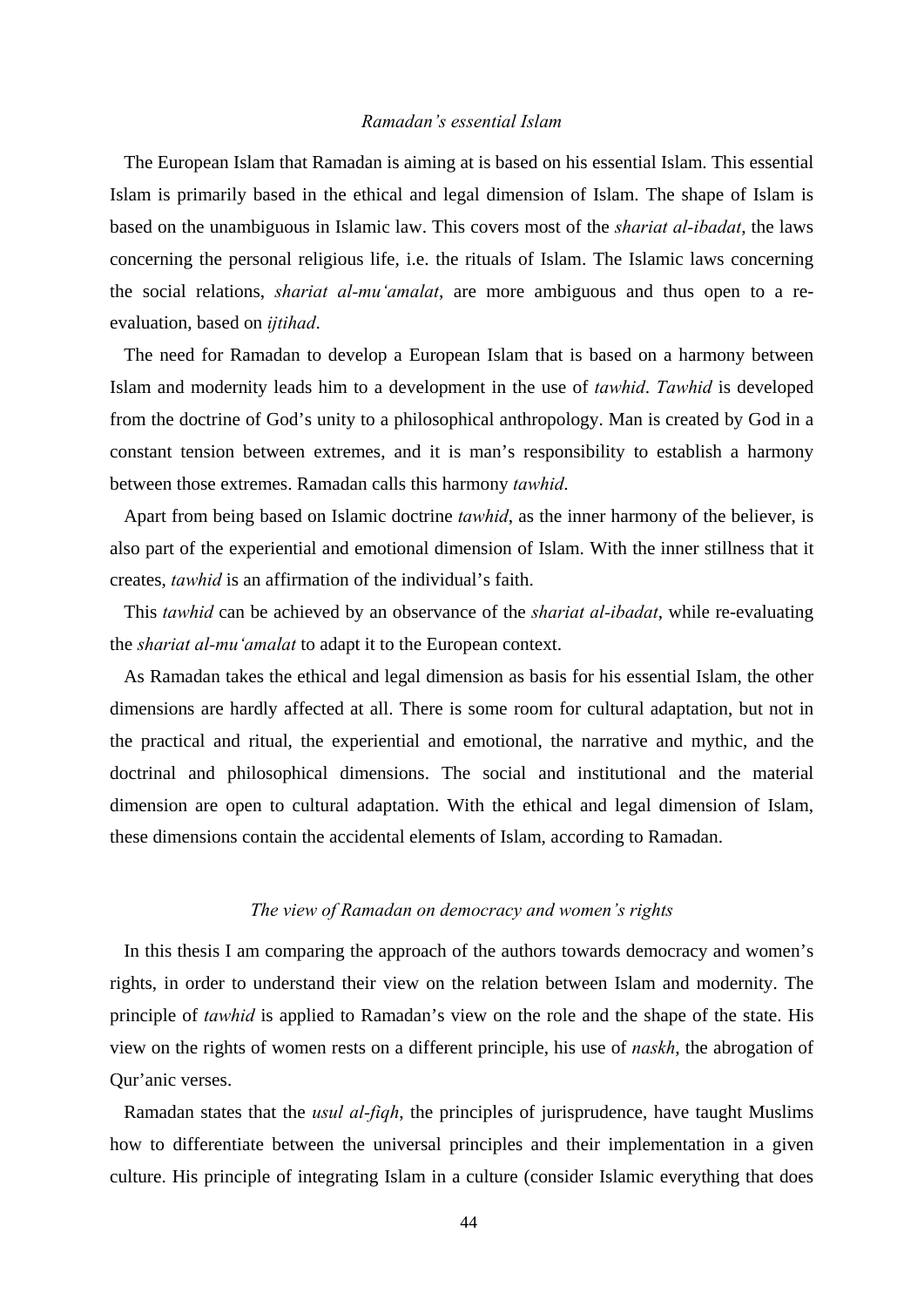not oppose Islam) does allow him to consider certain implementations as Islamic. Some forms and regulations concerning women could be considered Islamic because they were not opposing Islam, however these implementation should not be confused with the principles of Islam. Perpetuating the customs of the home country, Muslims living in Europe, confuse the implementation of Islam with Islam itself. What was customary back there is not essentially Islamic, it is accidental and for that reason can be abandoned for other customs that are not opposing Islam.<sup>[99](#page-48-0)</sup>

It should be noted that it is only the accidental that can be discarded. The essential of Islam, on which the Qur'an is unambiguous, must be maintained. The Qur'an cannot be made to say anything. On matters, like the five daily prayers or the headscarf, the Qur'an and the Sunnah are unambiguous; other matters that are ambiguous should be the subject to the principles of Islamic jurisprudence, the *usul al-fiqh*. With these principles of Islamic jurisprudence it is possible to look for a new interpretation of an ambiguous text that relates to the new context. The *usul al-fiqh* guarantee that these interpretations do not oppose Islam, and everyone can do this when taught the principles of *ijtihad*. [100](#page-48-1)

This use of the Islamic sources combined with the *usul al-fiqh*, is the groundwork for Ramadan's view on the status of women, as I will demonstrate after I have discussed Ramadan's view on the state.

# *Tawhid on the state level*

On the level of the state harmony between Islam and modernity leads to a complete political model. This political model could be, or should be, implemented in countries where Muslims are a majority. The political model based on Islamic heritage can be a valid alternative to democracy.

Ramadan demonstrates how fundamental human rights are protected by the Islamic call for a "social jihad", where independent judges safeguard justice. In his model of s*hura* fair representation is safeguarded as it is in Western democracy. The advantage of the Islamic society that Ramadan proposes is that, on top of human rights, justice and fair representation, this society gives God His due place in society. And giving God His due place in society extends the harmony that Muslims can find in their individual lives to the state level.

<sup>&</sup>lt;sup>99</sup> Ibid., 139

<span id="page-48-1"></span><span id="page-48-0"></span> $100$  Ibid., 140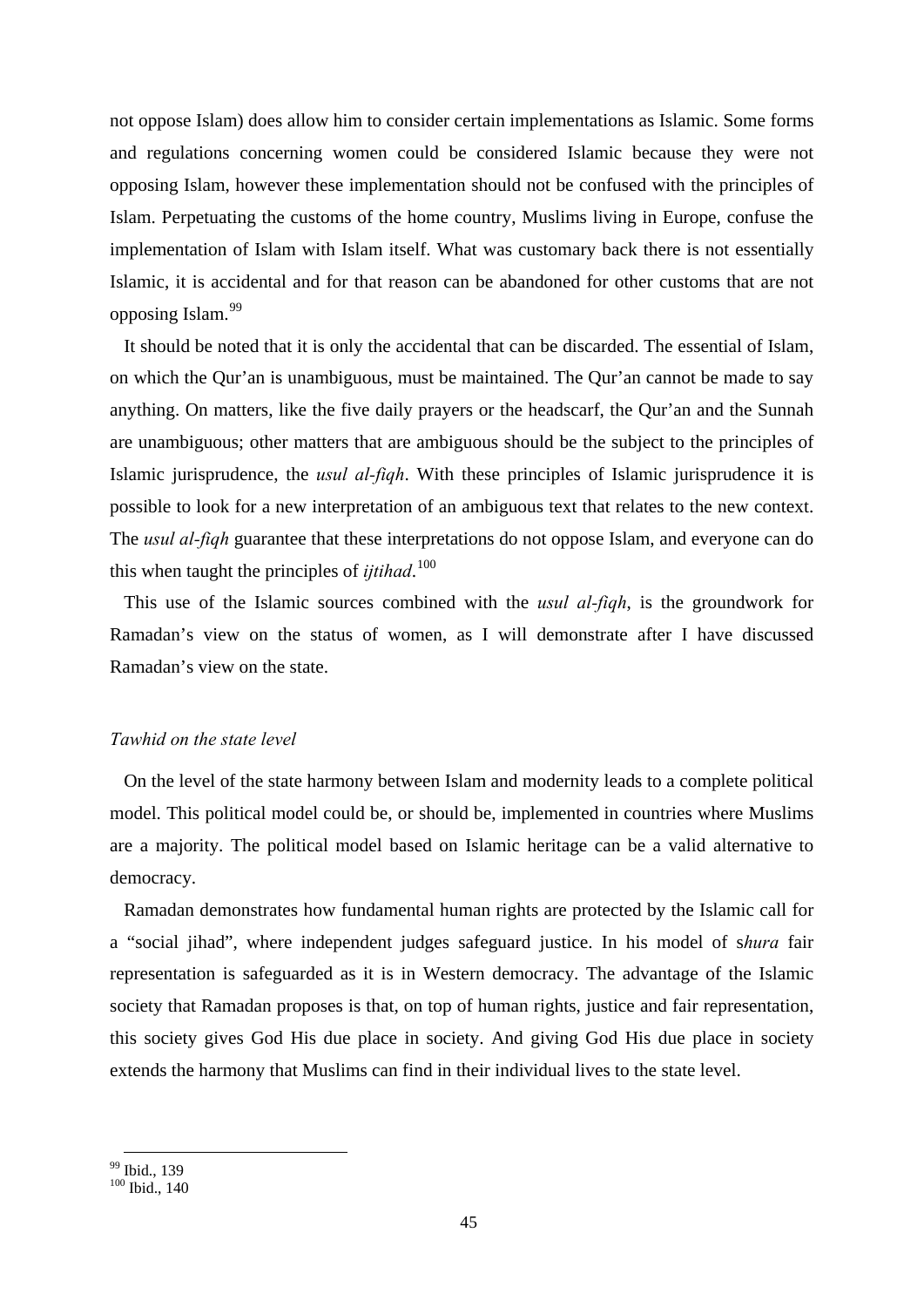These fundamental human rights are safeguarded by Ramadan's principle of the so-called "social jihad". Jihad is usually divided in a major and minor jihad, or inner and outer struggle. The outer struggle, the minor jihad, refers to armed combat, while the inner or major struggle signifies any non-violent struggle for harmony in oneself, inward purification. Ramadan positions his "social jihad" in the major jihad, or the struggle for harmony. He compares his "social jihad" to the struggle for social justice found in the Latin-American liberation theology. Fighting in the path of God is interpreted as fighting against injustices, poverty, illiteracy, delinquency and exclusion. Fighting against these obstacles to an ideal life, to respect, and coexistence might lead to a direct confrontation and armed struggle, but, as Hassan Al-Banna already said: Dying in the way of God is difficult, but living in the way of God is still more difficult. It is a jihad for life, so that every human being is given the rights which are his. $101$ 

It is each individual's responsibility to fight for the principle of justice, which consists of the following rights: the right to life and a vital minimum; the right of the family; the right to housing; the right to education; the right to work; the right to justice; the right to solidarity. These rights, this principle of justice should be the goal of shari'a.<sup>[102](#page-49-1)</sup>

Shari'a should not be confused with "Islamic Laws" that are implemented by some dictatorial regimes to maintain themselves with an arsenal of the most repressive laws against their people. These regimes confuse the project of social reform, the real application of shari'a, Ramadan says, with the application of a penal code. It is a confusion of the façade of Islam with the essence of Islam. This confusion is a recurring theme in the thinking of Ramadan. Social jihad, the goal of Ramadan's shari'a, safeguards the fundamental human rights that are Islamic.<sup>[103](#page-49-2)</sup>

Justice is safeguarded by independent judges, who exercise their function in an autonomous fashion, according to the principle of equality before the law. "The separation of powers is one of the fundamental principles of the city, and this was respected from the moment Abu Bakr succeeded to the Caliphate."<sup>[104](#page-49-3)</sup>

The principle of fair representation is safeguarded by Ramadan's proposal for a national Council of Deliberation, *shura*. Its members are elected by the people, either directly or by representative local councils. The members of this Council of Deliberation should be chosen

<span id="page-49-0"></span> <sup>101</sup> Maréchal, *The Muslim Brothers in Europe: Roots and Discourse*, 223; Ramadan, *Islam, the West and the Challenges of Modernity, 59–69*<br><sup>102</sup> Ramadan, *Western Muslims and the Future of Islam, 149–152; Ramadan, <i>Islam, the West and the Challenges* 

<span id="page-49-1"></span>*of Modernity*, 39–43<br><sup>103</sup> Ibid., 39–46<br><sup>104</sup> Ibid., 85

<span id="page-49-2"></span>

<span id="page-49-3"></span>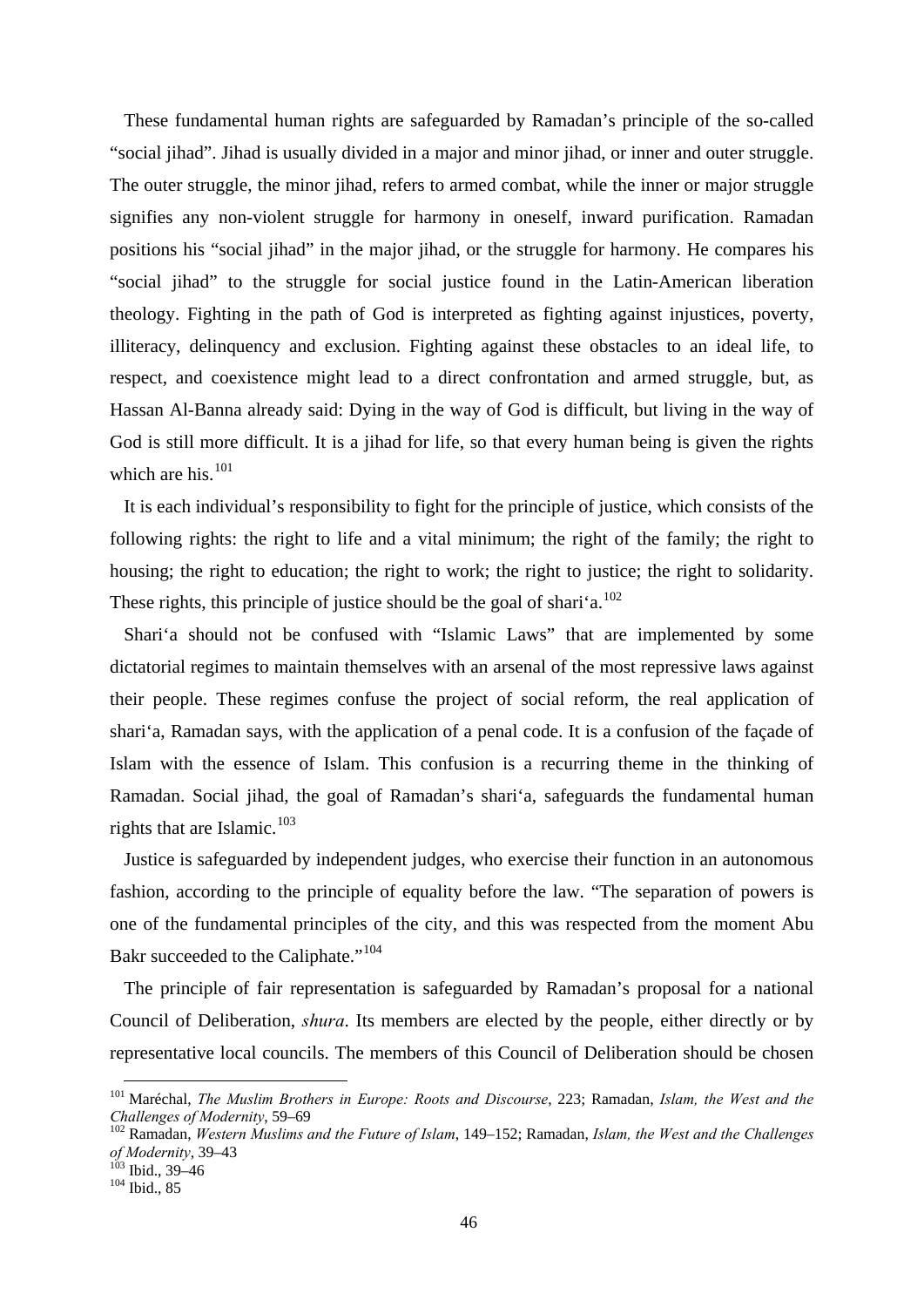based on their competence in either the knowledge of the "acknowledged principles of Islamic orientation," which guarantees the representation of God in politics, or their knowledge of social, political, economic and medical sciences.

Every law in the nation should be tested on its compliance with the Qur'an and the Sunnah by the *shura*. If these principles of Islamic orientation have nothing to say on the matter, then reason and judgement (*ijtihad*) should be used by the *shura*.

The president of the nation should be chosen by the people, either directly through general elections or indirectly by vote of the Council of Deliberation or by regional councils. The people are asked to pledge allegiance to the person chosen by the majority of the people. However, a president that spreads injustice and corruption, and denies the citizens their rights, cannot receive allegiance.<sup>[105](#page-50-0)</sup>

This political model safeguards the sovereignty of God in all matters, extending the harmony between Islam and modernity to the level of state.

## *The position of women presented by Ramadan*

I have discussed Ramadan's approach to democracy above and will now turn to his views of women's rights. Tariq Ramadan acknowledges that women in Western Muslim communities are still far from the Islamic ideal of equality before God, complementarity within the family and in social relations, and financial independence. Ramadan emphasizes again that it is not outer appearances which define customs as Islamic. Female circumcision or the lower social position of women might be considered Islamic in sub-Saharan Africa, but it should not be seen as proof of true Islam, as they are not to be considered as the core of Islam at all, but rather the accidents of cultural circumstances, and thus they are "accidental" elements of Islam.

It is not by simply adhering to the forms and regulations that were handed down through the generations that an Islamic ideal is achieved. Often these forms and regulations are not Islamic but cultural and thus accidental elements of Islam. The way to differentiate between the essential and the accidental of Islam is simple, according to Ramadan. On matters on which the Qur'an and the Sunnah are unambiguous, like the veil, these scriptural sources should be followed, that part of Islam is essential. Matters on which the Qur'an and the Sunnah are ambiguous, like the status of women, there is room for cultural influence, as long as it does not oppose Islam. This can be done by applying the principles of Islamic

<span id="page-50-0"></span> <sup>105</sup> Ibid., 84–86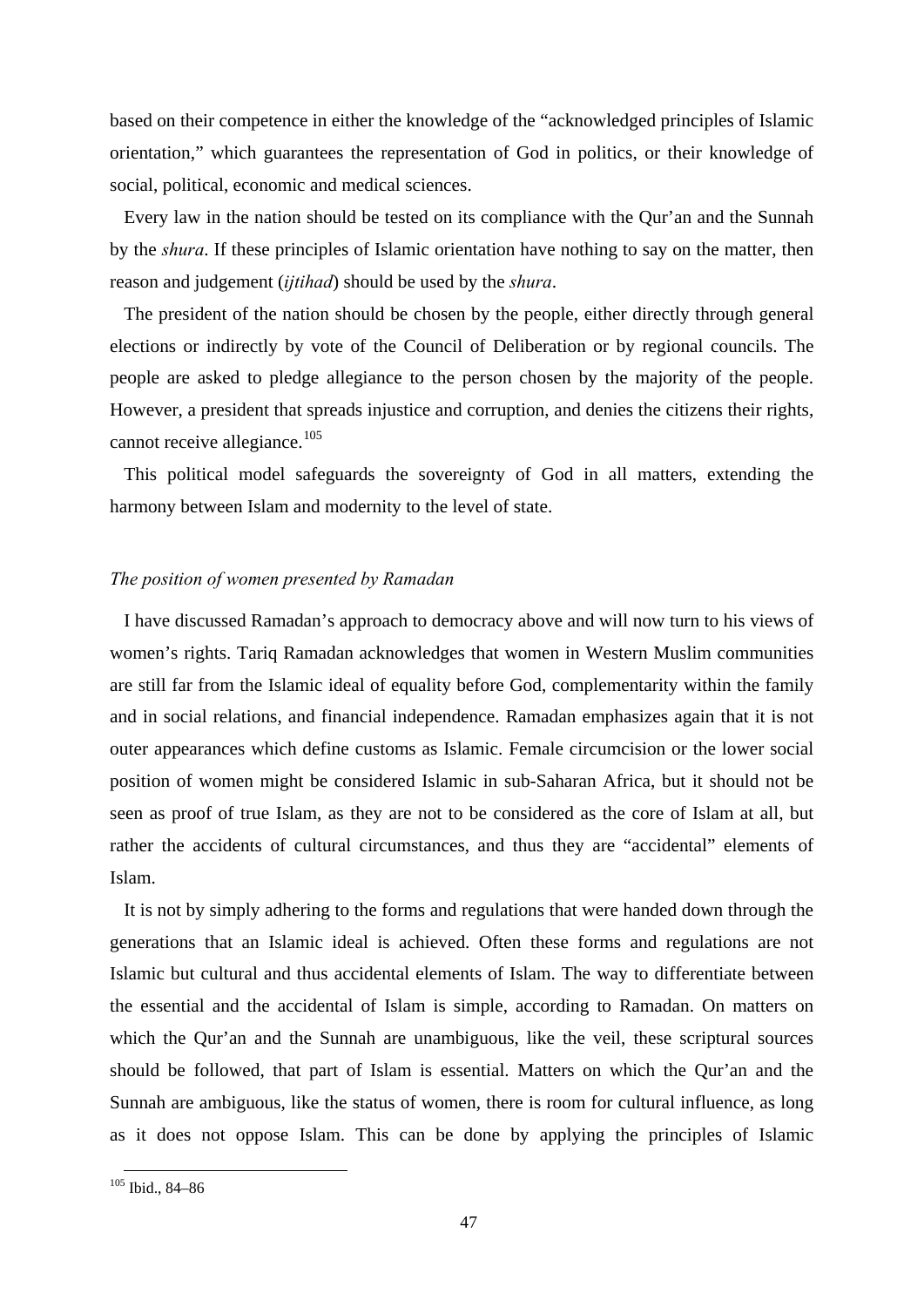jurisprudence, *usul al-fiqh*, for a new deliberation, in short by applying *ijtihad*. Every Muslim who is sufficiently educated on the principles of Islam and the method of *ijtihad* can do this. $106$ 

By following this principle Ramadan is able to demonstrate that Islam offers women absolute equality before God and inalienable rights that all societies must respect. Some scholars might claim that the Qur'an mentions men's guardianship over women, *qawama*. This verse is an example of an issue on which the Islam is ambiguous, with on the one hand the *qawama*, and on the other hand the emphasis on the equality of men and women before God. Ramadan deflects the claim of those scholars with a reference to the historical context of the revelation. Simply citing a verse from the Qur'an does not definitely demonstrate anything, especially when other verses appear to contradict that verse. Ramadan states that the successive revelations matured the people of Medina, who lived in a patriarchal society, so that they could accept the equality between men and women.

This equality is found in the last public words of Muhammad concerning women: "O people! Your women have a right to you as you also have a right on them"; "Treat women with kindness! Have fear of God in relation to women and make sure to want good for them". These last public words of Muhammad corresponded with last revealed verse regarding the life of a couple:

And of His signs is that He created for you, of yourselves, spouses, that you might repose in them, and He has set between you love and mercy. Surely in that are signs for people who consider. (Qur'an 30:21)

The example of Muhammad (the Sunnah) and the Qur'an show the true status of men and women, equal before God. The best among human beings, man or woman, is the one who is more pious.<sup>[107](#page-51-1)</sup>

For women to be pious, they should be given their individual responsibility to, for instance, wear the veil. Society should give women the freedom and education that is needed to take that responsibility. The parents and teachers should hand the children the knowledge about Islam, so that women know how to make that choice. The women need to learn what is essentially Islamic, wearing the veil, and what is accidental, the lower status of women, female circumcision. With that knowledge they will be in a position to freely choose to accept Islam and do what it requires. $108$ 

<span id="page-51-0"></span><sup>&</sup>lt;sup>106</sup> Ibid., 52; Ramadan, *Western Muslims and the Future of Islam*, 139<br><sup>107</sup> Ibid., 140<br><sup>108</sup> Ramadan. *Islam, the West and the Challenges of Modernity*, 54

<span id="page-51-1"></span>

<span id="page-51-2"></span>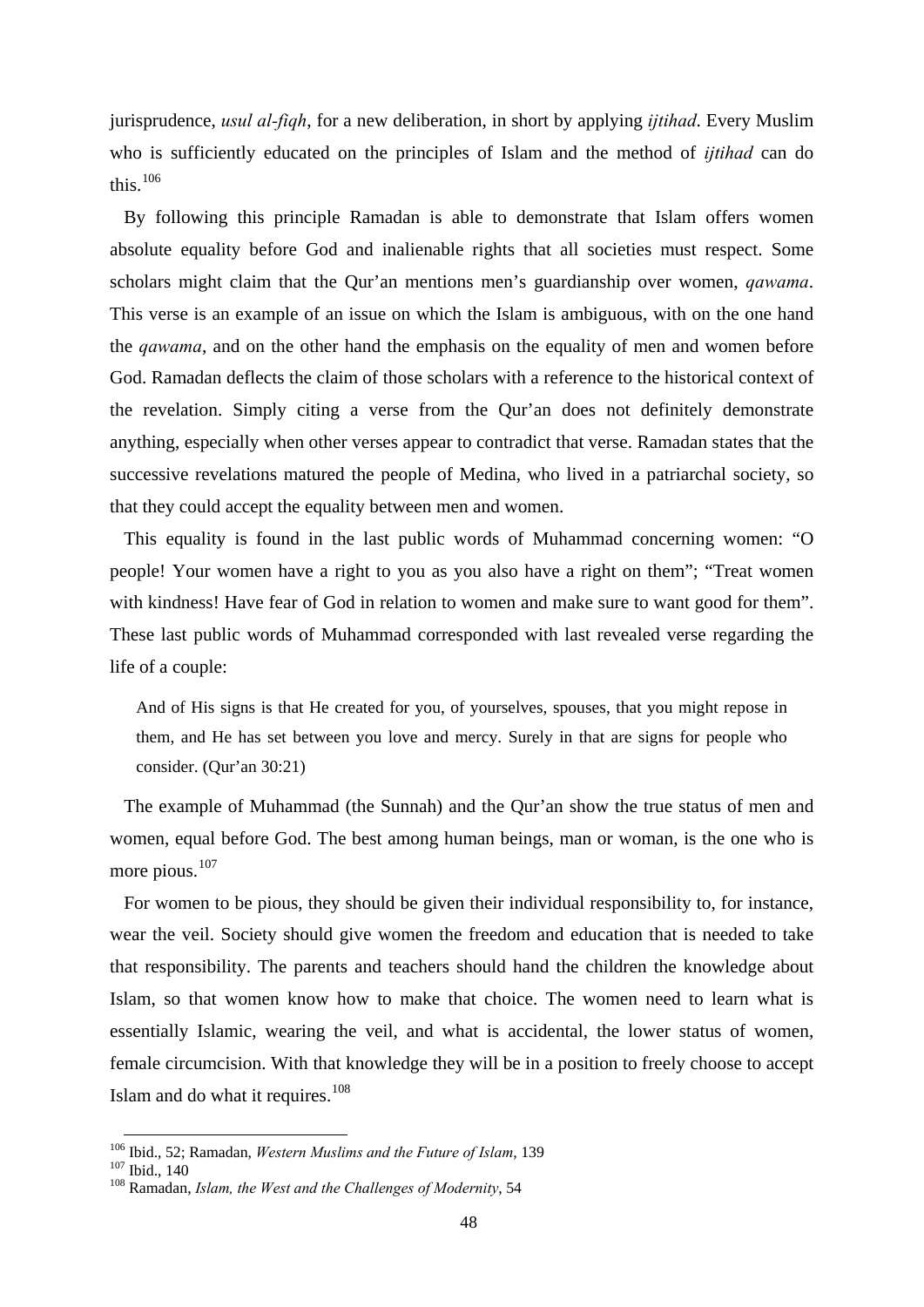Women have a right to education and from this education their personal responsibility before God and society is born. This responsibility has no sense if women don't have the freedom to determine and choose for themselves. Islam therefore demands that women have that freedom. It is in fact not Islam that is the enemy of women's rights but ignorance and illiteracy. In the West the inherent freedom of Islam is visible in how women freely choose whether or not to wear the veil and how they respect each other's choice.<sup>[109](#page-52-0)</sup>

For society at large this means that women should receive proper education, to hand them the tools that are available in Islam to liberate them from local customs, the accidental elements of Islam. First they will have to learn about the rights that are available for them in Islam, in order to defend them. $110$ 

The view of Ramadan on the position and the rights of women could be perceived as an influence of the individualistic element of modernity, as every women needs to make her own choice, but it lacks the liberation element of modernity. They can choose to accept or reject Islam; they cannot choose what Islam is.

# *Conclusion*

The Muslim Brotherhood's new approach to Islam and their application of *ijtihad* to update Islam to the contemporary context has influenced Tariq Ramadan's concept for a European Islam, which establishes harmony between Islam and modernity. He too believes that principles of Islamic orientation are to be found in the Qur'an and the Sunnah, while the matters not dealt with by these sources are open to judgement and reason, *ijtihad*. This *ijtihad* is no longer a joined effort of the whole Muslim society, as appeared to be the case in the Muslim Brotherhood. In Ramadan's concept of inner harmony, *tawhid*, *ijtihad* is a tool for individuals to incorporate Islam in their daily life.

Ramadan mobilised the Brotherhood's method of *ijtihad* to hand the Muslims living in Europe a tool to be fully Islamic in a non-Muslim society. The adage "Everything is permitted unless a text from the Qur'an or from the prophetic tradition clearly and explicitly stipulates the contrary" is now a guiding principle for individual Muslims.

Ramadan believes that, while every Muslim should be able to apply *ijtihad* in combination with the Qur'an and the Sunnah, the European Muslims especially should learn how to use *ijtihad* in their day to day live. This will enable them to establish harmony with their faith,

<span id="page-52-1"></span><span id="page-52-0"></span><sup>&</sup>lt;sup>109</sup> Ramadan, *Western Muslims and the Future of Islam*, 142<br><sup>110</sup> Ramadan, *Islam, the West and the Challenges of Modernity*, 51–59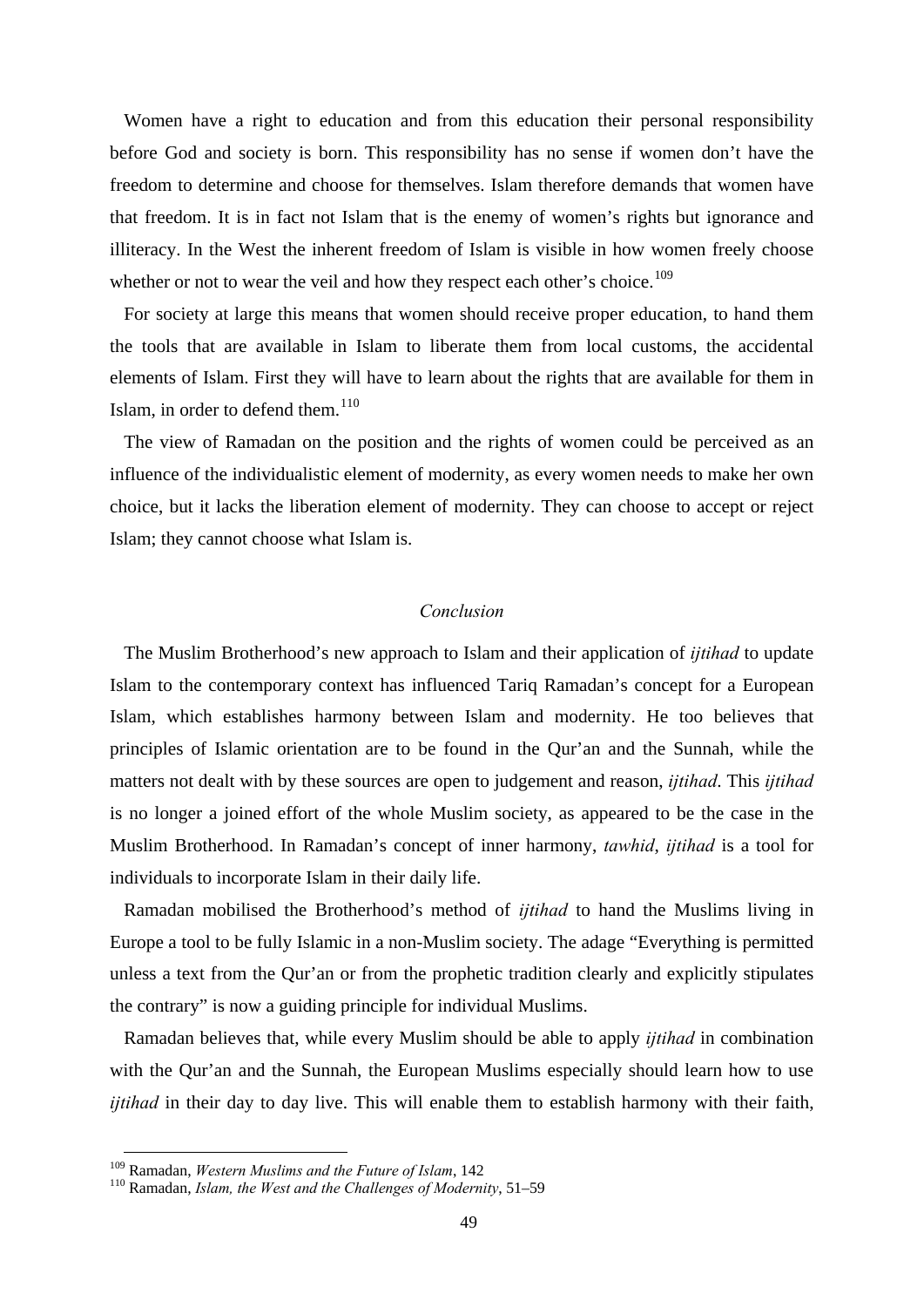*tawhid* in a Western context. This harmony will be the foundation of a European Islam, integrating the principles of Islam with life in Europe. Outside the Western context the same method can be used to guide a legislative Council of Deliberation (*shura*) to extend this harmony between Islam and modernity to the state level.

In both instances the "social jihad" is a tool that Muslims can use to establish a just society, where rights that are intrinsically human are given to every human being, including women. Women in Muslim and non-Muslim countries could use the method presented by Ramadan to learn what the rights are that Islam offers women, so that they can defend those rights. They then can use it to liberate themselves from local patriarchal customs with the principles of Islamic orientation.

In short, Muslims should use the tools available in their own Muslim heritage to establish a harmony between Islam and modernity, allowing them to bring their heritage with them when they enter modernity.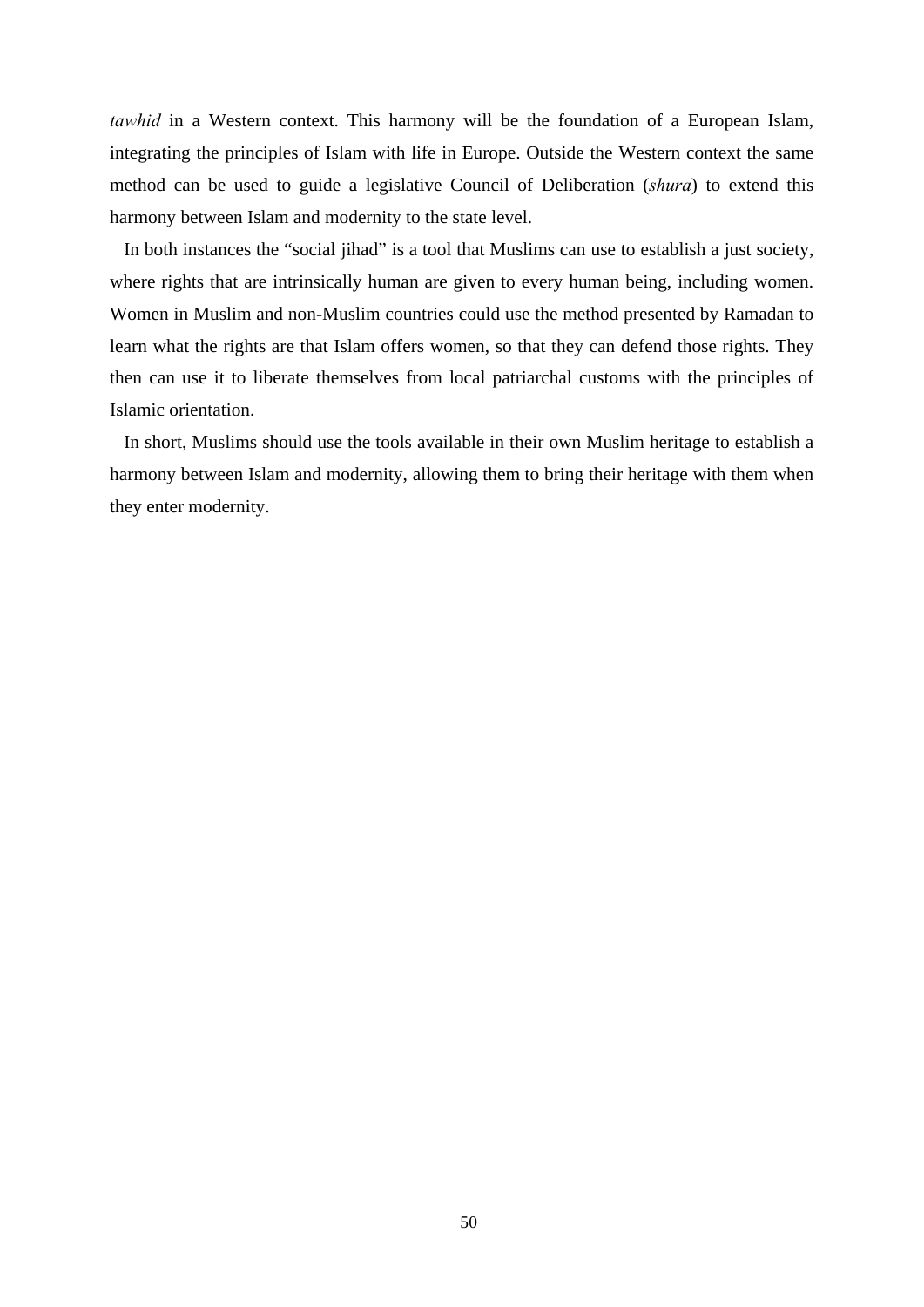# **5. ABDULLAHI AHMED AN-NA'IM**

### *Introduction*

Abdullahi Ahmed An-Na'im is famous for his revolutionary approach towards not only Islam in general but to the Qur'an itself. An-Na'im was born in 1950 in Sudan, where he studied law. He joined the Republican Brothers of *Ustadh* (revered teacher) Mahmoud Mohamed Taha. Taha drew a radical conclusion from the distinction that exists between the surahs revealed in Mecca and those revealed in Medina. This ultimately led to his execution by the Sudanese authorities, and to An-Na'im's flight from Sudan. An-Na'im later worked for the African Division of Human Rights Watch, where he made the observation that the universal human rights would have more support if that support was based in the local cultural tradition. In his ideas about a secular state and a re-evaluation of shari'a, both experiences have been a major contribution.

I will first summarize this radically new approach of Mahmoud Taha, in the context of Taha's life, and then I will turn to the life of An-Na'im. Next, I shall demonstrate how he combined the approach of his mentor Taha with the human rights found in the Universal Declaration of Human Rights. I then situate the view An-Na'im has on the essential Islam in the model of Ninian Smart. This demonstration will be followed by An-Na'im's argument for a secular state and a re-evaluation of shari'a. This argument will naturally lead to his stance toward democracy and the rights of women.

## *Mahmoud Taha, his life and ideas*

Mahmoud Taha was either born in 1909 or 1911 in Rufa'h, central Sudan. Sources are not conclusive about the birth date, as there was no birth registry at the time. He studied engineering at the Gordon Memorial College in Khartoum, and started work at the Sudan Railways. Sudan at the time was ruled by a British-Egyptian coalition, after the successful negotiation of Egyptian Nationalist leader Zaghlul with the victors of the Great War.

Taha became active in politics, striving for an independent Sudanese republic. With other intellectuals he formed the Republican Party in October 1945. In the course of the struggle for independence Taha was arrested and detained by the British for two years. During these years Taha took up meditating on the Qur'an, which he continued after his detention. After his time of imprisonment and isolation three years of self-imposed religious seclusion, called *khalwah*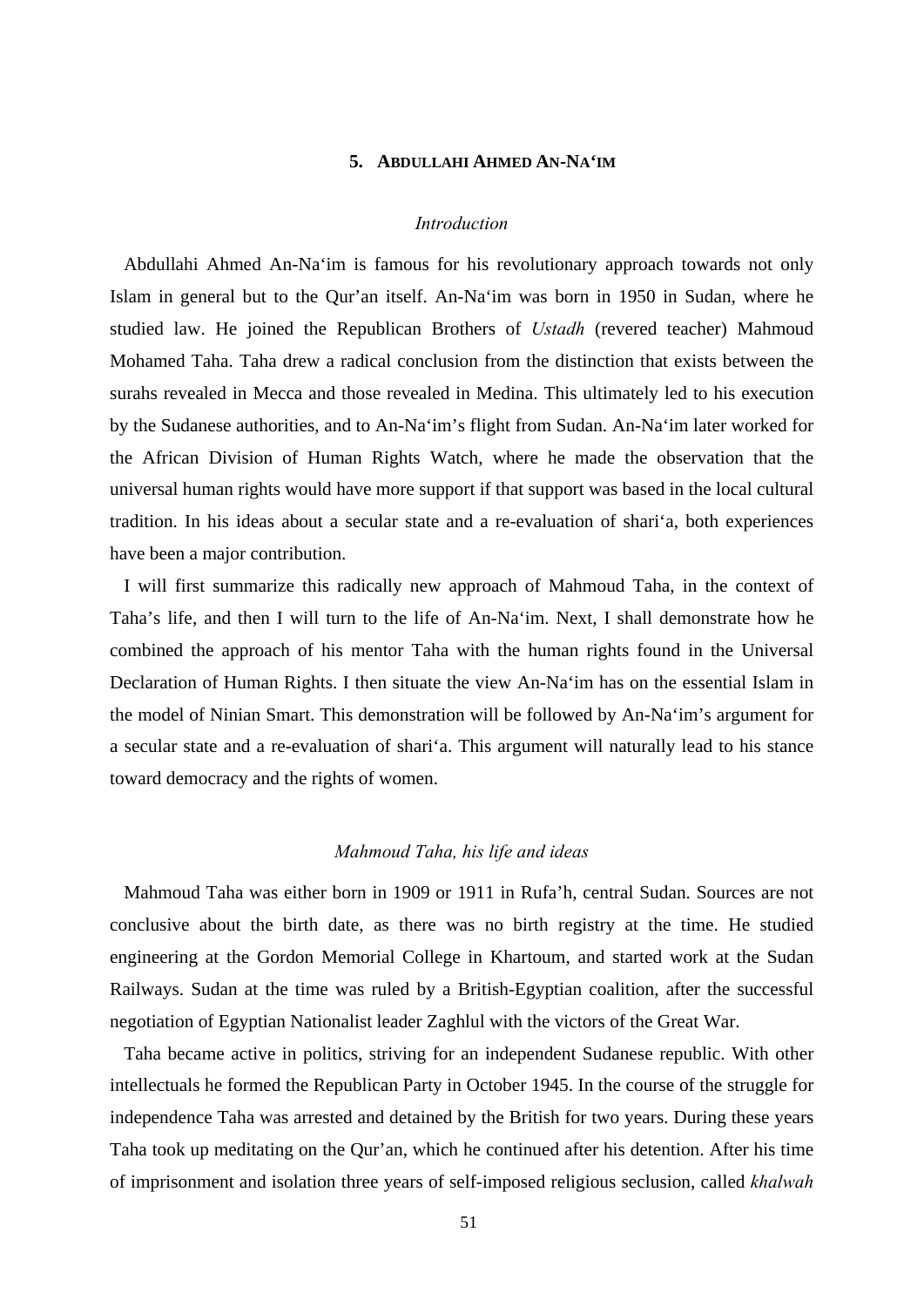followed. In those years he meditated about the meaning of the Qur'an and the role of Islamic law, shari'a.

His five years of meditation resulted in a revolutionary reading of the Qur'an and a new understanding of the concept of abrogation. Abrogation is a principle used to solve the problem of conflicting verses in the Qur'an. Taha articulated his insights as "the Second Message" of Islam.<sup>[111](#page-55-0)</sup>

## *The Second Message of Islam*

Traditionally, the concept of abrogation was used to explain opposing texts in the Qur'an. The Qur'an was not revealed in one instance, but over the course of thirty-two years (609-632  $CE$ ).<sup>[112](#page-55-1)</sup> At the time of his first revelations Muhammad lived in Mecca, in a hostile environment. The revelations at this time were of a moderate, universal nature. Eventually Muhammad had to flee Mecca and he took up residence in Medina. This was the Hijrah, the start of the Islamic calendar. In Medina Muhammad met a friendly audience and was able to start the first Muslim community/state. The revelations from this period were of a different character. They were more concrete, more outspoken and some more hostile towards others. An example of these more hostile verses is the following verse in the Qur'an:

O believers, take not Jews and Christians as friends; they are friends of each other. Whoso of you makes them his friends is one of them. God guides not the people of the evildoers. (Qur'an 5:51)

The principle idea of abrogation, also called *naskh*, was that the latest revealed surah superseded the previous revelation about the same subject as it was revealed in what was more, from an Islamic perspective, an ideal environment. In the Muslim community of Medina Muhammad finally was able to fully implement Islam. The principle itself is based on the following verse in the Qur'an:

And for whatever verse We abrogate or cast into oblivion, We bring a better or the like of it; knowest thou not that God is powerful over everything? (Qur'an  $2:106$ )<sup>[113](#page-55-2)</sup>

Mahmoud Taha turned this principle around. Abrogation was not a permanent abrogation of the earlier revelation; it was a concession to the limited belief of the Medina community. The

<span id="page-55-0"></span> <sup>111</sup> Mahmud Muhammad Taha, *The Second Message of Islam* (Syracuse, N.Y.: Syracuse University Press, 1996),  $2 - 5$ .

<span id="page-55-1"></span><sup>&</sup>lt;sup>112</sup> T. J. Winter, *The Cambridge Companion to Classical Islamic Theology* (Cambridge; New York: Cambridge University Press, 2008), 19–22, 183.

<span id="page-55-2"></span><sup>113</sup> The word that is here translated as "verse" (*ayat*) could also mean sign or miracle.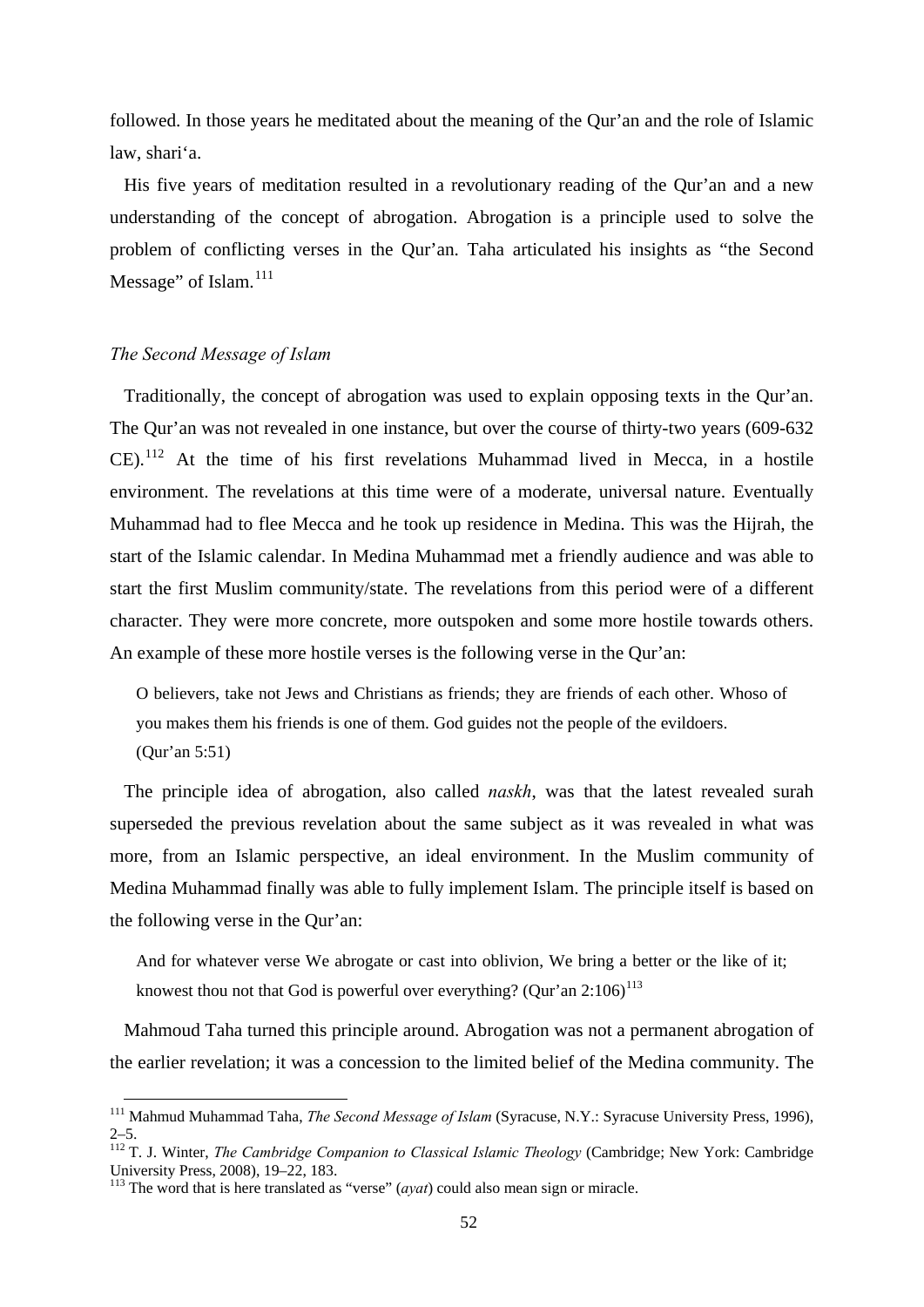earlier, more universal revelations, were only suspended. Temporary revelations were revealed to offer the believers in Medina a doorstep to the eternal message revealed in Mecca. Once the believers were able to fully incorporate the universal principles of the earlier revelations, they could let go of the temporary revelations.

The Meccan and the Medinese texts differ, not because of the time and the place of the revelation, but essentially because of the audience to whom they are addressed. The phrase "O believers" addresses a particular nation, while "O, mankind" speaks to all people.<sup>[114](#page-56-0)</sup>

With the universal principles incorporated in the Meccan verses of the Qur'an, Muslims would freely choose to submit their will to the will of God. Those who have incorporated Islam have achieved the state of ultimate Islam, as opposed to the initial Islam. The temporary verses of the Qur'an are part of the First Message of Islam; the universal verses are part of the Second Message.

Taha illustrates the ascend from the initial First Message to the ultimate Second message by a seven step ladder: *al-islam* [submission]; *al-'iman* [faith]; *al-ihsan* [perfection]; *'ilm alyaqin* [the knowledge of certainty]; *'ayn al-yaqin* [the eye of certainty]; *haqq al-yaqin* [the truth of certainty]; *al-islam*. The last step, *al-islam*, is the first step in a new cycle. Once the first ladder is mastered the following cycle begins, on and on into infinity. "Islam is a spiral, having its beginning with us in the law of the community and its end is with God in infinity. $115$ 

Once this ultimate state of Islam is reached, the believers will no longer need the crutches of the temporal message to support the just and good in their society. They will be able to support the good and just from within. They have gone through an inner enlightenment.

The good and just society is based on three equalities: economic, political and social. Economic equality is found in socialism, political equality in democracy and social equality is characterized by a lack of social classes and discrimination based on colour, faith race, or sex.<sup>[116](#page-56-2)</sup>

An-Na'im made use of Taha's application of abrogation, *naskh*, to support universal human rights in Islam. The argument Taha made for a social and democratic society is used by An-Na'im to support his own argument for a secular state.

<span id="page-56-0"></span><sup>&</sup>lt;sup>114</sup> Taha, *The Second Message of Islam*, 125<br><sup>115</sup> Ibid., 168<br><sup>116</sup> Ibid., 153

<span id="page-56-2"></span><span id="page-56-1"></span>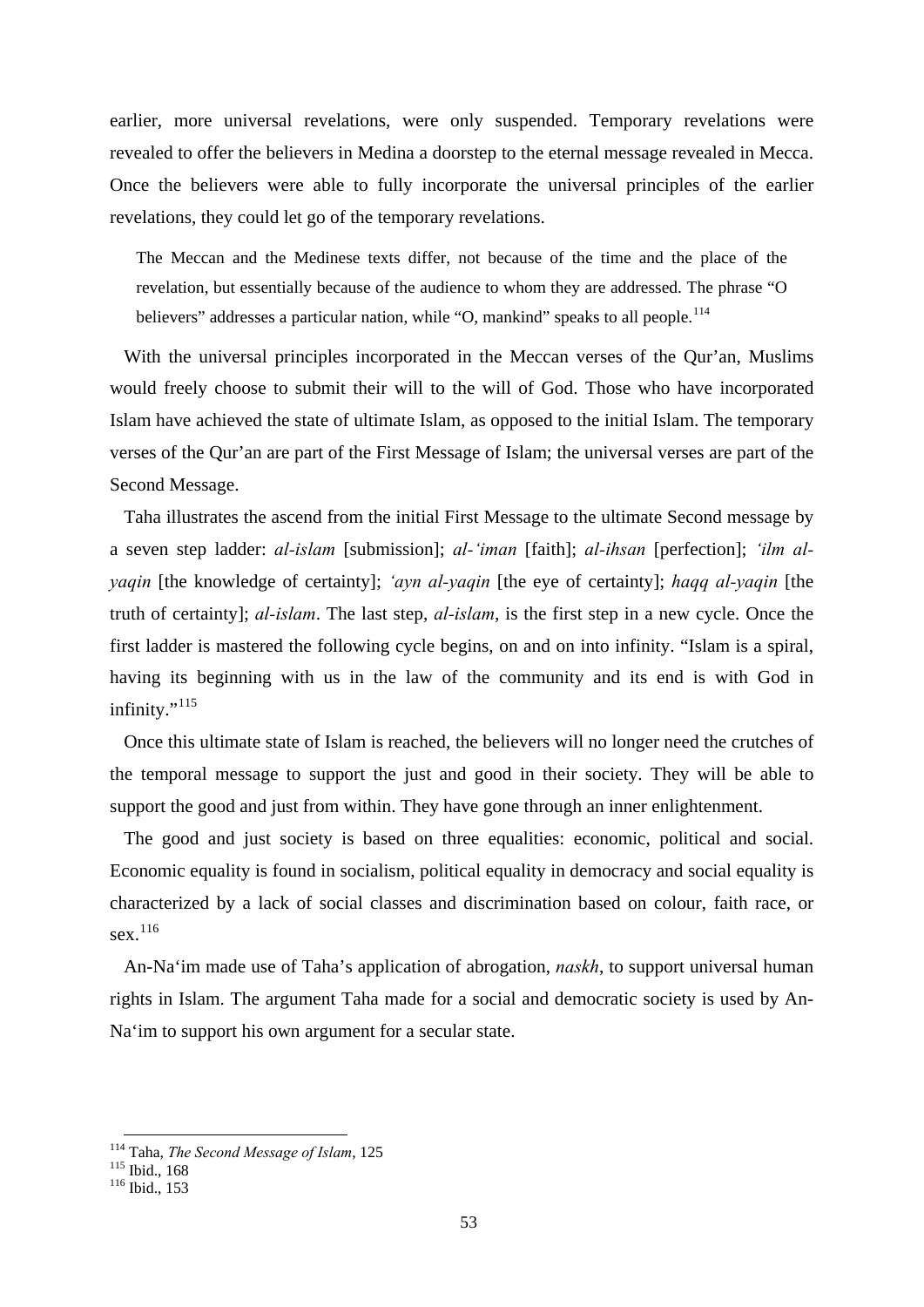# *Taha and shari'a*

This new view on the authority of the verses revealed in Mecca naturally leads to a reform of shari'a, as much of the existing shari'a is based on the verses from Medina. Islam and its by-product shari'a are in constant development, a journey towards unity with God:

The progress of Islam by means of the Qur'an is progress towards God in infinitude (*al-itlaq*). As such it has not been, and never can be, fully and conclusively explained.<sup>[117](#page-57-0)</sup>

Mahmoud Taha used this argument to separate the type of shari'a, used in Sudanese family law, from the eternal Islam, affirming the limits of human interpretation, and understanding shari'a as part of that human interpretation of God's divine law.

Shari'a, Taha stated, had to be updated in concordance with the new insights in the understanding of the Qur'an, before it could once again be used in an Islamic society. This updated shari'a would have to safeguard the economic, political, and social equality of all citizens.

This would also lead to a support for a real democracy in Islam:

The First Message was not democratic, it approached democracy at a time when society as a whole was not yet ready for true democracy.<sup>[118](#page-57-1)</sup>

This true democracy has as its objective to realize the dignity of man. To this end democracy has established the following principles:  $119$ 

- Recognition of basic equality between all individuals.
- The value of the individual as above that of the state.
- Government as the servant of the people.
- The rule of law.
- Appeal to reason, experiment, and experience.
- The rule of the majority, with the utmost respect for rights of any minority.
- Democratic method and procedures used to achieve objectives.

The dignity of man is based on his capability, beyond that of other living beings to learn and develop. Democracy is the political model that provides the best opportunities for man to realize his dignity. In contrast to dictatorship, democracy is based on the right to make mistakes. This does not mean that man is encouraged to make mistakes, but is allowed to use his freedom to learn from those mistakes. That this freedom to err is necessary in Islam, Taha

<span id="page-57-0"></span> $\frac{117}{118}$  Ibid., 147<br><sup>118</sup> Ibid., 166

<span id="page-57-1"></span>

<span id="page-57-2"></span><sup>119</sup> Ibid., 159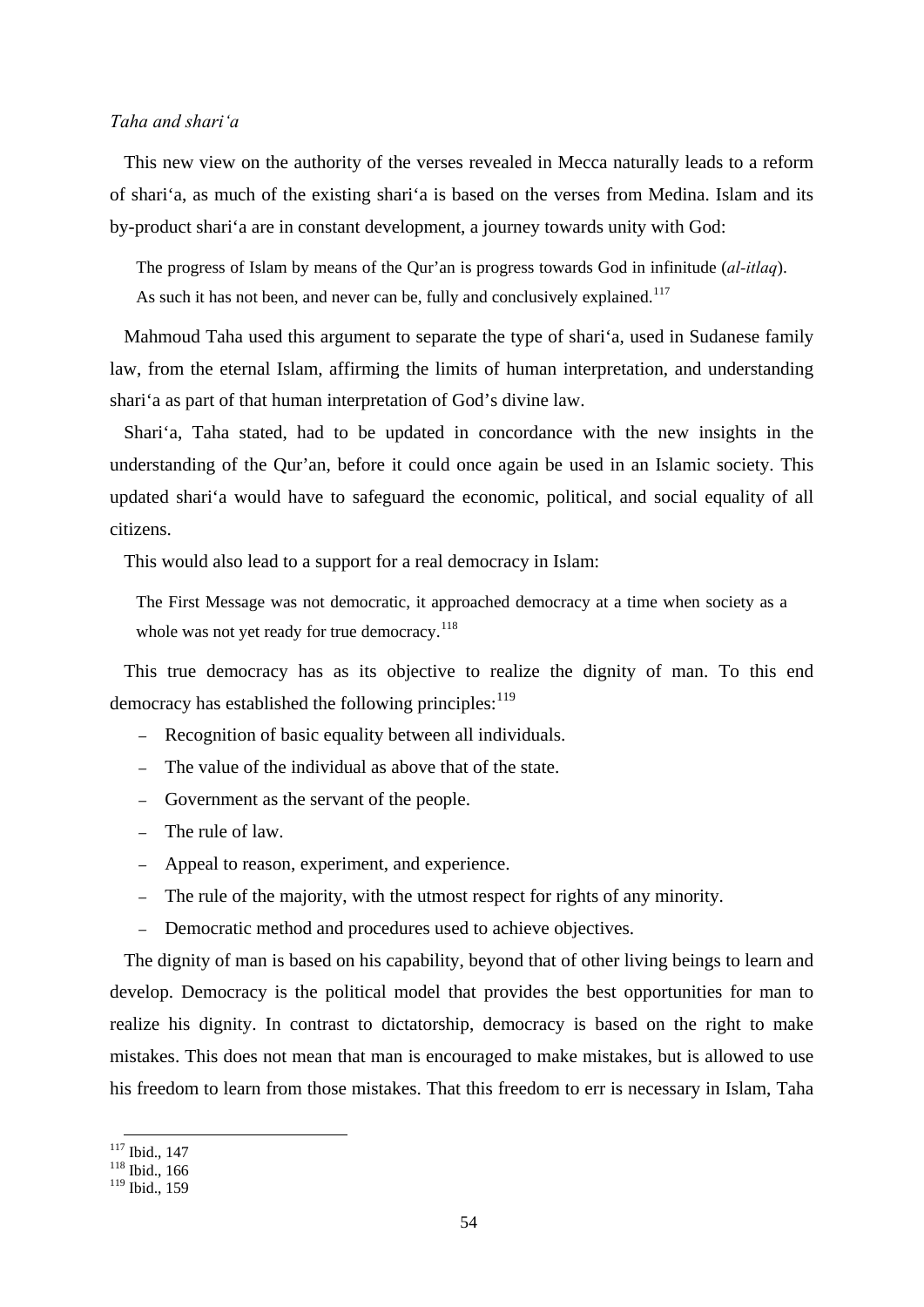says, is based on a quote from a Hadith: "If you do not make mistakes, and then ask for forgiveness, God shall replace you by people who make mistakes, ask for forgiveness, and are forgiven."<sup>[120](#page-58-0)</sup>

Even the Prophet had no dominion over the believers, Taha claims, quoting 88:21-22 of the Qur'an: "Then remind them, as you are only a reminder. You have no dominion over them." This leads to Taha's conclusion that no human being is perfect enough to be entrusted with the freedom of others.

The Islamic political concept *shura* was a temporary solution where the rule of a mature individual prepared the nation to become democratic. It was only in place until the people were ready to assume their individual responsibility. It is the task of present-day Muslims to elevate legislation by basing Shari'a law not on the subsidiary, temporary verses of the Qur'an, but on the eternal Meccan verses. This elevation of shari'a will usher in the age of democracy and socialism and open the way to individual freedom. "It is the duty of the people of the Qur'an to pave the way for *al-muslimin* [those who have reached the state of ultimate Islam]."<sup>[121](#page-58-1)</sup>

# *The vision of Taha in the community life of the Republican Brothers*

The political reality of Sudan kept Taha from fully implementing his vision. When Taha came out of his self-chosen seclusion, he transformed the Republican Party into the Republican Brothers, a movement to propagate his new views.

Despite the difficult political reality in Sudan, he established a community which applied his vision of Islam as far as possible, that is within the confines of prevailing shari'a, which was based on the verses revealed in Medina and according to the Hanafi school of Islamic jurisprudence.

The community of Republican Brothers managed to apply the principles of equality between men and women. Women members participated fully in the group. The existing marriage laws, that were derived from the Hanafi school of Islamic jurisprudence, were stretched as far as possible. For example, they used the possibility that was available in the Hanafi school, to allow men to give their women the permission to unilaterally divorce from their husbands. Husbands extended the right to divorce in the marriage contract, and arbitration clauses were added to keep marital differences out of the court-system.

<span id="page-58-1"></span><span id="page-58-0"></span> $\frac{120}{121}$  Ibid., 160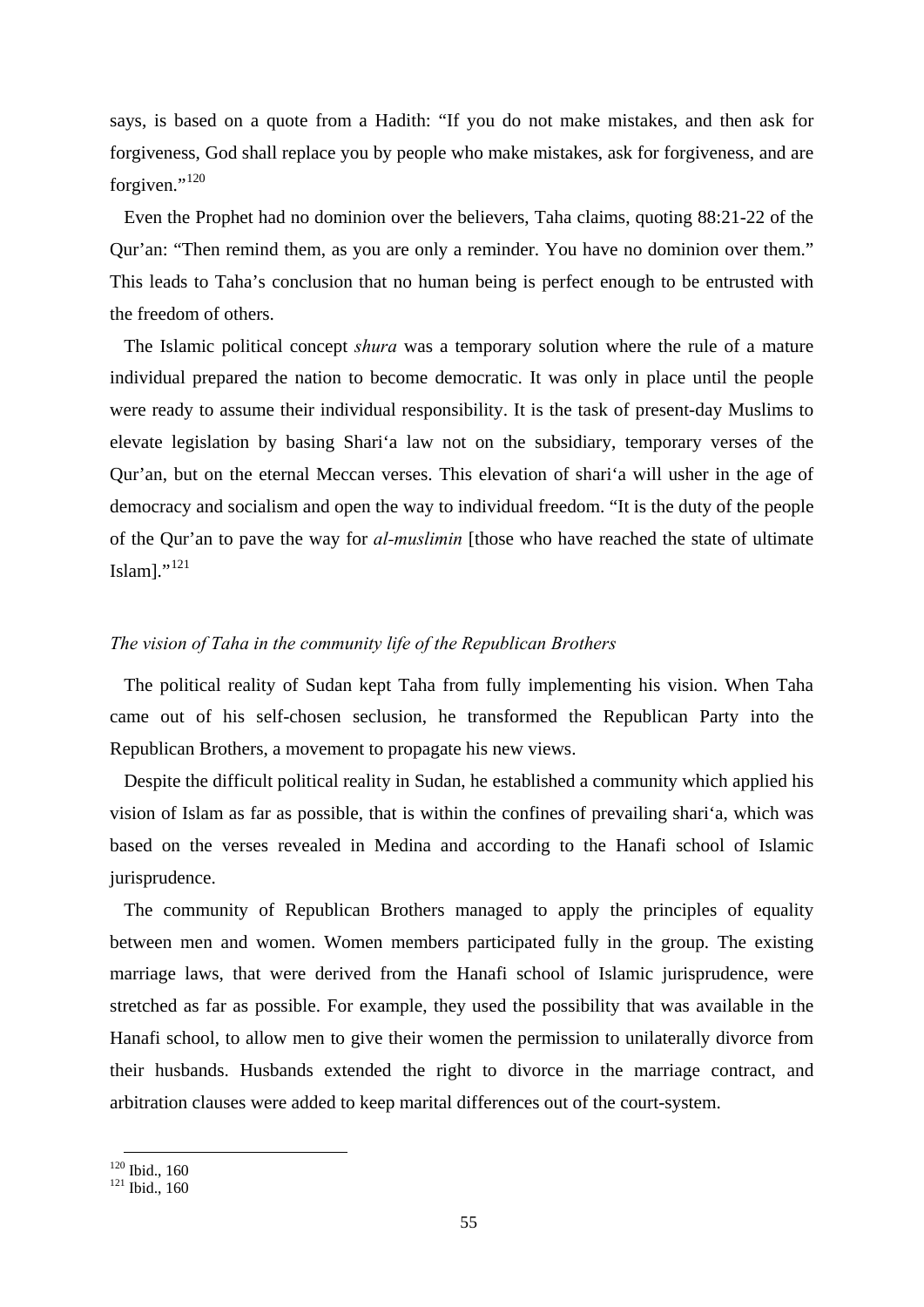Another problem in the Sudanese society was the high bride-price. It was so high that it kept most young couples in Sudan from marrying. To counter this problem the bride-price was reduced to the absolute minimum, signifying that no price is sufficient to purchase a wife and that marriage was an equal partnership. With this plan the Republicans resolved the legal and social problems of marriage that existed in Shari'a family law in Sudan.<sup>[122](#page-59-0)</sup>

This equality of women was also an element of Taha's ideas which An-Na'im promoted. He also used it to support the concept that all human beings are born free and equal "without distinction of any kind, such as race, colour, sex, language, religion, political or other opinion, national or social origin" in Islam. $123$ 

## *The Republican Brothers under the rule of Numeiri*

The life of Mahmoud Taha came to an abrupt end in 1985 during the reign of Gaafar Numeiri.

In 1969 Gaafar Numeiri overthrew the civilian government of President Al-Ghazali with four other army officers. In 1971 he signed the Addis Abeba agreement, granting autonomy to the South and ending the civil war between the Christian-Animist south and the Islamic north that had started shortly after independence in 1956. Numeiri nationalized banks and industries and introduced a number of social and pan-Arabic reforms.

Initially the Republicans of Taha were left alone, but in 1973 Mahmoud Taha's public lectures were banned, and his disciples operated with increasing difficulty. Mid-1983 this culminated in the imprisonment without charge of the Republicans' leadership.

In August 1983, a few weeks after the imprisonment of the Republican's leadership, Shari'a law was imposed by various presidential decrees – Numeiri had been elected president in a referendum held in 1973 – in the whole of Sudan, including the autonomous South. Shortly after civil war broke out again. The Republicans were one of the groups protesting these presidential decrees, because it undermined national unity between the Muslim north and non-Muslim south and led to harsh and repressive policies in the country as a whole.<sup>[124](#page-59-2)</sup>

In December 1984 the Republicans were all released. It is unclear if this was done in response to mounting international pressure, or as a trap to prosecute the Republicans under the newly enacted Shari'a laws. Two weeks after his release Mahmoud Taha, on January 2, 1984, was again arrested and now charged with apostasy and creating religious turmoil

<span id="page-59-1"></span><span id="page-59-0"></span> <sup>122</sup> Ibid., 5–7 123 UN, *Universal Declaration of Human Rights*, Art. 2 124 Taha, *The Second Message of Islam*, 8

<span id="page-59-2"></span>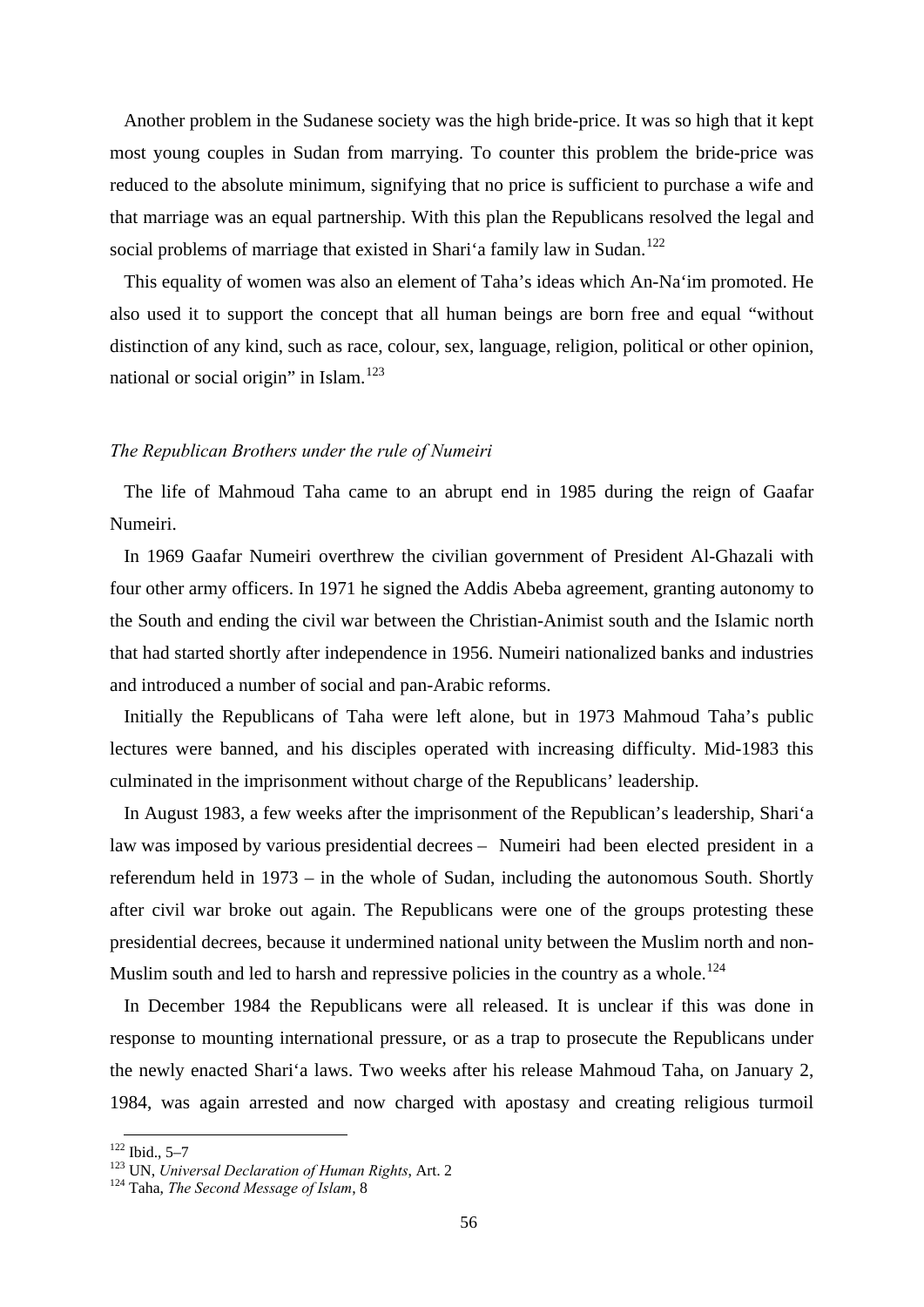(*fitnah*) among the public. He was tried on January 7 and convicted to death, unless he repented and recanted his views. This sentence was confirmed by a special court of appeal. The special court of appeal did not offer Taha the chance to repent and recant his views. The judges believed that he had proven to be too stubborn. A few days later the President of the Republic, Numeiri, reaffirmed the previous rulings. The sentence was to be executed by hanging on Friday January 18 at dawn. Taha's body was buried at an unknown location somewhere in the desert.

Several months after Taha's execution, An-Na'im found an opportunity to leave Sudan and left for the United States. The experience of witnessing Taha's execution probably marked An-Na'im's ideas, and he made a promise to publish and develop the ideas of Mahmoud Taha. In April 1985 Numeiri's regime was overthrown after mass demonstrations culminating in a coup d'état, seventy-six days after Numeiri had Taha executed.<sup>[125](#page-60-0)</sup>

# *Abdullahi Ahmed An-Na'im*

Abdullahi Ahmed An-Na'im was born in 1950 in Sudan. He studied Law at the University of Khartoum (1970). He continued his studies in the UK, where he received a master's degree in Law and Criminology at Cambridge University (1973). At the University of Edinburgh he obtained his PhD in Law (1976). In 1976 An-Na'im returned to Sudan as a lecturer of Law at the University of Khartoum.

Since 1968 An-Na'im was active in the Republican Brothers movement of Mahmoud Taha. When the leadership of the Republican Brothers was imprisoned in 1983, An-Na'im was among the detainees. He was never interviewed by police officials, and was released with the others on December 19, 1984.

A few months after Taha's execution An-Na'im went to the United States, where he took up a position as Visiting Professor of Law at the University of California at Los Angeles. In 1987 he published the English translation of Taha's book *The Second Message of Islam*. An-Na'im made it his primary mission, when he left Sudan, to publish and develop the ideas of his mentor Taha. The translation of *The Second Message of Islam* was the start of that mission. The publication of *Toward an Islamic Reformation* and *Islam and the Secular State[126](#page-60-1)* was

<span id="page-60-1"></span>

<span id="page-60-0"></span><sup>&</sup>lt;sup>125</sup> Ibid., 8–17<br><sup>126</sup> 'Abd Allah Ahmad Na'im, *Toward an Islamic Reformation: Civil Liberties, Human Rights, and International Law. Syracuse*. N.Y.: Syracuse University Press, 1990, and *Islam and the Secular State: Negotiating the Future of Shari'a* (Cambridge, Mass.: Harvard University Press, 2008).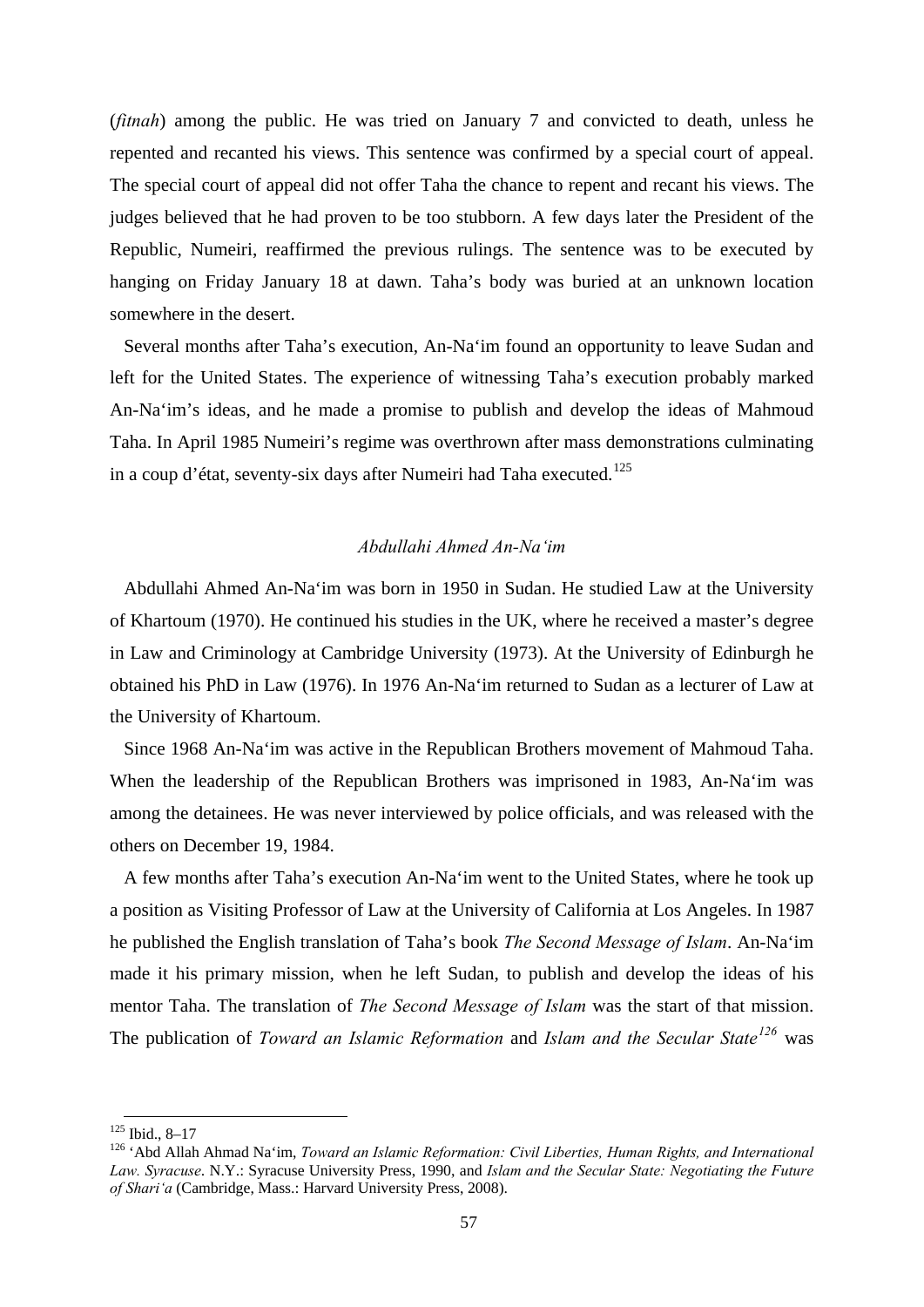part of the further development of Taha's ideas. In these books he used the Second Message of Taha as a basis for human rights in Islam.<sup>[127](#page-61-0)</sup>

Hoping that he could return to Sudan one day, An-Na'im took another temporary position at the College of Law, University of Saskatchewan in Canada. When the Islamic fundamentalist regime that took power in 1989 consolidated its power in the early nineties, An-Na'im abandoned the hope of returning to Sudan. He then accepted the position of Executive Director of Africa Watch, now the African Division of Human Rights Watch, from June 1993 until April 1995. In 1995 An-Na'im joined the Law faculty as Professor of Law at Emory University, in Atlanta, Georgia.<sup>[128](#page-61-1)</sup>

In the position of Executive Director of Africa Watch An-Na'im discovered the importance of cultural support for universal human rights. In his academic life he combined his efforts for a liberal modernist understanding of Islam, propagating the views of Mahmoud Taha, with the promotion of an overlapping consensus over the universality of human rights between different cultural and religious traditions all over the world. It is his firm belief that every cultural or religious tradition should find support for universal human rights in their own traditions. Once human rights are seen to be supported by tradition, individuals would be more inclined to support them. Over the last decades the focus of An-Na'im's scholarship has been on cultural legitimization of human rights and modernization of shari'a.<sup>[129](#page-61-2)</sup>

## *The Second Message of Islam and the Universal Declaration of Human Rights*

It was in the Second Message of Islam, worked out by his mentor Taha, that An-Na'im found the support for universal human rights in Islam. Taha's idea of an ultimate Islam as goal for every individual believer combined with his understanding that Islam ultimately demanded a democratic and socialist society, provided An-Na'im with the necessary support for the idea of a democratic state based on a constitution. This democratic state would offer the freedom that Taha had needed for every individual believer, so that they could take responsibility for their faith, a sign of reaching the ultimate Islam.

<span id="page-61-0"></span><sup>&</sup>lt;sup>127</sup> Taha, *The Second Message of Islam*, 9; 'Abd Allah Ahmad Na'im, ''Abdullahi Ahmed An-Na'im,''<br>http://www.law.emory.edu/aannaim/ (accessed January 11, 2010).

<span id="page-61-1"></span><sup>&</sup>lt;sup>128</sup> Abd Allah Ahmad Na'im, "CV 2009," http://www.law.emory.edu/aannaim/docs/CV2009.doc (accessed January 11, 2010).

<span id="page-61-2"></span><sup>129</sup> Na'im, *Abdullahi Ahmed An-Na'im*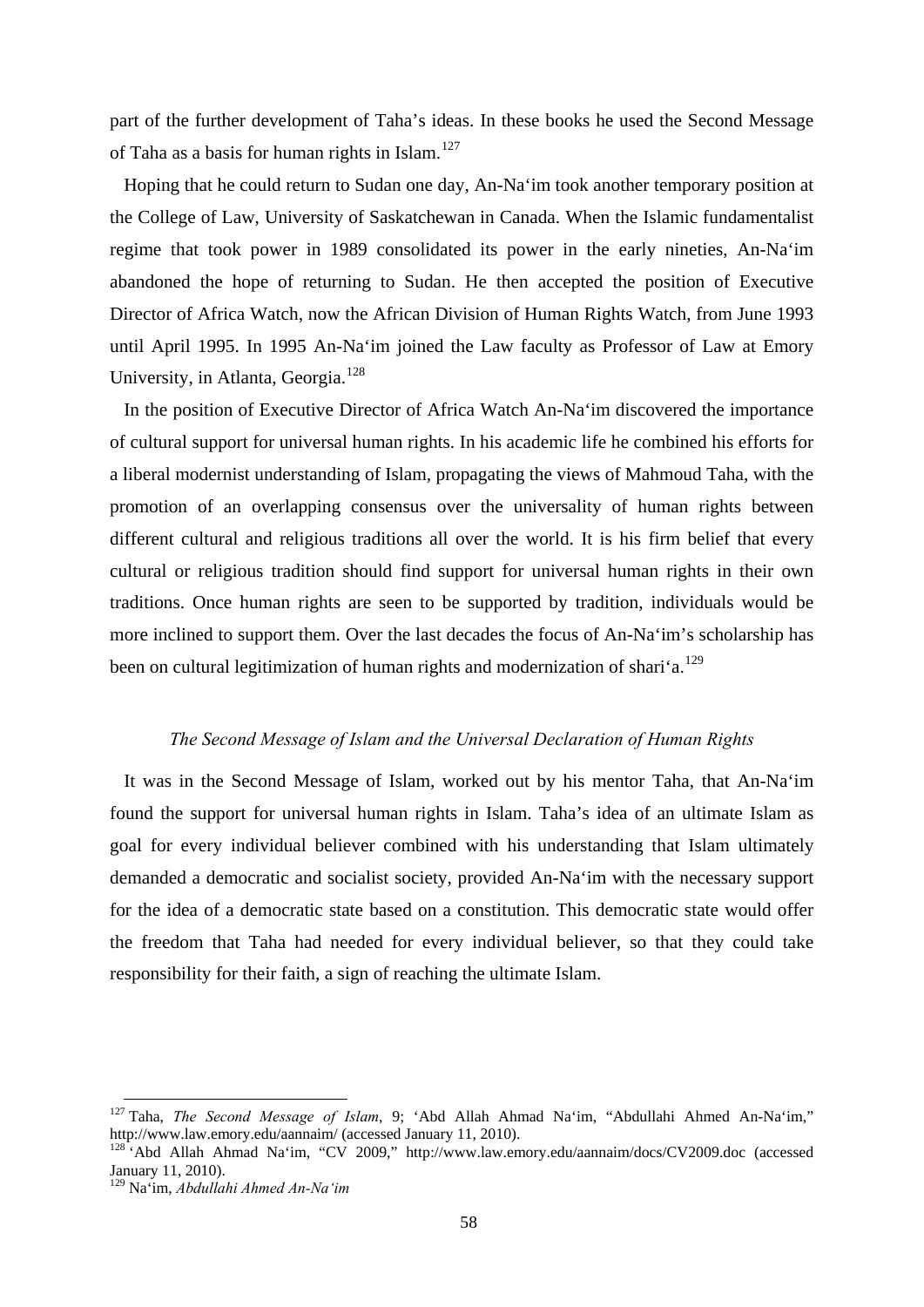# *An-Na'im's essential Islam*

An-Na'im makes an important choice in the narrative and mythical dimension of Islam. Following Taha he distinguishes between the verses of the Qur'an that were revealed in Mecca, and those verses revealed in Medina, and gave priority to the verses of Mecca over the verses of Medina. The main goal of Islam is not a good and just society under the guidance of God. The main goal of Islam is to bring the individual closer to God, eventually even oneness with God (*tawhid*). This oneness with God, which was an ideal in Sufi mysticism, is now presented as an ideal for all the Muslim believers.

An-Na'im's preference for the Meccan verses leads to a complete re-evaluation of all other dimensions of Islam. The choice in the narrative and mythic dimension of Islam also has its consequences for the doctrinal and philosophical, the ethical and legal, and the social and institutional dimensions of Islam. With more emphasis given to universal Islam, rules that are based on a contextualized Islam are abrogated. This means doing away with stoning, and corporal punishment. It also means that there is no need for Muslims to return to the guidance of the Caliphate.

Shari'a, according to An-Na'im, should not be understood as a legal system that justifies repression of women, corporal punishment and stoning. Shari'a should be understood as "the way that leads to the source", a set of rules that guides the individual to oneness with God. In the past the social rules of the *shariat al-mu'amalat* have been useful as a tool for the state to guide its citizens, when they were not yet ready to accept the ultimate message of Islam. The scaffolding of the *shariat al-mu'amalat* was needed to steer society to a maturity that was a necessary condition for acceptance of that ultimate message, the Second Message of Islam.

Now that society has reached a certain maturity, it is able to guide itself towards goodness and justice thanks to each individual's relationship with God. The state no longer has the task of steering towards a good and just society under the guidance of God. The part of shari'a that guided the social interactions of a society is a fossil of the old task of government. With the guidance from God now being situated in individuals, society needs to let go of this fossil.

The scaffolding of the fossilized shari'a can now be taken away, as humanity has grown into maturity and can now accept what is necessary for the ultimate Islam: democracy and social justice.

The higher authority given to the more universal Meccan verses also demonstrates the view held by Mahmoud Taha and consequently by Abdullahi An-Na'im, on the society of Medina. This view deviates from the traditional view on this first Islamic state as the ideal society for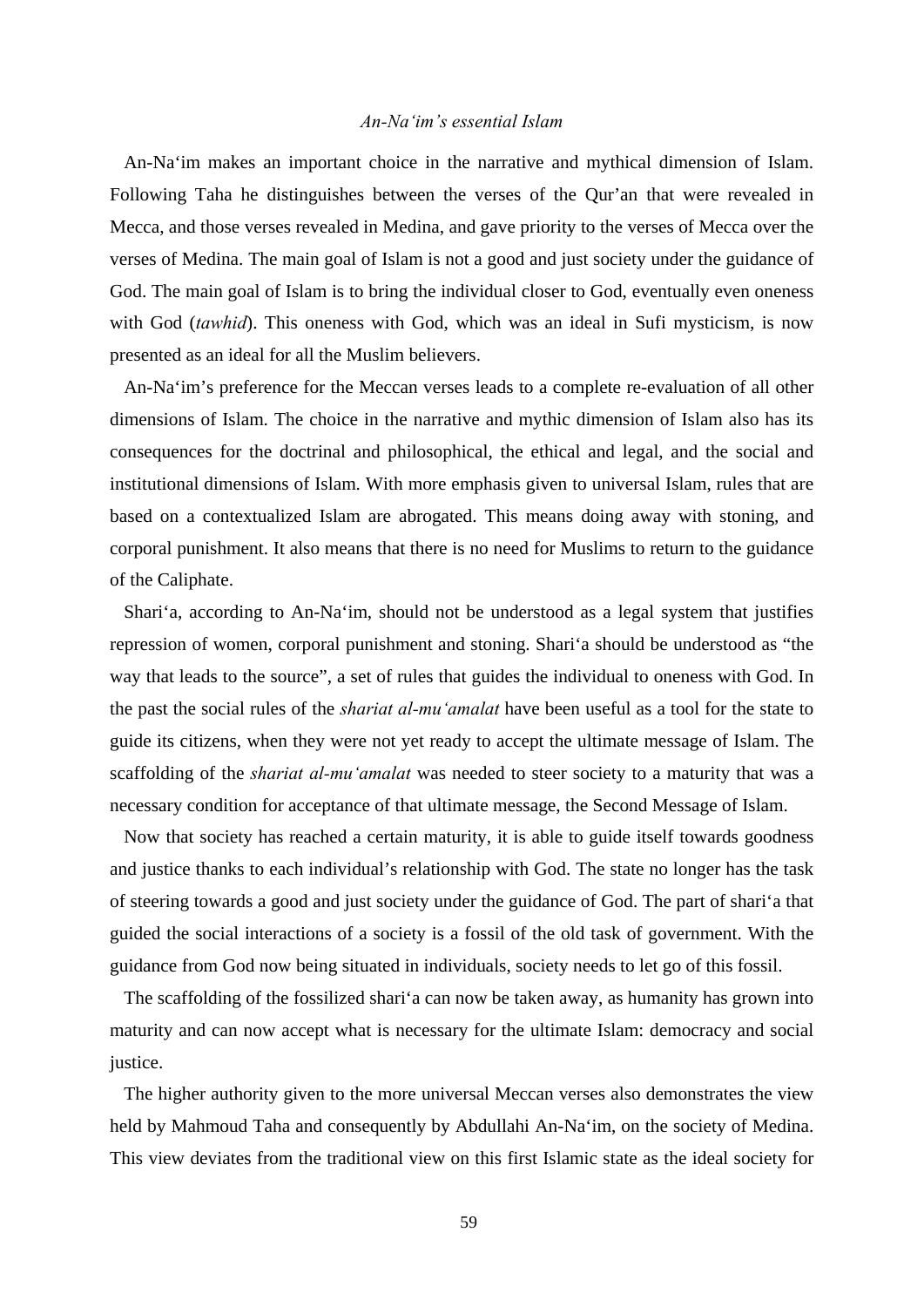every Muslim. Taha and An-Na'im believe that the society of  $7<sup>th</sup>$  century Medina is not an ideal that Muslims should strive for today. It was a temporal phase for Islamic society, and the fact that Muhammad ruled this society does not sanctify that society.

This view on the Islamic state in Medina has a consequence for the social and institutional dimension. There is no need for a Caliph for Muslims to be good Muslims, and therefore there is no need for the reinstitution of the Caliphate.

The practical and ritual and the experiential and emotional dimension of Islam are least affected by An-Na'im's preference for the Meccan verses, as they are mostly about the individual's relationship with God. The material dimension isn't even mentioned by An-Na'im, probably because he considers it a purely cultural element of religion.

## *The secular state and shari'a*

In *Islam and the Secular State* An-Na'im sets out an Islamic argument for a secular state and a re-evaluation of shari'a, understood as "the way that leads to the source". The secular state, guaranteeing human rights as determined in the Universal Declaration of Human Rights, provides the platform for this re-evaluation. The basis of this re-evaluation is the same as what supports universal human rights, the Second Message of Islam. Having provided a forum for discussing the shari'a in the secular state, An-Na'im invites his fellow Muslims to root shari'a in the Second Message. This re-evaluated shari'a is not to be enforced by the state.<sup>[130](#page-63-0)</sup>

Enforcement of shari'a by the state goes against shari'a itself. Shari'a demands of the Muslim to be a believer by conviction and free choice. Any enforcement of shari'a goes against that principle. It is for this reason that the state should be secular, with a secular state being a state that facilitating the possibility of religious piety out of honest conviction, but neutral regarding religious doctrine.<sup>[131](#page-63-1)</sup>

Throughout history every enforcement of shari'a in public law has been the result of the political power of the state, and not of religious law. The fact that some states claim that they are enforcing shari'a does not necessarily make it valid. No state, An-Na'im holds, has ever been Islamic, neither the present Iran, Saudi-Arabia or Pakistan, nor the historic state of Abu Bakr in Medina.<sup>[132](#page-63-2)</sup>

<span id="page-63-0"></span><sup>&</sup>lt;sup>130</sup> Na'im, *Islam and the Secular State*, vii<br><sup>131</sup> Ibid., 1<br><sup>132</sup> Ibid., 1–2, 280

<span id="page-63-2"></span><span id="page-63-1"></span>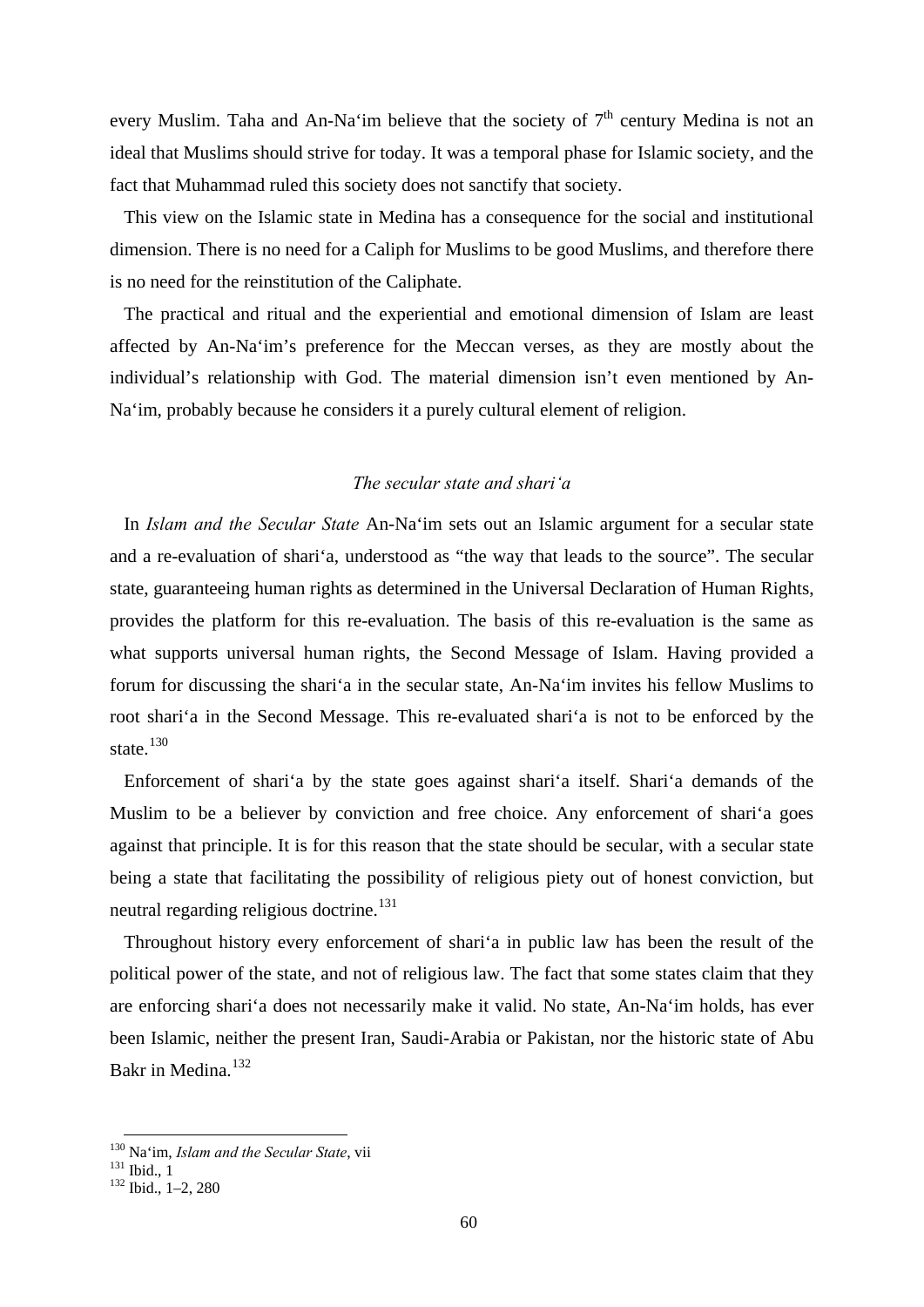An-Na'im bases this view on shari'a not solely on his own observations. The view that shari'a cannot be codified as state law, is supported by one of the principle thinkers about an Islamic state, Rashid Ridda. Ridda made a distinction about the ideal Caliphate of the righteous caliphs, and the actual caliphate under which Muslims lived for the best part of their history, and even in the ideal Caliphate, shari'a is a criterion to judge public law, not a lwa in its own right. The judgement of public law would then only apply to matters concerning religion; other areas of law can be independent of religion.<sup>[133](#page-64-0)</sup>

Shari'a then, cannot be implemented by the state, as it is an ideal/divine law. Individual believers are welcome to follow that divine law, but it is their individual responsibility to do so. It is the responsibility of the state to create the conditions and provide the individual with the freedom to take that responsibility. A secular democracy based on a constitution, safeguarding the rights of all citizens, is best equipped to provide individuals the maximum possible freedom. For this reason a secular state with a constitution is preferred by An-Na'im.

### *An-Na'im's view on democracy and women's rights*

As An-Na'im believes in the universality of human rights of the Universal Declaration of Human Rights, he opposes the principles such as male guardianship of women, which is called *qawama*; sovereignty of Muslims over non-Muslims, which is known as *dhimma*; and violently aggressive jihad.

These principles should not only be abandoned by the state, the peoples' understanding of shari'a should also be subject to reform. Without such a reformed understanding, even when principles like *qawama* and *dhimma* are not enforced by the state, they would still be a powerful influence on social relations and the political behaviour of Muslims.[134](#page-64-1)

#### *An-Na'im's secular state and democracy*

In the above I already mentioned An-Na'im's preference for a secular state. This state would have to be a democratic one, following Taha's belief that this was the ultimate goal of Islam, and his own conviction that a democracy would best provide the citizens of a state with the freedom needed to a re-evaluation of Islam. This democracy would have to be maintained on the basis of a constitution, safeguarding the principle rights of the citizenry, including

<span id="page-64-0"></span> <sup>133</sup> Ibid., 2; Hamid 'Inayat, *Modern Islamic Political Thought* (Austin: University of Texas Press, 1982), 71, 79– 83.

<span id="page-64-1"></span><sup>134</sup> Na'im, *Islam and the Secular State*, 39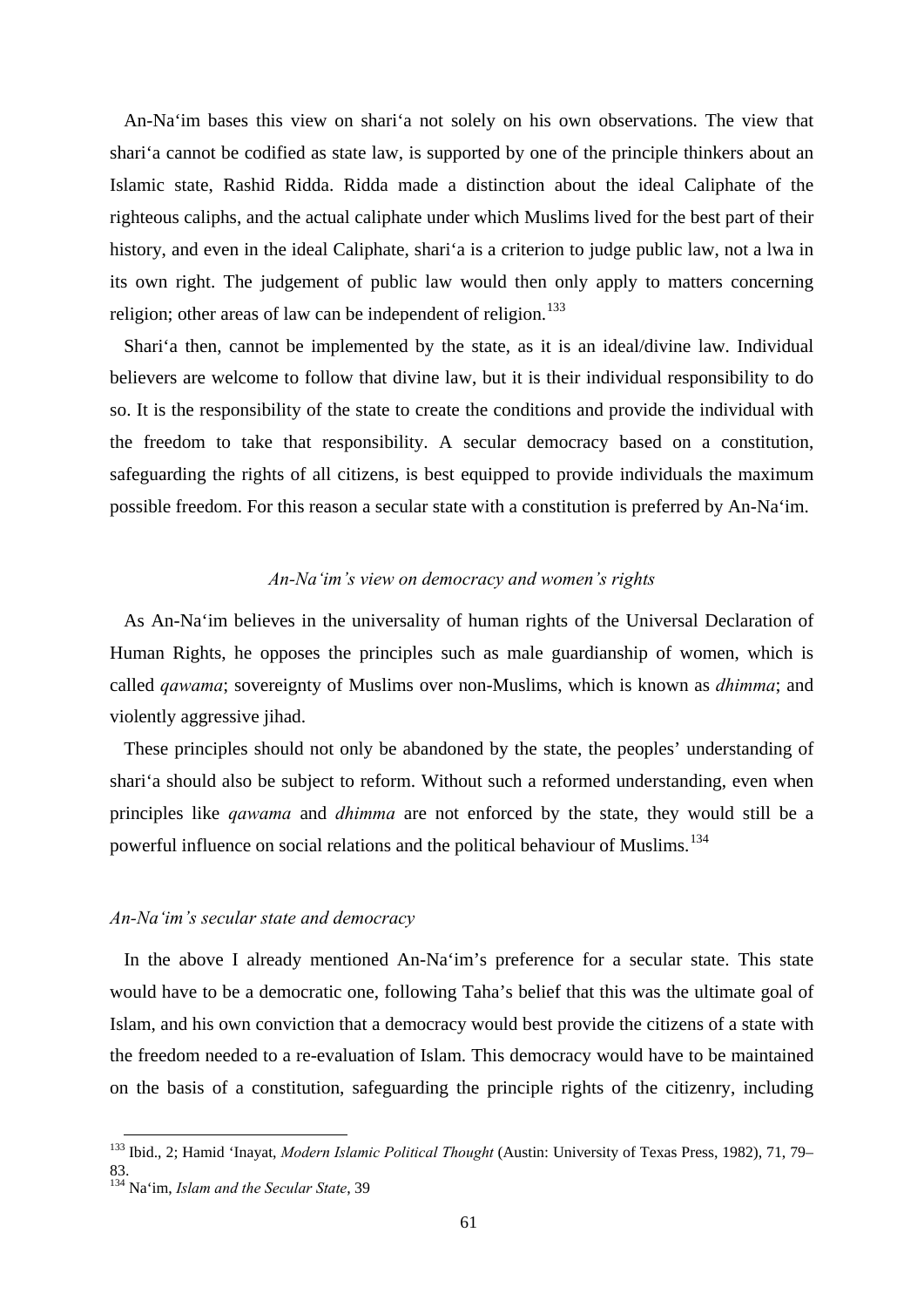minority rights. The basis for this democracy is to be found within the universal message of Islam.

In this way, Islam could be one of the religions that provide the secular state with moral guidance for the political community. Religion could help satisfy and discipline needs of believers that are non-political.<sup>[135](#page-65-0)</sup>

#### *An-Na'im's view on women's rights*

It is beyond dispute that women and non-Muslims are subject to restrictions under the traditional interpretations of shari'a. For instance verse 4:34 of the Qur'an has been used to establish men's guardianship over women (*qawama*). Apart from just betraying a demeaning attitude towards women, this principle denies them the right to hold public office. In public office they might have some authority over men, contradicting the principle of men's guardianship over women. This restricting principle would therefore have to be among the principles that should be re-evaluated in the re-evaluation of shari'a that An-Na'im proposes.[136](#page-65-1)

The critique of An-Na'im is directed both towards both extremes of, on the one hand, a society dominated by one interpretation of religion, and, on the other hand, of a society dominated by a complete secular way of life. An-Na'im beliefs that prohibiting women from wearing a headscarf in school in the name of *laïcité*, as happens in France, is an objectionable exclusion of persons and groups. Prohibiting women from wearing headscarves is an unnecessary intrusion on the freedom of religion. Citizens should be free to choose whether or not to wear them. An exception could be made in specific situations where wearing a headscarf could lead to dangerous situations.

This example of the headscarf shows that An-Na'im strives for complete freedom for women within the boundaries of civic reason, as of every citizen in a modern society.

# *Conclusion*

In this chapter I have shown how An-Na'im has taken the ideas of his mentor Taha and combined them with his own in his search for cultural support for universal human rights. With Taha's understanding of the Second Message of Islam, An-Na'im has found the support for the Universal Declaration of Human Rights in the sacred text of Islam, the Qur'an. An-

<span id="page-65-1"></span><span id="page-65-0"></span>

 $\frac{135}{136}$  Ibid., 41<br> $\frac{136}{109}$  Ibid., 109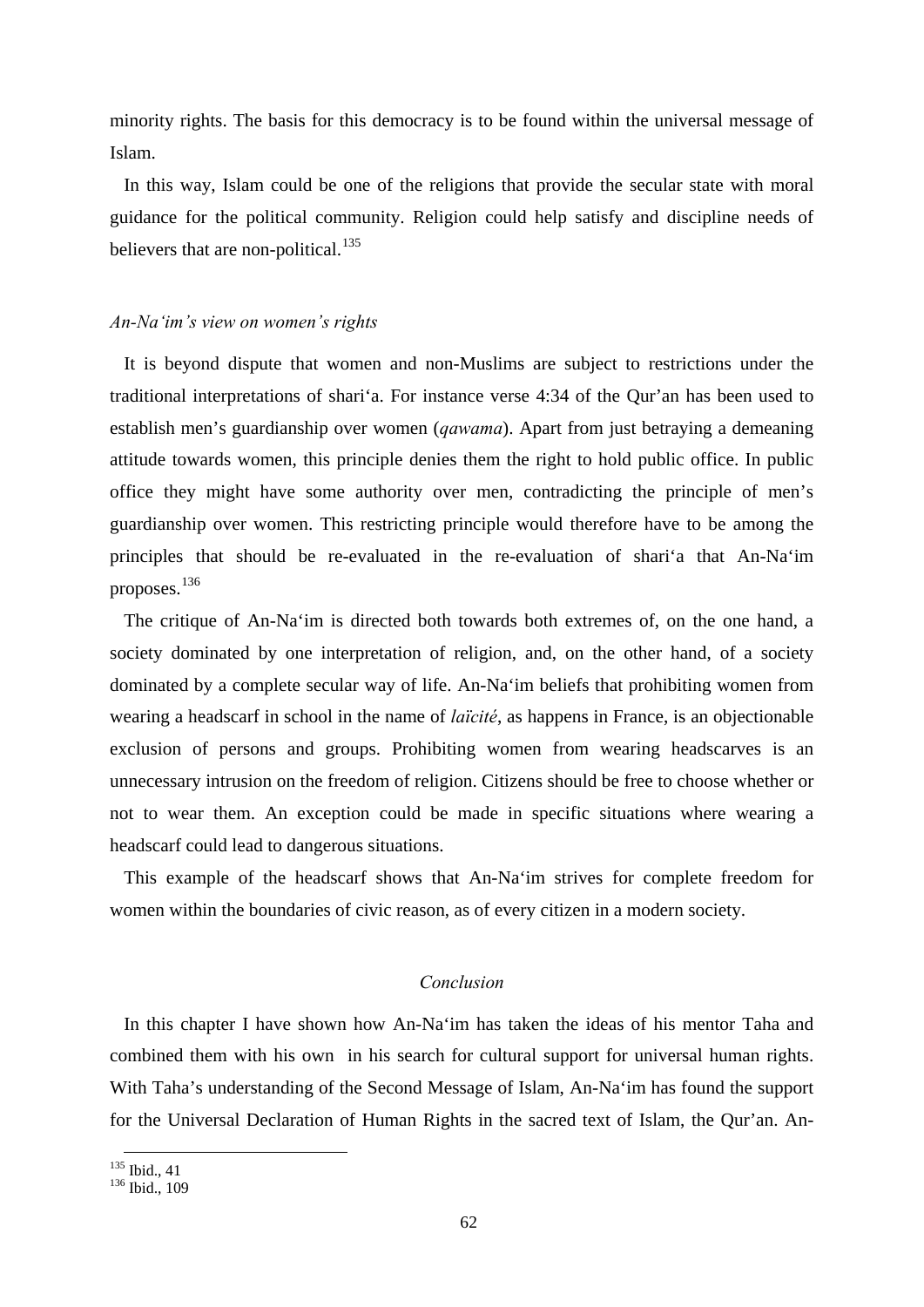Na'im made a choice in the narrative and mythical dimension of Islam. This choice, for the Second Message, has major consequences for the doctrinal and philosophical, the ethical and legal, and the social and institutional dimensions of Islam.

Having found support for the Universal Declaration of Human Rights in Islam, An-Na'im can argue for a secular state, safeguarding fundamental human rights as found in the Universal Declaration of Human Rights, and, as he explains, in the Second Message of Islam. With the emphasis now lying on the earlier verses in the Qur'an, rather than the verses revealed in Medina, the divine law that is shari'a should also be re-evaluated. This reevaluation of shari'a should take place in the public domain created by the secular state.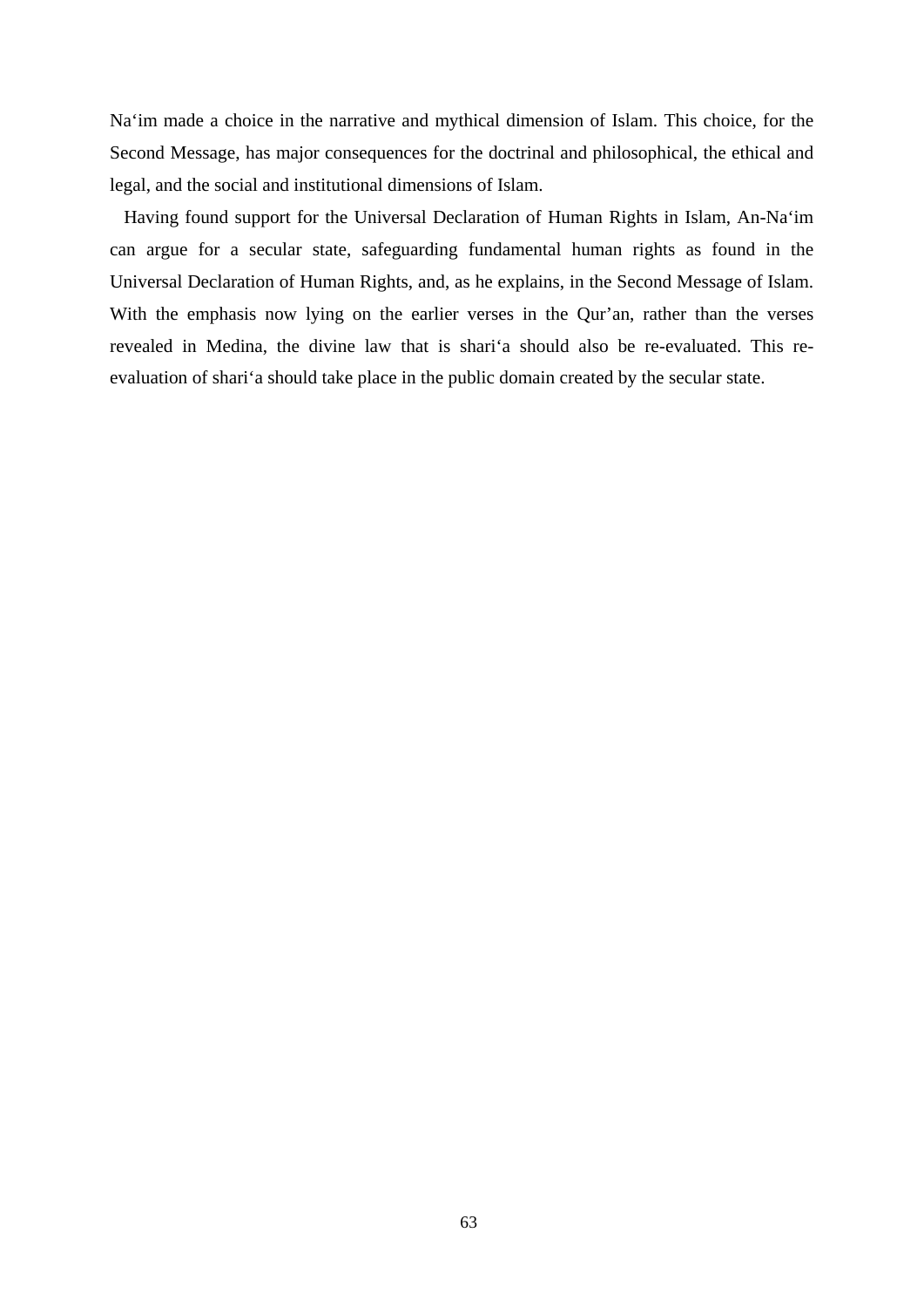#### **6. CONCLUDING REMARKS**

In this thesis I have discussed three Muslim thinkers: Abdolkarim Soroush, Tariq Ramadan and Abdullahi An-Na'im, and their attempts to harmonize Islam and modernity.

To do so I posed three questions: (1) What is characteristic in the authors thought? Which hermeneutical methods have the thinkers used to interpret Islam? (2) How and to what extend do the authors distinguish the essential from the accidental, or temporal, in Islam? (3) How does this essential Islam relate to modernity? In the following I will compare the three on these topics.

#### *General approach of the authors*

The three have each found a very distinct way to combine the values of Islam and modernity. They each have their own hermeneutical approach to interpret Islam.

Soroush used a philosophical approach. He made a distinction between religion and religious understanding, and showed how religious understanding is constantly influenced by human culture. Democracy and human rights such as equality between the sexes are part of the contemporary culture and therefore available for current religious understanding.

Ramadan turned *ijtihad*, which was promoted by the twentieth century reformists as a task of theologically trained scholars, into a tool for each individual Muslim. He demonstrated how this application of the scriptural sources of Islam could help in establishing a harmony between Islam and modernity, *tawhid*. This individual harmony would also enable European Muslims to bring their Muslim heritage to the European forum, allowing Muslim ethics to question Western concepts on their own terms.

With the Second Message of Islam of his mentor Taha, An-Na'im was able to find a solid basis in Qur'an itself for the human rights as declared in the Universal Declaration of Human Rights in 1948. With this new basis he has laid the foundation for a secular state that protects human rights, such as freedom of religion and the equality of women. This secular state is acceptable for Muslims as it is based on the universal message of Islam.

Despite these different approaches they all managed to harmonize Islam and modernity.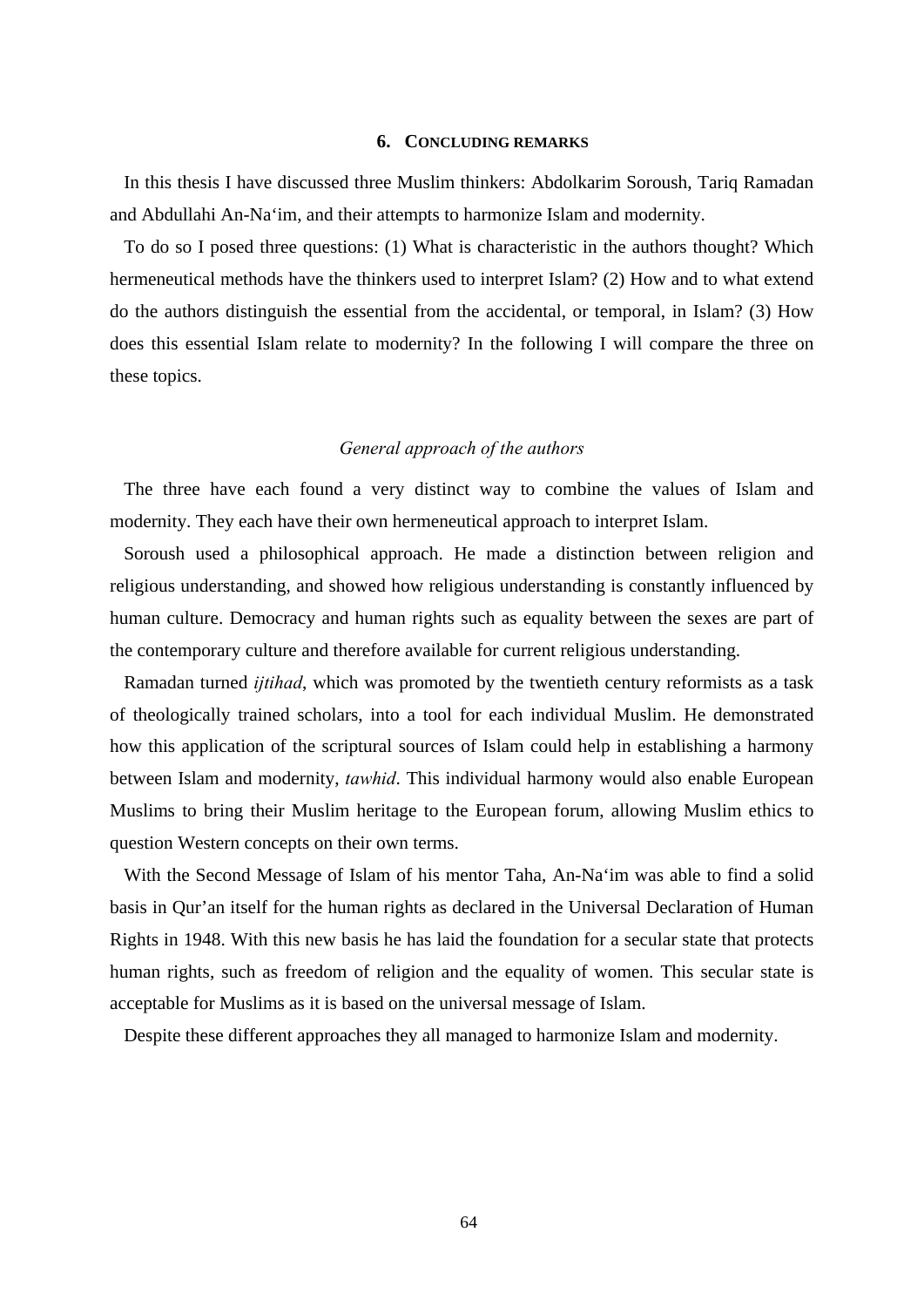# *The essential and the accidental in Islam*

Using Smart I have been able to demonstrate how each author took another dimension of Islam as their vantage point, and how this different vantage point led to a different view on the essential dimensions of Islam.

Soroush has used an abstract philosophical approach to separate religion not only from tradition but also from religious knowledge. In Soroush' understanding religion is so completely different from the human realm that in every other era and culture a new attempt must be made to grasp that otherworldly realm with human understanding, using words which are available in that time and place. Religion, and for that matter essential Islam, can be brought down to this abstract concept that lies beyond the reach of humanity.

For Ramadan the essential Islam is not so abstract. The key which he uses to distil the essential of Islam is tradition. Islamic tradition offers a clear view of what is eternal, or essential in Islam and what is temporal, or accidental. On the essential elements of Islam the primary sources are unambiguous: the profession of faith, the five daily prayers, the giving of alms, fasting during Ramadan and the Hajj. Apart from the five pillars of Islam the Qur'an and the Sunnah are clear about the women's veil and the equal status of women.

An-Na'im used the concept of universality to get to the essence of Islam. The universal message of Islam is to be found in the original Meccan message of the Qur'an. The Medinan community that was established after the Hijrah had need of a contextualization. The Medinan verses of the Qur'an offered that contextualization. The universal message is about establishing an individual relationship between the believer and God.

When these approaches are analyzed in the terms of the dimensions of Smart we find the following. Soroush and An-Na'im took vantage points that led to a re-evaluation of the three dimensions I identified in part 1 as prone to friction, the doctrinal and philosophical, the ethical and legal, the social and institutional. Ramadan was unique in choosing the ethical and legal dimension of Islam as his vantage point.

I have shown how Soroush' concept of essential Islam is primarily focussed on the doctrinal and philosophical dimension. Soroush' theory of contraction and expansion pulls his abstract understanding of religion out of the seven dimensions of a religion defined by Smart. With this theory of contraction and expansion Soroush separates the accidental elements of religion, the religious understanding, from the essential Islam. All dimensions of Islam are mere attempts of humanity to understand the abstract entity that is religion, and in those attempts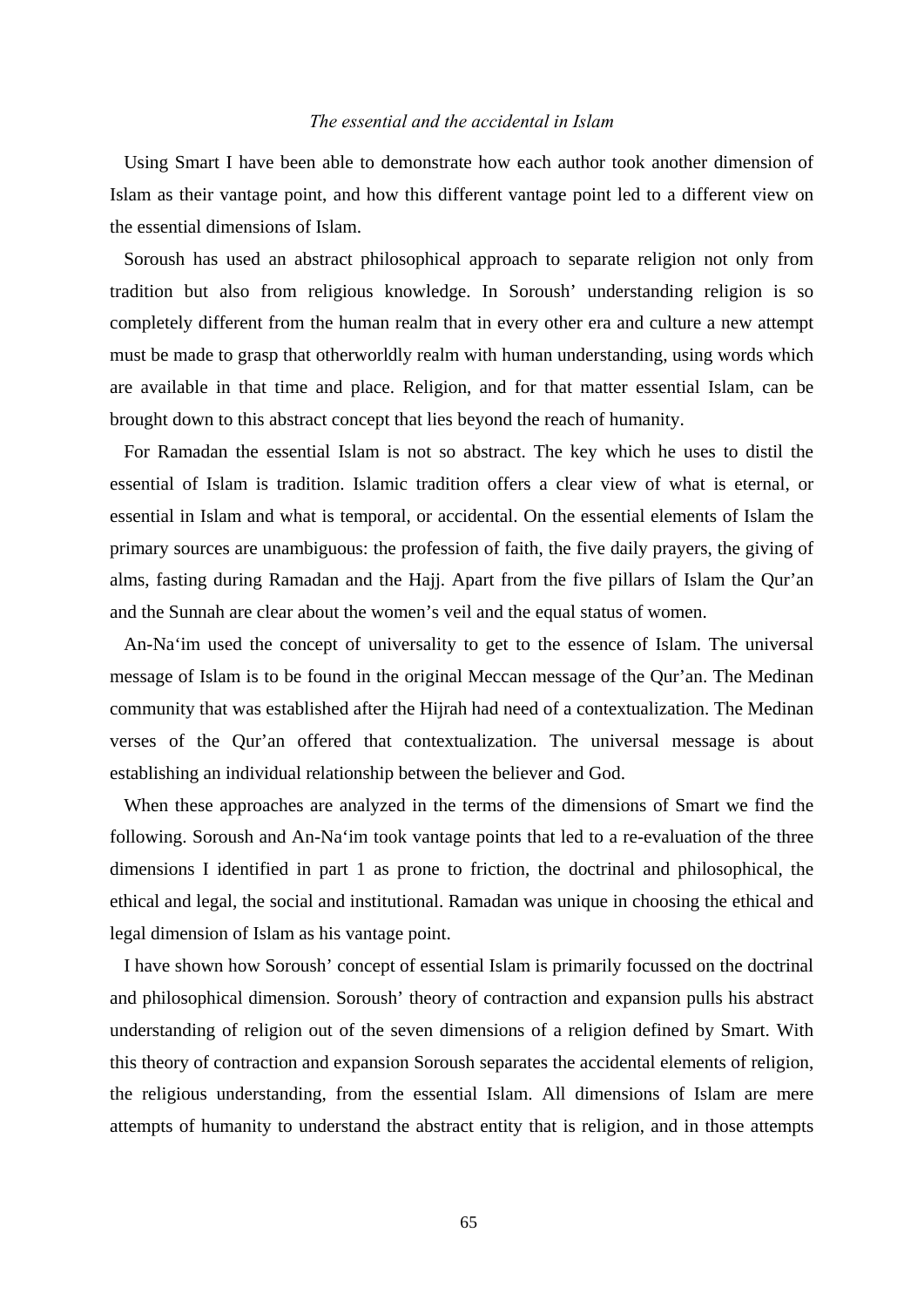humanity used human culture. Thus, in Soroush' theory, Smart's seven dimensions are largely irrelevant.

Soroush uses the philosophical tradition of the Mu'tazilite school, which prefers human reason over tradition to get to a closer understanding of God, His attributes and the basics of morality. The dynamic he ascribes to religious understanding is named after the dynamic of Sufi mysticism, *qabz va bast*.

This philosophical approach of Soroush leads to a complete re-evaluation of all dimensions of Islam. All the current shapes of those dimensions are shaped by human culture. The dimensions that are least troubled by this constant change in response to human culture are the ritual dimension and the narrative and mythic dimension of Islam. The Qur'an, and the rituals of Islam are the only elements of Islam which approach essential Islam, the essence of religion. This is why the practical and ritual, and the narrative and mythic dimension of Islam will hardly be affected by his theory, as they are least influenced of human culture.

The other dimensions of Islam, the doctrinal philosophical, the ethical and legal, the social and institutional and of course the material dimension, are largely shaped by the cultural influence. And as they are shaped by human culture, these dimensions will change when the surrounding culture changes.

The essential part of Islam according to Ramadan departs from the ethical and legal dimension of Islam, to be more specific, in the shari'a. He uses the capacity that exists in traditional Islamic jurisprudence, shari'a, to adapt to different eras and cultures. In other words his Islamic legal system contains in itself the ability to adapt to the culture of the European host societies. Using the capacity of traditional shari'a to adapt to other cultures will also safeguard the core doctrines of Islam found in the Qur'an and the Sunnah.

Every adaptation of Islam is based on what is unambiguous in Islamic law. This covers most of the *shariat al-ibadat*, laws concerning personal religious life, i.e. the rituals of Islam. The Islamic laws concerning social relations, *shariat al-mu'amalat*, are more ambiguous and thus open to a re-evaluation, based on *ijtihad*.

As Ramadan takes the ethical and legal dimension as basis for his essential Islam, the other dimensions are hardly affected at all by Ramadan's understanding of essential Islam. There is some room for cultural adaptation, but this does not apply to the practical and ritual, the experiential and emotional, the narrative and mythic, and the doctrinal and philosophical dimensions. The social and institutional and the material dimension, however, are open to cultural adaptation. Ramadan believes that a modern Muslim state should be under the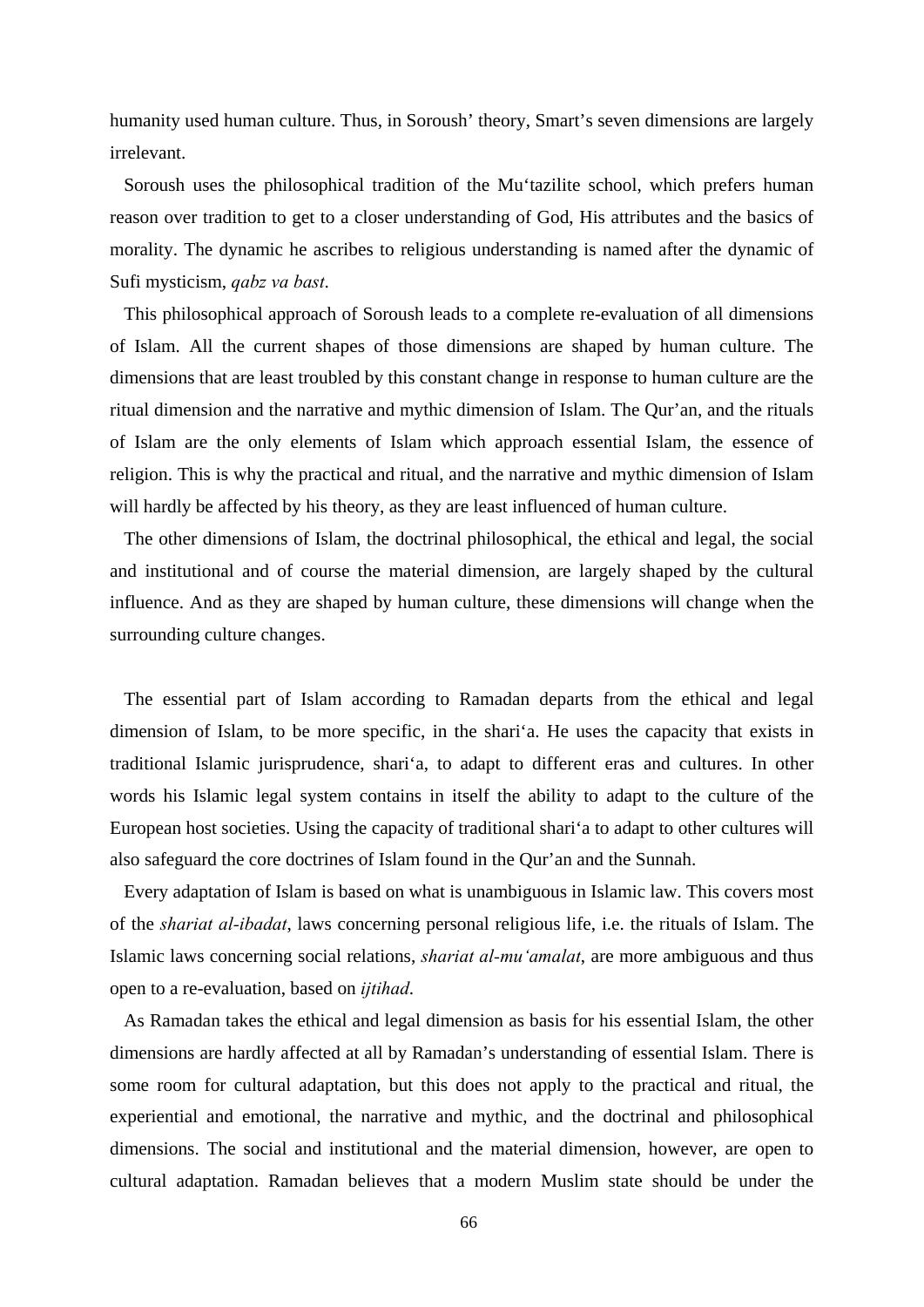guidance of God, but this is done through consultation of the Qur'an and the Sunnah by the *shura* and not by the Caliph. While the ethical and legal dimension of Islam are the basis for essential Islam, the social and institutional and the material dimensions contain the accidental elements of Islam, according to Ramadan.

What An-Na'im believes to be essential in Islam is based on his view of the narrative and mythic dimension of Islam.

He believes that a distinction can be made within the Qur'an between a universal and a contextualized message. The universal message is about the relation of the individual with God, and is mostly found in the Meccan verses. The contextualized message was given as a temporary support for humanity to reach the maturity necessary for the universal message. This message is found in the Medinan verses of the Qur'an. An-Na'im goes against traditional Islam when he gives the verses of Mecca higher authority than the verses of Medina.

The contextualized message as it has been handed down through the ages can now be abandoned for the universal message, which demands individual responsibility of the believers, true democracy and real scientific socialism.

This preference for the Meccan verses leads to a complete re-evaluation of all other dimensions of Islam. The choice within the narrative and mythic dimension of Islam also has its consequences for the doctrinal and philosophical, the ethical and legal, and the social and institutional dimensions of Islam. With more emphasis given to universal Islam, rules that are based on the contextualized Islam are abrogated. This means doing away with stoning, and corporal punishment. It also means that there is no need for Muslims to return to the guidance of the Caliphate.

The practical and ritual and the experiential and emotional dimension of Islam are least affected by An-Na'im's preference for the Meccan verses, as they are mostly about the individual's relationship with God. The material dimension isn't even mentioned by An-Na'im, probably because he considers it a purely cultural element of religion.

# *How Islam can relate to modernity*

Soroush and An-Na'im both embrace modernity and have found a way to adapt Islam to the modernity. They have removed religion's concern with politics and economics, either by removing religion from these spheres (Soroush), or by adhering to the principle of separation between religion and state (An-Na'im).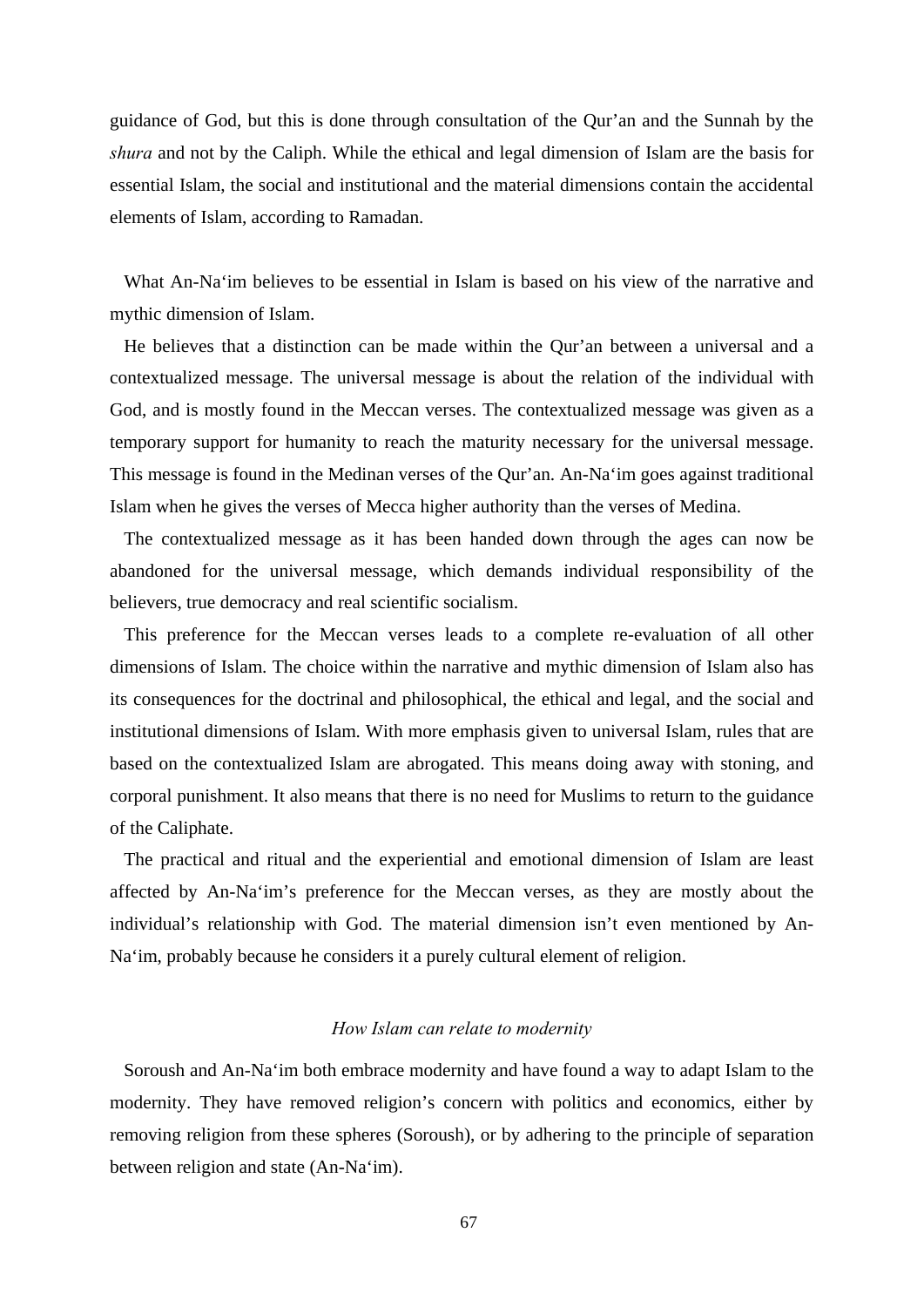Ramadan did not solve the frictions between Islam and modernity by choosing the ethical and legal dimension as his vantage point. To establish the harmony between Islam and modernity that Ramadan was looking for, he needed the capacity of shari'a to adapt to different cultures. This enabled him to justify fair representation, justice, and an equal position for women.

For the friction points between Islam and modernity that I highlighted in this thesis, i.e. democracy and women's rights, this attitude towards modernity has the following consequences.

# *Democracy and Islam*

Soroush, Ramadan and An-Na'im all agree that Islam allows for, or even demands, a fair representation of the people in their government. They base this on the principle of *shura*, a council of deliberation that is found in the Qur'an.

For Ramadan this council of deliberation, combined with a constitution based on the Qur'an and the Sunnah, is sufficient to guarantee a fair representation and justice for all citizens, including minorities. In fact, he believes that minorities are even better protected in the model of a *shura*-governed state that he elaborated, because they are allowed to deal with their internal matters as they please. In the democracies which exist today, it has proven to be difficult to protect the rights of minorities. Another advantage of *shura* over democracy is that in a *shura* type government, God remains the highest authority because of the consultation of the Qur'an and the Sunnah.

For An-Na'im this reference to God in political matters is a contradiction in terms. All political matters are human; even if people consult sacred texts, the decision made will ultimately be the result of political will. Faith is an individual endeavour and should be regarded as such by the state. The individual responsibility of the believer should not be annexed by the state. The state has no guardianship over its populace. The state should therefore be based on a constitution that protects the individual responsibility of the (non- )believer, the universal human right of religious freedom. The adherence to all the rights found in the Universal Declaration of Human Rights would not only protect the responsibility of the (non-)believer, it would also protect the rights of (religious) minorities. With a constitution that protects universal human rights, all citizens of a state are primarily a citizen, with all the rights that come with citizenship. The religious affiliation of those citizens is of no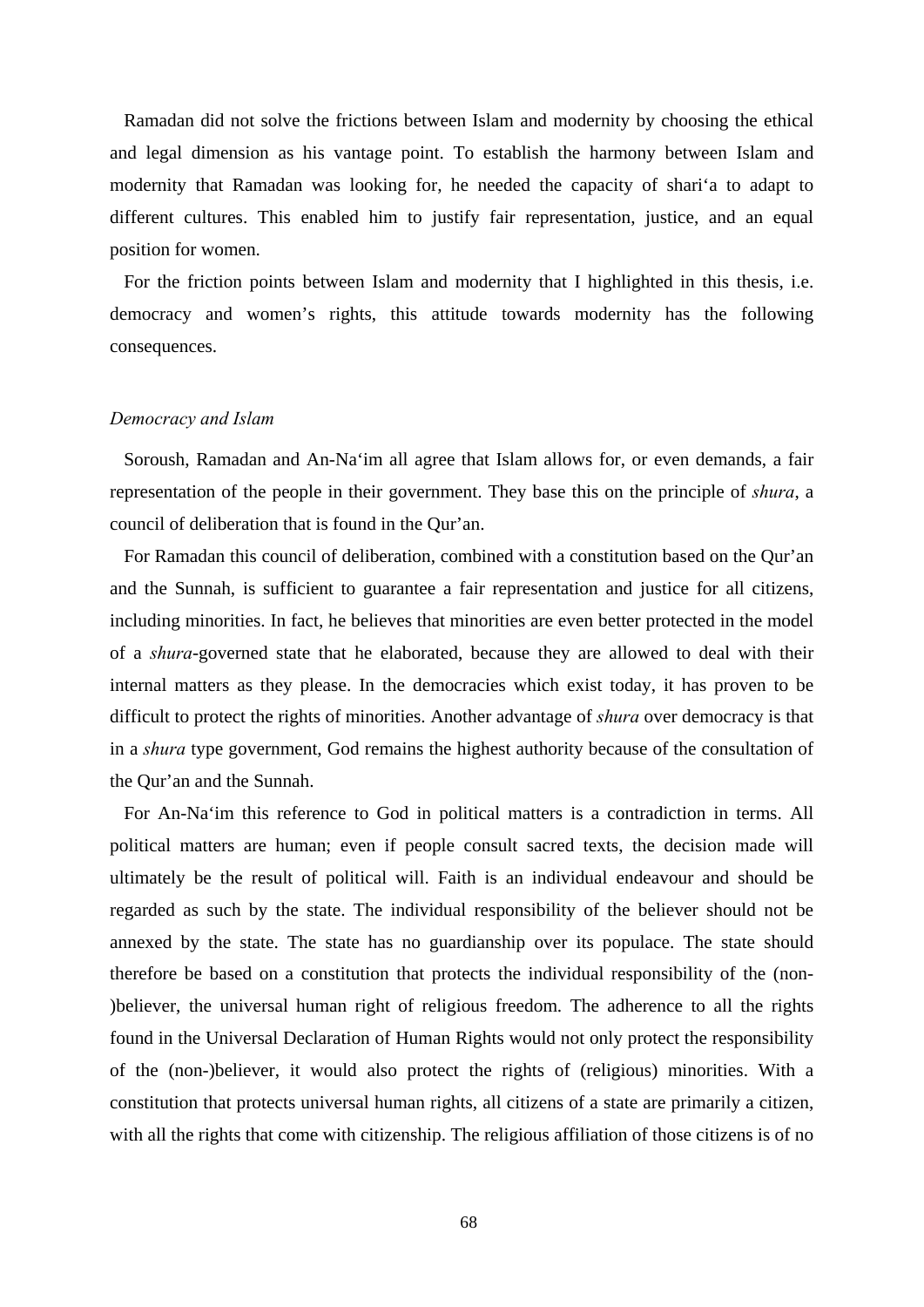consequence for their citizenship. This equal citizenship is the basis of a true democracy, a democracy that is needed to listen to the Second Message of Islam.

Soroush does not believe that democracy needs a foundation in Islam. Democracy, like any political model, is part of human culture. Concepts of an Islamic state, like that of his homeland Iran, are part of religious understanding. This religious understanding is influenced by human culture. Human culture changes, and as it is dependent on human culture, so does the understanding of religion. This is what causes religious knowledge to be dynamic. The best suited political model to allow for the dynamic that is inherent to religious understanding is a democracy. In a democracy the rights of dissidents are protected, and reason is the highest authority. The constant discussion that is allowed in a democracy will strengthen the search for truth, an idea that is loosely based on the argument for toleration by John Locke.

Although all three thinkers consider Islam reconcilable with justice and freedom of speech, they differ in their actual ideas about the state. An-Na'im and Soroush believe that it is best for the state to leave religion to the religious, and separate Islam and state. Ramadan believes that the state ought to be guided by the divine principles found in the Qur'an and the Sunnah. It is not impossible to be a good Muslim if the state does not adhere to those principles, but it would make it a lot easier to establish an inner harmony, *tawhid*.

## *Women's rights and Islam*

The rights of women are not extensively discussed by all authors. Ramadan appears to be the one with the most attention to this issue. This probably is because Ramadan did not solve the frictions between Islam and modernity by choosing the ethical and legal dimension as his vantage point. As Ramadan believes that women are equal to men before God and therefore also equal on earth, he needs to reinterpret the Qur'an and the Sunnah.

The equality between men and women which is protected by the Universal Declaration of Human Rights is threatened by the Islamic principle of *qawama*, male guardianship over women. This is an issue which Ramadan has to discuss if he wants women to have more freedom and equality than the women receive in the cultures that presently exist in the Islamic world.

Ramadan has found that equality in his use of *naskh*, the abrogation of Qur'anic verses. The verses supporting the lower status of women were revealed in a time when the believers of Medina were not yet ready to accept total equality. The few rights that women were granted would help the believers to mature into accepting the equality that was revealed to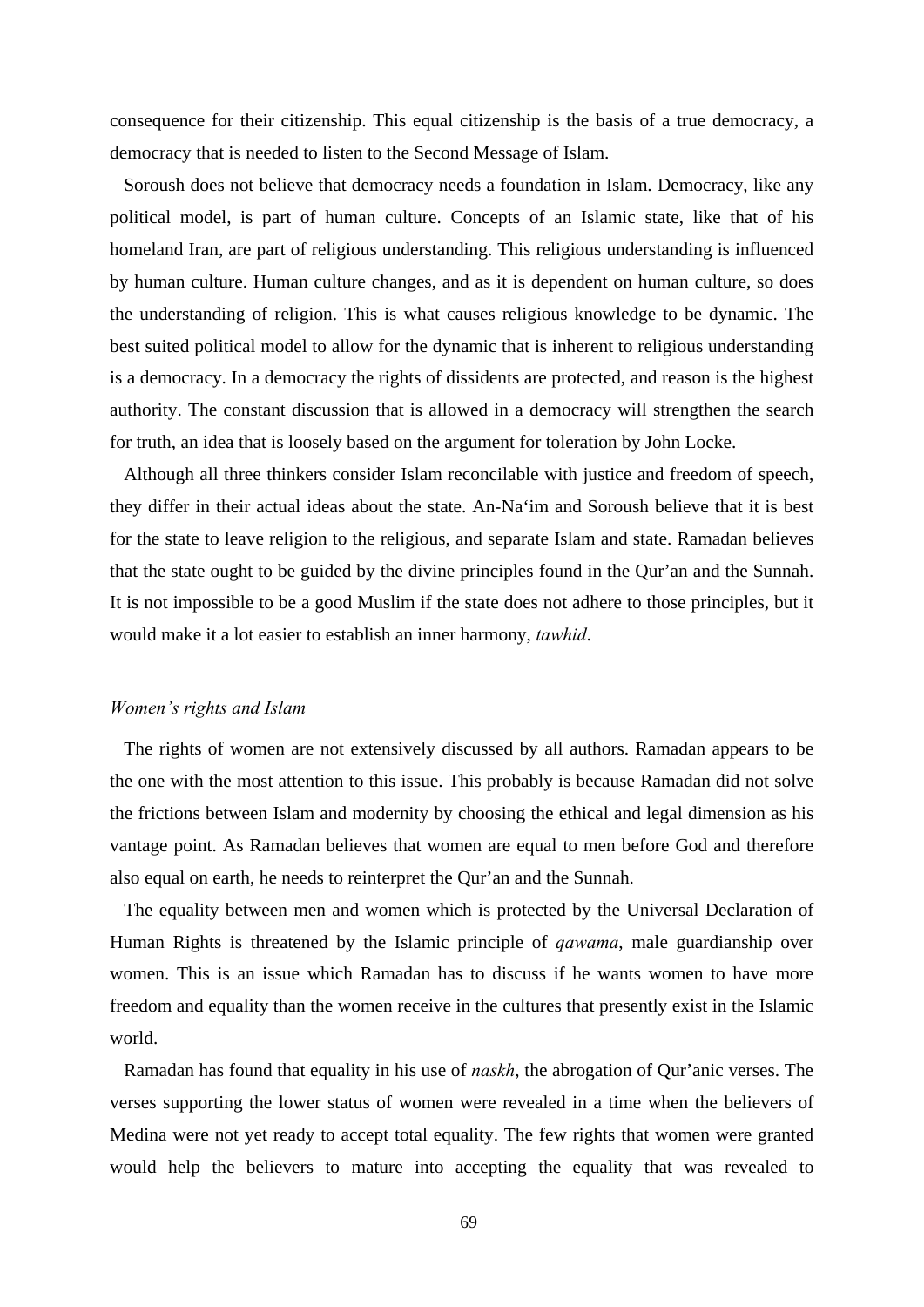Muhammad, a few months before he died. Ramadan's preference for the Qur'an and the Sunnah and his subsequent critique of the Universal Declaration of Human Rights explain the relative importance of women's rights in his thought.

Application of the principle *naskh* is completely opposite to the application of that same principle as borrowed by An-Na'im from his mentor Taha. According to An-Na'im the people of Medina did not reach the maturity needed to cross the threshold of the First Message, the verses revealed in Medina, to the level of the Second Message, that was primarily revealed in Mecca. As people today have reached that maturity, Islam can leave behind the First Message and enter the Second Message of Islam, with true democracy, individual freedom and real socialism. With universal human rights supported by the ultimate Islam, there is no need to hold on to the previous stage of development. Muslims should welcome this era of ultimate Islam and embrace equality of women and individual freedom.

 In their statements about democracy and about the position of women, but also in other, Soroush and An-Na'im have little difficulty in relating their essential Islam to modernity. Modernity is just another human culture that can be used to understand religion, and with democracy it offers people enough freedom to renew their understanding of religion.

Ramadan's understanding of essential Islam has more difficulty relating to modernity. In his view, there are some frictions between Islamic tradition and modernity. With his proposal for an Islamic state based on the principle of *shura*, offering fair representation, independent judges and the protection of fundamental human rights, as found in the Islamic sources, he is able to smooth over most difficulties. Ramadan holds on to some causes of friction with modernity, where he believes modernity has gone a wrong path. Examples of these wrong turns are the quest for profit maximization and the trivialization of religion. Also, the emphasis of modernity on individual rights as opposed to obligations and duties could be balanced by his Islamic counterweight to modernity.

An-Na'im appears to be the only thinker who believes that Islam needs modernity, with its emphasis on rights, the will of the people as the basis for the authority of government, and the freedom of religion. These are all necessary for him to be a good Muslim, who freely chooses to follow the path to the source, the shari'a based on the Second Message of the Qur'an and the Sunnah.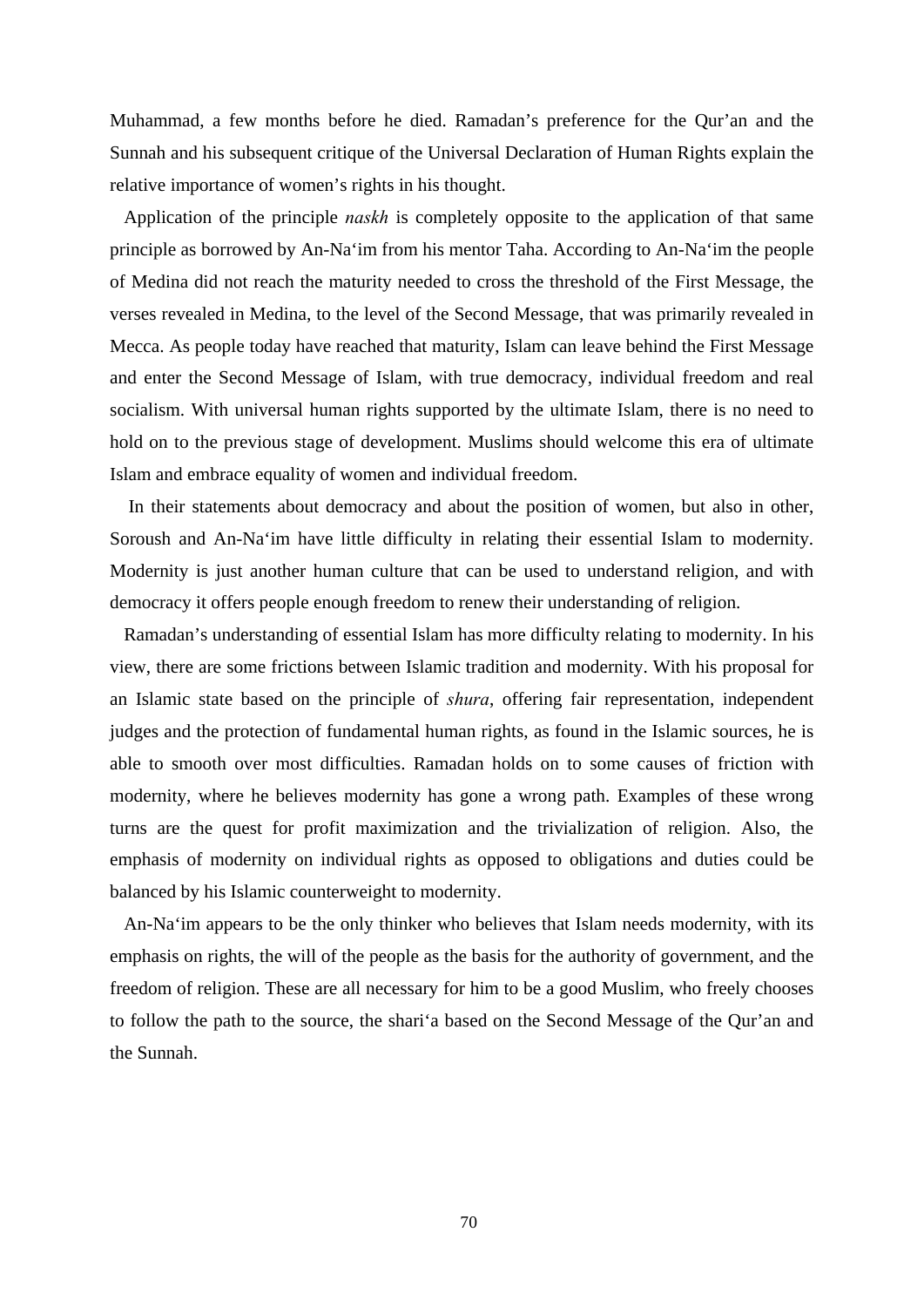## *Final remarks*

Having compared the three on the characteristics in their thought, how they distinguish the essential from the accidental in Islam, and how that essential Islam relates to modernity, I have answered the main question of this thesis. The three authors have each a very distinct approach, this leads to different regard of the essential in Islam, but they all manage to harmonize Islam and modernity.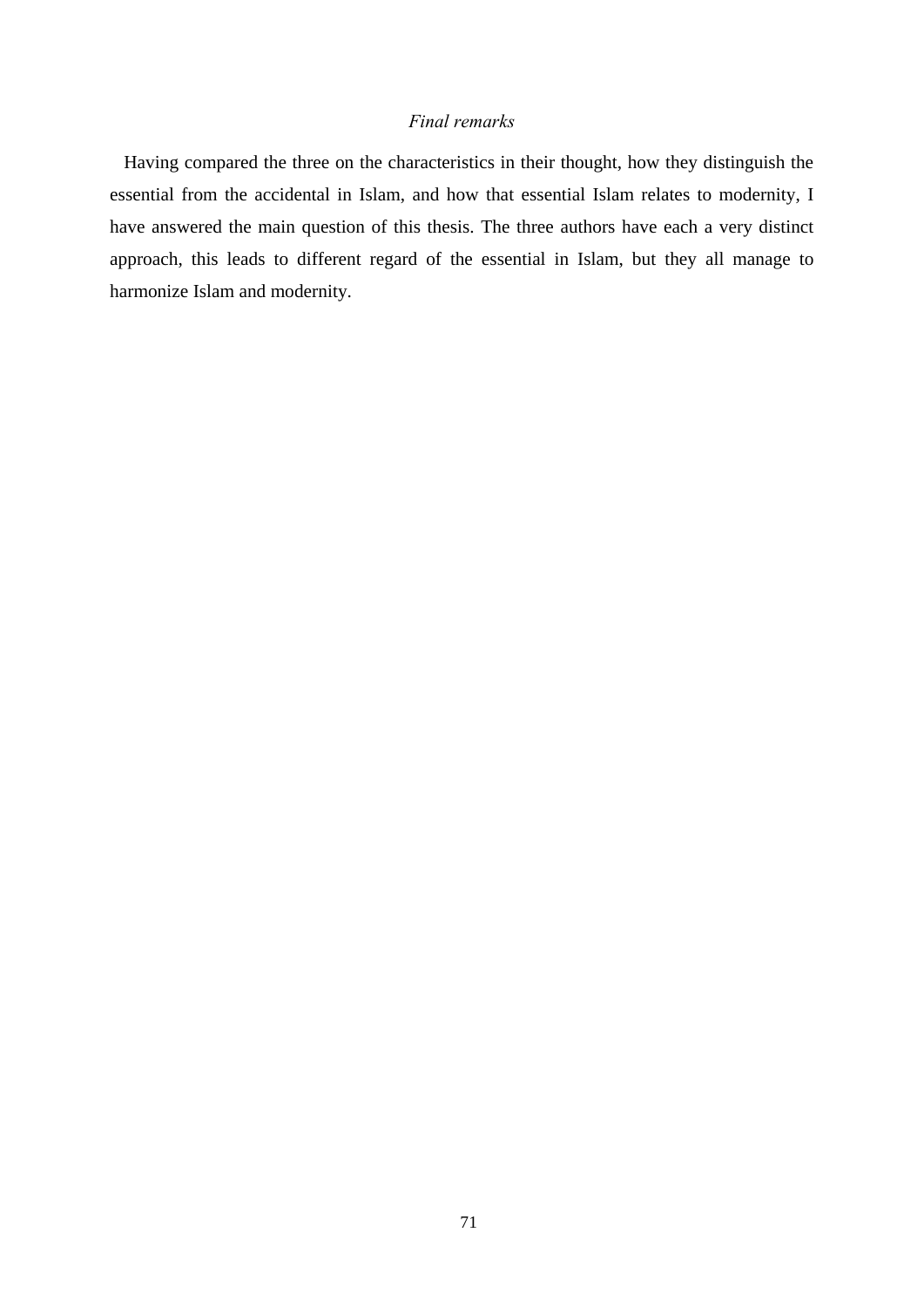## **EPILOGUE**

In this thesis I have presented three distinct views on the relationship between Islam and modernity. I have pointed out the possible frictions that exist between Islam and modernity with a comparison of the Universal Declaration of Human Rights with the Cairo Declaration on Human Rights in Islam. Two of those frictions proved to be the rights of women and the people as basis for the authority of governments. I have presented the three authors with their individual backgrounds and main ideas. I then compared their views on the essence of Islam with the seven dimensions of a religion as offered by Ninian Smart. Along with an analysis of their lives, this gave an impression on the differences that exist between the authors and what could be the cause of those differences. I would now like to give a reflection on those views.

Soroush, Ramadan as well as An-Na'im have a good theological framework to offer Muslims who are struggling with modernity, but as with any system they have their flaws.

If I were asked whose approach would be my favourite, it would have to be Soroush. His theory of contraction of expansion of religious understanding is first of all very helpful in understanding some of the dynamics in religiosity. The theory also is extraordinary in its reconciliation of the eternal and the temporal in a religion. It explains how so many different forms of a religion can still be a valid understanding of religion.

In presenting the Qur'an as the closest to the eternal element of Islam, his theory could be easily accepted by Muslims who value their tradition. The space for human culture in the religious knowledge allows for political models that are not explicitly mentioned in the Qur'an, to be acceptable for an Islamic society. This opens the way for models like democracy to be accepted as a political model in an Islamic state.

The space for human culture in the religious knowledge also allows that religious knowledge to be influenced by extrareligious concepts like universal human rights.

An-Na'im is also able to have Islam accept human rights, but his desire to solidly ground it in religion leads him to embracing the radical view of his mentor, Mahmoud Taha, on the Qur'an. The distinction that Taha made in the Qur'an between the verses revealed in Mecca, the eternal message, and those revealed in Medina, the temporal message. This distinction is not likely to be broadly accepted by Muslims, which in turn might lead to a split between Muslims adhering to their tradition and Muslims adhering to this new insight into the Qur'an.

The radical turn away from tradition would make it difficult for the majority of the Muslim population to follow, this is a flaw of An-Na'im's view. However, his Second Message is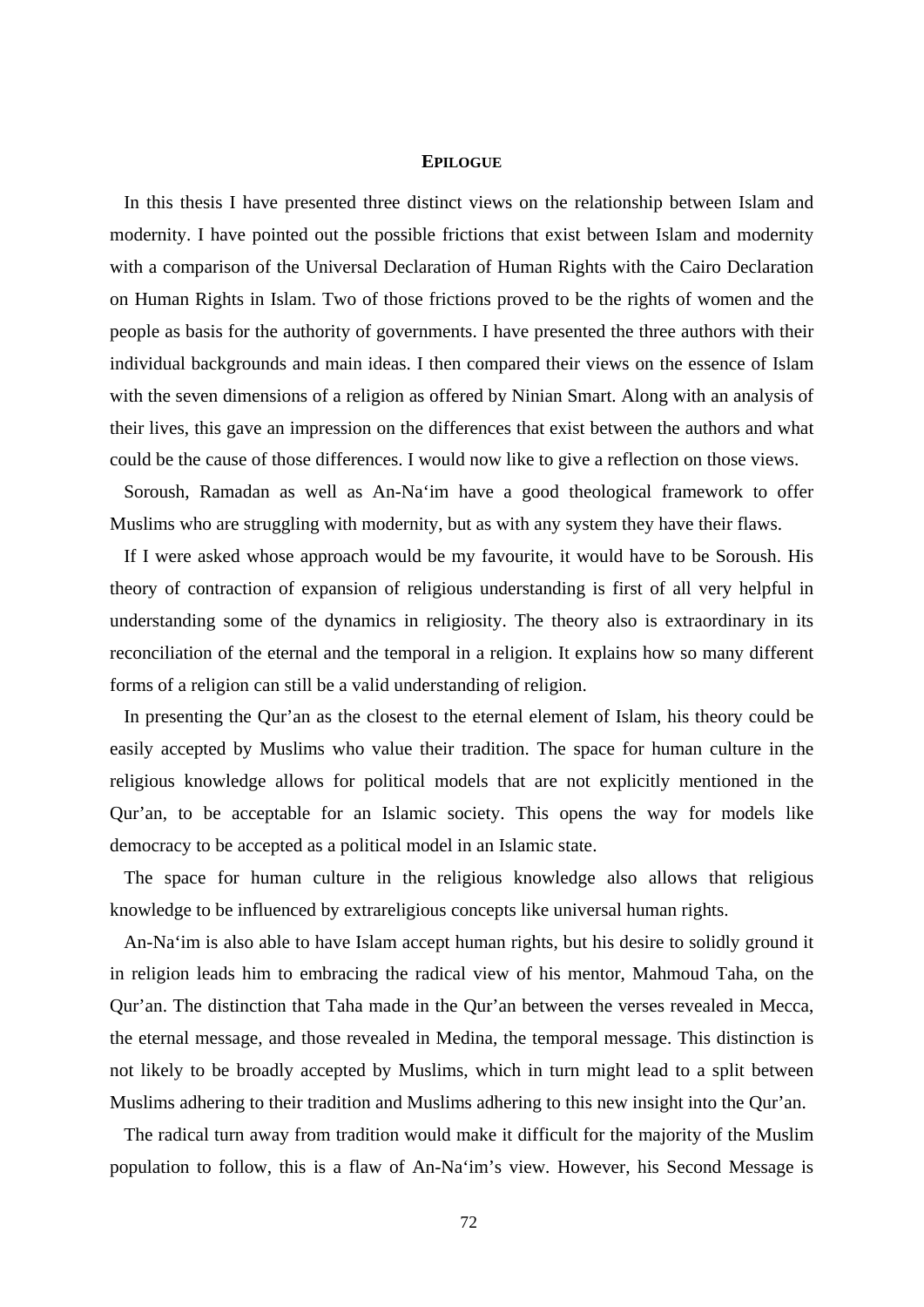helpful for non-Muslims. The universal message that is highlighted by An-Na'im demonstrates that Islam is not just a "religion of violence", but that in Islam the universal human rights can be supported.

The view of Ramadan would certainly be helpful for European Muslims, affirming their Muslim religious identity as a positive trait in European society. This affirmation of their religious identity and its integration with their European identity would allow Muslims that now feel marginalized as incomplete Muslims and incomplete Europeans, to find the harmony that is needed to fully participate with their whole identity in the European society.

There are however some flaws in his political theory. The first flaw is Ramadan's emphasis on a thorough foundation on the Qur'an and the Sunnah. It appears as if the foundation of the society on the Qur'an and the Sunnah would lead to a just and good society under the guidance of God. A possible religious dictatorship as found in Islam appears to be deflected with the separation of powers. The president would have the executive powers, the *shura* would have the legislative power, and the judges would have the judiciary power. But all powers are subject to guidance of the Qur'an and the Sunnah. This leaves the authority in those closest to God, the religious intellectuals, those who know how we should read the Qur'an and the Sunnah. While in the distribution of powers, all powers appear to be separated, they come together in the interpretation of the Qur'an and the Sunnah by the religious scholars. This could very well lead to another religious dictatorship.

Another problem with the political model presented by Ramadan is the treatment of minorities. In his system minorities are free to apply their minority laws to internal matters. This appears to be tolerant to differences, for individuals it is discriminatory. They are not treated as equals before the law, they are discriminated against on the basis of race, religion, nationality, birth or whatever might be the identity of the minority.

For this reason I believe that the view of Soroush is preferable to the others, as it allows for the acceptance of human rights, while still acknowledging the tradition.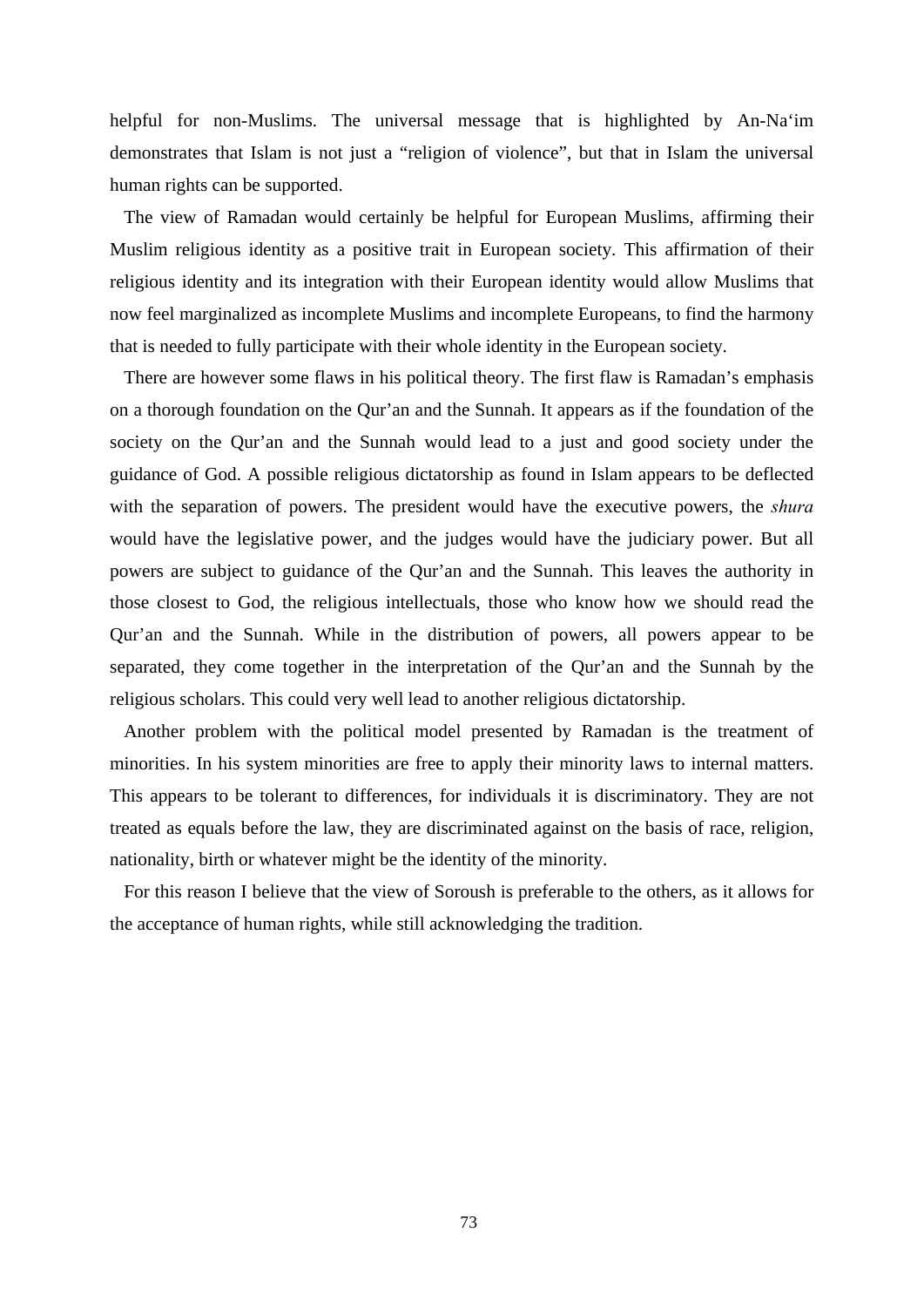## **BIBLIOGRAPHY**

- Organisation of the Islamic Conference. *Cairo Declaration on Human Rights in Islam.* 49. sess. 19–P (August 5, 1990) http://www.oic-oci.org/english/conf/fm/19/19%20icfmpolitical-en.htm (accessed February 12, 2010).
- 'Inayat, Hamid. *Modern Islamic Political Thought*. Austin: University of Texas Press, 1982.
- Akhavi, Shahrough. *Religion and Politics in Contemporary Iran: Clergy-State Relations in the Pahlavi*̄ *Period*. Albany: State University of New York Press, 1980.
- Almqvist, Kurt. "The Secular State and Islam in Europe: Perspectives from the Engelsberg Seminar 2006." Engelsberg, Axel and Margaret Ax:son Johnson Foundation, June 15–17, 2006, 2007.
- Bennett, Clinton. *Muslims and Modernity: An Introduction to the Issues and Debates*. New York: Continuum, 2005.
- Berger, Peter Ludwig. *Facing Up to Modernity: Excursions in Society, Politics, and Religion*. Harmondsworth: Penguin Books, 1979.
- Cox, Harvey Gallagher. *Religion in the Secular City: Toward a Postmodern Theology*. New York: Simon and Schuster, 1984.
- Donzel, E. van, H. A. R. Gibb, and P. J. Bearman. *The Encyclopaedia of Islam*. Vol. 9. Leiden: E. J. Brill. London: Luzac, 1960.
- European Council for Fatwa and Research. "Statutes of the European Council for Fatwa and Research." ECFR. http://www.e-cfr.org//en/ECFR.pdf (accessed January 11, 2010).
- Hallaq, Wael B. "Was the Gate of Ijtihad Closed?" *International Journal of Middle East Studies* 16, no. 1 (Mar., 1984): 3–41, http://www.jstor.org.proxy.library.uu.nl/stable/162939.
- Iran Chamber Society. "Iranian Personalities: Dr. Abdolkarim Soroush." http://www.iranchamber.com/personalities/asoroush/abdolkarim\_soroush.php (accessed December 12, 2009).
- Kamal, Muhammad. *Mulla Sadra's Transcendent Philosophy*. Aldershot, Hants, England; Burlington, VT: Ashgate, 2006.
- Kamaly, Hossein. "The Theory of Expansion and Contraction of Religion." http://www.drsoroush.com/English/On\_DrSoroush/E-CMO-19950200-1.html (accessed January 11, 2010).
- Kuhn, Thomas S. *The Structure of Scientific Revolutions*. Chicago: University of Chicago Press, 1996.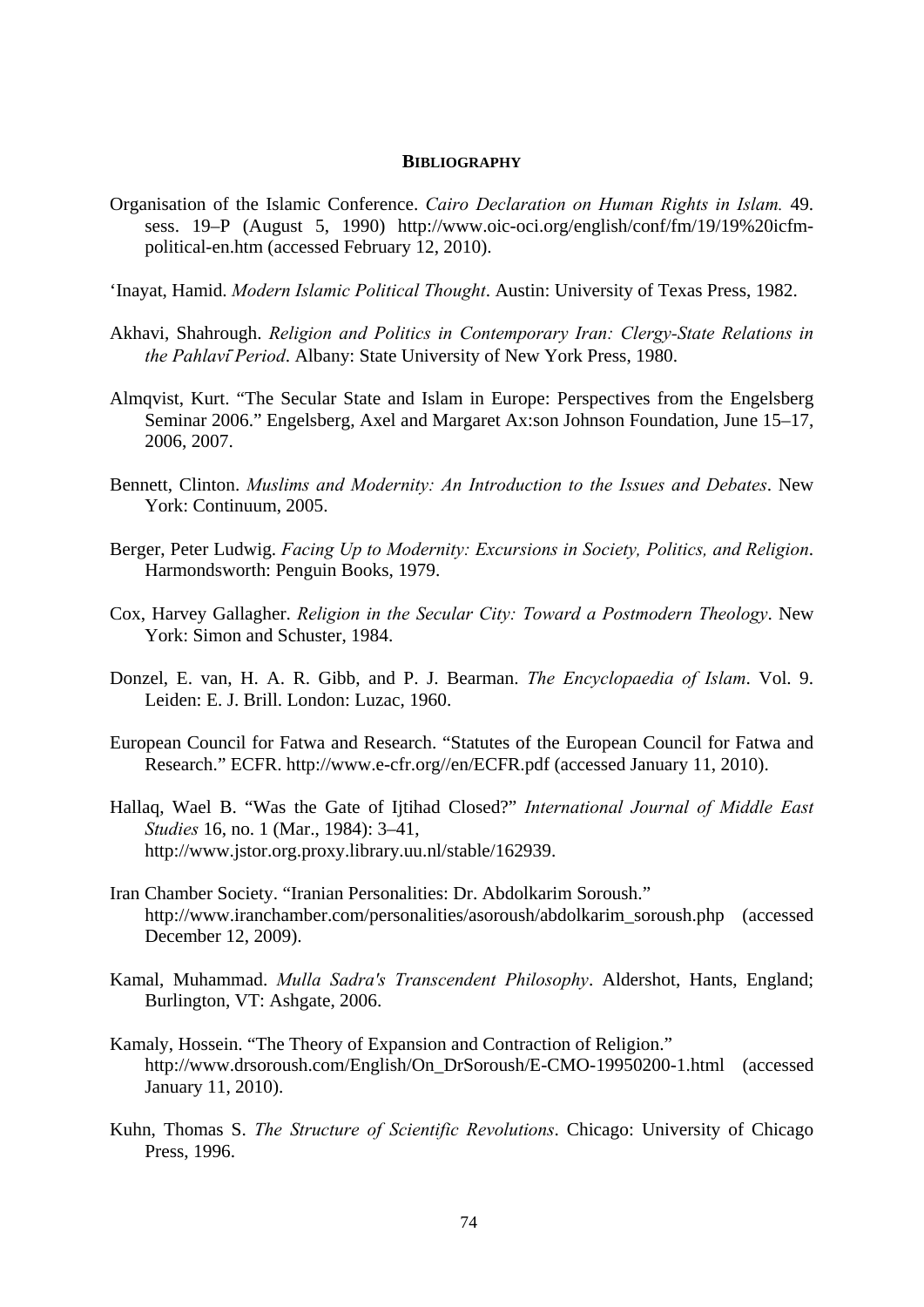- Lapidus, Ira Marvin. *A History of Islamic Societies*. Cambridge; New York; Melbourne: Cambridge University Press, 2002.
- Locke, John. *A Letter Concerning Toleration* [*Epistola de Tolerantia*] . Translated by William Popple. London: 1689.
- Luyendijk, Joris, Tariq Ramadan, and Karen de Bok. *Joris Luyendijk Ontmoet Tariq Ramadan*. De Mooiste Film- En Tv-Momenten Van Tariq Ramadan. Hilversum: VPRO, 2009, http://www.vpro.nl/programma/wintergasten/afleveringen/40824144/ (accessed January 25, 2010).
- Maréchal, Brigitte. *The Muslim Brothers in Europe: Roots and Discourse*. Muslim Minorities., edited by Jorgen S. Nielsen, Felice Dassetto and Aminah McCloud . Translated by Jeff Lewis. Vol. 8. Leiden; Boston: Brill, 2008.
- Masud, Muhammad Khalid, Armando Salvatore, and Martin van Bruinessen, eds. *Islam and Modernity: Key Issues and Debates* [Islam and modernity]. Edinburgh: Edinburgh University Press, 2009.
- Mir-Hosseini, Ziba. *Islam and Gender: The Religious Debate in Contemporary Iran*. London: I.B. Tauris, 2000.
- Na'im, 'Abd A. A. "Abdullahi Ahmed An-Na'im." http://www.law.emory.edu/aannaim/ (accessed January 11, 2010).

"CV 2009." http://www.law.emory.edu/aannaim/docs/CV2009.doc (accessed January 11, 2010).

———. *Islam and the Secular State: Negotiating the Future of Shari`a*. Cambridge, Mass.: Harvard University Press, 2008.

———. *Toward an Islamic Reformation: Civil Liberties, Human Rights, and International Law. Syracuse*. N.Y.: Syracuse University Press, 1990.

- Palmer, R. R., Joel G. Colton, and Lloyd S. Kramer. *A History of the Modern World*. Boston: McGraw-Hill, 2007.
- Ramadan, Tariq. *Western Muslims and the Future of Islam*. Oxford; New York: Oxford University Press, 2004.

———. *Islam, the West and the Challenges of Modernity*. Leicester: The Islamic Foundation, 2001.

———. *To be a European Muslim: A Study of Islamic Sources in the European Context*. Leicester: Islamic Foundation, 1999.

Rippin, Andrew. *Muslims: Their Religious Beliefs and Practices*. London: Routledge, 2005.

Shari'ati, Ali. "Red Shi'ism (the Religion of Martyrdom) vs. Black Shi'ism (the Religion of Mourning)."